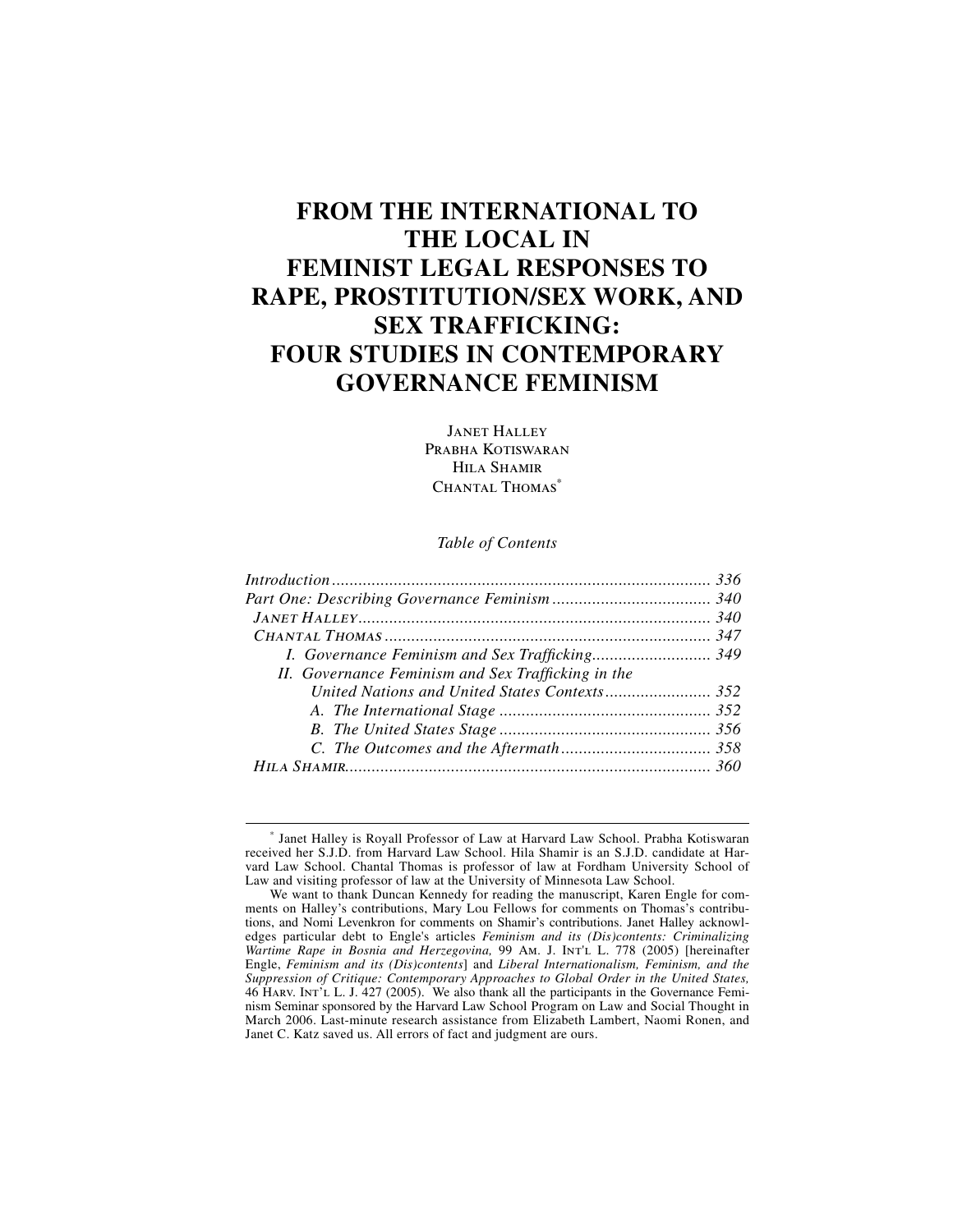| 336 | Harvard Journal of Law & Gender                                  | [Vol. $29$ |
|-----|------------------------------------------------------------------|------------|
|     |                                                                  |            |
|     | Governance Feminism and the Postcolonial Predicament368          |            |
|     | Part Two: Developing Methods for Studying Governance Feminism377 |            |
|     |                                                                  |            |
|     |                                                                  |            |
|     | I. Governance Feminism as "Global Governance"385                 |            |
|     |                                                                  |            |
|     |                                                                  |            |
|     |                                                                  |            |
|     | I. Three Regulatory Regimes of Commercial Sex395                 |            |
|     |                                                                  |            |
|     |                                                                  |            |
|     |                                                                  |            |
|     | II. Methodology—Distributive (Cost-Benefit) Analysis405          |            |
|     |                                                                  |            |
|     | B. Assessing Legal Reforms-Beyond the Prohibitive/               |            |
|     | Permissive Vision of Law of Governance Feminism406               |            |
|     |                                                                  |            |
|     | I. From Injury to Redistribution: The Blind Spots of             |            |
|     |                                                                  |            |
|     | II. From Injury to Redistribution: Legal Realism in the          |            |
|     |                                                                  |            |
|     |                                                                  |            |
|     |                                                                  |            |

#### **INTRODUCTION**

Feminist advocacy projects on rape and prostitution have, by now, a significant track record of achievement in international law. Feminists have scored important advances in international humanitarian law governing rape in armed conflict and have helped to devise international protocols and aid/sanctions schemes governing sex trafficking. We came together in this conversation in order to figure out whether feminist achievements have become sufficiently institutionalized to warrant our describing them and the advocacy networks that produced them Governance Feminism ("GF"). Our answer: Yes. And we wondered whether, by comparing our different projects on sexual violence and prostitution/trafficking, we could find any common features in GF. We kept comparing the legal results, the legal attitudes taken by the feminists who prevailed, the strands of feminism that "docked" most effectively in GF or the legal results it helped to produce, and the situation of feminists operating in the First or the developing world: were there any patterns? Our answer: Yes.

This Article is the result of an intense series of text and telephone exchanges among the four of us, taking place from December 2005 to April 2006. Each of us has her own project which forms the basis of her con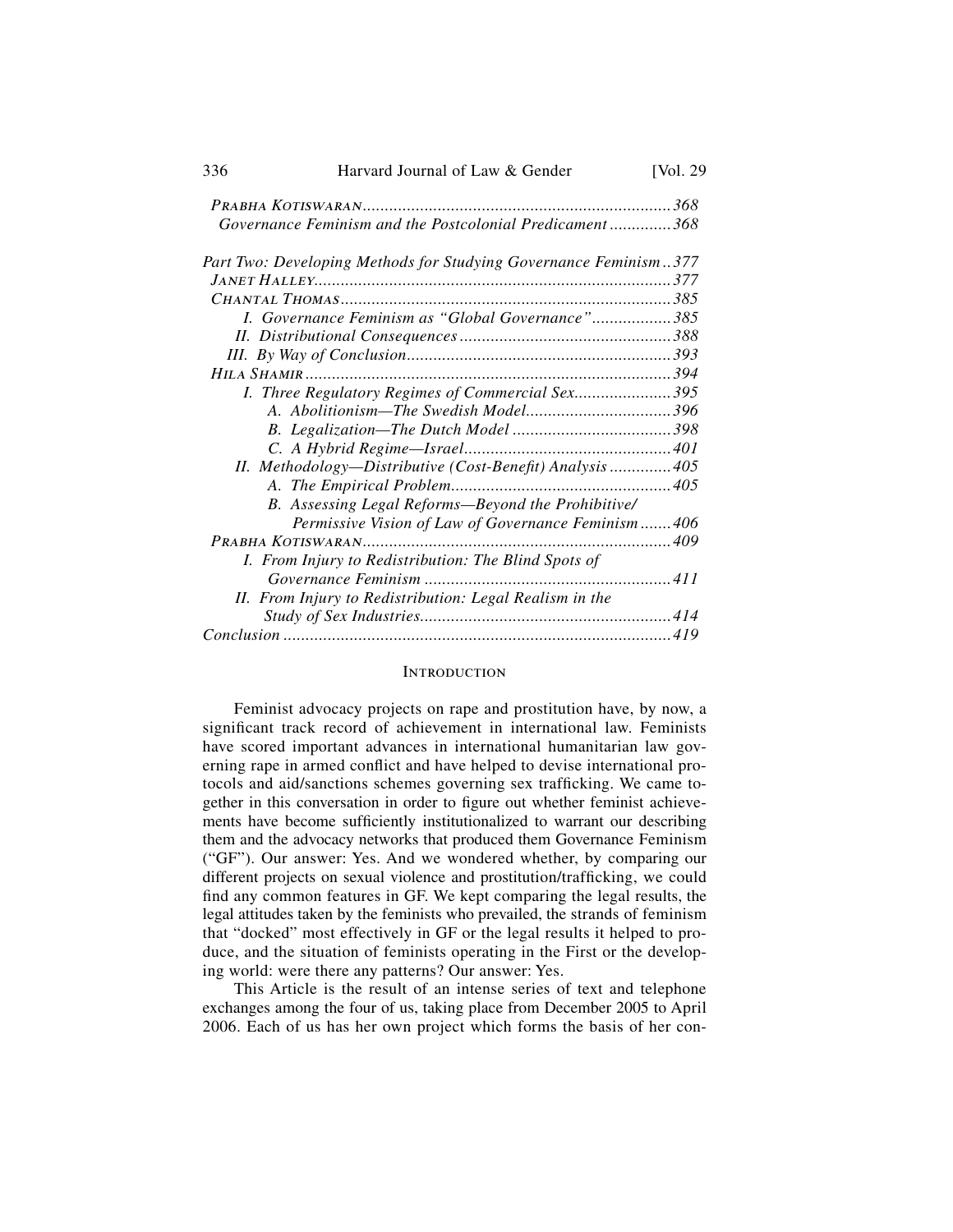tribution to this conversation. Janet Halley is working on new rules governing wartime sexual violence in international humanitarian law, specifically the place of rape and sexual slavery in the decisions of the International Criminal Tribunal for the Former Yugoslavia (ICTY). Chantal Thomas has published widely on the law of trade;<sup>1</sup> one of her papers examines the feminist debate over the 2001 U.N. Trafficking Protocol.<sup>2</sup> Hila Shamir and Prabha Kotiswaran have studied emergent national regimes addressing the connection between local prostitution markets and international "sex trafficking" in Holland, Sweden, and Israel (Shamir) and in India (Kotiswaran). Shamir compares legal regimes for governing sex trafficking and the related prostitution industry within national borders; Kotiswaran studies the highly local negotiations between stakeholders in the sex industry in India through field work in Tirupati and Kolkata. Shamir and Koti-swaran take special note of the striking but very different impact of the 2001 Protocol and the United States' Victims of Trafficking and Violence Protection Act (the VTVPA) $3$  in Israel and India.

Halley introduces our concept of GF in Part One below, providing some examples from her study of feminist achievements in International Humanitarian Law ("IHL"). The rest of Part One presents Thomas's, Shamir's, and Kotiswaran's understanding of GF in the evolving sex trafficking regime. Part Two presents some thoughts by all four of us on the methodological implications of thinking about legal feminism in this way.

Before getting underway, a few terminological and methodological matters need a moment's attention. First, it hardly seems coincidental that the legal regimes we examine center on criminal prohibition.

We take it as a given, for a distributively focused legal analysis, that punishing conduct as a crime does not "stop" or "end" it, as governance feminists ("GFeminists") sometimes seem to imagine. Rather, it enables a wide range of specific institutional actors to do a wide range of things. Prosecutors can indict actual violations as well as perfectly legal conduct; courts can convict defendants who are guilty as well as those who are perfectly innocent; the criminal system will almost always leave some actual violations unsanctioned—producing what Duncan Kennedy helpfully terms the "tolerated residuum of abuse."4 In sex work settings, police and landlords can extract bribes from legally "guilty" and legally "innocent" actors; prohibited conduct can "go underground" and become regulated by means that are not specifically legal. In addition, we assume that the objects

<sup>&</sup>lt;sup>1</sup> See, e.g., infra note 32.<br><sup>2</sup> Protocol to Prevent, Suppress and Punish Trafficking in Persons, Especially Women *and Children, Supplementing the United Nations Convention Against Transnational Organized Crime*, G.A. Res. 25, Annex II, U.N. GAOR, 55th Sess., Supp. No. 49, at 60, U.N. Doc. A/45/49 (Vol. I) (2001) [hereinafter 2001 Trafficking Protocol].

<sup>&</sup>lt;sup>3</sup> Victims of Trafficking and Violence Protection Act of 2000, Pub. L. No. 106-386, § 106, 114 Stat. 1464 (2000) [hereinafter Victims of Trafficking and Violence Protection Act].

<sup>&</sup>lt;sup>4</sup> DUNCAN KENNEDY, Sexy Dressing, in SEXY DRESSING ETC.: ESSAYS ON THE POWER and Politics of Cultural Identity 126, 137 (1993).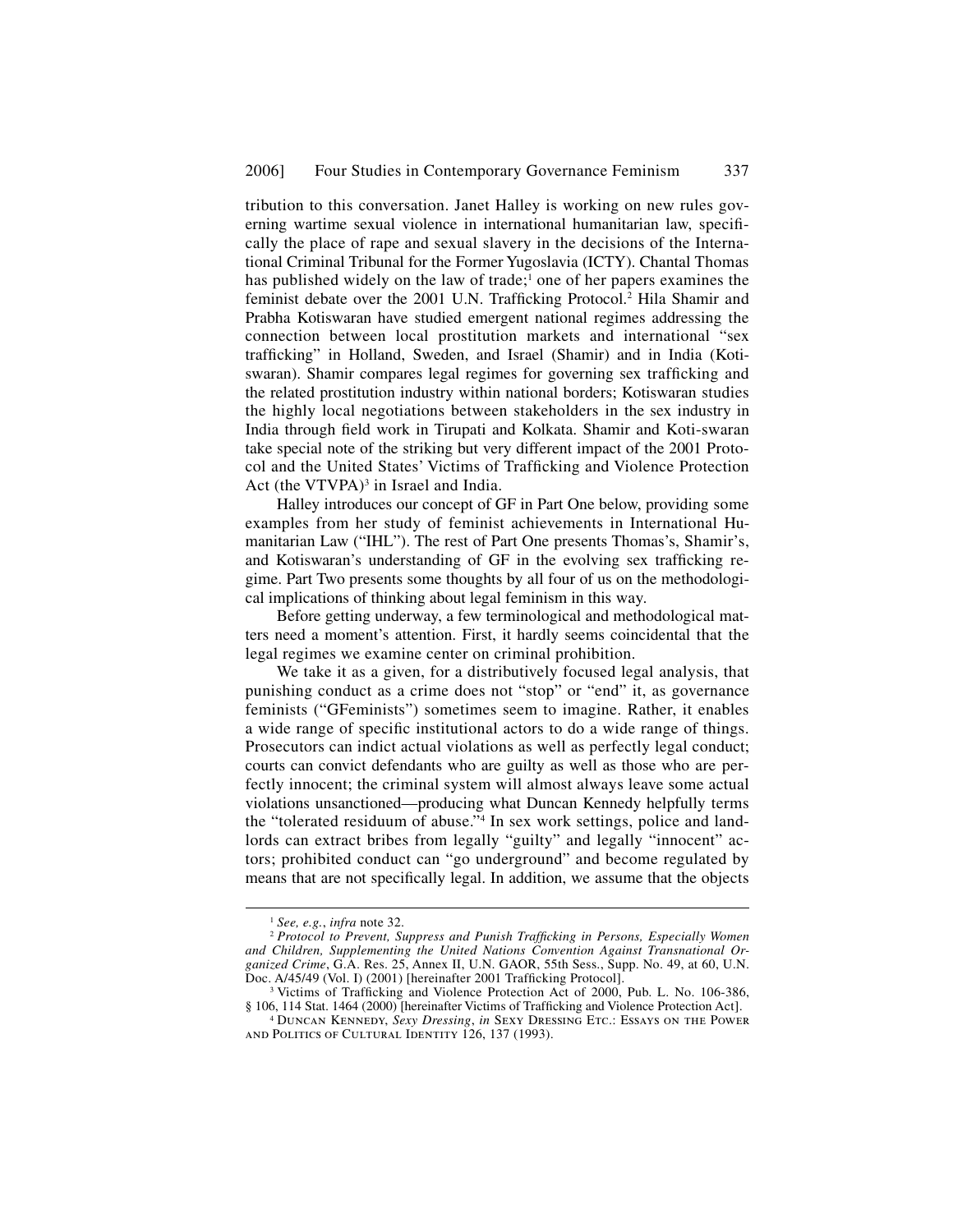of criminal attention, including "victims" real or putative, are not passive, but engage actively in "bargaining in the shadow of the law"<sup>5</sup> shifts in the rules create the possibility for shifts in bargaining power among various stakeholders in the criminalized social world; and we assume finally that these can be quite complex.6

All of those observations (and many more) bear on the feminist goal of criminalizing sexual violence and rape in war through international humanitarian law. We also note a wide range of regulatory modes specific to sex trafficking regimes, differently affecting the players we see as the key "stakeholders" in the regime: the sex worker, the pimp, the john, the brothelkeeper, and the landlord. Thus we will distinguish four "ideal types" of regulation:

A *complete criminalization* regime criminalizes all aspects of sex work, so that both the sale and purchase of sex by the sex worker and the john, *and* all third party involvement (of the pimp, the brothel-keeper, and the landlord) can be prosecuted and punished criminally.

An *abolitionist or partial decriminalization* regime *de*criminalizes the activities of sex workers alone, but criminalizes involvement of other actors in the sex industry, including customers. As we understand it, the term "abolition" is adopted to claim an analogy with nineteenth-century American antislavery abolitionism.7 Decriminalizing sex worker involvement in sex

<sup>7</sup> The locus classicus for this analogy is probably Victor Hugo's letter to Josephine Butler, the influential Progressive-era anti-prostitution feminist reformer, stating that "[t]he slavery of black women is abolished in America, but the slavery of white women continues in Europe." Letter from Victor Hugo to Josephine Butler (Mar. 20, 1870), *in* Josephine E. Butler, Personal Reminiscences of a Great Crusade 13 (1911). Hugo's letter establishes the conceptual link between prostitution and slavery that gave rise to the term "white slave trade" of the early twentieth century and created the basis for anti-prostitution activists to see themselves as abolitionists. *See also* Barbara Hobson, Uneasy Virtue: The POLITICS OF PROSTITUTION AND THE AMERICAN REFORM TRADITION 139-64, 209-36 (Univ. Chi. Press ed., 1990).

The analogy has a colonial dimension as well. Late nineteenth-century feminists Elizabeth W. Andrew and Katherine Bushnell repeatedly described the condition of the natives under legalized prostitution in India as enslavement. ELIZABETH W. ANDREW, THE Queen's Daughters in India (London, Morgan and Scott 1899). Thus, they decried the "re-enslavement" of native women by compulsory examination measures, construe Indian legalized prostitution as an attempt to "frighten an unwilling Christian public into a reluctant consent to return to a system which regards . . . the slave trade in women [as] an important part of the business of the state." *Id.* at 100–01. They drew parallels between American slaves and Indians in order to assert that English control of India constitutes virtual ownership of a nation of slaves: "the worst feature of all in slavery is the appropriation of women by their masters." *Id.* at 102.

 <sup>5</sup> Lewis Kornhauser & Robert Mnookin, *Bargaining in the Shadow of the Law: The* 

<sup>&</sup>lt;sup>6</sup> We initially designated the method we were striving for as a "new legal realism," only to discover a current profusion of efforts to operate under this rubric. For a highly rationalist one, aiming to weld cognitive psychological empiricism to progressive law reform efforts, see *New Legal Realism Symposium: Is It Time for a New Legal Realism*, 2005 Wis. L. Rev. 335–745 (2005). Our project, by contrast, draws more directly from the theoretical contributions of key American legal realists and from their redeployment in critical legal studies.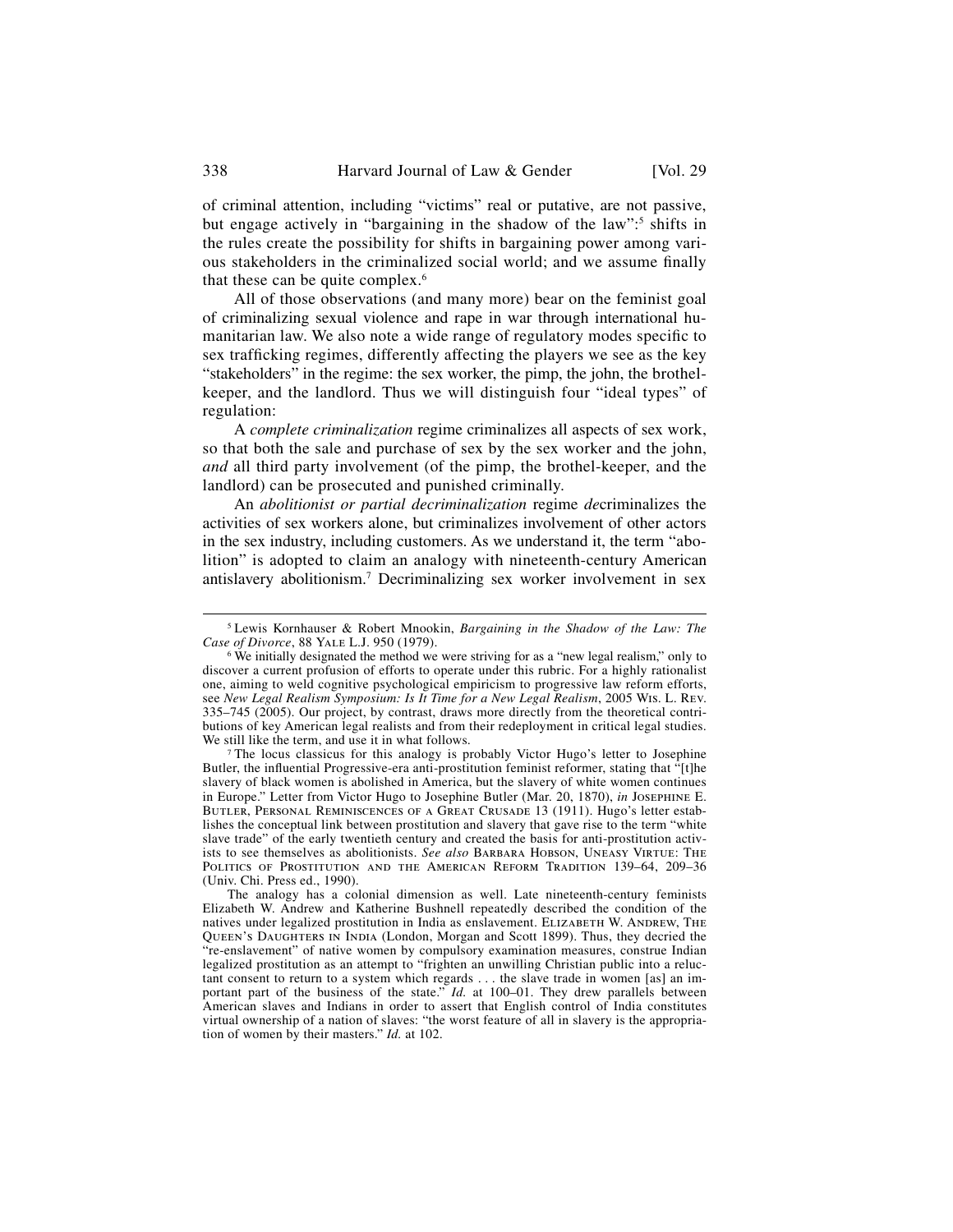work is motivated, in this formulation, by the assumption that sex workers are vulnerable victims of systematic patriarchal exploitation, and that at minimum the state should protect them by not criminalizing their sex work activity.

*Complete*, as opposed to partial, *decriminalization* involves the repeal of any special criminal legislation dealing with sex work. Various activities involved in sex work can still be prosecuted as criminal offenses under generally applicable laws.

*Legalization* involves complete decriminalization coupled with positive legal provisions regulating one or more aspect of sex work businesses. The typical options include labor law, employment law, zoning of sex businesses, compulsory medical check-ups, licensing of sex workers, etc.

As far as we know, there is no GF project in sex trafficking/prostitution to promote complete criminalization; but feminists have differed sharply over the other four models. GF, when it seeks to regulate rape and sexual violence in war, has only one goal: prohibition. One striking agreement that emerged early in our conversations was that GFeminists—though they

The conceptual and political link between chattel slavery and prostitution continues to be forged in current feminist theory and in work in the field. Sometimes it's just a simile: Carole Pateman, for example, argues that "In prostitution, the body of the woman, and sexual access to that body, is the subject of the contract. To have bodies for sale in the market, as bodies, looks very like slavery." CAROLE PATEMAN, THE SEXUAL CONTRACT,  $203-04$  (1988). At other times, the abolitionist conception is reflected in legal scholarship that explicitly defines prostitution as a form of slavery and that would adopt the Thirteenth Amendment as the appropriate legal response. *See* Catharine A. MacKinnon, *Prostitution and Civil Rights*, 1 MICH J. GENDER & L. 13, 22 (1993) ("the Thirteenth Amendment to prostitution claims enslavement as a term and reality of wider application, which historically it has been"); *see also* Neal Kumar Katyal, *Men Who Own Women: A Thirteenth Amendment Critique of Forced Prostitution*, 103 YALE L.J. 791 (1993) ("Like slaves, prostitutes are raped, beaten and tortured at the whim of the men who control them").

Activist work is deeply invested in the analogy. For example, the NGO "Anti-Slavery International" defines its mandate to include historical chattel slavery, contemporary forced labor, and sex trafficking. *See* Anti-Slavery International, http://www.antislavery.org/ homepage/antislavery/modern.htm (last visited Apr. 25, 2006) (responding to the question "what is slavery today?"). Certain groups, like the International Abolitionist Federation, have been active both during the historical campaign against the white slave trade, and during the present campaign against sex trafficking. See Stephanie A. Limoncelli, *International Voluntary Associations, Local Social Movements and State Paths to the Abolition of Regulated Prostitution in Europe, 1875–1950*, 21 Int'l Soc. 31, 36–38 (2006) (describing historical efforts of International Abolitionist Federation against white slavery); *see also* Kumar Katyal, *supra*, n.4 (describing contemporary efforts of International Abolitionist Federa-tion).

Of course the analogy is subject to critique. For an assessment of the upsides and downsides of nineteenth-century feminist deployments, see Mary Ann Irwin, *"White Slavery" as Metaphor: Anatomy of Moral Panic*, 5 Ex Post Facto: Hist. J. (1996), *available at* http:// www.walnet.org/csis/papers/irwin-wslavery.html; for a critique of contemporary feminist work to criminalize "sexual slavery," see Julie O'Connell Davidson, *Will the Real Sex Slave Please Stand Up?*, 83 FEMINIST REV. (forthcoming 2006); and for a method for assessing the advantages and dangers of movement-to-movement and identity-to-identity analogies transmitted rhetorically through actual legal regimes, see Halley, *Gay Rights and Identity Imitation: Issues in the Ethics of Representation, in* THE POLITICS OF LAW (David Kairys ed., Temp. Univ. Press 3d ed. 1998), revised version entitled *Like-Race Arguments*, *in* What's LEFT OF THEORY? 40-74 (Judith Butler, John Guillory & Kendall Thomas eds., 2000).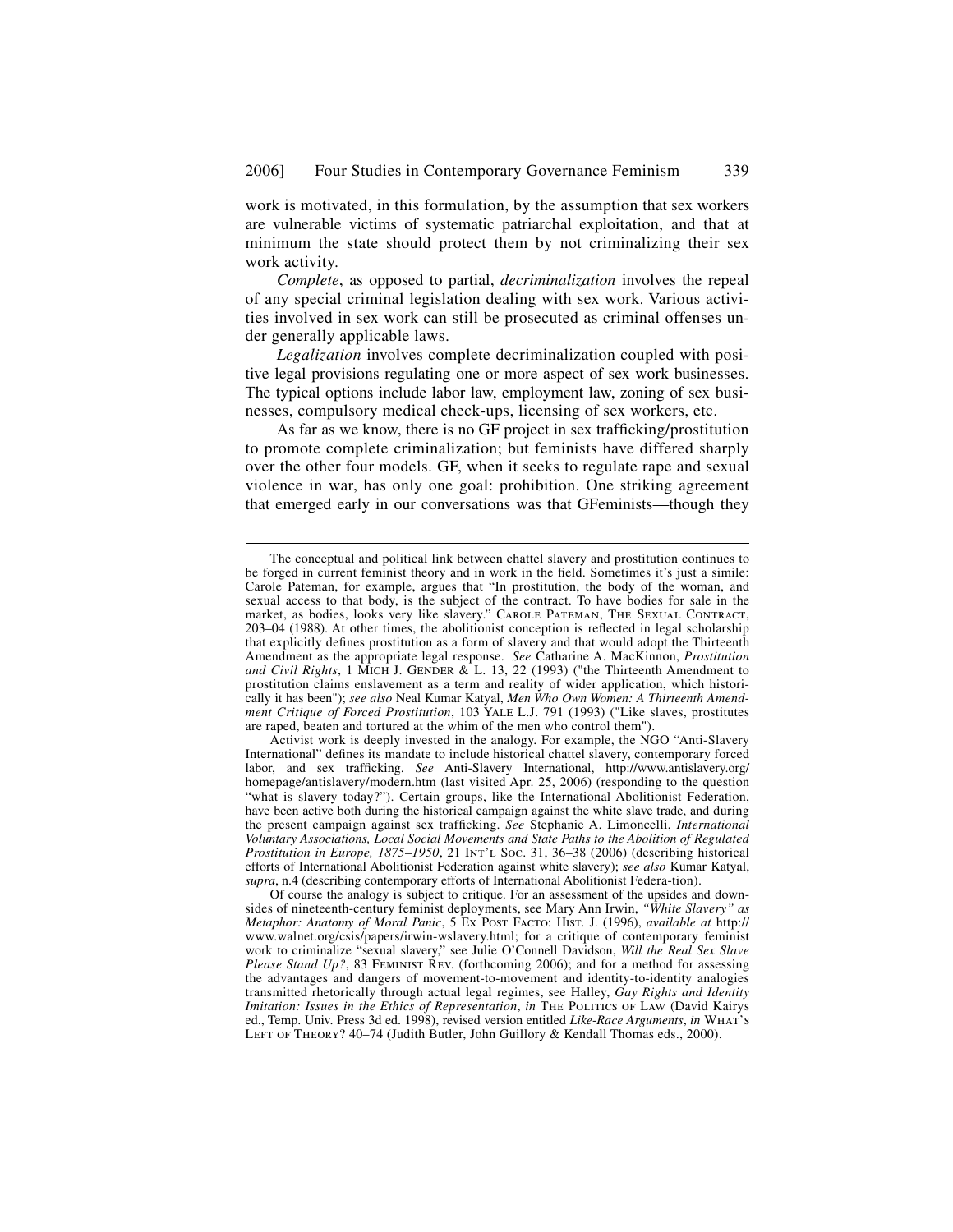#### 340 Harvard Journal of Law & Gender [Vol. 29]

differ intensely, often bitterly—all imagine their favored criminal law reform to operate simply by actually eliminating precisely and only the conduct it outlaws. This observation holds whether the method prefered is abolition *or* decriminalization: both are imagined to be directly liberatory for women. In our view, however, all of these regimes can be given enhanced/intensified enforcement, on one hand, or weakened/partial enforcement, on the other; and different degrees of intensity can be exhibited even at the same moment by various administrative, judicial, and executive authorities. The complexity of the resulting bargaining endowments is considerable. We also take it as given that it would be rare to find any of the "ideal typical" sex work regimes operating in its pure form, and inconceivable that IHL will ever operate as a pure sovereigntist command. Rather we look for complex law-in-action/law-in-the-books contingency. The result is, we think, an exciting new research paradigm for feminists and non-feminists alike. We offer some thoughts on that in the conclusion.

## Part One: Describing Governance Feminism

## **JANET HALLEY**

I'll first reflect on Governance Feminism generally, and then provide some examples of its activity in recent reforms in international humanitarian law ("IHL"). GF is, I think, an underrecognized but important fact of governance more generally in the early twenty-first century. I mean the term to refer to the incremental but by now quite noticeable installation of feminists and feminist ideas in actual legal-institutional power. It takes many forms, and some parts of feminism participate more effectively than others; some are not players at all. Feminists by no means have won everything they want—far from it—but neither are they helpless outsiders. Rather, as feminist legal activism comes of age, it accedes to a newly mature engagement with power.

Just think of the range of feminist achievements visible all around us. Inside the United States we can see it in elaborate sexual harassment programs in corporate and educational settings, in the tracking of female prosecutors into "sex crimes" units, in the elaboration of feminist *expertise* about gender policy ranging from home economics to reproductive policy to educational reform, and in the formation of non-governmental organizations (NGOs) and special offices designated to the production and consumption of this expertise in policy and law settings across our legal landscape.

Many of the most breathtaking advances have been made in the rapidly evolving world of international law. One wonders, indeed, whether it can be a coincidence that GF and "the new governance" have grown up together. GF seen as an assemblage of strategies is thus quite complex. It is not a monolithic top-down power. Rather, it piggybacks on existing forms by power, intervening in them and participating in them in many, simul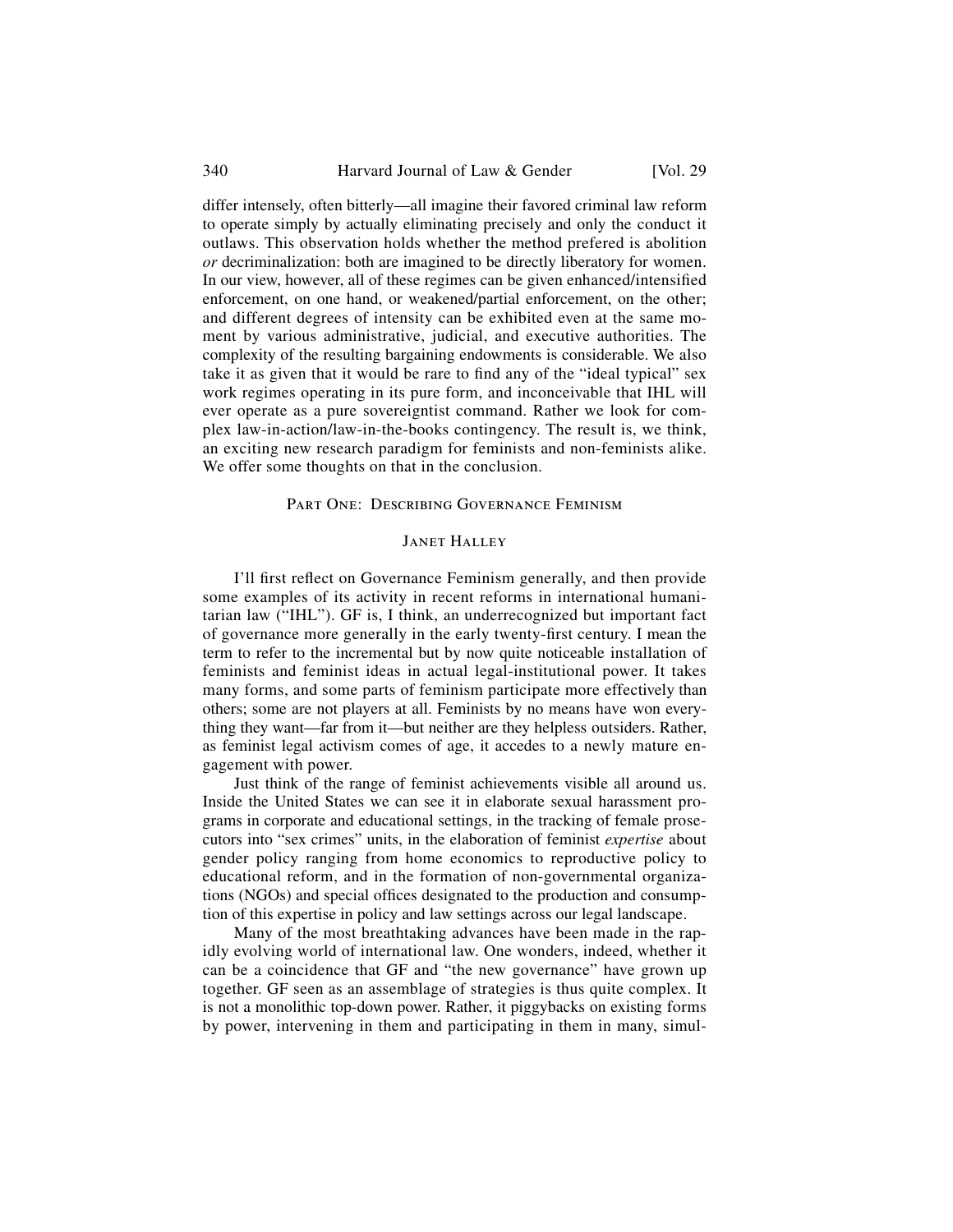taneous, often conflicting, and, in many examples anyway, highly mobile ways. It has found the novelty and civil-society open-texturedness of "the new governance" and "global governance" to be quite hospitable; it seeks not a monopoly of these forms but rather a plentiful presence within them. GF-as-a-strategic-enterprise, in our examples anyway, shares with these very complex moments an understanding of legal power as highly fragmented and dispersed; they deemphasize the politics/law distinction in order to work not only in the spectacularly legal domains of litigation, legislation, and policymaking, but also in personal pressure campaigns, consciousness raising, and highly discretionary legal moments such as prosecutorial charging strategy. I like the word "governance" here precisely because it suggests multiplicity, mobility, fragmentation, a regulatory or bureaucratic legal style, as well as ready facility with non-state and para-state institutional forms (NGOs, law school clinics, ad hoc expert groups doing letter writing campaigns). I use it to dodge the assumption that all legal power inheres in the state and comes down from a pinnacle of legitimate coercive power. Behind my use of it lies Michel Foucault's distinction between sovereigntist and governmental or managerial forms of power:

[W]ith sovereignty, the instrument that allowed it to achieve its aim—that is, obedience to the laws—was the law itself: law and sovereignty were absolutely inseparable. On the contrary, with government it is a question not of imposing law on men but of disposing things: that is, of employing tactics rather than laws, and even of using laws themselves as tactics—to arrange things in such a way that, through a certain number of means, such-andsuch ends may be achieved.<sup>8</sup>

It is very odd, then, to see across the range of GF projects that we included in this conversation a strong trend to advocate, and to gain GF successes in the form of, very state-centered, top-down, sovereigntist feminist rule preferences. Seen as a substantive rather than strategic project, GF emphasizes *criminal* enforcement. It speaks the language of total prohibition. It envisions the legal levers it pulls as activating a highly monolithic and state-centered form of power. This is so whether abolition is the preferred feminist legal method (then, the effect envisioned is, simply, abolition) or whether decriminalization/legalization are foregrounded (then, the goal is liberation). Just to get a sense of how remarkably this is so, compare the criminal law/prohibitionist imaginaire that permeates the legal regimes examined in this conversation with international environmental law: in the latter, the strategy of new governance legalism is to ar-

 <sup>8</sup> Michel Foucault, *Governmentality*, *in* The Essential Works of Foucault, 1954– 84, Volume 3: Power 211 (James D. Faubion ed., Robert Hurley trans., The New Press 2000).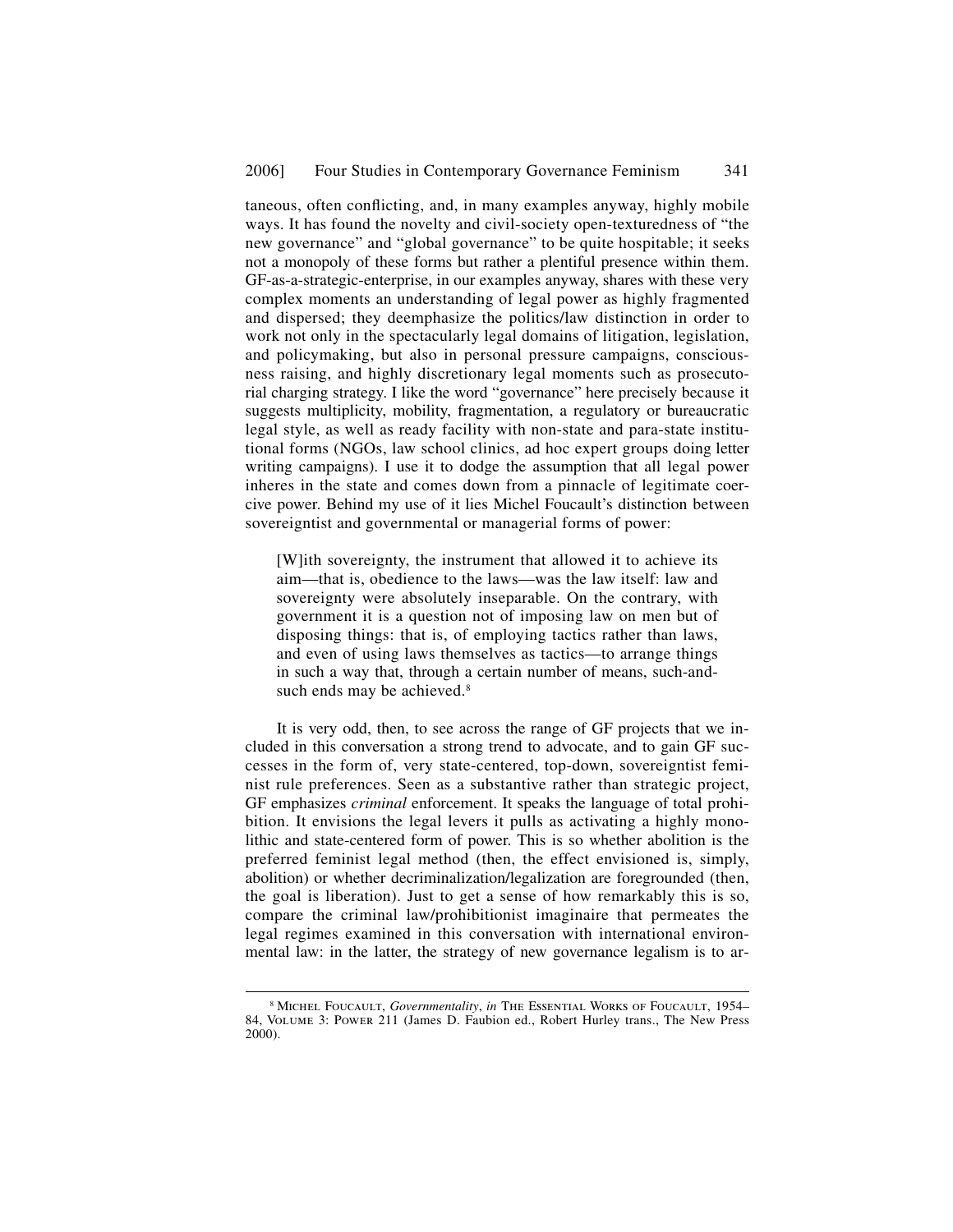ticulate *principles* which are subject to *negotiation* and *rearrangement* as stakeholders grapple in various fora with emerging conflicts.<sup>9</sup> The profound turn in American feminism to criminal/social control visions of law, traceable in feminist legal theory over the 1990s and persisting today, is thus being internationalized. As between the techniques of power that GF strategically deploys to make its changes, and the mode of state power it seeks to recruit in our examples, there is an almost complete reversal.

To study the resulting feminist reforms *as if* they will function as sovereign rather than governmental power is, I think, to make a tempting but fundamental mistake. It is at this moment that all four of us turn for help to American legal realism and the consequentialist attitude toward rights best stated, for legal thinkers, in critical legal studies.

*Some Examples of GF*. The International Criminal Tribunal for Yugoslavia ("ICTY") / International Criminal Tribunal for Rwanda ("ICTR") / Rome Statute process gives us a chance to see feminism acting in direct involvement with highly powerful actors, writing on a clean legal slate, and dealing with a large amount of social content relating to sexuality. How were feminists involved, what achievements did they claim, and (perhaps most interesting) which feminist ideas were able to "dock" in IHL and which were left at sea?

Kelly Askin, a feminist activist deeply involved in the process, describes some of the things feminists did:

The cases demonstrate that female judges, investigators, prosecutors, and translators, particularly those with expertise in gender crimes, are extremely useful in the prosecution of gender crimes. They further demonstrate that there must be political will to prosecute sex crimes, and that pressure exerted from NGOs is often indispensable to ensuring that gender crimes are investigated and indicted.10

<sup>&</sup>lt;sup>9</sup> *See generally* PHILLIPPE SANDS, PRINCIPLES OF INTERNATIONAL ENVIRONMENTAL LAW, VOLUME I: FRAMEWORKS, STANDARDS AND IMPLEMENTATION (1995).

<sup>&</sup>lt;sup>10</sup> Kelly D. Askin, A Decade of the Development of Gender Crimes in International *Courts and Tribunals: 1993–2003*, 11 Hum. Rts. Brief 16, 19 (2004). Engle collects other feminist statements to the same effect. *See also* Joanne Barkan, *As Old as War Itself: Rape in Foca*, Dissent, Winter 2002, at 60, 62 ("From the start, most observers considered the [ICTY] a sop to human rights and feminist activists who wanted intervention . . . . Almost no one expected it to succeed. And yet, to some extent . . . it did."); Christine Chinkin, *Reconceiving Reality: A Ten-year Perspective*, 97 Am. Soc. Int'l L. Proc*.* 55, 55 (2003) (observing that the effort to secure recognition of "gender crimes" from the ICTY "has met with considerable success"); Hilary Charlesworth, *Feminist Methods in International Law*, 93 Am. J. Int'L L*.* 379, 386 (1999) (arguing that the ICTY recognition of sexual violence as criminal under IHL "was the result of considerable work and lobbying by women's organizations"); *International Justice for Women: the ICC Marks a New Era*, HUMAN RIGHTS WATCH BACKGROUNDER, July 1, 2002, http://www.hrw.org/campaigns/icc/icc-women.htm. ("Women's rights activists throughout the world—of every political stripe, faith, sexual orientation, nationality, and ethnicity—mobilized at each step of the International Criminal Court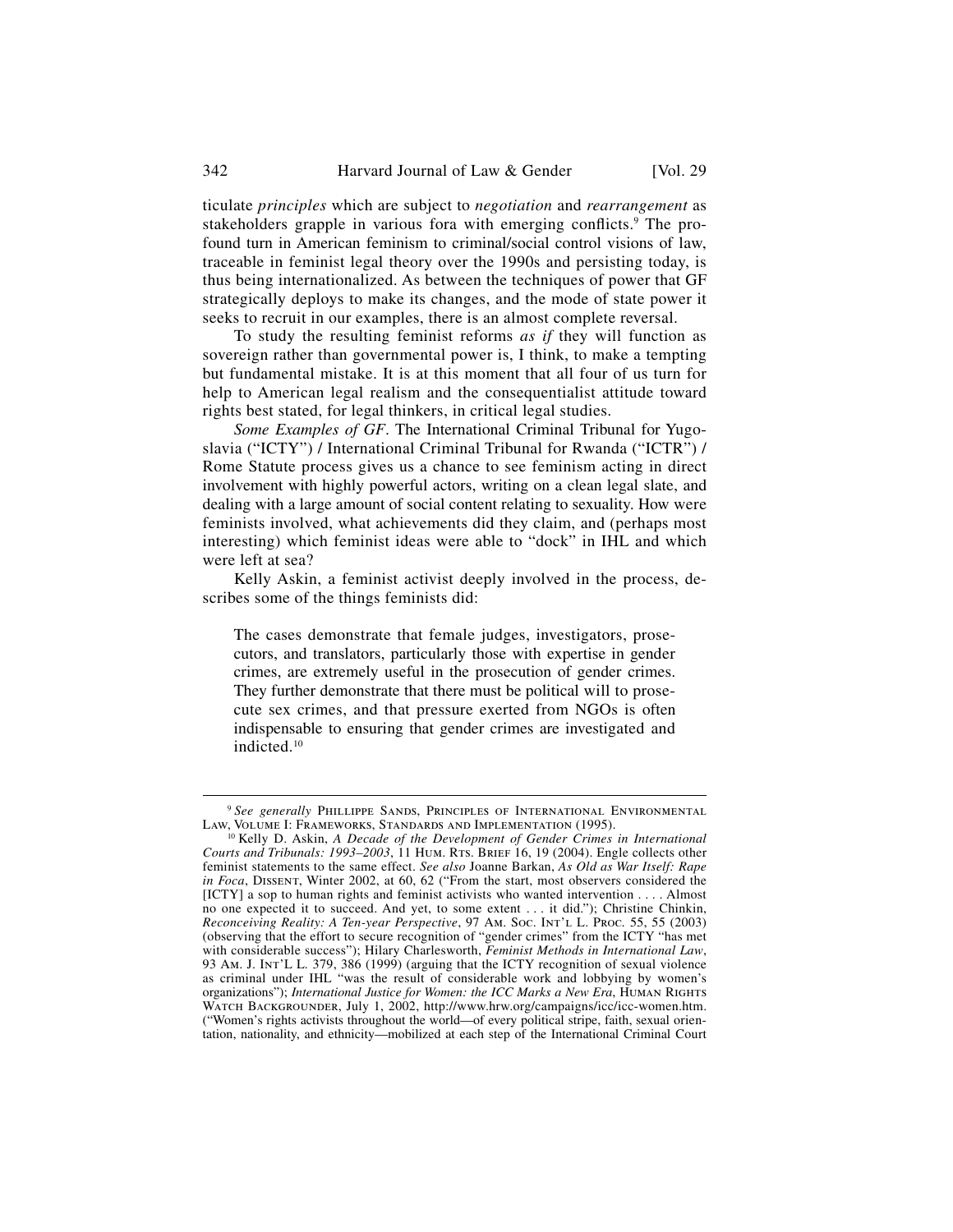Note the confident invocation of female professionals in a wide range of roles, and the conclusion that they (among others) were "indispensable" in concentrating ICTY attention on the successful prosecution of "sex crimes."

Other feminists seem to concur. Joanne Barkan notes:

[T]he new International Criminal Tribunal for Yugoslavia looked like an exceptional chance in 1993 for advocates of human rights for women to make some progress. But every step forward, as it turned out, required a lobbying campaign. Nongovernmental organizations and university-based institutes wrote briefs and letters, requested meetings, did press work, and held seminars and conferences.<sup>11</sup>

Rhonda Copelon provides evidence of the close interaction between feminist activists, judges, and prosecutors as the ICTY charges were being drawn  $up.<sup>12</sup>$ 

The struggle was often intense: as Barkan testifies, "The advocates' work had to be thorough."13 When ICTY chief prosecutor Justice Richard Goldstone (of the Constitutional Court of South Africa) issued his first document making "cursory reference" to mass rapes of women but specifically singling out, as "what was worse," a man's being forced to bite off the testicles of another man, a swift and effective NGO coalition was formed to intervene: "The Blaustein Institute, the Women's International Human Rights Clinic, and the Harvard University Human Rights Program made their critique in an *amicus* memorandum, and the prosecutor's office reworded the motion."14 "Even in the early stages of the tribunal's work, the lobbying to get prosecutors to pay attention to sexual offenses paid off."<sup>15</sup>

Barkan understands this intervention to be *feminist.* We are seeing here a fascinating infiltration of specifically *feminist* activism into *generalist* forms of power-wielding. The result is the transposition of feminist ideas into specifically not-feminist forms of power. For instance, Justice Richard Goldstone, looking back on his work as prosecutor before the ICTY and the ICTR and, perhaps contemplating the very exchange which Copelon records, has recalled the effect of feminist NGO activism this way:

Let me start with the enormous strides that have been made by the tribunals in the development of the normative law. There has been

j

<sup>(</sup>ICC) process. . . . That the ICC has come into force today and is potentially a powerful instrument for protecting women's rights is a testament to this indefatigable activism and

<sup>&</sup>lt;sup>11</sup> Barkan, *supra* note 10, at 63.<br><sup>12</sup> Rhonda Copelon, *Surfacing Gender: Re-Engraving Crimes Against Women in Humanitarian Law*, 5 HASTINGS WOMEN'S L.J. 243, 253–54 & n.46 (1994).<br>
<sup>13</sup> Barkan, *supra* note 10, at 63.<br>
<sup>14</sup> *Id.* 15 *Id.*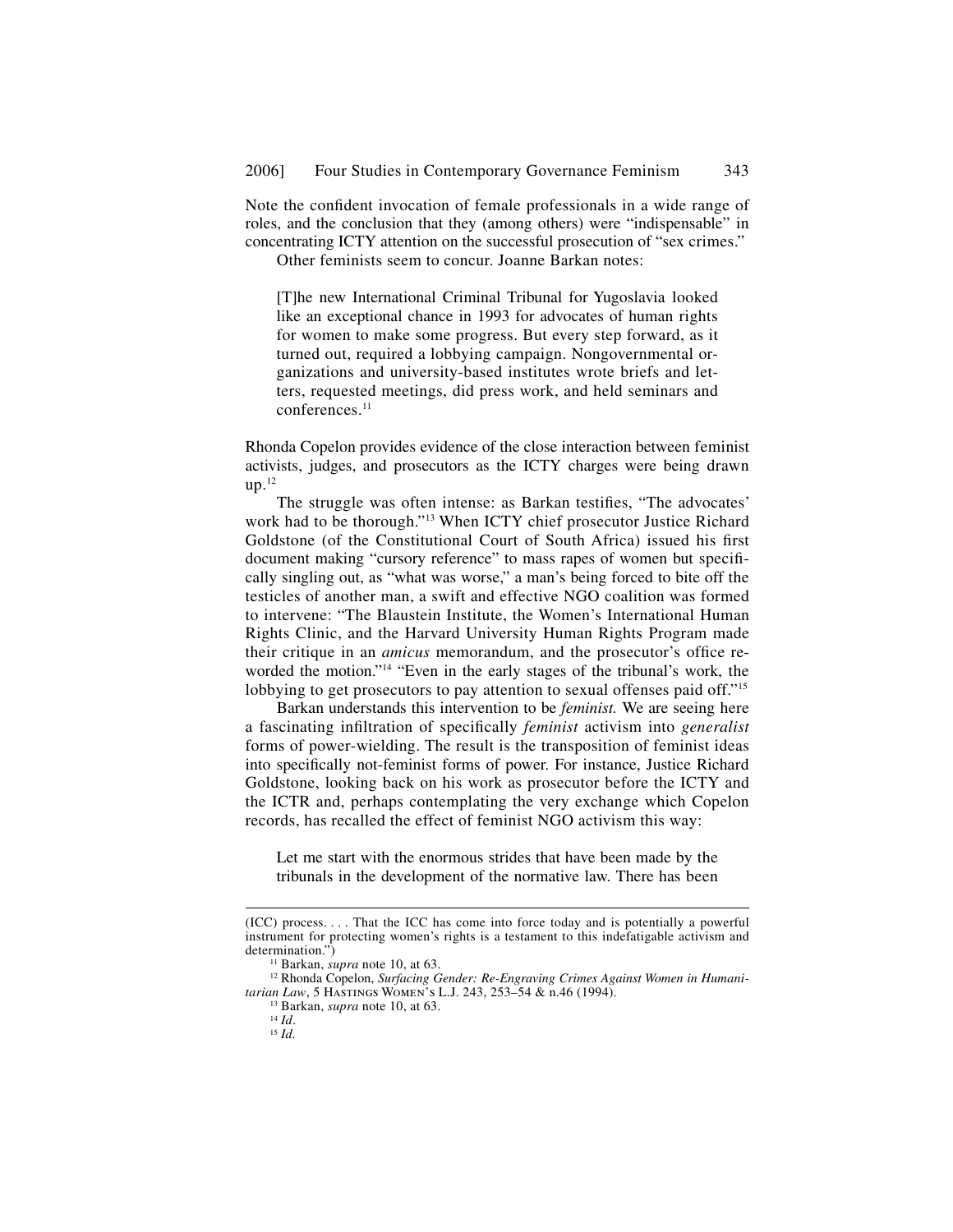substantial progressive development of humanitarian law as a consequence of the establishment of the ICTY. Of real importance are developments in the law with respect to gender offenses. From my very first week in office, from the middle of August, 1994 onwards, I began to be besieged with petitions and letters, mainly from women's groups, but also from human rights groups generally, from many European countries, the U.S. and Canada, and also from non-governmental organizations in the former Yugoslavia. Letters and petitions expressing concern and begging for attention, adequate attention, to be given to gender related crime, especially systematic rape as a war crime. *Certainly if any campaign worked, this one worked in my case* . . . .16

Worked, but not always immediately or perfectly. For example, feminists working with the ICTY struggled hard to secure a prosecution and conviction of *somebody* for the repeated rape of Muslim and Croat women detained in large "camps" and schools: they wanted the Serbs who did this to be convicted of *sexual slavery*. The ICTY frustrated this goal, ultimately convicting two men, Dragoljub Kunarac and Radomir Kova, of detaining just a few women and girls in a house and an apartment, and convicting them not of *sexual* enslavement but of *enslavement* simpliciter. It made sense that the court stuck with enslavement as its grounds for liability: nowhere in its authorizing statute or any other source of authority in IHL was there authority for an IHL crime "sexual slavery." Askin bitterly mourned this loss:

The Judgment took care to emphasize that control over a person's sexual autonomy, or obliging a person to provide sexual services, may be indicia of enslavement, but such indicia are not elements of the crime. The facts of the case demonstrate that the enslavement and rape were inseparably linked and the accused enslaved the women and girls as a means to effectuate continuous rape. Since a primary, but not necessarily exclusive, motivation behind the enslavement was to hold the women and girls for sexual access at will and with ease, the crime would most appropriately be characterized as sexual slavery. Regrettably, the term "sexual slavery" was never used in the judgment.<sup>17</sup>

Feminists continued to focus on "sexual slavery," however, and it is now firmly ensconced in the Rome Statute as a war crime and a crime against

<sup>&</sup>lt;sup>16</sup> Richard Goldstone, *The United Nations' War Crimes Tribunals: An Assessment*, 12 CONN. J. INT'L L. 227, 231 (1997) (emphasis added).

<sup>&</sup>lt;sup>17</sup> Kelly D. Askin, *Prosecuting Wartime Rape and Other Gender-Related Crimes Under International Law: Extraordinary Advances, Enduring Obstacles*, 21 Berk. J. Int'l L. 288, 340 (2003).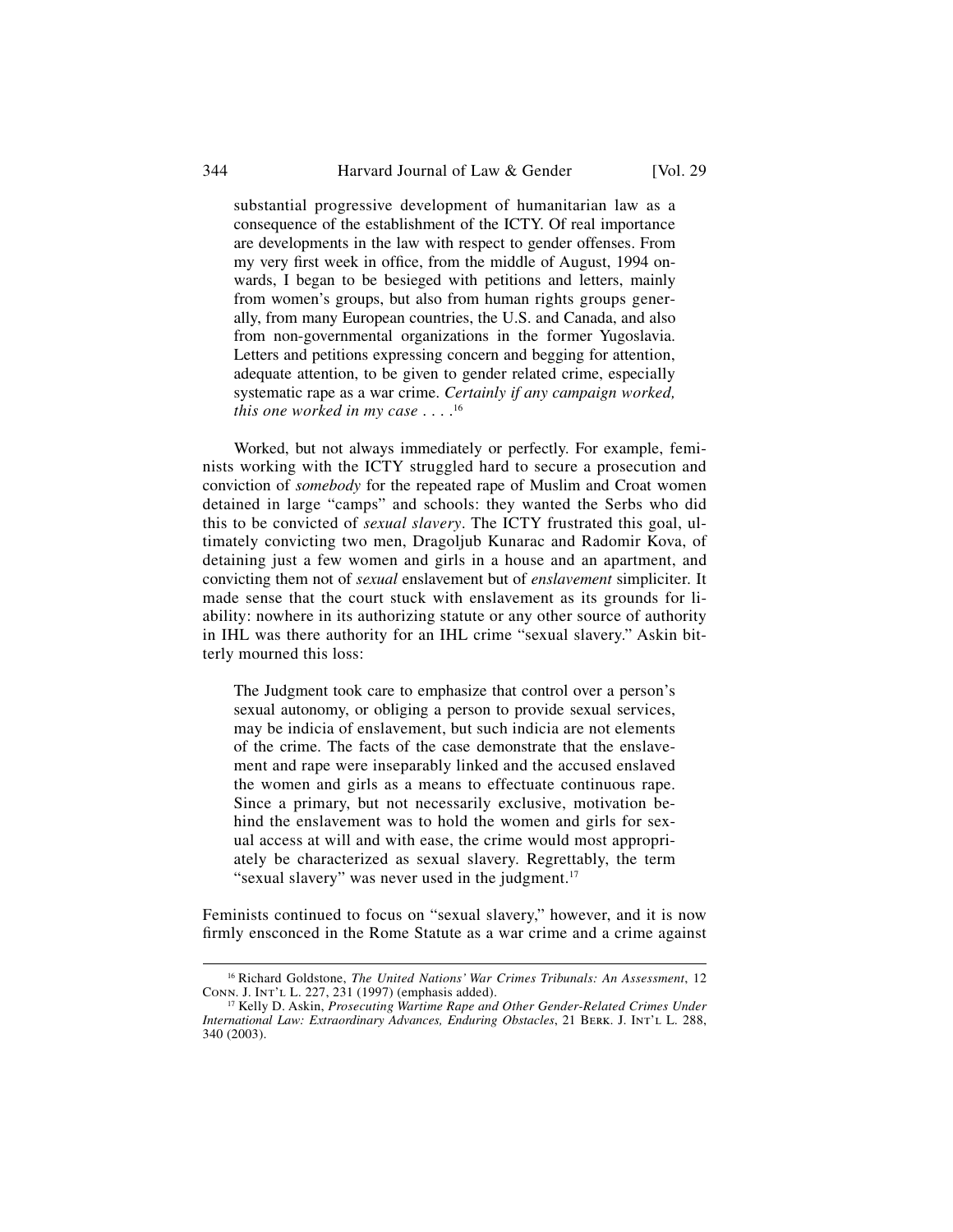humanity.<sup>18</sup> And I won't go into detail, but the record strongly suggests that GF finally achieved this change by adapting to a legislative process the very same techniques they deployed in the ICTY: NGO monitoring, pressure, and rule-drafting of a very intense and sustained kind.<sup>19</sup>

In addition to these "civil society" strategies, GF has also worked hard to get its people hired by governments where they participate in the bureaucracy of power. Here we encounter feminism as an expertise. Special advisors on gender-related violence constitute one strategy. Prosecutor Goldstone created a "Legal Advisor for Gender-related Crimes" and appointed Patricia Viseur Sellers to the post in 1999.<sup>20</sup> The domain is literally scattered with Special Rapporteurs on sexual violence. And international feminist activism has been recognized as a *qualification* for sitting on the bench in the ICTY. Here's how it happened. In one important ICTY prosecution, the accused, Anton Furundžija, moved to disqualify Judge Florence Ndepele Mwachande Mumba (Zambia) on the ground that her participation in the Trial Chamber proceedings created an appearance of bias. She had been a member of the U.N. Commission on the Status of Women during the Yugoslav war and had participated in its work on allegations that mass rapes were occurring there. Moreover, the Prosecutor in *Furundžija* and three amicus authors in the case had participated in the U.N. Fourth World Conference on Women in Beijing,<sup>21</sup> where the U.N. Commission had participated in efforts to secure legal declarations that rape is be a war crime. The Appeals Chamber dismissed the idea that these feminist decision makers introduced bias.22 Its reasoning, according to Mappie Veldt: "Judge Mumba's membership of the UNCSW and her general experience in the field were, by their very nature, *an integral part of her qualifications* for nomination as judge of the ICTY."23 Feminism *as* neutrality. This is going to be hard to study.

There seems to be nothing intrinsically *international* about this style of participating in lawmaking. The same methods appear in the work of Orit Kamir, a prominent Israeli feminist who studied with Catharine A. Mac-

<sup>&</sup>lt;sup>18</sup> Rome Statute of the International Criminal Court, Art. 8(2)(b)(xxii), U.N. Doc. A/ CONF.183/9 (July 1, 2002).

<sup>&</sup>lt;sup>19</sup> Mahnoush H. Arsanjani, *The Rome Statute of the International Criminal Court*, 93 AM. J. INT'L L. 22, 23 (1999). Feminist NGO involvement in the subsequent negotiations to establish the "elements of crimes" to guide interpretation of the statute was similarly intense. *See* William Pace & Jennifer Schense, *The Coalition for the International Criminal Court*, *in* The International Criminal Court: Elements of Crimes and Rules of Procedure and Evidence 705, 718–23 (Roy S. Lee ed., 2001).

<sup>&</sup>lt;sup>20</sup> Engle, *Feminism and its (Dis)contents*, *supra* note \*, at n.16.<br><sup>21</sup> REPORT OF THE FOURTH WORLD CONFERENCE ON WOMEN, BEIJING, SEPT. 4–15, 1995, U.N. Doc. A/CONF.177/23/Add.1 (Oct. 27, 1995).

<sup>&</sup>lt;sup>22</sup> Prosecutor v. Anto Furundzija, Case No. IT-95-17/1-A, Judgment,  $\int \int$  192–215 (July 21, 2000).

<sup>&</sup>lt;sup>23</sup> Mappie Veldt, *Commentary*, *in* ANNOTATED LEADING CASES OF INTERNATIONAL Criminal Tribunals, Vol. III: The International Criminal Tribunal for the Former Yugoslavia 1997–1999 357, 358 (André Klip & Göran Sluiter eds., 1999) (emphasis added).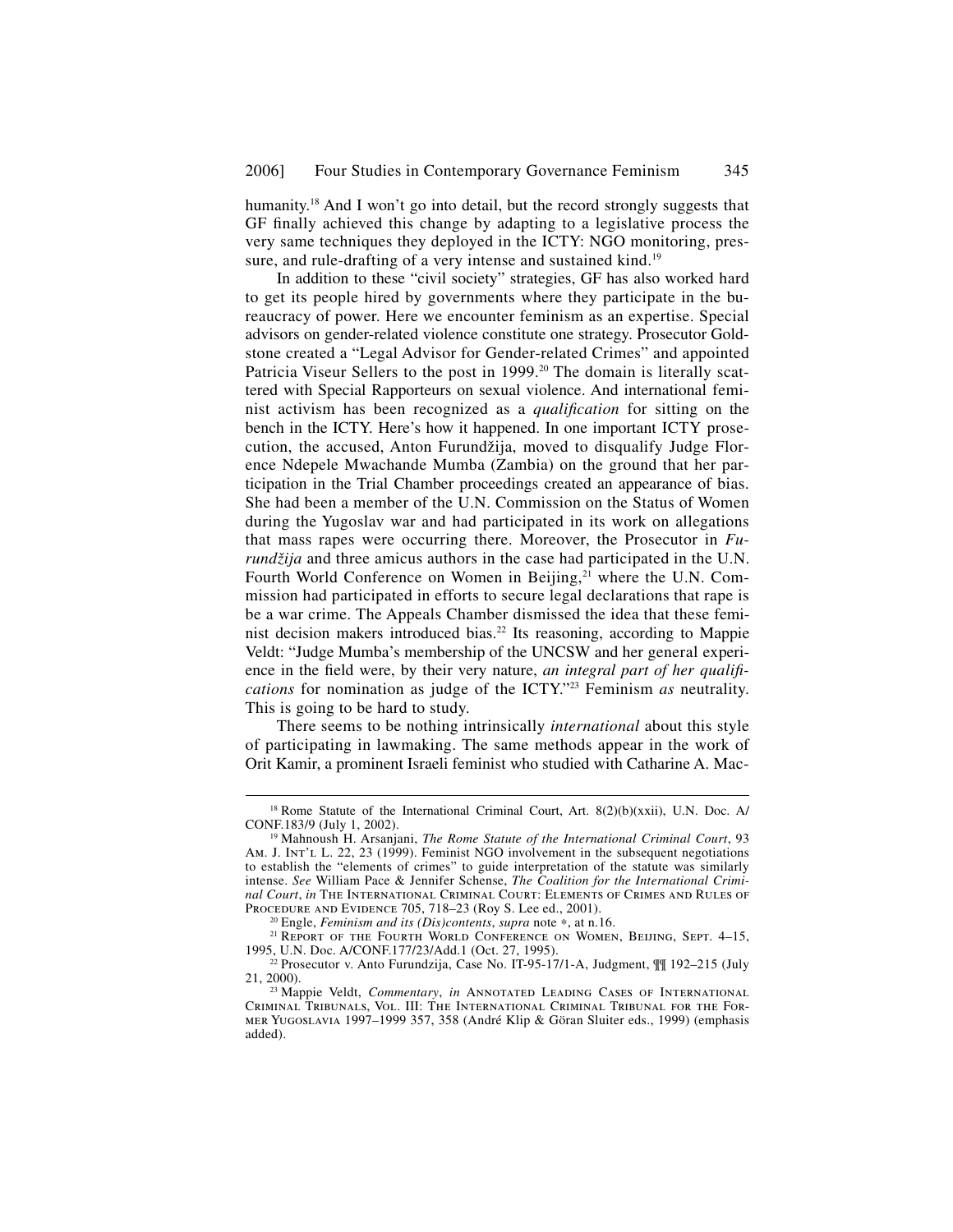346 Harvard Journal of Law & Gender [Vol. 29]

Kinnon in the United States and then returned to Israel to teach and to work for feminist legal reform. Kamir writes quite engagingly about how to adapt MacKinnon's theoretical and law reform ideas to Israeli social and legal culture: radical feminism becomes the source of ideas for law reform in a process of translation, in which the right to be free of sex discrimination becomes the right to human dignity, and the source of law shifts from litigation/adjudication to legislation.<sup>24</sup> Kamir sounds almost uncannily like Askin when she describes the process leading to the Knesset's 1998 codification of a sex harassment statute: "The new law was the product of a unique cooperation among women Knesset members, feminist activists, pro-feminist jurists at the Ministry of Justice, and feminist legal academics."<sup>25</sup> The GF question to ask now would be: will the resulting statute be understood, within Israeli society, to represent feminists' punctuated but distinctive capture of one tiny bit of the state, or as a guarantee, a certificate, of the pervasive civility of male/female gender across Israeli national life?

Similar questions will come up if governance feminists ("GFeminists") succeed in their oft-professed aim to download their international law reforms into domestic legal regimes. Feminist IHL advocacy explicitly espouses the goal of affecting national legal regimes. ICTY/ICTR Justice Louise Arbour sees feminist IHL activism as a legal vanguard for national law:

If you look at the definitions of sexual offenses that were provided in the Akayesu, Kovac, Furundzija and Foca cases, you can see that they were forming a definition of the actus reus and mens rea, bringing the international forum to the cutting edge of what is being done in most domestic departments.26

MacKinnon advocates international policing of sexual violence under IHL in part because, "[p]resumably, once they knew intervention was a real possibility, states would take steps to avoid it by moving to correct the problem."27 Indeed, feminists sometimes make strategic decisions about what to seek in IHL precisely with an eye to national incorporation. When some feminists argued that there should be *no* consent defense to rape under

 <sup>24</sup> Orit Kamir, *Dignity, Respect and Equality in Israel's Sexual Harassment Law*, *in*  Catharine A. MacKinnon & Reva B. Siegel, Directions in Sexual Harassment Law,

<sup>561–81 (2004). 25</sup> *Id*. at 562. 26 Louise Arbour, *Crimes Against Women Under International Law*, 21 Berk. J. Int'l L. 196, 204 (2003). The more reportorial IHL literature also predicts such transmission. *See* Sean D. Murphy, *Progress and Jurisprudence of the International Criminal Tribunal for the Former Yugoslavia*, 93 Am. J. Int'l L. 1, 95 (1999) (the decisions of the ICTY "will affect the future work of the ICTY, the ICTR, the permanent international criminal court, and national courts and tribunals when deciding cases in this area."). 27 Catharine A. MacKinnon, *Women's September 11th: Rethinking the International* 

*Law of Conflict*, 47 HARV. INT'L L.J. 1, 31 (2006).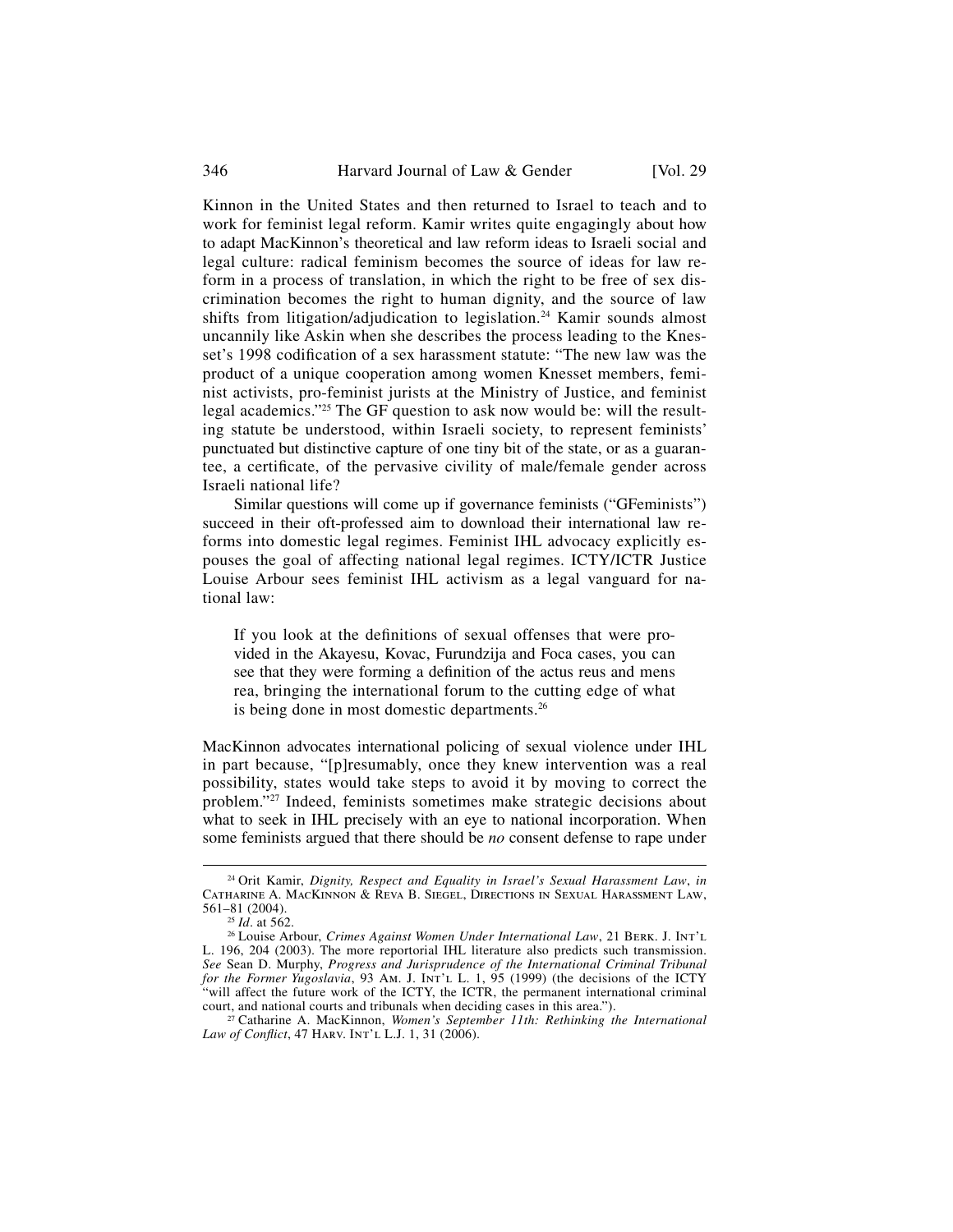IHL, for instance, others responded that a very narrow defense of consent should be retained because the resulting rule would be "more relevant as a precedent—to other armed conflict situations and to 'peacetime.'"<sup>28</sup> By the time any such rules are adopted domestically, finding feminist fingerprints on them will be difficult. Indeed, calling them feminist will probably seem (depending on where you stand) hubristic or paranoid. A new conception of feminism in power seems necessary if we are to be able to make these possibilities politically intelligible.

## CHANTAL THOMAS

Any account of Governance Feminism ("GF") first and foremost requires, to my mind, celebration of a social movement. Against very steep odds of governmental indifference and patriarchal hostility, feminism is succeeding in achieving recognition of and response to social justice claims on behalf of women everywhere. The feminist movement has proven truly international, and as such stands as an exemplar of the potential for "global governance." Global governance describes contemporary lawmaking as the product of deep and sustained interaction between states, international organizations, and non-governmental associations. Lawmaking in this mode is characterized by substantial communication in "networked" form across national borders: networks among governmental sub-units, and networks among NGOs. Global governance is also characterized by ongoing communication between "official" actors (states and international organizations) and NGOs, in which the latter act as sources of information, guides for "agenda-setting," and levers of political pressure.

My discussion of "GF as global governance" proceeds as follows: first, I will describe the theoretical and policy perspectives of feminists in the sex trafficking context. Feminist interventions in this discourse roughly divide into opposing approaches to the relationship between prostitution and trafficking: "structuralist" or radical approaches that endorse an abolitionist approach to prostitution, conceptualizing all prostitution as a form of "modern-day slavery" and therefore as the consequence of trafficking; and "individualist" or liberal/libertarian approaches that contemplate the possibility that some prostitution is consensual and therefore not slavery and not the result of trafficking, and consequently that are amenable to greater decriminalization or legalization.

Second, I will describe GF as it has operated in anti-trafficking law in the United Nations and in the United States, with particular attention to the definitional question of the meaning of sex trafficking and the doctrinal relationship between trafficking and prostitution. I will describe the processes that led to the establishment of laws against sex trafficking in

<sup>&</sup>lt;sup>28</sup> Jennifer Green, et al., *Affecting the Rules for the Prosecution of Rape*, 5 HASTINGS L.J. 171, 219 (1994).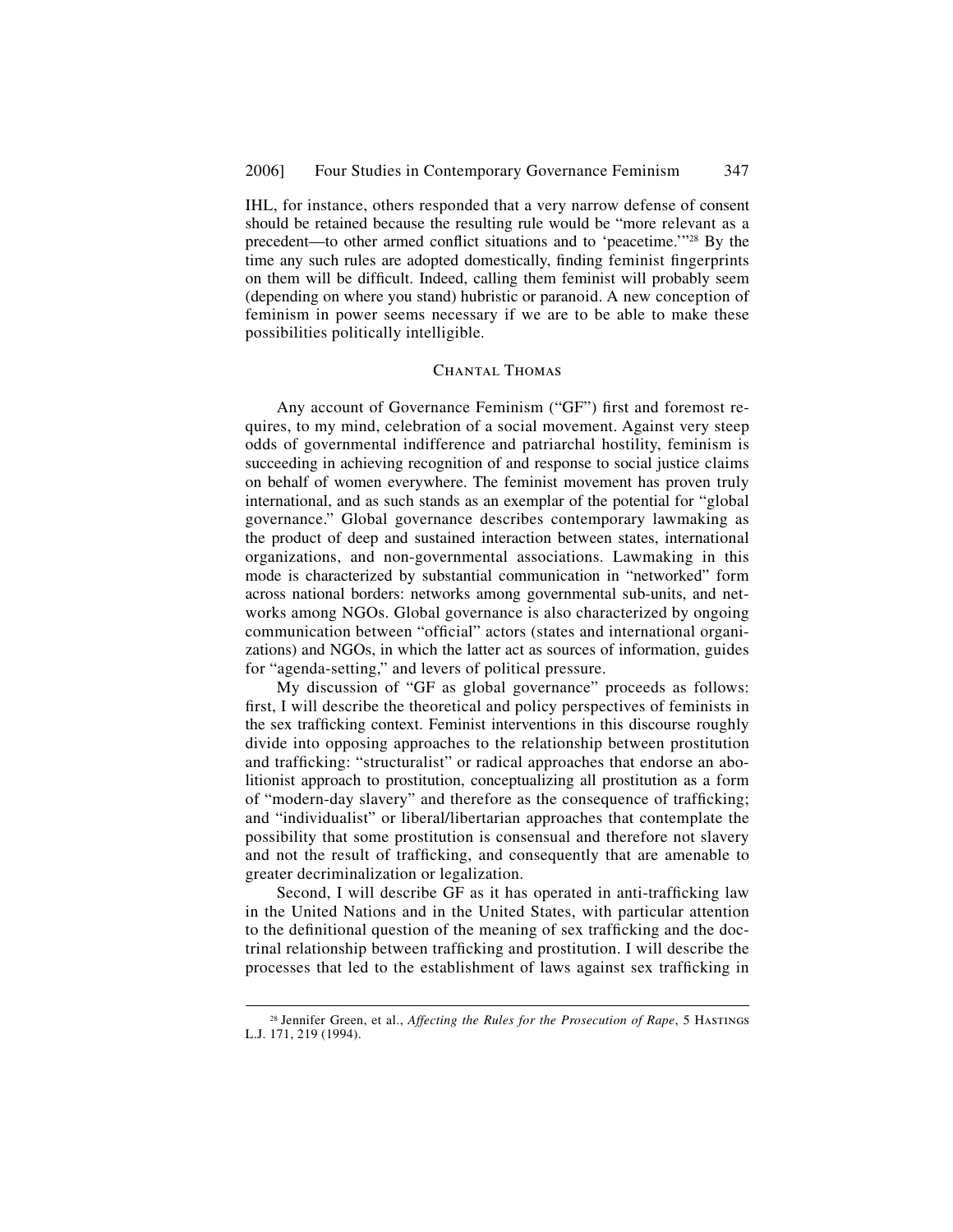international law and U.S. law: The 2000 United Nations "Trafficking Protocol"<sup>29</sup> and the 2000 U.S. "Victims of Trafficking and Violence Protection Act" (VTVPA).<sup>30</sup> These were "parallel efforts," driven by actors who shared similar concerns.<sup>31</sup> Both the international and U.S. regimes exercise influence in other national context in a variety of ways, as the Sections below by Shamir and Kotiswaran indicate.

#### I. GOVERNANCE FEMINISM AND SEX TRAFFICKING

Feminist involvement in the law and policy against sex trafficking importantly reflects the ascendance of what Halley calls GF: that is, feminism that seeks not only to analyze and critique the problem, but to *devise, pursue and achieve reform to address the problem in the real world*. Both domestically and internationally, many feminist organizations have devoted extraordinary effort toward shaping the text and the enforcement of

2001 Trafficking Protocol, *supra* note 2, Annex II, I, Art. 3(a), at 32.<br><sup>30</sup> The United States definition of trafficking also highlights sex trafficking; it makes illegal "severe forms of trafficking in persons," which is defined to include: "(A) sex trafficking in which a commercial sex act is induced by force, fraud, or coercion, or in which the person induced to perform such act has not attained 18 years of age; or (B) the recruitment, harboring, transportation, provision, or obtaining of a person for labor or services, through the use of force, fraud, or coercion for the purpose of subjection to involuntary servitude, peonage, debt bondage, or slavery." Victims of Trafficking and Violence Protection Act, *supra* note 3, § 106. *See also* Office of the Under Sec'y for GLOBAL Affairs, U.S. DEP'T OF STATE, PUBL'N NO. 11252, TRAFFICKING IN PERSONS REPORT, JUNE 2005, at 1 (2005), *available at* http://www.state.gov/documents/organization/47255.pdf [hereinafter U.S. DEP'T OF STATE, TRAFFICKING IN PERSONS REPORT] ("In this modern form of slavery, known as trafficking in persons, traffickers use threats, intimidation and violence to force victims to engage in sex acts or to labor under conditions comparable to slavery for the traffickers financial gain.").

The majority of people deemed to fit within the definition are actually in sex trafficking. *Id*. at 6 (stating that the majority of trafficking victims are involved in the sex trade). Thus the emphasis within the definition and within the surrounding discourse appear to be justified by the data—but, I will argue below, this may be less a function of accuracy than of the

<sup>31</sup> Barbara Stolz, *Educating Policy-Makers and Setting the Criminal Justice Policy-Making Agenda: Interest Groups and the "Victims of Trafficking and Violence Act of 2000,"* 5 Crim. Just. 407, 413 (2005).

<sup>&</sup>lt;sup>29</sup> The United Nations Protocol to Prevent, Suppress and Punish Trafficking Against Persons defines trafficking in the following way:

<sup>(</sup>a) "Trafficking in persons" shall mean the recruitment, transportation, transfer, harbouring or receipt of persons, by means of the threat or use of force or other forms of coercion, of abduction, of fraud, of deception, of the abuse of power or of a position of vulnerability or of the giving or receiving of payments or benefits to achieve the consent of a person having control over another person, for the purpose of exploitation. Exploitation shall include, at a minimum, the exploitation of the prostitution of others or other forms of sexual exploitation, forced labour or services, slavery or practices similar to slavery, servitude or the removal of organs; (b) The consent of a victim of trafficking in persons to the intended exploitation set forth in subparagraph (a) of this article shall be irrelevant where any of the means set forth in subparagraph (a) have been used.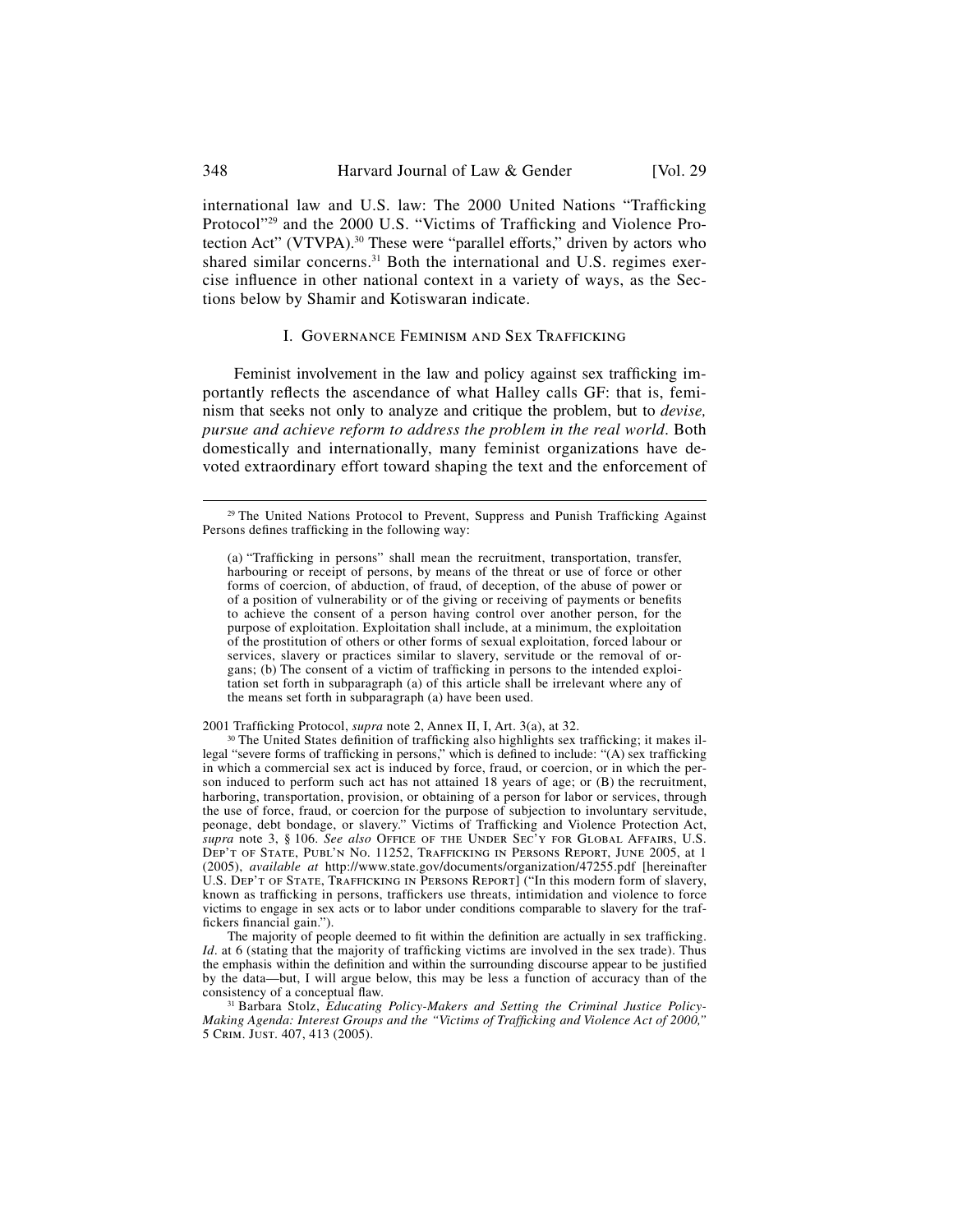international law criminalizing trafficking in persons in general and sex trafficking in particular.

With respect to sex trafficking, the central definitional question is the relationship between prostitution and trafficking, and the relative significance of consent versus coercion in determining a woman's participation in prostitution. Is all prostitution necessarily coercive and a form of trafficking, or is it possible for a woman to meaningfully consent to being a prostitute?

In the debate and discourse on sex trafficking, contenders for influence fall into two broad "camps" in their approaches to understanding the problem of sex trafficking and to defining the legal response to it. $32$ 

"*Structuralist*" NGOs argued that prostitution necessarily constitutes a form of trafficking because it necessarily reproduces and enforces subordination of women by men. Women's engagement in prostitution manifests this dynamic of sexual subordination at its very core, reflecting and reproducing underlying larger conditions of domination.

These NGOs drew mainly from "radical" or "dominance" feminist theory pioneered by Catharine A. MacKinnon,<sup>33</sup> Andrea Dworkin,<sup>34</sup> and Kathleen Barry.<sup>35</sup> Indeed, Barry co-founded one of the most influential NGOs at the Protocol negotiations, the Coalition Against Trafficking of Women (CATW).

In *Prostitution and Civil Rights*, MacKinnon developed this argument to show that prostitution was a stark manifestation, and one culmination, of a structure that bends women at every turn toward and into sexual subservience:

Women are prostituted precisely in order to be degraded and subjected to cruel and brutal treatment without human limits; it is the opportunity to do this that is exchanged when women are bought and sold for sex. . . . [L]iberty for men . . . includes liberal access to women, including prostituted ones. So while, for men, liberty entails that women be prostituted, for women, prostitution entails loss of all that liberty means.<sup>36</sup>

<sup>35</sup> See, e.g., Kathleen Barry, Female Sexual Slavery (1979); Kathleen Barry, The Prostitution of Sexuality (1995).

 $32$  Chantal Thomas, International Law Against Sex-Trafficking, In Perspective, Presentation at the Wisconsin-Harvard Workshop on International Economic Law and Transna-

tional Regulation 53 (2004) (manuscript on ªle with author). 33 *See* Catharine A. MacKinnon, *Feminism, Marxism, Method and the State: Toward Feminist Jurisprudence*, 8 SIGNs 635, 635 (1983) ("Male and female are created through the erotization of dominance and submission.").

<sup>&</sup>lt;sup>34</sup> See, e.g., Andrea Dworkin, Pornography: Men Possessing Women (1989); Andrea Dworkin, Intercourse (1991).

<sup>&</sup>lt;sup>36</sup> MacKinnon, *Prostitution and Civil Rights*, *supra* note 7, at 13–14.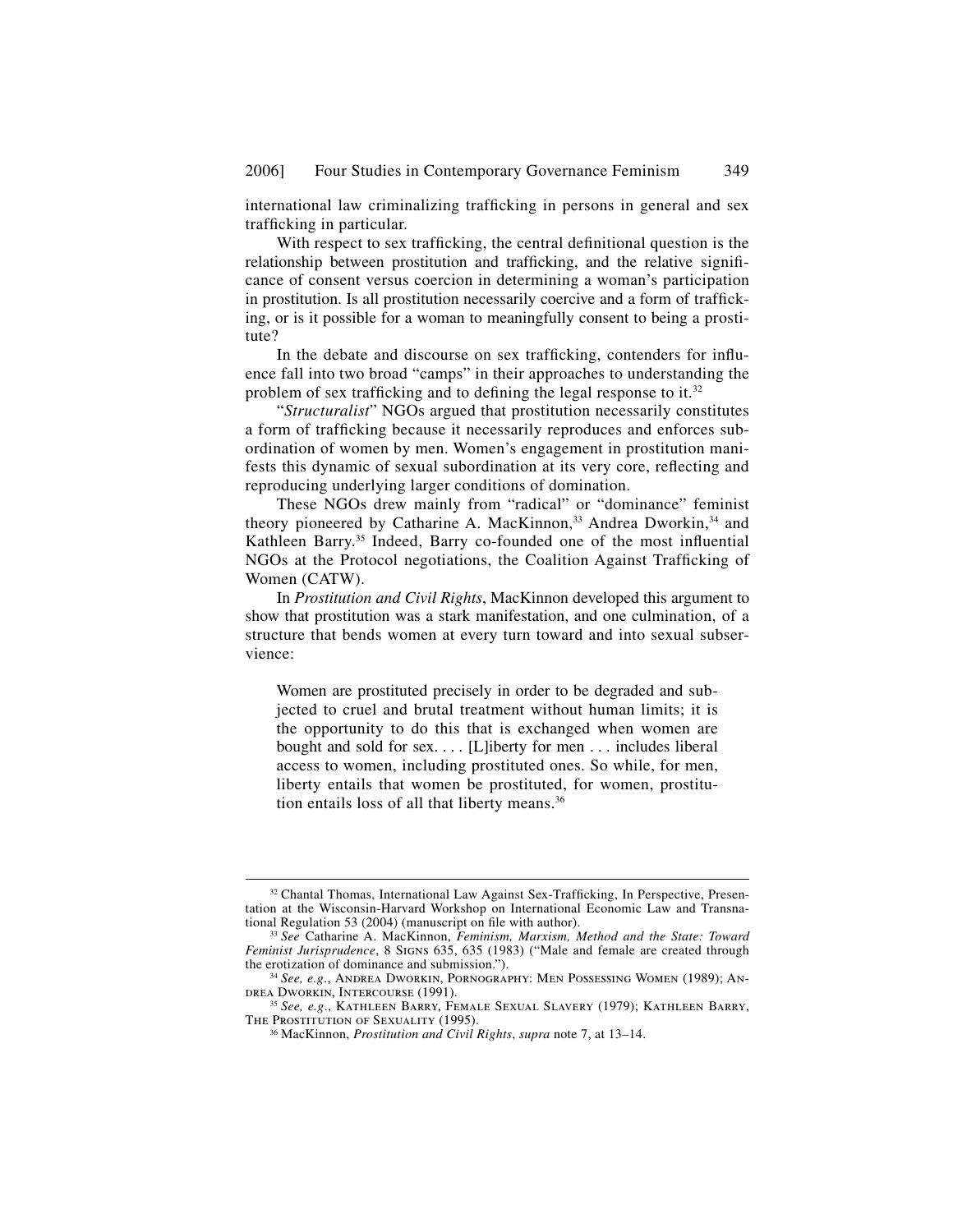In her 1979 book *Female Sexual Slavery*, Kathleen Barry did much to carry this view to the international plane, to raise international awareness of the harmful effects of prostitution, and to revive the conception of it, popular in earlier eras, as a form of slavery. Barry documented physical and psychological abuse, domination and deception of prostituted women and girls in a series of countries in Latin America and Africa, showing how many of these situations "fit the most rudimentary definition of slavery."<sup>37</sup> Barry, like many others working in this area, saw her task as naming and exposing the pervasive and fundamental nature of female domination, and thereby striking the first blow toward freedom.

"Individualist" NGOs were unified by a concern that the approach to trafficking preserve the visibility of the person as an individual. An emphasis on the primacy and importance of the individual translated into a call for an establishment of a framework of individual rights of trafficked persons. Accordingly, human rights organizations formed a central voice in the individualist camp. The Human Rights Caucus, a coalition of rights organizations, became a steady and important player in the negotiation of the Protocol. The International Human Rights Law Group, or IHRLG (now known as Global Rights), formed one of the anchors of the Human Rights Caucus. For the IHRLG, a primary concern was to ensure that the Protocol recognize the importance of protecting the human rights of the trafficked persons.<sup>38</sup> Thus, the IHRLG, the Global Alliance Against Traffic in Women (GAATW), and other participants in the Human Rights Caucus called for language in the Protocol explicitly endorsing the protection of the human rights of trafficked persons.<sup>39</sup>

In addition to calling for recognition of human rights, the individualist camp strongly opposed a definition of trafficking that failed to recognize the possibility of individual choice. To fail to recognize choice would be to obscure the primacy of the individual behind larger, structural concerns an untenable position from the human rights perspective. The individualist NGOs were able to form coalitions with the participating governments that did not, within their own territories, aim for complete criminalization or abolition of prostitution.

<sup>&</sup>lt;sup>37</sup> Barry, Female Sexual Slavery, *supra* note 35, at 14.<br><sup>38</sup> See Int'l Human Rights Law Group, The Annotated Guide to the Complete UN TRAFFICKING PROTOCOL 2 (2002) [hereinafter IHRLG Guide] ("The Trafficking Protocol is not, unfortunately, a human rights instrument. The UN Crime Commission, which developed the Trafficking Protocol, is a law enforcement body, not a human rights body  $\dots$ . From the human rights perspective, it would have been preferable if an international instrument on trafficking had been created within a human rights body rather than in a law enforcement body.")

<sup>&</sup>lt;sup>39</sup> They were partially successful, although the language on human rights is aspirational, in contrast to the much stronger language relating to criminalization of trafficking. *Compare* Trafficking Protocol, *supra* note 2, at Art. 5 (on criminalization); *id.* Art. 6 (on protection of and assistance for victims).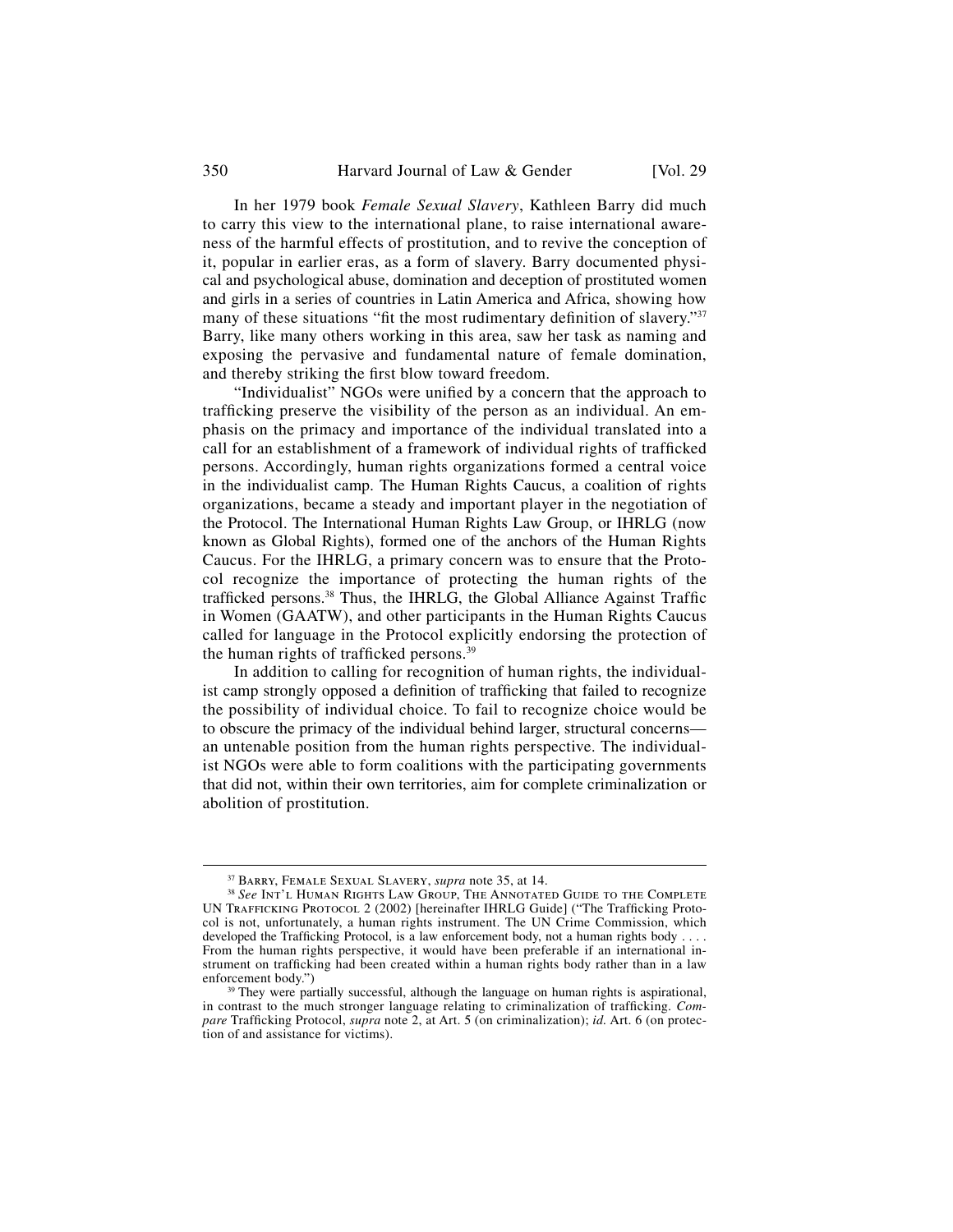Somewhat less visible and influential at the level of the negotiations, but still very much visible in the larger discourse around trafficking, was the "pro-work" view. This view proceeded from a view that prostitution, far from being the endpoint of a structure of degradation of women, was simply a form of wage labor. One justification for this view is the notion that anti-prostitution feminists simply "re-inscribe" the victimization of women by "buying into" the idea of prostitution as a form of degradation. Rather than seeing it this way, the pro-work view would seek to dismantle all the ways in which women are placed apart from men, by resisting the impulse to see kinds of work in which women are predominant as special for that reason. By seeing prostitution as simply another form of work, this view sought to emphasize the agency of the individual prostitute as someone who could choose to enter into this form of work, and for whom this work was not horribly degrading. Some within this "pro-work" camp would even see prostitution as a potentially liberating act, in which the woman casts off the shackles of patriarchy that would see prostitution as degrading, and finally takes control of her own body. Within the larger discourse, the pro-work view drives the call for decriminalization of prostitution. Examples of sex workers' rights organizations are the Prostitutes' Education Network (PEN) and the China-based Zi Teng.<sup>40</sup>

Competing regulatory approaches to prostitution, and by extension sex trafficking, emerged from the feminist debate—decriminalization and abolitionism. *Individualists* called for a definition of sex trafficking that explicitly described it as commercial sex involving coercion. Such a definition implied that commercial sex could potentially be uncoerced, leaving room for a decriminalized, individualist approach to regulation. *Structuralists* called for a definition that included *all* commercial sex automatically within the ambit of sex trafficking—an explicit finding of coercion would not be necessary since, according to the structuralist approach, *all* commercial sex was necessarily coercive. The structuralist proposal also called for an explicit statement disregarding any manifestation of apparent consent by the trafficking victim. Just as one cannot legally consent to one's own enslavement, consent could not be a basis for validating commercial sex since it was "female sexual slavery." In doing so, structuralists call for the *abolition* of prostitution so that all third party involvement is criminalized (pimps and johns), while the prostitute's act of prostitution itself is not criminalized. Both positions are united regarding the need to combat coerced sex work and coerced migration for the purpose of sex work (trafficking).

 <sup>40</sup> *See also infra* the analyses by Hila Shamir and Prabha Kotiswaran of similar movements in specific national contexts.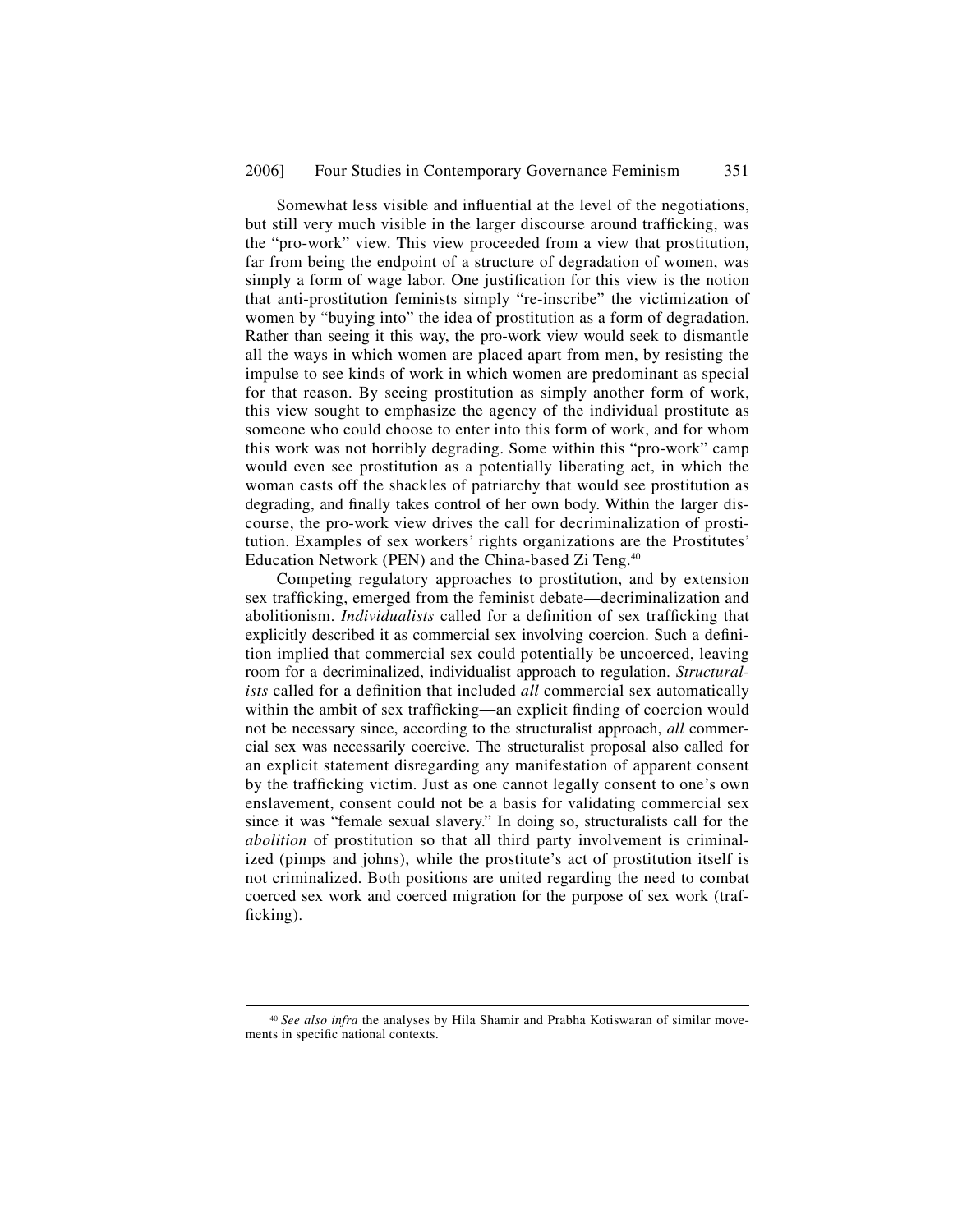# II. GOVERNANCE FEMINISM AND SEX TRAFFICKING IN THE United Nations and United States Contexts

The outcomes of a quarter-century of mobilization by feminist NGOs depended on many dynamics: first, existing principles in international law that could become a basis for activism (such as the 1949 U.N. Convention for the Suppression of the Traffic in Persons and of the Exploitation of the Prostitution of Others); second, the willingness of official actors (states and international organizations) to receive and act on the information provided by the NGOs (in the international sphere, this point of receptivity was the Working Group on Slavery, and in the national sphere, it was the Clinton Administration as advised by Hillary Clinton); and third, the ability of these groups to link up with other actors to increase their effectiveness (in the international sphere, these actors were governments that sought to combat transnational crime and to secure their borders against transnational crime and illegal migrants; in the national sphere, these goals of the U.S. government were a factor, and religious groups were another important factor). Part of the current project is to urge a greater awareness of these factors, both contingent and structural.

#### *A. The International Stage*

Twenty-five years ago, it was possible to state with certainty that the international human rights framework did not recognize that "women's rights are human rights."41 The U.N. Economic and Social Council was not "authorized"—that is, not instructed by the General Assembly—to address women's rights until the early 1980s.<sup>42</sup> An initial turning point was the declaration of the 1980s as the Decade for Women. The Beijing Conference for Women and the Convention on the Elimination of All Forms of Discrimination Against Women (CEDAW) followed, as milestones at moving women's rights to the center of the U.N. agenda. This movement could not have occurred without tireless efforts by NGOs.

The story of the treatment of sex trafficking cannot be understood without reference to the larger women's movement and human rights move-ment. These movements provided both the language and theoretical grounding for action, as well as the source of organizational energy. The indifference to women's rights was felt to be particularly acute with respect to the prostitution of women and the fact that prostitution could occur under highly coercive circumstances.

<sup>&</sup>lt;sup>41</sup> Fran P. Hosken, *Toward a Definition of Women's Human Rights*, 3 HUM. RTs. Q. 1, 1 (1981) ("[W]omen's rights in international human rights are almost invisible.").

<sup>&</sup>lt;sup>42</sup> Margaret E. Galey, *International Enforcement of Women's Rights*, 6 Hum. Rts. Q. 463, 463 (1984).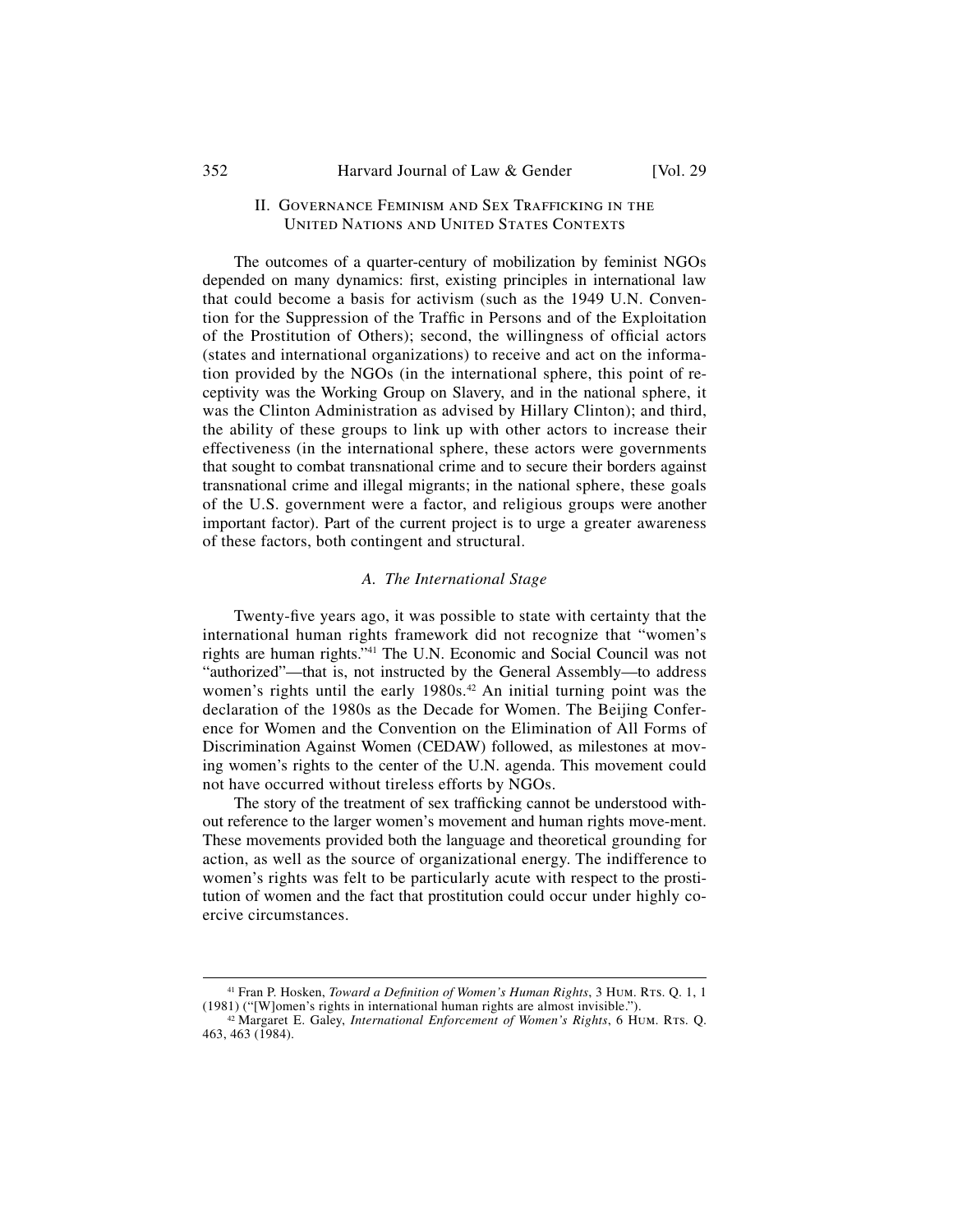Barry documented the widespread abuses that occurred in prostitution in Latin America and Africa. In a 1981 article entitled "Female Sexual Slavery: Understanding the International Dimensions of Women's Oppression," she described the burgeoning efforts of the feminist movement, and particularly of radical feminists who viewed prostitution through a structural theoretical lens. Barry's account of feminist mobilizing is a compelling account of activist determination:

At the 1980 conference in Copenhagen, in the nongovernmental forum, hundreds of feminists from around the world met to discuss this issue which some official delegates began the work of trying to bring forth a resolution to include the issue in the World Plan of Action. The move for a resolution was reinforced by women from the forum lobbying their official delegates. This effort resulted in official adoption of a resolution which asks the Secretary-General of the United Nations to report to the next session of the General Assembly on the traffic of women and to take action against international networks of traffickers and procurers. This international attention to female sexual slavery will now enable channels to be opened which will provide an opportunity for women to report crimes and seek remedies.<sup>43</sup>

Gradually, the issue began to be incorporated in conferences on women's issues and preparatory sessions.<sup>44</sup> Kathryn Zoglin points out that this effort largely originated in the global North and largely focused on the global South.45 This pattern arose probably not because of any conscious imperialist bias<sup>46</sup>—Barry was as outraged by prostitution in Paris as in Nairobi $47$ —but because the South, accessible through the language of international human rights law, presented a theater of opportunity at a time when the radical feminist project in the North was embattled by opposition from the status quo as well as liberal and libertarian feminists.48

 <sup>43</sup> Kathleen Barry, *Female Sexual Slavery: Understanding the International Dimensions of Women's Oppression*, 3 Hum. Rts. Q. 44, 44–45 (1981); *see also generally* Cynthia Enloe, Bananas, Beaches and Bases—Making Feminist Sense of Interna-

<sup>&</sup>lt;sup>44</sup> *See* Kathryn Zoglin, *United Nations Action Against Slavery: A Critical Evaluation,* 8 Hum. RTs. O. 306 (1986).

<sup>&</sup>lt;sup>45</sup> *Id.* at 315 ("The significant impetus provided by the NGOs has come from largely Western organizations. In contrast, the majority of topics under consideration has focused on slavery-like practices in the Third World.").

 $46$  There is, of course, a strong tradition of postcolonial critique of latent imperialist bias within international human rights law. *See, e.g.*, Ratna Kapur, *The Tragedy of Victimization Rhetoric: Resurrecting the "Native" Subject in International/Post-Colonial Feminist*  Legal Politics, 15 HARV. HUM. RTS. J. 1 (2002); Makau Mutua, *Savages, Victims, and Saviors: The Metaphor of Human Rights*, 42 HARV. INT'L L.J. 201 (2001).

<sup>&</sup>lt;sup>47</sup> Barry, *supra* note 43, at 44.<br><sup>48</sup> In addition to the resistance on behalf of the status quo, the U.S.-based structuralist movement met with opposition not only from traditional liberal groups but also from the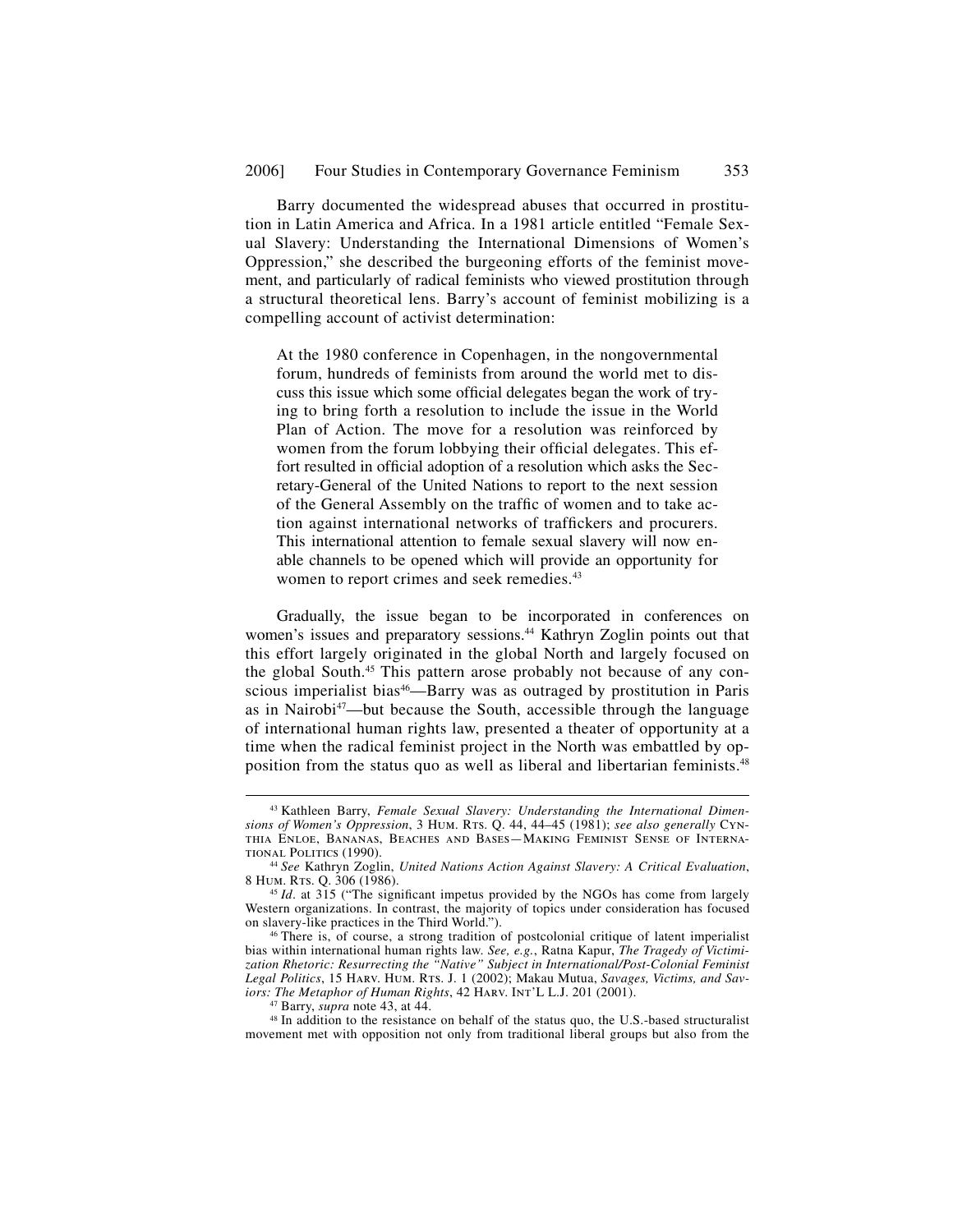In the international frame, this kind of opposition was initially much less forthcoming. In part, this may have been because the issue was so marginal. The women's human rights movement was as yet inchoate, and no internal frontier of opposition had formed. Moreover, the U.N. body charged with responsibility for eradicating slavery—the Working Group on Slavery—was at the "bottom of the UN human rights hierarchy" and likely fairly unthreatening to the status quo. $49$ 

Thus, relatively early on, radical feminists were able to achieve victory in terms of bare recognition and framing of the issue—a 1981 U.N. Conference in Nice released the statement that "all prostitution is forced prostitution."50 The initial wave of information and argumentation was not followed by any immediate impact on U.N. or state behavior. Thus, Barry lamented, "it is not that international authorities do not know about these practices which violate the human rights of women, but that they refuse to act against those violations or expose them."51

However, the groups were buttressed by an important source of international law—the 1949 U.N. Convention for the Suppression of the Traffic in Persons and the Exploitation of the Prostitution of Others. Article 1 of the 1949 Convention requires member states to "punish any person who, to gratify the passions of another: (1) procures, entices or leads away, for purposes of prostitution, another person, even with the consent of that person" or "(2) exploits the prostitution of another person, even with the consent of that person."52 The language of the 1949 Convention harkens back to another era, the turn from the nineteenth to the twentieth century during which social panic about the "white slave trade"<sup>53</sup> ran high and the seduction of women was a crime in and of itself.<sup>54</sup> These features of the 1949 Convention would seem to contradict the self-conception of radical feminists. Nevertheless, although it might have used questionable language, the 1949 Convention reached the right conclusion: it made prostitution illegal regardless of any showing of consent by the prostituted person.

j

alternative radicalism of "sex-positive" or libertarian groups like COYOTE. A debate raged within U.S. feminism throughout this whole period over questions like whether pornography and prostitution were tolerable from a feminist perspective. *See, e.g.*, Anne McClintock, *Sex Workers and Sex Work: Introduction*, 37 Social Text 1 (1993).<br><sup>49</sup> Zoglin, *supra* note 44, at 328.

<sup>&</sup>lt;sup>50</sup> Report of the Special Rapporteur on the Suppression of the Traffic in Persons and the Exploitation of the Prostitution of Others, U.N. Doc. E/1983/7 and Corr. 1–2 at 8 (1983).

<sup>&</sup>lt;sup>51</sup> Barry, *supra* note 43, at 44.<br><sup>52</sup> The 1949 Convention thus sees all prostitution as trafficking and all trafficking as prostitution, leaving room neither for prostitution that is not a form of trafficking, nor for trafficking that does not involve prostitution.

<sup>&</sup>lt;sup>53</sup> See International Convention for the Suppression of White Slave Traffic, May 4, 1910, 3 L.N.T.S. 278.

<sup>&</sup>lt;sup>54</sup> See Pamela Haag, Consent: Sexual Rights and the Transformation of AMERICAN LIBERALISM 43-53 (1999) (discussing the law of seduction and the seduction trials of the late nineteenth century).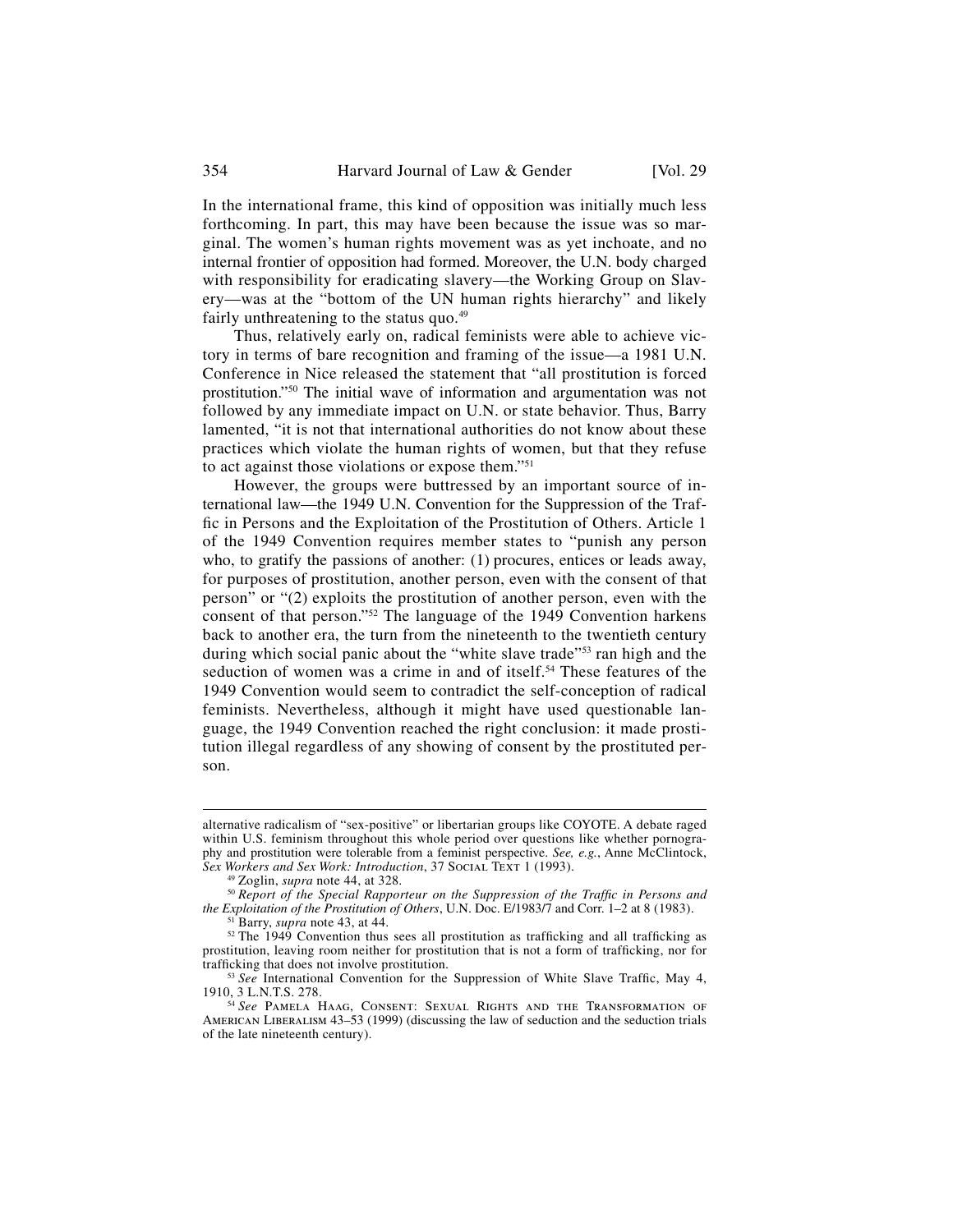In addition to the 1949 Convention, the U.N. also provided an organizational opportunity to mobilize and to press their cause—the U.N. Working Group on Slavery. Accounts of the U.N. Working Group agree that it was uniquely open to NGO input during this period. To begin with, the Working Group was a forum for action on women's rights issues at a time when most other U.N. bodies were indifferent to the idea. The mandate of the Working Group was noticeably open-ended, creating the opportunity for "creative interpretation."55 The Working Group also featured an unusual level of procedural flexibility: any NGO with consultative status could submit written materials to it and could appear before it.<sup>56</sup> CATW and many other abolitionist NGOs, together with Anti-Slavery International, consistently attended the Working Group sessions throughout the 1980s and 1990s.<sup>57</sup> Thus, NGOs exerted in the Working Group "stronger influence than [in] almost any other comparable human rights body."<sup>58</sup>

The U.N. Working Group requested an annual report by the Secretary-General on the number of ratifications of the 1949 Convention and sought to establish a Special Rapporteur.<sup>59</sup> Thus, the movement had succeeded in making the issue visible and putting it on the agenda of official actors.60 It was stalled, however, by the fact that many governments did not want to ratify the 1949 Convention because the prohibitionist stance would have required them to alter their domestic legal systems.<sup>61</sup>

<sup>&</sup>lt;sup>55</sup> Zoglin, *supra* note 44, at 317 (the mandate, "to review developments in the field of slavery," is "neither narrow nor excessively well-defined. Thus the Working Group has always enjoyed considerable scope for action.").

<sup>&</sup>lt;sup>56</sup> *Id.* at 319.<br><sup>57</sup> Among the many other groups participating were the International Abolitionist Federation and the International Federation of Women Lawyers. *See, e.g.*, *Report of the Working Group on Slavery on the Meeting of its Eighth Session*, U.N. Doc. E/CN.4/Sub.2/1982/21

<sup>&</sup>lt;sup>58</sup> Zoglin, *supra* note 44, at 321. There were some critiques of this openness. For instance, because direct testimony was rare and indirect information of a kind rejected by other human rights fact-finding bodies was routinely submitted, some said the data received was imprecise.  $Id$  at 321, 327.

<sup>&</sup>lt;sup>59</sup> *E.g.*, The Secretary-General, *Inquiry on the Status of Combating of the Traffic in Persons and of the Exploitation of the Prostitution of Others*, U.N. Doc. E/CN.4/Sub.2/AC.2/ 1982/13 (1982); *Note by Mr. Asbjorn Eide, Special Rapporteur of the UN Economic and* 

<sup>&</sup>lt;sup>60</sup> In 1995 these efforts culminated in the establishment of a Programme of Action. *Report of the Working Group on Contemporary Forms of Slavery on its Twentieth Session: Draft Programme of Action on the Traffic in Persons and the Exploitation of the Prostitution of Others*, U.N. Doc. E/CN.4/Sub.2/1995/28/Add.1 (June 13, 1995). NGOs' communications to the Working Group made clear that they were concerned not only about the low number of ratifications of the 1949 Convention, but also about the fact that the Convention did not include any mechanism for monitoring and implementation. Various NGOs proposed the development of such mechanisms to strengthen the 1949 Convention. *See, e.g.*, *Report of the Working Group on Contemporary Forms of Slavery on its Twenty-Second Session*, U.N.

<sup>&</sup>lt;sup>61</sup> See, e.g., Remarks of the United Kingdom, Report of the Working Group on Contem*porary Forms of Slavery on its Twenty-First Session*, U.N. Doc. E/CN.4/Sub.2/1996/24 (July 19, 1996).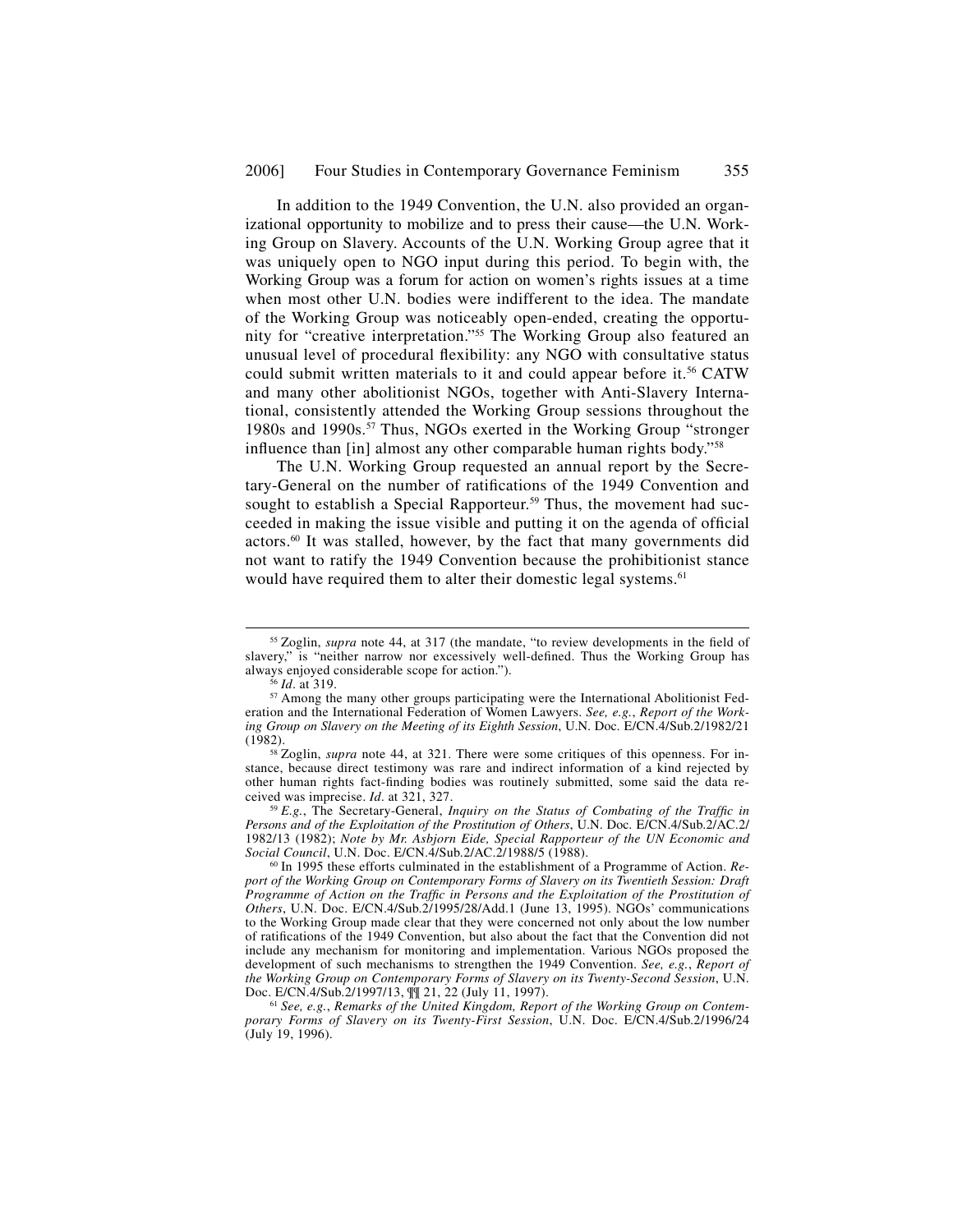It was not until intergovernmental talks began to establish a Convention on Transnational Organized Crime that trafficking would be made more central to international crime-fighting efforts of official actors. $62$ 

# *B. The United States Stage*

The original impetus to establish a Convention on Transnational Organized Crime came out of a joint effort by the U.S. and European governments when they were cooperating on other fronts to combat moneylaundering and drug trafficking. The Clinton Administration made transnational organized crime a priority.<sup>63</sup> Within that, combating illegal immigration was a big objective. The issue of sex trafficking appears to have been incorporated into these intergovernmental efforts after Hillary Clinton attended the Beijing Women's Conference and met with NGOs such as the Global Survival Network.<sup>64</sup> Coupled with the awareness of trafficking that had already developed among White House staff during the 1990s, Hillary Clinton's involvement led to the establishment of the President's Interagency Council on Women (PICW) with Secretary of State Madeleine Albright as its chair and Hillary Clinton herself as honorary co-chair.<sup>65</sup> The PICW mobilized to place trafficking on the agenda of the emerging intergovernmental initiative to establish an international convention to strengthen efforts to combat crime and illegal migration.

The Clinton Administration's perspective was decidedly "liberal."<sup>66</sup> As we've seen, this view conceptualized prostitution and trafficking as distinct; envisioned the possibility of noncoerced prostitution; it also emphasized the centrality of human rights. Conceptually, these positions were of a piece. The idea of human rights privileged the classical liberal individual, and this necessitated the idea of the right to choose. It also necessitated the possibility of a defense for the defendant under liberal conceptions of criminal justice. Within this framework, punishment of trafficking would proceed according to a familiar process of balancing competing rights in a liberal-legal frame.

In setting this agenda, PICW faced opposition from feminist groups that wanted prostitution to be made illegal. National Organization for Women (NOW) and the Planned Parenthood Federation of America both protested the "Clinton Administration's effort to weaken international laws

 $62$  U.N. G.A. Res. 53/111, U.N. Doc. A/RES/53/111 (Dec. 9, 1998) and G.A. Res. 53/114, U.N. Doc. A/RES/53/114 (Dec. 9, 1998). The move for implementation machinery in the

<sup>&</sup>lt;sup>63</sup> The Threat to US Trade and Finance from Drug Trafficking and International Or*ganized Crime: Hearings Before the Senate Caucus on International Narcotics Control, Senate Finance Committee Subcommittee on Trade*, 104th Congress (1996) (testimony of Deputy Assistant Secretary Winer). 64 Stolz, *supra* note 31, at 413. 65 *Id*. at 413. 66 *Id.* at 415.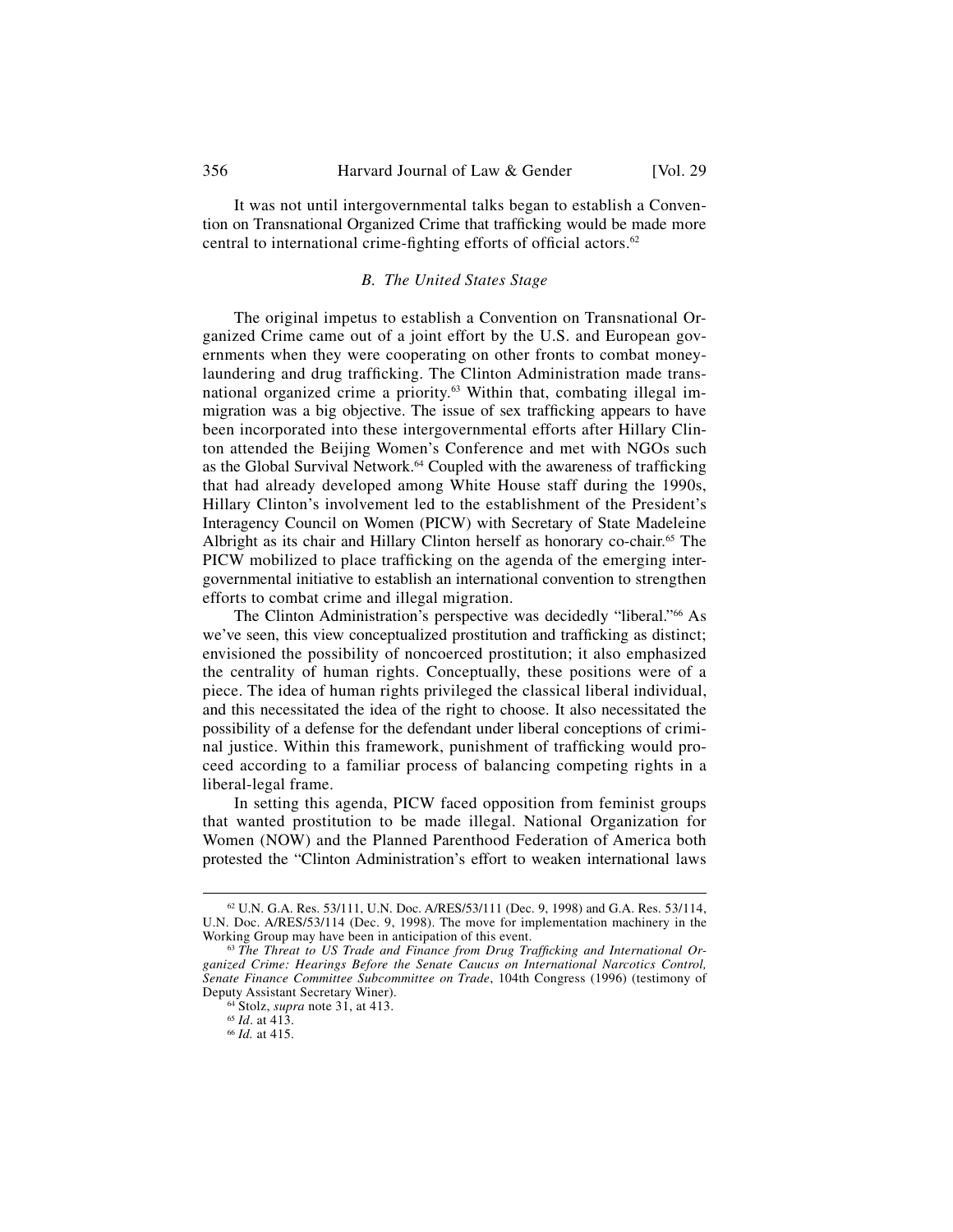against the trafficking of women and children for prostitution."<sup>67</sup> These groups, in other words, allied with their international counterparts active in the U.N. Working Group on Slavery in calling for the reinforcement of the abolitionist approach of the 1949 Convention. Indeed, CATW was visible in the domestic as well as international area.<sup>68</sup>

These domestic feminist organizations also allied with conservative and religious organizations: the Heritage Foundation, the Campus Crusade for Christ, the Ethics and Religious Liberty Commission, the Institute on Religion and Democracy, and others.<sup>69</sup> The abolitionist feminist NGOs and these religious organizations generated noticeable publicity criticizing the Clinton Administration's liberal position.70 The *New York Post* dubbed the PICW a "Hooker Panel"; the *Wall Street Journal* accused the "Clintons" of "shrugging" at sex trafficking. $71$ 

Despite this fierce criticism, the Clinton Administration's position held fast. This was probably due to several factors. First, the liberal approach was the more pragmatic one from the perspective of securing widespread intergovernmental agreement, since it was more consistent with a wider range of legal regimes. Second, the liberal approach found support in another and more prestigious branch of U.N. human rights machinery, the U.N. High Commissioner for Human Rights. Commissioner Mary Robinson had appointed a Special Rapporteur on Violence Against Women, who had carefully endorsed a human rights position that recognized the possibility of non-coercive prostitution and the definitional centrality of consent.<sup>72</sup> Although opposed by those NGOs most active in the U.N. Working Group on Slavery,<sup>73</sup> the UNHCHR's liberal, pro-human rights position, reflected also in the position of U.S. groups such as the IHRLG, ultimately reinforced the approach of the PICW and the Clinton Administration.

<sup>67</sup> *Id.* at 418. 68 *Id.* 

<sup>69</sup> *Id.* (Religious conservatives "Richard Land, Ethics and Religious Liberty Commission; Bill Bright, Campus Crusade for Christ; Mary Ann Glendon, Harvard University law professor; Kay Cole James, Heritage Foundation; and Diane Knippers, Institute on Religion and Democracy sent a letter articulating their concerns about the protocol and prostitu-<br>tion to Hillary Clinton, as co-chair of PICW.").

<sup>&</sup>lt;sup>70</sup> Brian Blomquist, *Hooker Panel Puts First Lady on the Spot*, N.Y. Post, Jan. 8, 2000.<br><sup>71</sup> William J. Bennett & Charles W. Colson, *The Clintons Shrug at Sex Trafficking*, WALL St. J., Jan. 10, 2000.

<sup>&</sup>lt;sup>72</sup> Radhika Coomaraswamy, *Integration of the Human Rights of Women and the Gender Perspective: Report Of The Special Rapporteur On Violence Against Women, Its Causes* 

<sup>&</sup>lt;sup>73</sup> Report of the Working Group on Contemporary Forms of Slavery on its Twenty-Fifth *Session*, ¶¶ 84, 85, U.N. Doc. E/CN.4/Sub.2/2000/23 (July 21, 2000) ("Speakers . . . expressed their anxiety at the content of the report submitted by the Special Rapporteur on violence against women to the fifty-sixth session of the Commission on Human Rights. They claimed that the report dealt only with trafficking based solely on coercion, that it criticized the 1949 Convention for the Suppression of the Traffic in Persons and of the Exploitation of the Prostitution of Others and that it assimilated prostitution to work. Above all, the attention of the Working Group was drawn to the fact that the report placed consent at the heart of the definition of traffic.").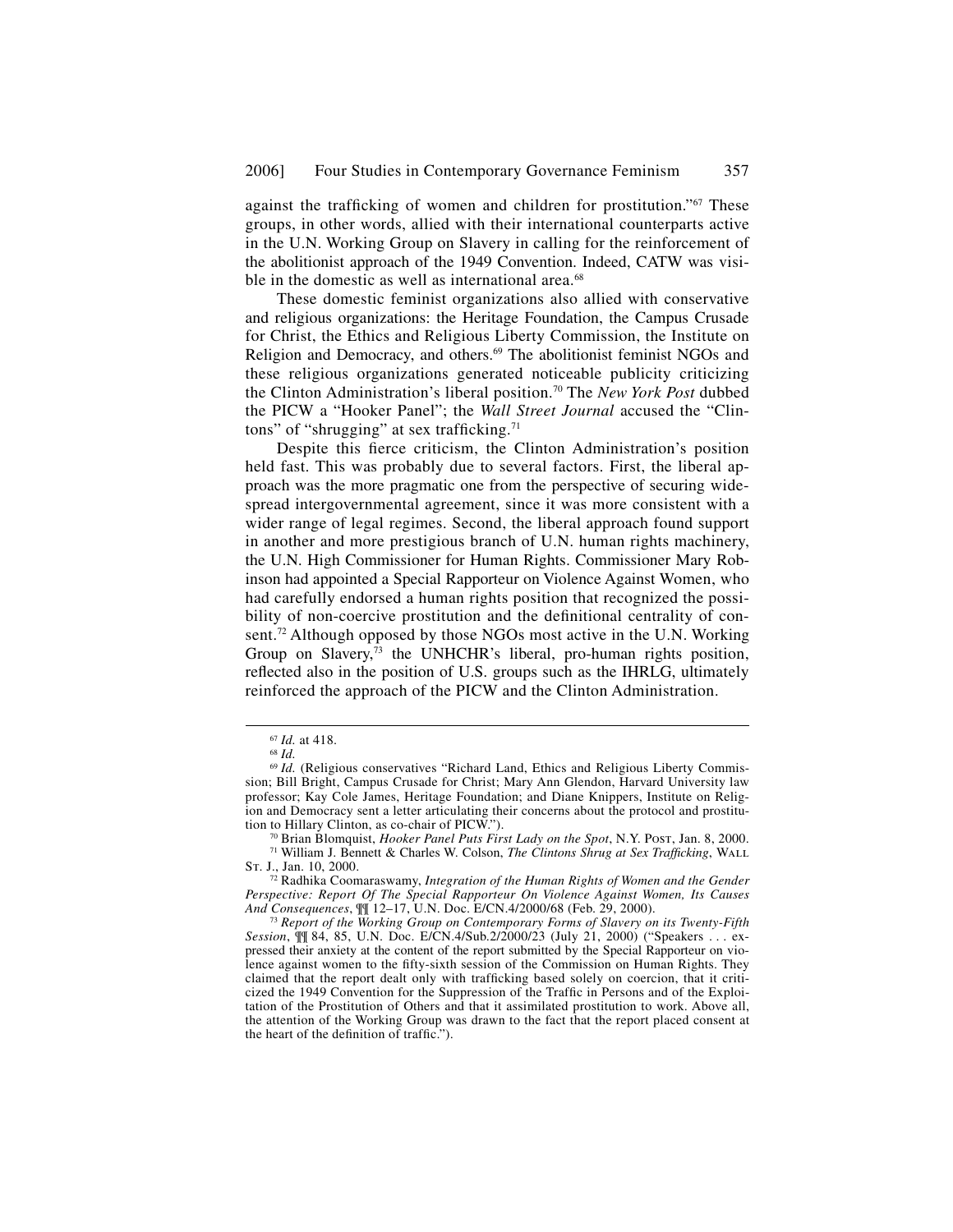## *C. The Outcomes and the Aftermath*

Ultimately the Clinton Administration's liberal view prevailed in the VTVPA, which contained a narrower definition of trafficking than that in the Trafficking Protocol.

Despite the influence and practicality of the liberal approach in the Protocol negotiations, structuralist NGOs were able to counter and limit the influence of the liberal view. This is undoubtedly due to their preexisting influence with the Working Group on Slavery and their experience with the U.N. framework. The definitional debate played out around the scope of the actions that constituted trafficking and the question whether consent could be a defense or not. Ultimately, both liberal and abolitionist approaches made their imprints visible in the final definition. That definition reads as follows:

Art. 3. (a): "Trafficking in persons" shall mean the recruitment, transportation, transfer, harbouring or receipt of persons, by means of the threat or use of force or other forms of coercion, of abduction, of fraud, of deception, of the abuse of power or of a position of vulnerability or of the giving or receiving of payments or benefits to achieve the consent of a person having control over another person, for the purpose of exploitation. Exploitation shall include, at a minimum, the exploitation of the prostitution of others or other forms of sexual exploitation, forced labour or services, slavery or practices similar to slavery, servitude or the removal of organs;  $(b)$ : The consent of a victim of trafficking in persons to the intended exploitation set forth in subparagraph (a) of this article shall be irrelevant where any of the means set forth in subparagraph (a) have been used.

The Trafficking Protocol's definition of the crime of trafficking can be compared with that in the United States. VTVPA, which criminalizes only "severe forms of trafficking":

SEVERE FORMS OF TRAFFICKING IN PERSONS.—The term "severe forms of trafficking in persons" means—

 $(A)$  sex trafficking in which a commercial sex act is induced by force, fraud, or coercion, $74$  or in which the person induced to perform such act has not attained 18 years of age; or

 <sup>74</sup> 

COERCION.—The term "coercion" means—

<sup>(</sup>A) threats of serious harm to or physical restraint against any person;

<sup>(</sup>B) any scheme, plan, or pattern intended to cause a person to believe that failure to perform an act would result in serious harm to or physical restraint against any person; or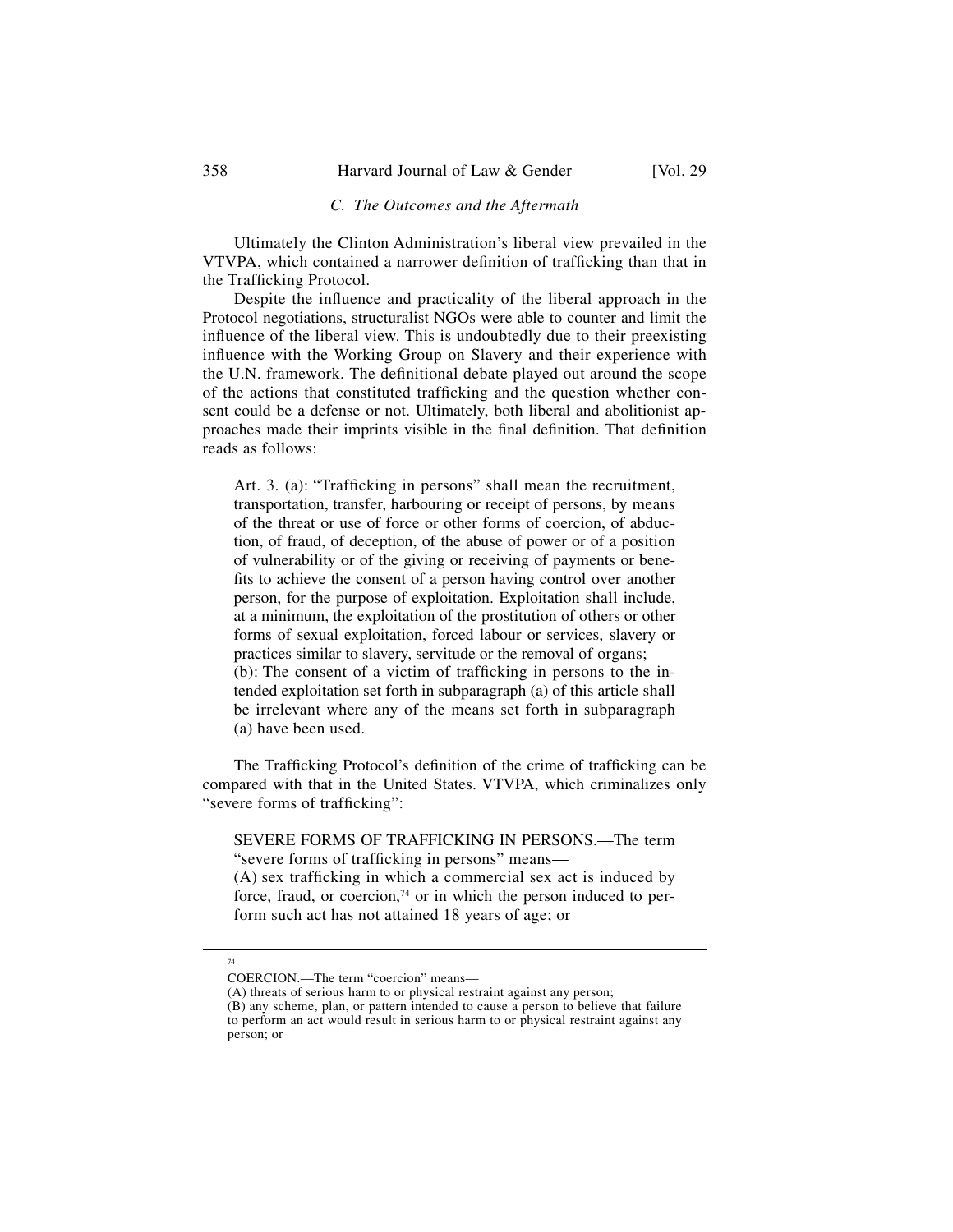(B) the recruitment, harboring, transportation, provision, or obtaining of a person for labor or services, through the use of force, fraud, or coercion for the purpose of subjection to involuntary servitude, peonage, debt bondage, or slavery.75

The influence of the abolitionist position at the international level can be deduced by contrasting the U.N. and the U.S. definitions. First, the U.N. definition is broader, criminalizing not only those acts named in the U.S. law, but also "the abuse of power or of a position of vulnerability or of giving or receiving of payments or benefits to achieve the consent of a person having control over another person."<sup>76</sup> This addition affirms the structuralist belief that women's personal relationships and other circumstances may give rise to fully coercive dynamics. Second, the U.N. definition includes a subparagraph which establishes that "consent of a victim of trafficking in persons to the intended exploitation set forth in subparagraph (a) of this article shall be irrelevant."77 Here, a central structuralist feminist tenet is written into law.

The sub-paragraph on consent should not, however, be confused with the all-encompassing position of the 1949 U.N. Convention. The Protocol's travaux préparatoires make clear that the Protocol was without prejudice to national legal systems on prostitution.<sup>78</sup> Liberal NGOs have made this clear as well. For example, in 2002 IHRLG (now Global Rights) published an "Annotated Guide" to the Protocol explaining that this provision "merely" restated the "logic" that "once the elements of the crime of trafficking are proven, any allegation that the trafficked persons 'consented' is irrelevant."79 The Annotated Guide carefully distinguished between the Protocol's definition and the Convention's, pointing out that under the Protocol's definition prostitution could occur without being a form of trafficking: "For example, a woman can consent to migrate to work in prostitution in a particular city, at a particular brothel, for a certain sum of money. However, if the defendant intended actually to hold the woman in forced or coerced sex work, then there is no consent because everything the defendant trafficker told the woman is a lie."80

Though the abolitionist movement conceded major definitional territory in 2000, their point of view would soon become ascendant. The Administration of George W. Bush, who succeeded Clinton, has taken the pro-

 <sup>(</sup>C) the abuse or threatened abuse of the legal process.

<sup>&</sup>lt;sup>75</sup> Victims of Trafficking and Violence Protection Act, *supra* note 3.<br><sup>76</sup> 2001 Protocol, *supra* note 2, Art. 3(a).<br><sup>77</sup> Id. Art. 3(b).<br><sup>78</sup> See Interpretative Notes for the Official Record of the Negotiation of the U *tions Convention Against Transnational Organized Crime and the Protocols Thereto*, ¶ 64, Travaux Préparatoire, U.N. Doc. A/55/383/Add.1 (Nov. 3, 2000). 79 IHRLG Guide, *supra* note <sup>∗</sup>, at 7. 80 *Id*.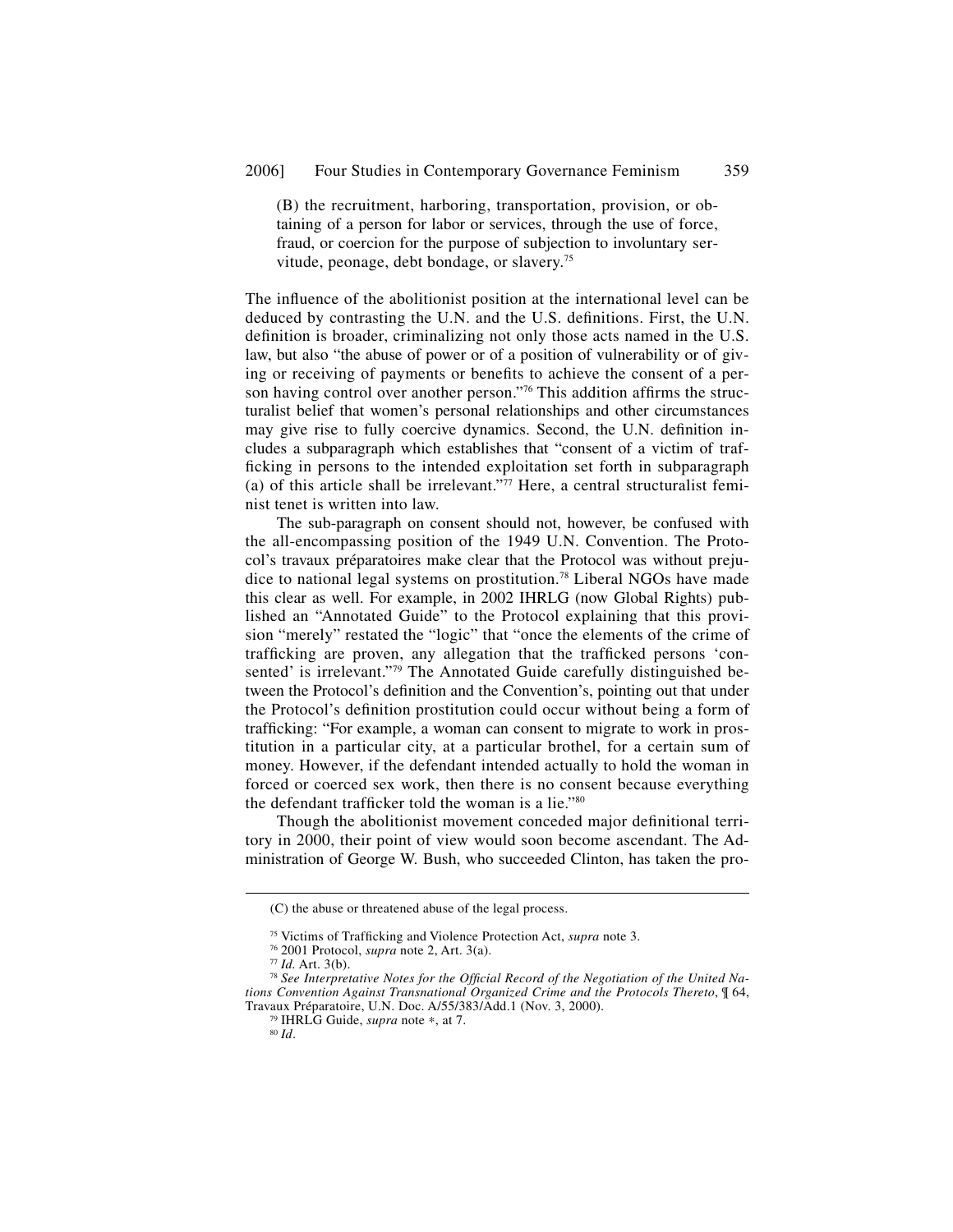hibitionist view. The Bush Administration devoted increased resources to the elements of the VTVPA that placed trafficking on the U.S. government's foreign policy agenda, such as the requirement of the State Department to submit Annual Reports monitoring the anti-trafficking efforts of foreign governments who received U.S. aid. In doing so, they were primarily influenced by religious groups, who had overtaken feminists in their influence in the current Administration.<sup>81</sup> The Administration also added restrictions to funding based on whether a recipient state legalizes prostitu- $\frac{1}{2}$  a victory for the structuralist feminists that was in turn decried by the liberal/human rights feminists.<sup>83</sup>

In both contexts, feminist NGOs worked with existing opportunities. An important part of their function was providing information to, and a big part of their power was in setting the agenda for, official actors in lawmaking initiatives. Both liberal and structuralist feminists worked with non-feminist groups and interests to obtain their goals. For the liberal feminists, their ultimate relative victory in the VTVPA was made possible by the fact that their position did not threaten existing approaches to prostitution. When the Administration changed parties, the relative shift to the structuralist point of view was made possible by the intense support from the religious right.

## Hila Shamir

For me, mapping feminism's governance mode and its consequences is both a delightful and an unsettling task. It is delightful because it focuses on the power that feminists, of various stripes, have gained and are gaining in international and national settings. As a feminist I am happy to see feminism desiring power and achieving actual power; I believe this power, wherever it appears, has the potential to better the life of women. In the contexts discussed in this Article, and in many other contexts, feminists insist and succeed in making the interests of women heard and in influencing policy decisions. Thus, for me, the term "Governance Feminism" ("GF") is normatively empty: it signifies a certain form of power which in itself is not *necessarily* bad, but the fact that it is feminist does not make it *necessarily* good either. I see no inherent problem with femi-

<sup>&</sup>lt;sup>81</sup> Elizabeth Bumiller, *Evangelicals Sway White House on Human Rights Issues Abroad*, N.Y. TIMES, Oct. 26, 2003, at A1.

<sup>&</sup>lt;sup>82</sup> See TVPA Reauthorization Act of 2003, H.R. 2620, 108th Cong. § 7 (2003) (providing that "no funds" authorized for anti-trafficking purposes can be used to "promote, support or advocate the legalization or practice of prostitution"; and requiring organizations that apply for anti-trafficking funding to state in their grant documentation that they do not pro-<br>mote, support, or advocate same).

<sup>&</sup>lt;sup>83</sup> *See* Letter from the AIDS Law Project, Centre for Applied Legal Studies, Wits University et al., to George W. Bush, President, United States of America (May 18, 2005), *available at* http://www.iwhc.org/document.cfm?documentID=231.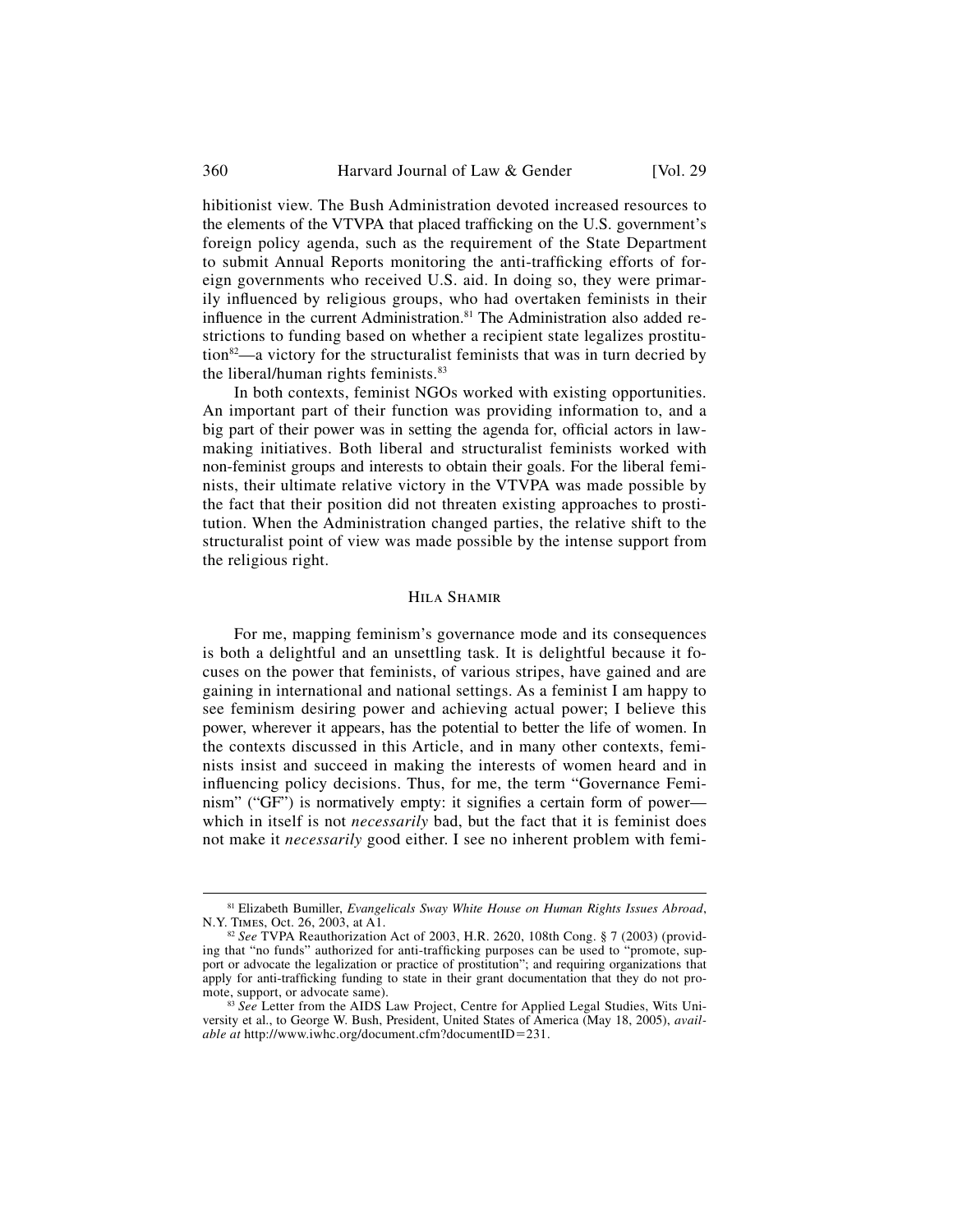nist power, and I am pleased to see feminists among the elites making feminist decisions.

But this mapping is also unsettling. Through my research I came to realize that the current form of GF tends to deny its own power, and consequently *systematically* overlooks the shifts in bargaining power, distributive consequences, and production of winners and losers yielded by feminist legislative reforms. This internal critique of feminism draws on insights from "new legal realism." The legal realist tools are helpful in mapping the distributive consequences (losses and gains) of proposed and implemented policies and in developing more consequence-conscious feminist reforms.

In this Part, I will focus on *how* feminists operate in governance mode, and how they came to inhabit this mode, by providing a snapshot of their institutional operation in the regulation of sex work and sex trafficking in national contexts—mainly that of Israel. In my answer to the second question, I will focus on *what* feminists are doing with this gained power in Israel, the Netherlands, and Sweden.

Feminism has proved to be a powerful actor in regulating sex work and combating trafficking in human beings for the purpose of sex work. This is true, as Thomas suggests above, on an international level, but is also the case in many national contexts. My research looks at the feminist legal regimes of sex work and trafficking that developed in the Netherlands, Sweden, and Israel, where the phenomenon of trafficking increased at the end of the Cold War, changing the "sex industries" of these countries dramatically, and leading to reforms in their regulation.

The end of the Cold War opened new routes of trade and migration between the former Soviet Union and the west.<sup>84</sup> The struggling economies of the former Soviet Union and the "promise" of the rich west led to increased trade and migration, thereby creating new prospects gainful employment in unskilled labor upon migration. The established formal routes of trade and migration were accompanied by the development of informal shadow markets of cross border trade in goods and labor. This included the development of a market in illegal migration for the purpose of sex work and sex trafficking. For example, it is estimated that  $10,000$ women were trafficked or migrated from countries of the former Soviet Union (namely Moldova, Russia, Ukraine) to work in Israel's sex industry in the early 1990s, when transnational crime networks took advantage of the increased migration of soviet Jews to Israel.<sup>85</sup> The legal migration from the former Soviet Union into Israel created a transnational link between

<sup>&</sup>lt;sup>84</sup> Trade between the east and the west existed during the period of the Cold War despite the (American-led) sanctions but it was limited, disrupted and distorted. *See gener-*

<sup>&</sup>lt;sup>85</sup> Donna M. Hughes, *The "Natasha" Trade: The Transnational Shadow Market of Trafficking in Women*, 53 J. INT'L AFF. 625, 632 (2000).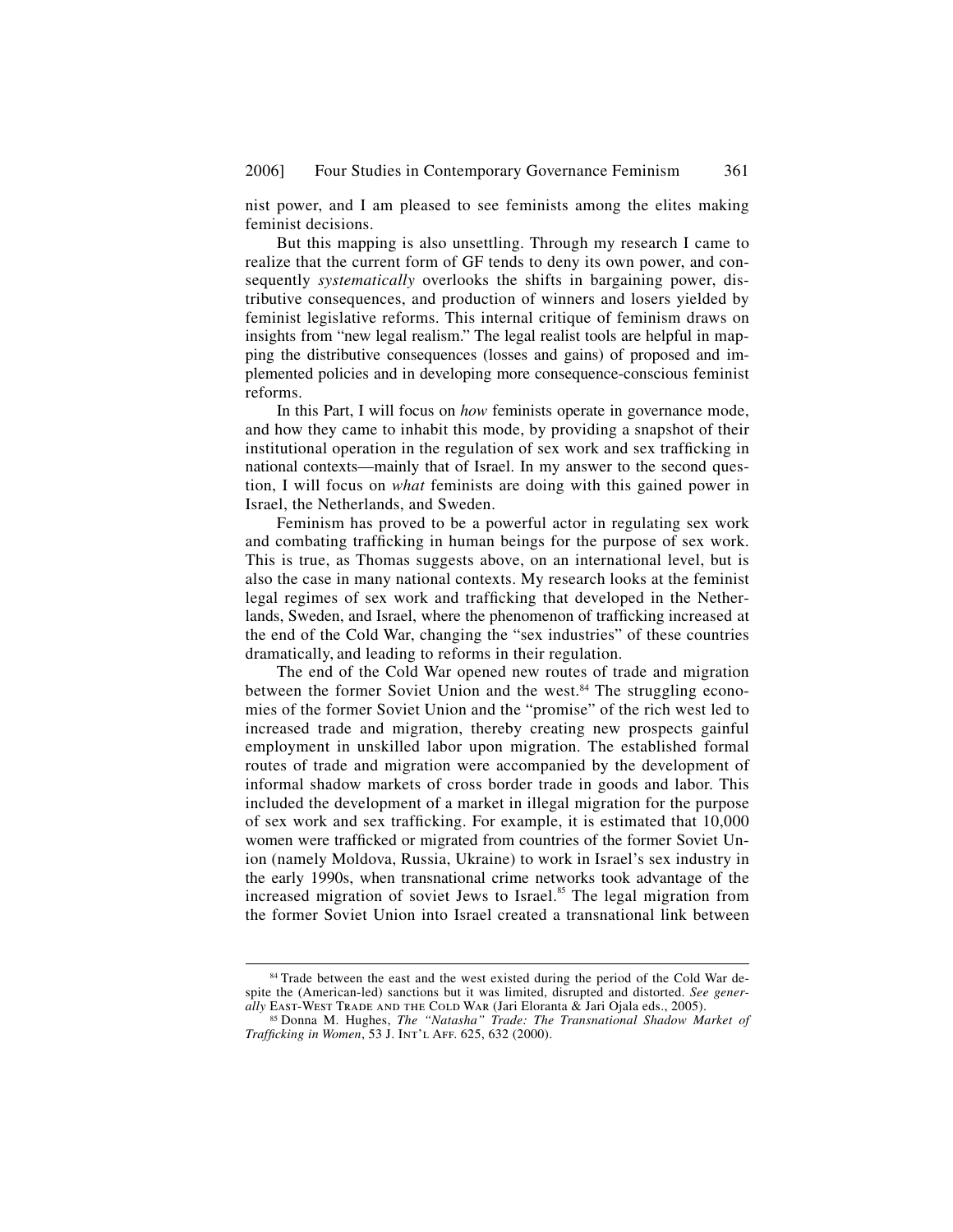Eastern European organized crime rings and willing collaborators in Israel.<sup>86</sup> This link enabled the creation of a sophisticated apparatus for smuggling persons and sex trafficking that expanded in the last decade and took over the Israeli sex industry. $87$  With the increase of sex trafficking and sex workers' migration, feminists entered this zone of post-war, newly established (formal and informal) trade relationships, seeking to regulate or altogether abolish sex trafficking and sex workers' migration.

Two classic examples of feminist reforms in the regulation of sex work can be found in the laws of Sweden and the Netherlands. There, the "purest" manifestation to date of the feminist legal regimes of abolitionism and legalization can be found. In 1999, buying sex became illegal in Sweden. In the Netherlands in 2000, the general ban on brothels was lifted, and it became legal to employ sex workers and manage a sex business.<sup>88</sup>

Changes in both countries were, in the clearest of ways, the result of feminist struggles and were shaped by feminist agendas.<sup>89</sup> But, as is well known, GF is not as successful in all national contexts, and not everywhere is the link between feminism and adopted reforms so straightforward. The case of Israel might be a more common example of the operation of GF on the national level.

In Israel, early legislation regarding prostitution was not shaped by Israeli feminists, and the 2000 Penal Code amendment that criminalized sex trafficking was legislated in a rush due to American and international pressures, and therefore without much input from Israeli feminists.<sup>90</sup> Although feminists have tried to raise awareness to sex trafficking since 1997, $91$  the voices of feminist organizations in Israel, in the context of sex work and sex trafficking, began to be heard only after American feminists succeeded (as Thomas details above) in inducing the U.S. government to enact the Victims of Trafficking and Violence Protection Act of 2000

<sup>86</sup> *Id*. at 629. 87 Apparently this is not unique to Israel. *See* Saskia Sassen, *Is This the Way to Go?— Handling Immigration in a Global Era*, 4 Stan. Agora (2003), http://agora.stanford.edu/ agora/volume4 ("According to the International Organization for Migration data, the number of migrant women prostitutes in many EU countries is far higher then that for nation-<br>als: 75% in Germany, 80% in the case of Milan in Italy, etc.").

<sup>&</sup>lt;sup>88</sup> Bureau NRM, The Hague, *Trafficking in Human Beings: Third Report of the Dutch National Rapporteur 13 (2005).* 

<sup>&</sup>lt;sup>89</sup> The reforms were done through the cooperation of feminists in power positions in the state (public officials, legislators, and ministers) with feminist NGOs. *See* Gunilla Ekberg, *The Swedish Law that Prohibits the Purchase of Sexual Services*, 10 Violence Against WOMEN, 1187, 1191–92 (2004); *see also Trafficking in Human Beings: Third Report of the Dutch National Rapporteur, supra* note 88, at 12.

<sup>&</sup>lt;sup>90</sup> Penal Code 203A-D (amendment no. 56), 5760–2000, 1746 S.H. 226 (2000) (Isr.). One of the signs for the legislative rush to pass the amendment is the fact that during the legislative process the issue of sex trafficking was hardly researched and was not put in broader context. Rather, in a knee jerk reaction, trafficking was defined narrowly to include only trafficking for the purpose of prostitution, leaving wide practices of trafficking in persons for other purposes legally un-attended.

<sup>&</sup>lt;sup>91</sup> Martina Vandenberg, Israel's Women's Network (Shdulat Hanashim), Traf-FICKING OF WOMEN INTO ISRAEL AND FORCED PROSTITUTION (1997).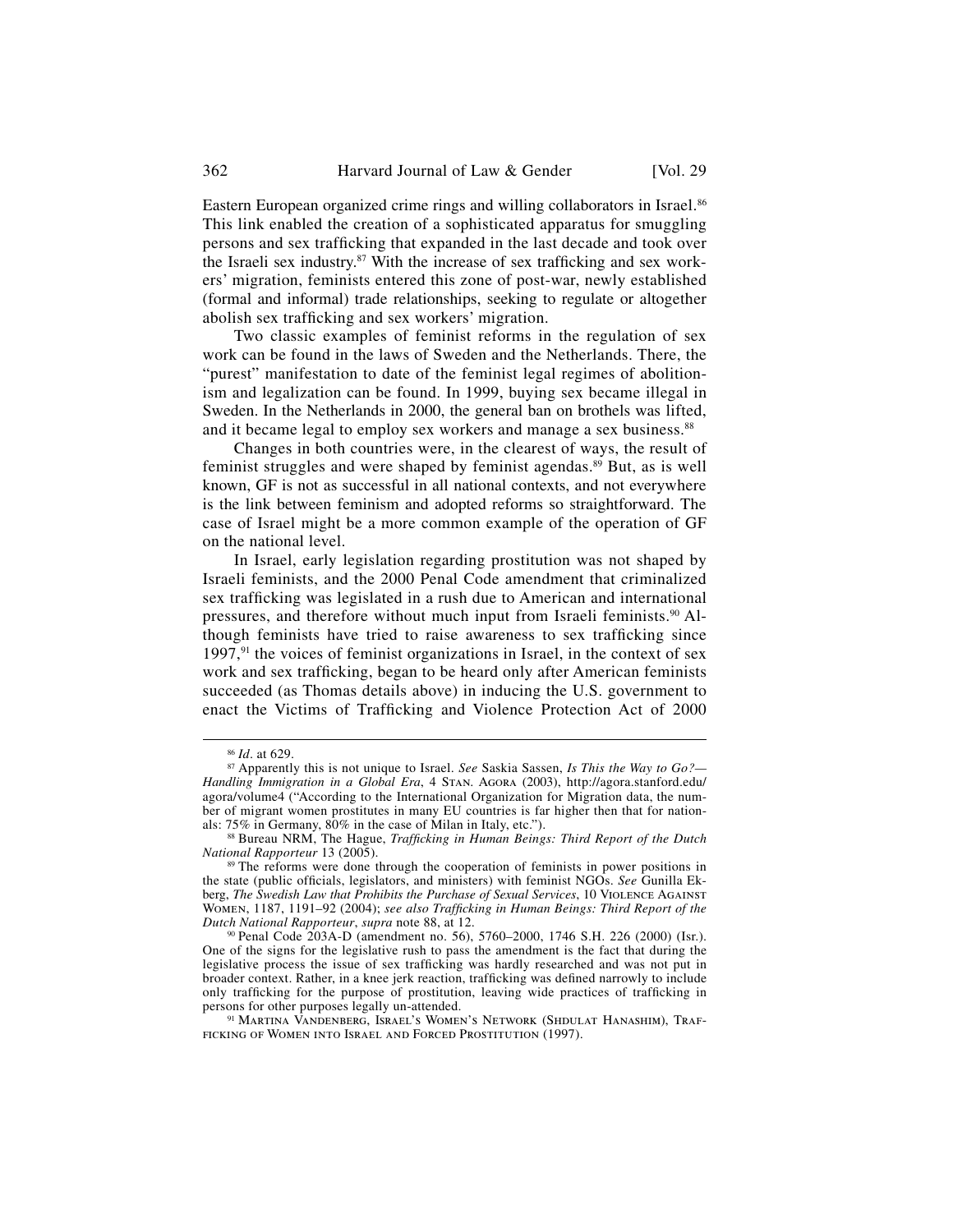("VTVPA"). It is safe to assume, more generally, that a changing approach to trafficking in Israel—from an ignored topic to an important and dynamic issue on the legislators' agenda<sup>92</sup>—is not based on a deep commitment to the dignity of victims of trafficking, or the various relevant U.N. conventions Israel signed or ratified, $93$  but rather to the transnational footprint of U.S. law (and U.S. feminists) on the Israeli state.<sup>94</sup>

To ensure compliance, the VTVPA places a set of financial sanctions on countries that do not comply with a certain minimum standard for the elimination of trafficking. The VTVPA stipulates that a country that receives a non-complying assessment (tier three) risks withholding of nonhumanitarian, non-trade-related foreign assistance.<sup>95</sup> In the 2001 report, Israel was placed in tier three.<sup>96</sup> Taking to heart the economic consequences, the Israeli government began to treat the phenomenon of trafficking more seriously. The efforts bore fruit: in the 2002 report, Israel was upgraded to the second tier.<sup>97</sup>

 $92$  The main landmarks in this process are the following: In 2000 the Israeli legislature criminalized trafficking in women by amending the Penal Code and adding section 203A-D (Penal Code 203A-D, *supra* note 90). Since 2000 the situation of victims of trafficking who agree to testify as prosecution witnesses has improved and when caught, they were no longer immediately deported, but were given the option to testify against their traffickers. Further, several court rulings in 2000 held that prosecution witnesses should not be detained while waiting to testify, and that the police should ensure that the women's basic needs for food and accommodation are fulfilled. Following these rulings, the police stopped holding victims of trafficking in prisons and began providing accommodation for witnesses in hostels, paid by the police. In 2004 a secured shelter for victims of trafficking was established by the Ministry of Welfare. The shelter provides both health care and mental care for the victims. Since 2004 the Ministry of Interior Affairs provides victims of trafficking with visas and working permits in exchange for their testimony against the traffickers. See Entry into Israel Order, Exemption from Need of Approval to Permits for a Foreign Worker (2004) (Isr.). In July 2004 the Minister of Interior participated in a meeting of the Parliamentary Committee on Trafficking in Women, in which he declared his willingness to extend work permits and visas for one more year after the woman gave her testimony. The protocol of the meeting is available at http://www.knesset.gov.il/protocols/data/<br>html/sachar/2004-07-06.html (last visited Apr. 25, 2006).

<sup>&</sup>lt;sup>93</sup> Israel signed and ratified the U.N. Convention for the Suppression of Trafficking in Persons and the Exploitation of the Prostitution of Others, 1949, and the Convention on the Elimination of all Forms of Discrimination Against Women, 1979; Israel also signed but did not ratify the most recent and up-to-date international counter-trafficking instrument, the 2001 U.N. Trafficking Protocol.

<sup>&</sup>lt;sup>94</sup> The VTVPA also had great effect on legislation and policy in sending countries categorized as tier three in the U.S. State Department Trafficking in Persons Report. See Alexandra V. Orlova, *From Social Dislocation to Human Trafficking*, 51(6) PROBLEMS OF Post-Communism 14, 21–22 (2004); *see also* Counter Trafficking in Eastern Europe and Central Asia, IOM research report 8 (2003).

<sup>&</sup>lt;sup>95</sup> Victims of Trafficking and Violence Protection Act, *supra* note 3, § 110.<br><sup>96</sup> Office of the Under Sec'y for Global Affairs, U.S. Dep't of State, Traffick-

ing in Persons Report, at 88 (2001), *available at* http://www.state.gov/documents/

<sup>&</sup>lt;sup>97</sup> Office of the Under Sec'y for Global Affairs, U.S. Dep't of State, Trafficking in Persons Report, at 63 (2002), *available at* http://www.state.gov/documents/ organization/4107.pdf.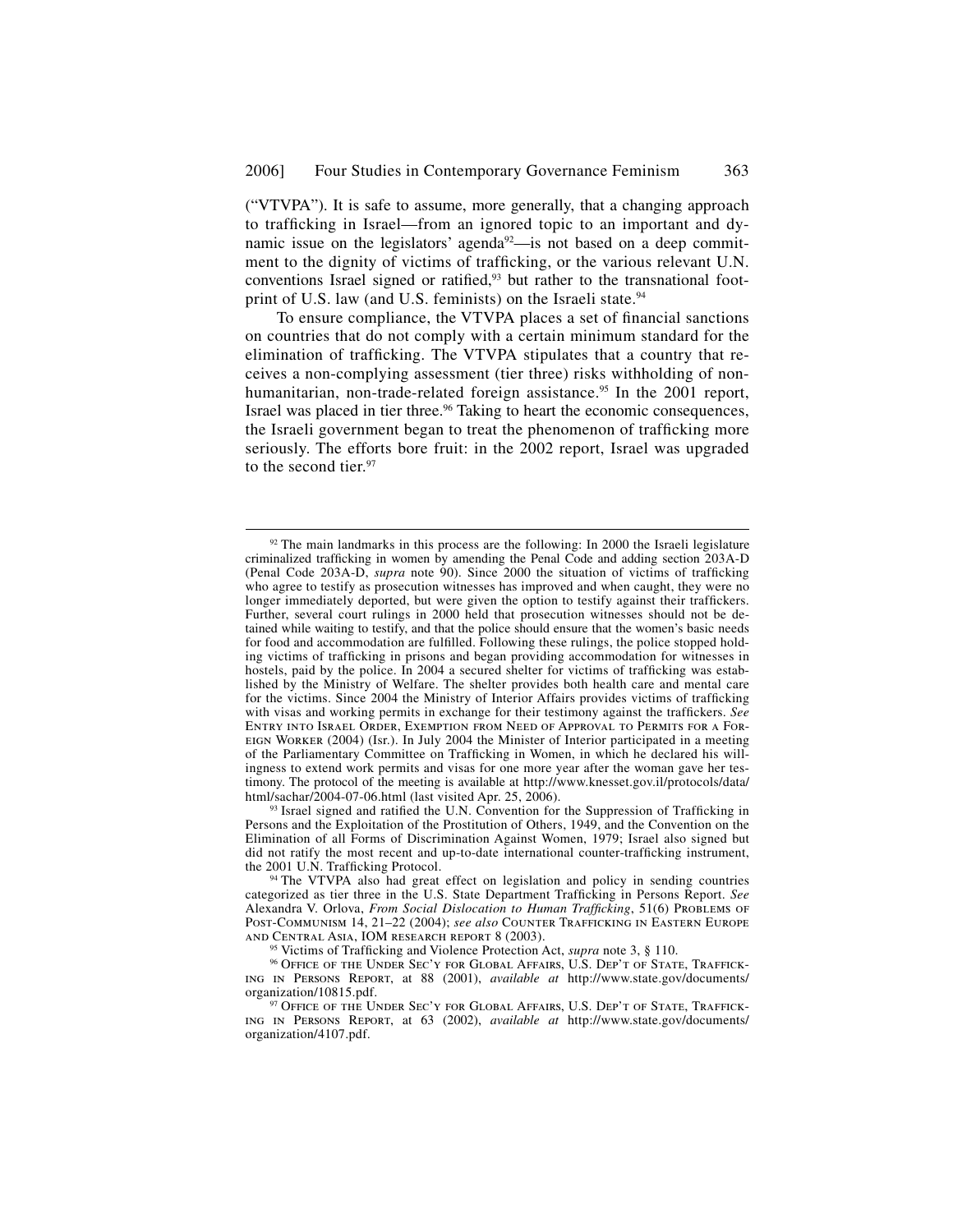#### 364 Harvard Journal of Law & Gender [Vol. 29]

Only when the 2001 U.S. State Department's Victim of Trafficking report placed Israel in tier three did an Israeli GF element become possible and visible. One aspect of the effort to be "promoted" within the tiers was the establishment of a Parliamentary Committee on Trafficking in Women in 2000 ("the committee"). The committee was initiated by (feminist) parliament member Zehava Gal-On, who has chaired it since.<sup>98</sup> A special relationship evolved between this committee and feminist organizations. First, invited as experts describing their experience from the field, feminists began to be vigorous participants and "repeat players" in the committee's meetings. They partook in formulating the committees' agenda and in shaping its proposed legislation. Protocols of the meetings reveal that at times the committee meetings were held mainly in the presence of the committee's chairwoman and the representatives of feminist organizations and NGOs that represent illegal migrant workers.<sup>99</sup>

The feminist organizations involved in the committee adhere to strong abolitionist impulses: all can be characterized as structuralists and as influenced by a form of American radical feminism. The participants in the committee did not include sex workers' organizations, simply since there are no such organizations in Israel. This is presumably because the majority of sex workers in Israel are victims of trafficking and migrant sex workers, who for various reasons—such as their harsh working conditions, transitory migration, or disempowerment as illegal residents—did not join the global trend of sex workers organizations.<sup>100</sup> The feminist politics of the Hotline for Migrant Workers—not a per se feminist organization—are harder to characterize. This organization deals with a wide range of issues concerning undocumented migrant workers and includes feminist lawyers and activists. It can be described as holding a more complex (or pragmatic) approach to sex work, and in any case has a weaker abolitionist impulse.<sup>101</sup>

 $98$  The committee handed in its final report in 2005. It then changed its title to a Permanent Subcommittee (to the Constitution, Law, and Justice Committee) for the War

<sup>&</sup>lt;sup>99</sup> Repeat feminist players in these meeting are Woman to Woman (Isha Le-Isha), Atzum Association, Consciousness Institution (Machon Todaa), and Israel's women's network (Shdulat Hanashim). An organization that regularly attends the meetings and represents other non-state interests is the Hotline for Migrant Workers. Another actor is the "Coalition Against Trafficking in Women," a coalition that includes (or at some point included) all of these organizations, as well as many other women's and human rights organizations (some of its members are: the association of legal rights in Israel, Amnesty International, The Center for Jewish Pluralism, The Center for Victims of Sexual Assaults, and The Movement for New Manliness). The coalition was established in 1997 and until recently acted mainly as a platform of communication for the various member organizations.

 $100$  For a discussion of the global trend of sex workers organizations, see Kamala Kempadoo, *Introduction: Globalizing Sex Workers Rights*, *in* Global Sex Workers: Rights, RESISTANCE, AND REDEFINITION 1 (Kamala Kempadoo & Jo Doezema eds., 1998). For a discussion of the reasons that inhibit migrant sex workers' organization, see Laura Agustin, *Migrants in the Mistress's House: Other Voices in the "Trafficking" Debate,* 12 Soc. Pol. 96, 110–11 (2005).

<sup>&</sup>lt;sup>101</sup> See, e.g., NOMI LEVENKRON & HANI BEN ISRAEL, REPORT ON THE CLIENTS OF WOMEN TRAFFICKED IN THE ISRAELI SEX INDUSTRY 33 (2005) (recommending not to adopt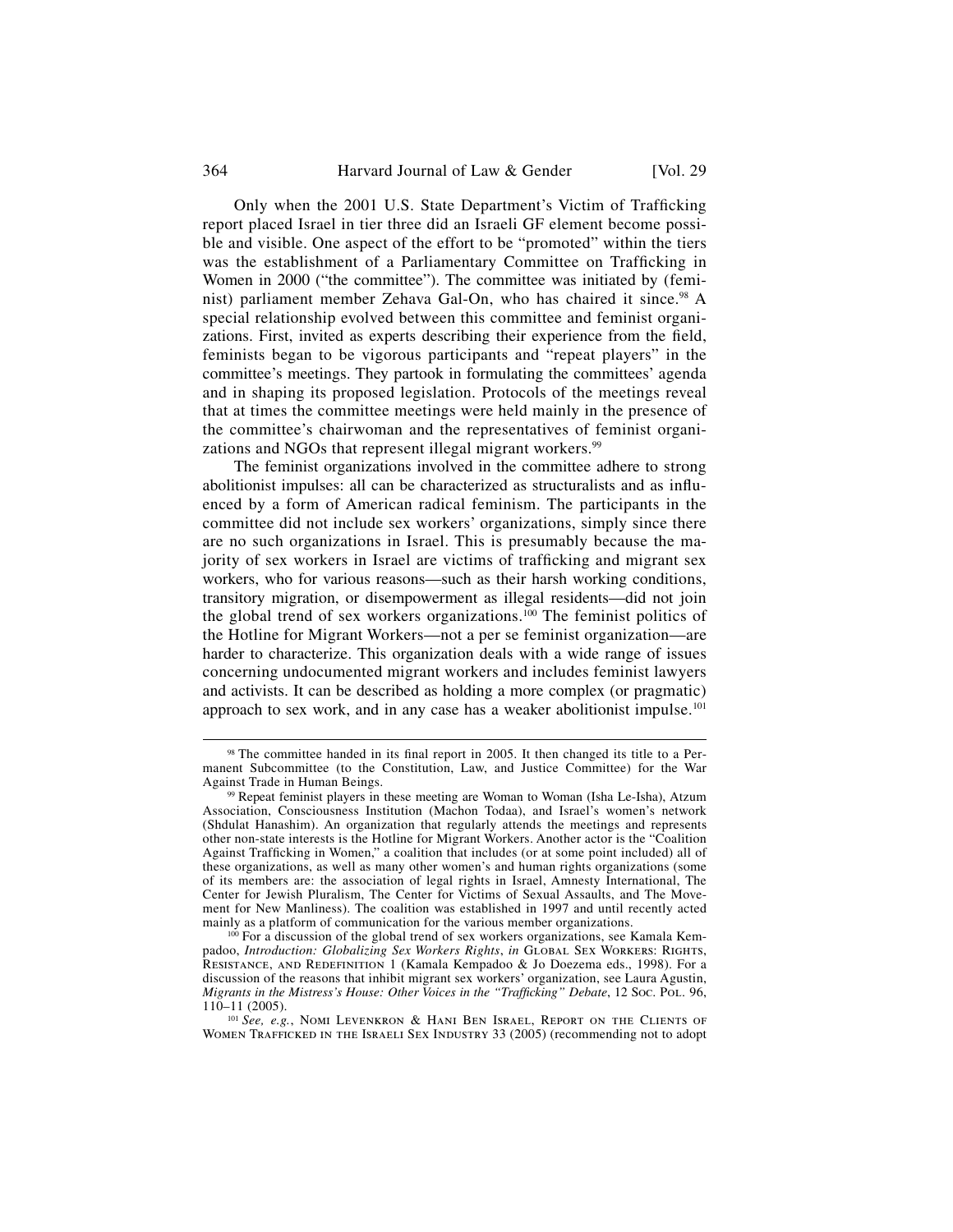But since the Hotline is mainly concerned with the rights of victims of sex trafficking, and not with general concerns of the harms of prostitution (that is, it focused its effort around developing protection programs for victims of trafficking and lobbying for increased prosecution of traffickers), it often shares the same rhetoric and stances of the structural feminists from the abolitionist organizations. Accordingly, all the participating NGOs often appear relatively unified when expressing their opinions and demands in the committee.

It is primarily in this zone—in which direct and unmediated interactions between civil society organizations and the state takes place—that Israeli feminists shaped their governance mode of operation and engaged in the regulation of sex work and sex trafficking in Israel.

Beyond operation in governance mode, feminists also used traditional, non-governance channels of operation; namely, they turned to the courts. Through litigation, feminists successfully pleaded to interpret generously the consideration requirement in the trafficking section of the penal code by lowering the evidentiary level for the proof of consideration to require circumstantial evidence alone.102 And they successfully petitioned to establish rights for out-of-prison accommodation and police protection for victims of trafficking who agreed to serve as prosecution witnesses (in the latter case feminists and NGOs working with migrant workers filed *amicus* briefs).<sup>103</sup> Although petitions to courts played an important strategy in voicing the feminist perspective, this, I believe, is not a form of GF. While GF is about feminists joining formal political power apparatuses cooperating with them and operating within them—the courts serve as a venue for those who "lost" the political game or did not have meaningful access to political processes in the first place. Moreover, the adjudication procedure leaves the power in the hands of traditional decision makers judges—where feminists are relatively passive actors.

The involvement of non-state organizations in legislative processes and policy formation is not exclusive to the issue of trafficking in persons, though in Israel this might be one of the clearest manifestations of this growing trend. Furthermore, though feminists became meaningful actors, it is not clear how much power feminist and other civil society organiza-

j

the Swedish regime that criminalizes clients, because of its possible adverse effects on sex

 $102$  CrimA 1609/03 Borisov v. State of Israel, [2003] 58(1) P.D. 55. Section 203A(a) of the penal code says: "Selling or purchasing of a person in order to engage him in prostitution or serving as a middleman in the selling or purchasing of a person for this purpose is punishable by a term of imprisonment of 16 years; for the purposes of this paragraph, 'selling' or 'purchasing' includes consideration in the form of money, value, services or any other interests." Informal translation by attorney Rachel Gershony, legal advisor in the Ministry of Justice, as quoted in Nomi Levenkron et al., National NGOs' Report to the Annual UN Commission on Human Rights: Evaluation of National Authorities' ACTIVITIES AND ACTUAL FACTS ON THE TRAFFICKING IN PERSONS FOR THE PURPOSE OF PROSTITUTION IN ISRAEL 9 (2003).<br><sup>103</sup> HCJ 1119/01 Zaritskaya v. The Ministry of Interior (unpublished).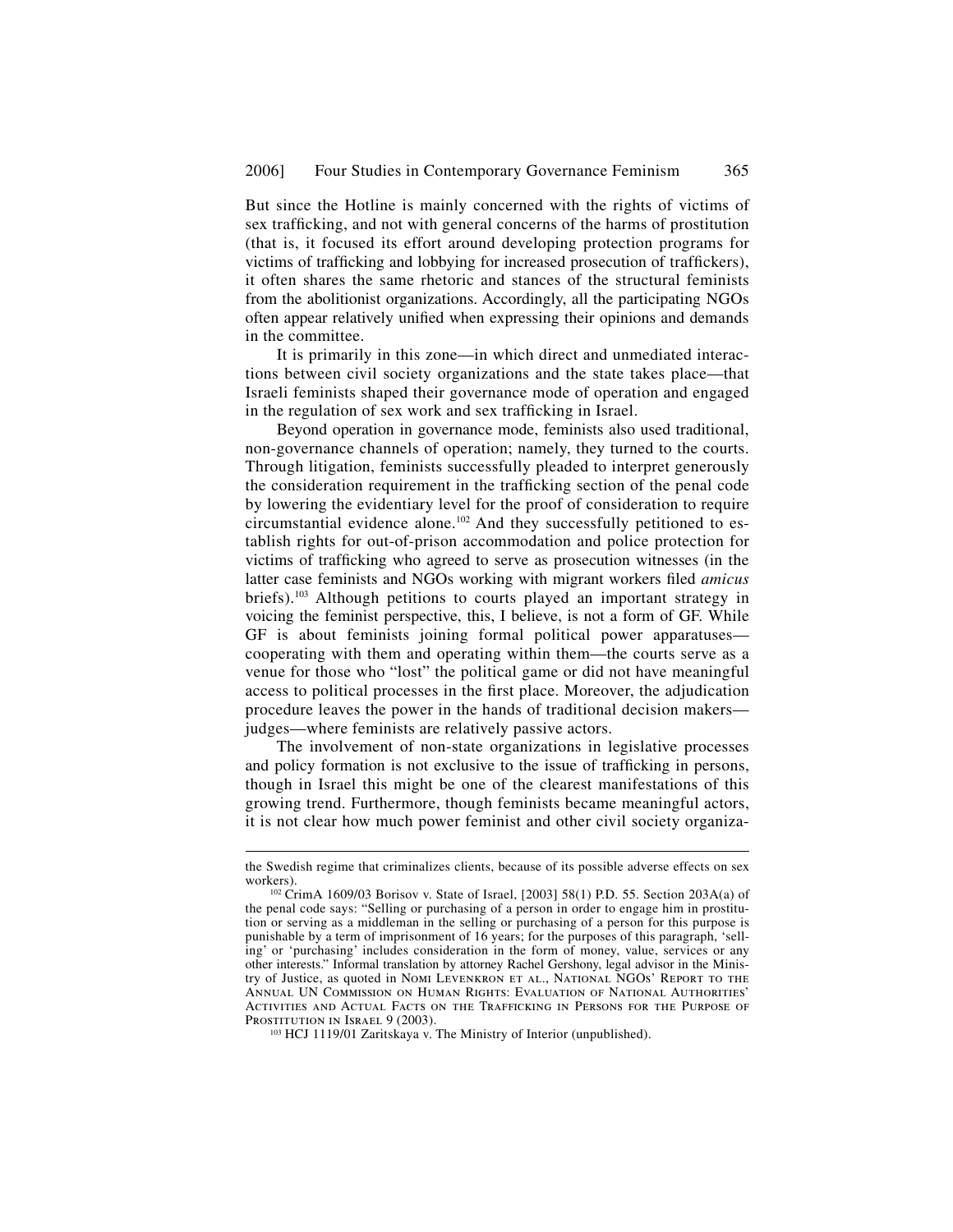tions manage to exert through such interaction. It is clear that feminists, as well as other NGOs, have more opportunities to influence policy and legislation since the discourse of rights and the concept of dignity became more central in Israeli adjudication—with the passage of what is known as Israel's partial Bill of Rights, the Basic Law: Freedom of Occupation, and the Basic Law: Human Dignity and Liberty in 1992—and since non-state organizations gained direct access to parliamentary processes around a decade later. It is also certain that in these political struggles they don't and won't always win.

Although feminist and other NGOs became important actors in the Parliamentary Committee on Trafficking in Women, the power of the committee itself can be questioned. First, it should be noted that structurally the powers of such a parliamentary committee are much more limited than those of Congressional committee in the United States.104 Second, in its years of operation, the committee proposed and passed several important rules and legislative amendments,<sup>105</sup> but many other proposals failed to pass.106 Third, even when a proposal was enacted, its implementation by the executive branch or the judiciary branch is, at times, only partial. One example is the committee's generated "Limitation of Use of Property for the Prevention of Crime Act—2005" (where crime is defined as pimping, sex trafficking, and owning or renting a place for the purpose of prostitution). The act allows the police, after it received a court restriction order, to shut down a brothel. This legislation was likely unofficially aimed to circumvent the attorney general's directive, guiding the police not to investigate prostitution-related offences unless there is suspicion of sex trafficking or other aggravated offences.<sup>107</sup> Officially it was meant to give the police legal tools to close down brothels so that the police would not be able to use its lack of legal power to justify its lack of activity.<sup>108</sup> The act passed in March 2005, yet the police report to the committee implies that

<sup>&</sup>lt;sup>104</sup> For the operation of parliamentary Knesset committees, see http://www.knesset.gov.il/ committees/eng/permanent\_committees\_eng.asp (last visited Apr. 25, 2006).

<sup>&</sup>lt;sup>105</sup> The following rules and amendments proposed by the committee passed: Minimum punishment for traffickers; at the request of the complainant, victim's testimony in trafficking cases can be conducted when the defendant is not present; in order to allow the complainant to return to her origin country, courts can take early testimony of victims of trafficking in trafficking cases; territorial expansion of the Israeli law to apply on Israeli citizens who commit trafficking outside of Israel; and special authority for courts to limit use of property when it is suspected that criminal offences are taking place there, namely in cases of sex establishments. *See* PARLIAMENTARY COMMISSION ON TRAFFICKING IN PERSONS—FINAL REPORT Ch. 12, at 2-3 (2005).

<sup>&</sup>lt;sup>106</sup> *Id.* at 4–6. 107 *Id.* at 4–6. 107 *Investigation* and Prosecution Policy in Offences of Prostitution and Trafficking in Persons for the Purpose of Prostitution, 2.2 Att'y Gen. (amended 2002) (Isr.), *available at*  http://www.justice.gov.il/MOJHeb/HanchayotSahar. The directive is expected to be amended again in 2006. Current drafts of the amended directive do not change this aspect of the directive

<sup>&</sup>lt;sup>108</sup> As Knesset member Zehava Gal-On said in the legislation process. See Knesset Protocol 94 (Mar. 30, 2005).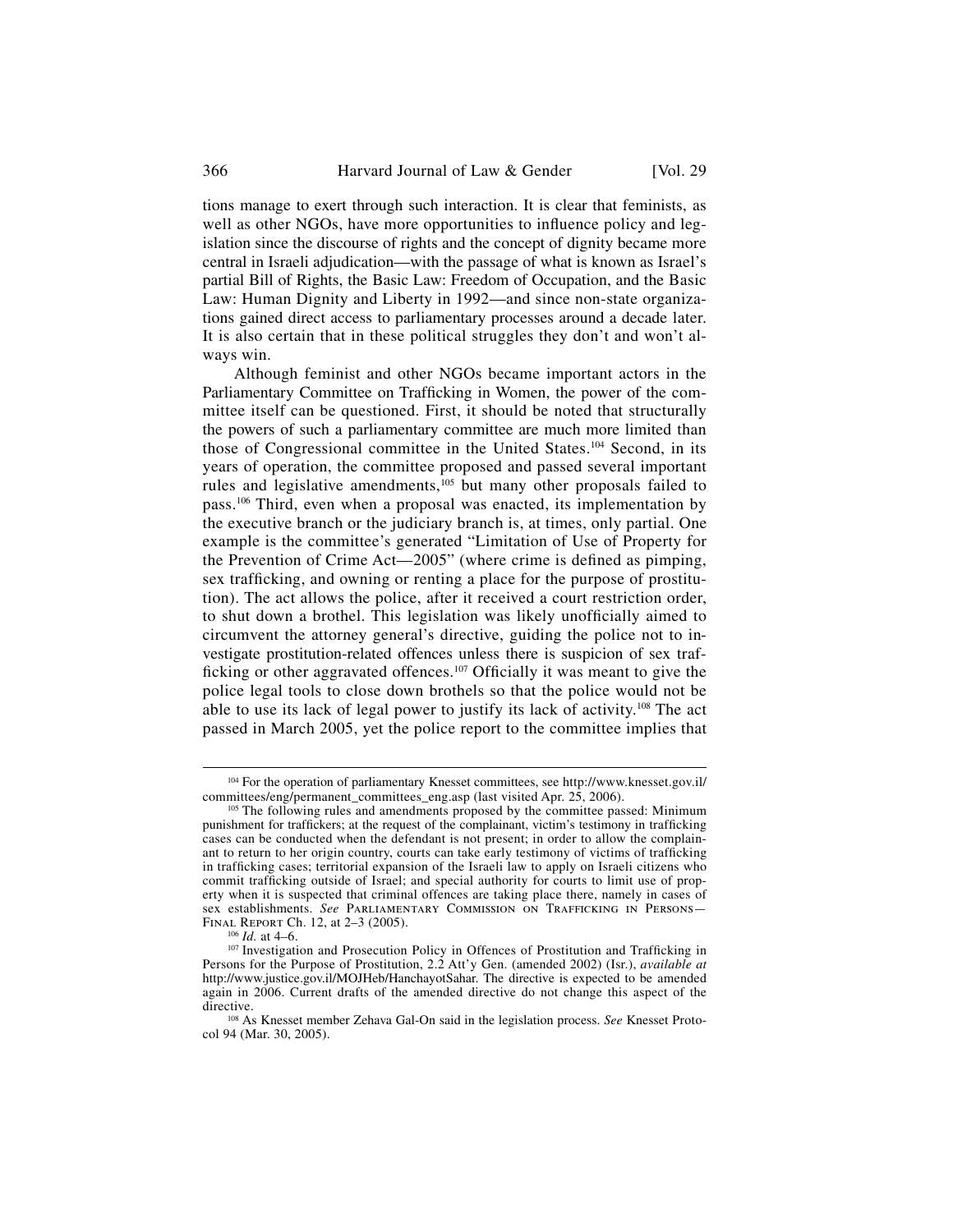it was not used once in the four months following its passage.<sup>109</sup> As far as the NGOs are informed, it has been used only once in the year following its enactment (and then only partially). It therefore seems that feminist and other NGOs turned into powerful *political* actors in this new form of politics, and as such, like all other stakeholders in these struggles, they win some and they lose some.

One such possible triumph might be the proposal of the Act for The Prohibition of Trafficking in Persons that passed its first legislative stage in November 2005.<sup>110</sup> The Parliamentary Committee on Trafficking in Women and the Constitution Law and Justice Committee jointly drafted the bill, and feminist organizations commented on it extensively during its drafting. At least at its current preliminary stage, the proposal looks like a (structuralist) feminist victory.<sup>111</sup> However, the proposed act also reflects an attempt of Israeli authorities to comply with the 2001 Protocol, which, as Thomas and others<sup>112</sup> suggest, is often understood as an international feminist achievement. Israel signed the 2001 Protocol but cannot ratify it<sup> $113$ </sup> until its national legislation is in line with the requirements laid down by the Protocol. The proposed bill complies with the Protocol's requirement of enacting a trafficking prohibition that would include a broader range of circumstances besides prostitution, namely situations of forced labor and organ removal. Sweden and the Netherlands both went through similar processes of widening statutory definitions of trafficking to comply with the international standard and ratified the Protocol promptly after passage of new legislation (in July 2004 and July 2005, respectively). For these three countries—and probably for many others—the 2001 Protocol did *not* serve a feminist purpose per se, but a general purpose of recognizing more types of harms (and less gender specific harms) as warranting national sanction. It seems then that it is mostly the VTVPA, with the power it endowed certain groups of Israeli feminists, that shaped the measures taken by the Israeli government against sex trafficking.

I depicted here in detail a specific aspect of the operation of GF at the national level hoping to exemplify the complexity and indeterminacy of its operation in this context. Here feminism often works its way into power through interaction with state actors in a complex and nuanced way and with

 <sup>109</sup> Protocol of the War Against the Trade in Human Beings Committee (July 13, 2005) (regarding the implementation of the *Limitation of Use of Property for the Prevention of* 

<sup>&</sup>lt;sup>110</sup> Act for the Prohibition of Trafficking in Persons, Proposal P/1291 (as passed in first vote out of three, Nov. 15, 2005).

 $<sup>111</sup>$  In the definition of trafficking the proposal emphasizes that the victim's consent, no</sup> matter when it is received, is irrelevant to a trafficking crime. This was the case at the 2000 penal code amendment as well, but the language and rhetoric of the proposed legislation is

<sup>&</sup>lt;sup>112</sup> Beverly Balos, *The Wrong Way to Equality: Privileging Consent in the Trafficking of Women for Sexual Exploitation, 27 HARV. WOMEN'S L.J. 137, 141–74 (2004).* 

<sup>&</sup>lt;sup>113</sup> Ratification might be crucial to ascend another tier in the U.S. State Department Victims of Trafficking Report.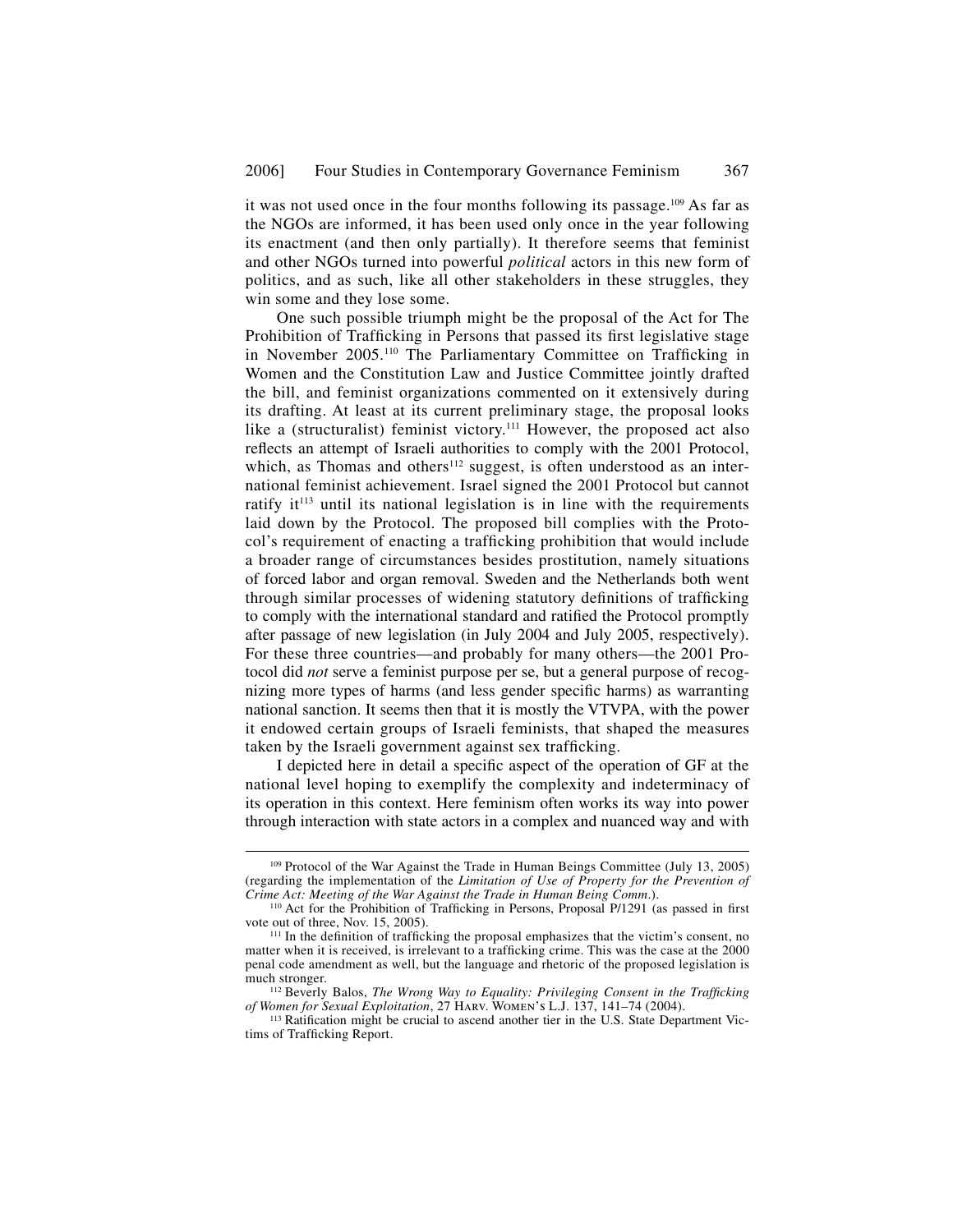unpredictable consequences. The success of any particular GF campaign, at least at this stage in history and research, is far from clear; and, for feminists, the rare victories feminist organizations achieve are still exhilarating. Admittedly, there were some astonishing triumphs of structural feminism in Israel in the last decade—namely Orit Kamir's success in passing the Act for the Prevention of Sexual Harassment in 1998—but these were and still are considered uncharacteristic and surprising occasions in the history of Israeli feminism. The common characteristics of state-adopted feminist reforms, and the conditions required for a feminist reform proposal to be successful, are yet to be thoroughly studied.

For me, the institutional story of the operation of GF in this context is an interesting and important one, but one in which feminism is merely an example of a general trend of the effect of globalization on national politics, of the increasing role of NGOs in government, and of the changing structure of sovereign power. What is particular to feminism, and what as a feminist I find to be a more important part of the discussion on GF, is our discussion in Part Two—and particularly GF's tendency to avoid assessment of the consequences of its legal regimes in a pragmatic, distribution-oriented way.

#### PRABHA KOTISWARAN

## *Governance Feminism and the Postcolonial Predicament*

In December 1891, two American women, Katherine Bushnell and Elizabeth Andrew of the World Women's Christian Temperance Union, visited British military brothels in ten Indian cities. Their experiences were recorded in *The Queen's Daughters in India*, published in 1899 with prefatory letters by well-known British abolitionists Josephine Butler and Henry Wilson. The Contagious Diseases Act of 1868<sup>114</sup> had been repealed in Britain in 1886. Soon after, a dizzying array of actors, including British feminists, members of the British Parliament, and Indian nationalists, joined hands in a bid to repeal the statute in India. In 1888 the British House of Commons passed a resolution requiring its repeal. When Bushnell and Andrew undertook their extensive travels in 1891, they were testing whether this formal change in the law had made any difference on the ground. From talking with British military personnel, medical practitioners, and the subordinate judiciary, they learned of the continued medical testing of sex workers under Cantonment laws applicable to areas where British soldiers were stationed.

 <sup>114</sup> The Contagious Diseases Act of 1868 called for the compulsory registration of all sex workers and the compulsory examination and treatment of sex workers in lock hospitals set up by the colonial government. Failure to comply with these requirements invited criminal sanctions including the payment of fines and imprisonment.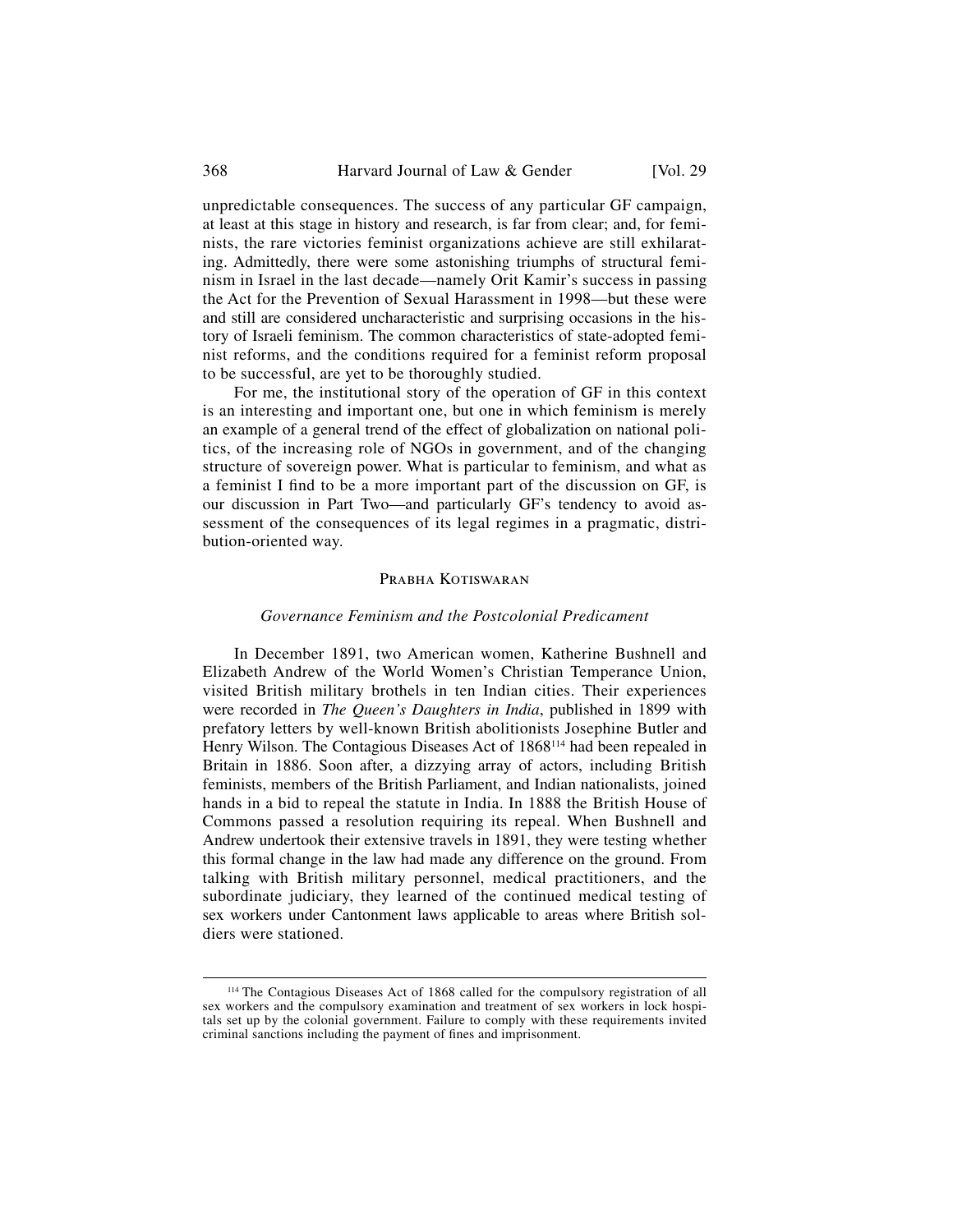As Bushnell and Andrew relate their own conversations with sex workers, the sex workers reported on their earlier encounter with another Western woman in the following way:

Then the lady went home to England and talked to the Queen. She spoke with wonderful power on behalf of the poor women of India. She said to the Queen that she (the Queen) was a woman, and these in India were women, and their shame was the Queen's shame, and for them to be outraged as though she (the Queen) was outraged, that it was a shame for women to be treated so when a woman was Queen. Then the Queen ordered it to be stopped. But the officers still carry it on  $\dots$ . They [the sex workers] blessed and thanked us over and over. We told them, "We are your sisters;" they replied, "*We are your slaves.*"115

Were Bushnell and Andrew governance feminists ("GFeminists")? Is Governance Feminism ("GF"), as Halley suggests, "an underrecognized but important fact of governance more generally in the early twenty-first century?" To be sure, there are significant differences between the current ascendance of GF in the international legal domain, outlined by Halley and Thomas, and the feminist interventions that I describe from more than a century ago. Feminist NGOs in the late nineteenth century were probably only beginning to intervene in policy-making at the domestic and international levels. Unlike the present-day GF that Halley discusses, their installation in "actual legal-institutional power" was improbable, as was the likelihood of their being hired by bureaucracies. They certainly had no favorable body of international law to draw on, or institutional spaces in processes of international law-making, or political opportunities of the sort that Thomas lists as contributing to the success of GF in drafting the U.N. Protocol. Yet the prohibitionist impulse of feminism, manifested in a strictly legal project in the international realm and informed by an imagined global sisterhood thought to overshadow the larger politics of colonial rule, bears an uncanny resemblance to present-day GF. Interesting also is the fact that the international social purity movement in the 1920s and 1930s later found its most enthusiastic constituents amongst elite nationalist men and women eager to use limited self-rule to pass anti-trafficking legislation.<sup>116</sup> This was, after all, the nationalist resolution of the women's question,<sup>117</sup> whereby Indians who could not challenge British rule in the public, material sphere, sought to challenge it in the spiritual, private sphere by fashioning an ideal femininity for the Indian woman

<sup>&</sup>lt;sup>115</sup> Andrew, *supra* note 7, at 61–62.<br><sup>116</sup> Heather S. Dell, Hierarchies of Femininity: Sex Workers, Feminists and the Nation 72 (1999) (unpublished Ph.D. dissertation, Duke University) (on file with author).

<sup>&</sup>lt;sup>117</sup> See Partha Chatterjee, The Nation and its Fragments: Colonial and Postcolonial Histories (1993).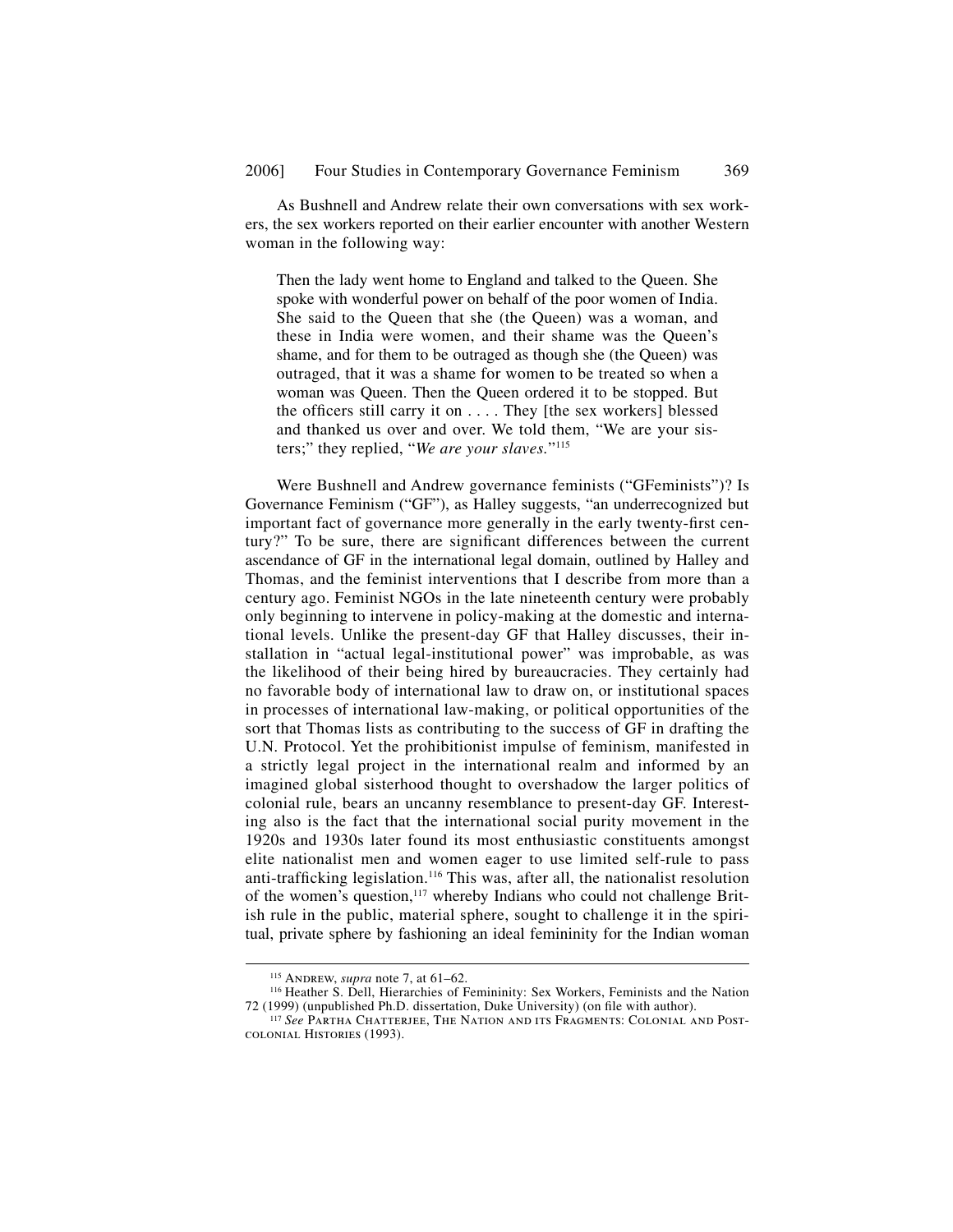in juxtaposition to the coarse common woman of whom sex workers were emblematic. The similarities of such abolitionist efforts should perhaps come as no surprise because, as postcolonial scholars have observed, techniques of governmentality were introduced and perfected in the colonies before they were exported to the metropole.<sup>118</sup> In other words, colonial subjects had recourse only to civil society as an arena in which to question the policies of the colonial government. It is in the context of this troubled history of a predecessor of GF that I present an account of the ascendance of present-day Indian GF in relation to anti–sex work laws.

Shamir has already demonstrated the dramatic impact of the U.N. Protocol and the VTVPA on the Israeli domestic law relating to sex work and trafficking. Whether the Indian example echoes this experience depends to some extent on the temporal dimensions of the analysis. If we confine ourselves to the present juncture as an end-point of almost twenty years of debates over the reform of the Indian anti–sex work law (namely the Immoral Traffic Prevention Act, 1956),<sup>119</sup> the handiwork of Indian GF in conjunction with the sanctions under the current U.S. led prohibitionist agenda will become immediately apparent. However, I extend the timeline analysis precisely to problematize a linear process of causation between domestic law reform, on the one hand, and international or domestic GF, on the other. The most significant factor in this respect is a set of dynamics, parallel to the international prohibitionist agenda itself, operating through modes of international governance that many would explicitly identify as new governance and employing techniques of governmentality,120 and this relates to the tension between the politics of pandemic control and the international projects of GF.

This is not to underestimate the chilling effect that the prohibitionist agenda has had on the public discourse around sex work. It has indeed created a Cold War sensibility, where sharp lines are drawn between those who want to abolish sex work and sex trafficking and those who are more ambivalent about such an absolutist stance. There is anecdotal evidence to suggest that individuals and groups participating in discussions on sex work and sex trafficking must respect zones of unspeakability for fear of being known publicly as supporters of the legalization of sex work. After all, NGOs perceived to advocate the legalization of sex work have been visited with swift sanctions through the loss of international funding.<sup>121</sup> All

<sup>&</sup>lt;sup>118</sup> PARTHA CHATTERJEE, THE POLITICS OF THE GOVERNED: REFLECTIONS ON POPULAR

POLITICS IN MOST OF THE WORLD 36 (2004).<br><sup>119</sup> *See* G. B. REDDY, PREVENTION OF IMMORAL TRAFFIC AND LAW (2004).<br><sup>120</sup> Swati Ghosh, *Surveillance in Decolonized Social Space: The Case of Sex Workers*<br>*in Bengal*, 23(2)(83) *in Bengal*, 23(2)(83) Soc. Text 55 (2005). <sup>121</sup> Rema Nagarajan, *US Accuses NGO of "Trafficking,"* HINDUSTAN TIMES, Sept. 29,

<sup>2005,</sup> *available at* http://www.hindustantimes.com/news/181\_1504660,00050001.htm; other reports suggest that the concerned NGO, SANGRAM, declined to accept USAID funding once it found out that funding required that it take the "prostitution loyalty oath" as it has begun to be called in NGO circles; *see* http://www.genderhealth.org/loyaltyoath.php (last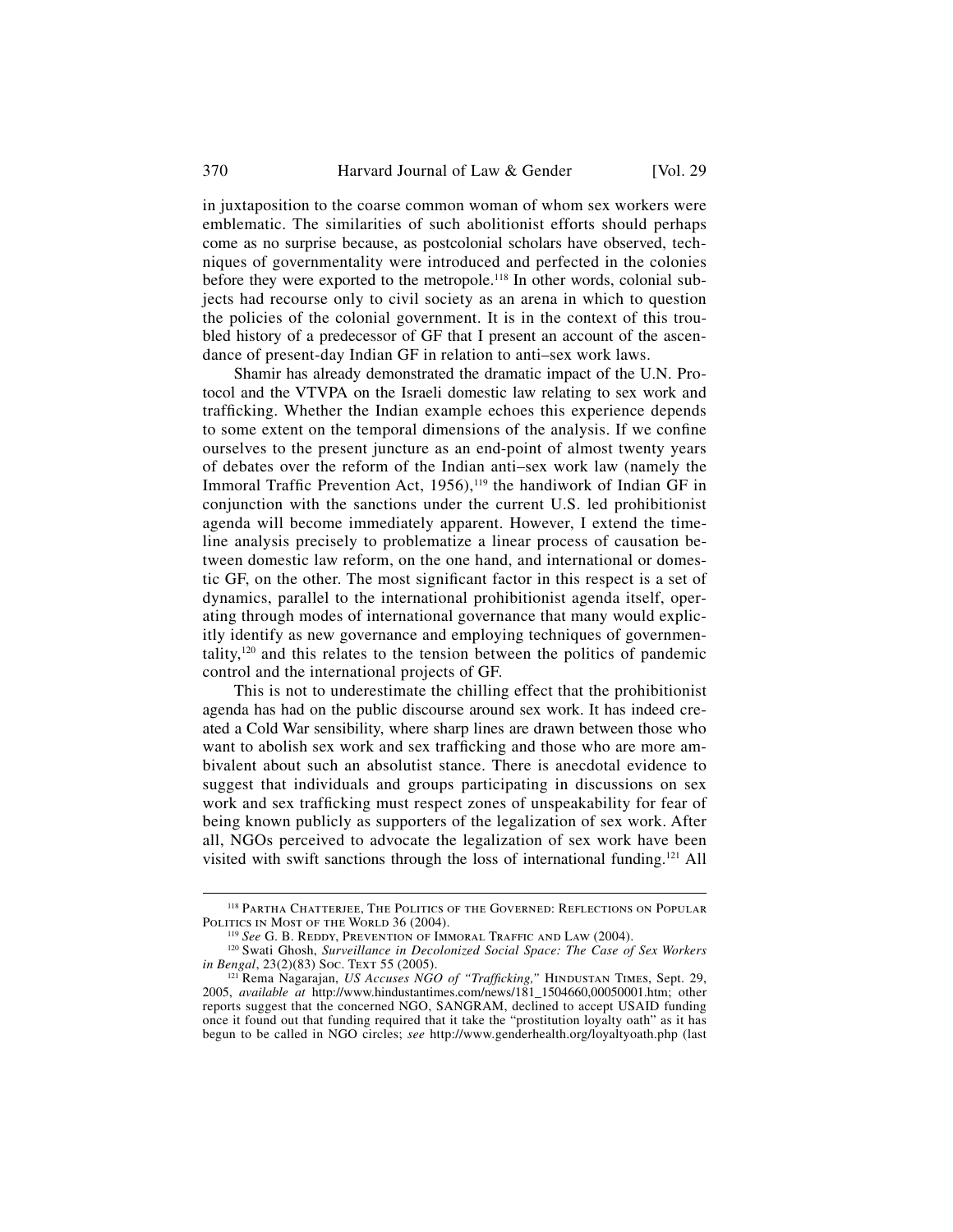this has the real potential for irreversibly shifting the balance of power at the national level, where on the one hand, sex worker organizations are being starved of their already limited funds, while domestic organizations towing an abolitionist feminist line and international outposts of U.S. churchbased organizations are flush with funds to ostensibly counter sex trafficking and rescue sex workers from sex work.

With a slightly longer presence in India than the prohibitionist agenda, international efforts to prevent the spread of HIV/AIDS have led to the increased circulation of services and capital and to the establishment of a nation-state/foreign donor/civil society complex. This complex is remarkable for its innovation of public-private partnerships, so that there is a blurring of boundaries between the state and civil society. Note the difference from the prohibitionist agenda, which seeks to increase police powers exclusively wielded by the state. Informed by the liberal attitudes of the medical profession, the sensibility of this complex is one of tolerance for varied sexual practices, including sex work. However, its support of sexually marginalized groups is related to a different mode of bureaucratic rationality, namely, a utilitarian calculus that allows room for interventions amongst groups like sex workers and their consequent mobilization. But even this happens only to the extent necessary to prevent the spread of HIV to the general population, really, "innocent" wives and children in heterosexual marital families. As such, this complex has no legal agenda of its own. So, on the one hand, while the exigencies of pandemic control would be a slippery slope on which to base a campaign for the decriminalization or legalization of sex work, it counteracts the prohibitionist project, which altogether refuses to countenance the existence of sex work or sex workers.<sup>122</sup> Ironically then, the public discourse surrounding HIV/AIDS offers the most valuable space for discussions around sex work in India today. This is indeed the point of departure for my analysis of the ascendance of GF in relation to anti–sex work laws.

Soon after the discovery of the HIV virus in a sex worker in the city of Chennai in 1986, the Indian government proposed to pass the AIDS Prevention Bill, 1989,<sup>123</sup> which provided health authorities with invasive policing powers in the form of forcible testing, isolation of members of high-risk groups (including sex workers) and coercive tracing. It was only after a sustained campaign against this patently unconstitutional law by civil society organizations that the government withdrew it. This was replaced by a more considered process of policy formulation.

visited Apr. 25, 2006) for further details.

 $^{122}$  This is not unlike the role of the medical profession in the case of abortion, where much of the public and major organization support for the repeal of restrictive abortion laws came from elite professionals, particularly doctors. *See* GERALD N. ROSENBERG, THE HOLLOW HOPE: CAN COURTS BRING ABOUT SOCIAL CHANGE? 261–62 (1991).

<sup>&</sup>lt;sup>123</sup> See Siddhartha Gautam, *The AIDS Prevention Bill, 1989: Protection or Prosecution?*, LAWYERS, Oct. 1989, at 7 (providing details of the Bill) (on file with author).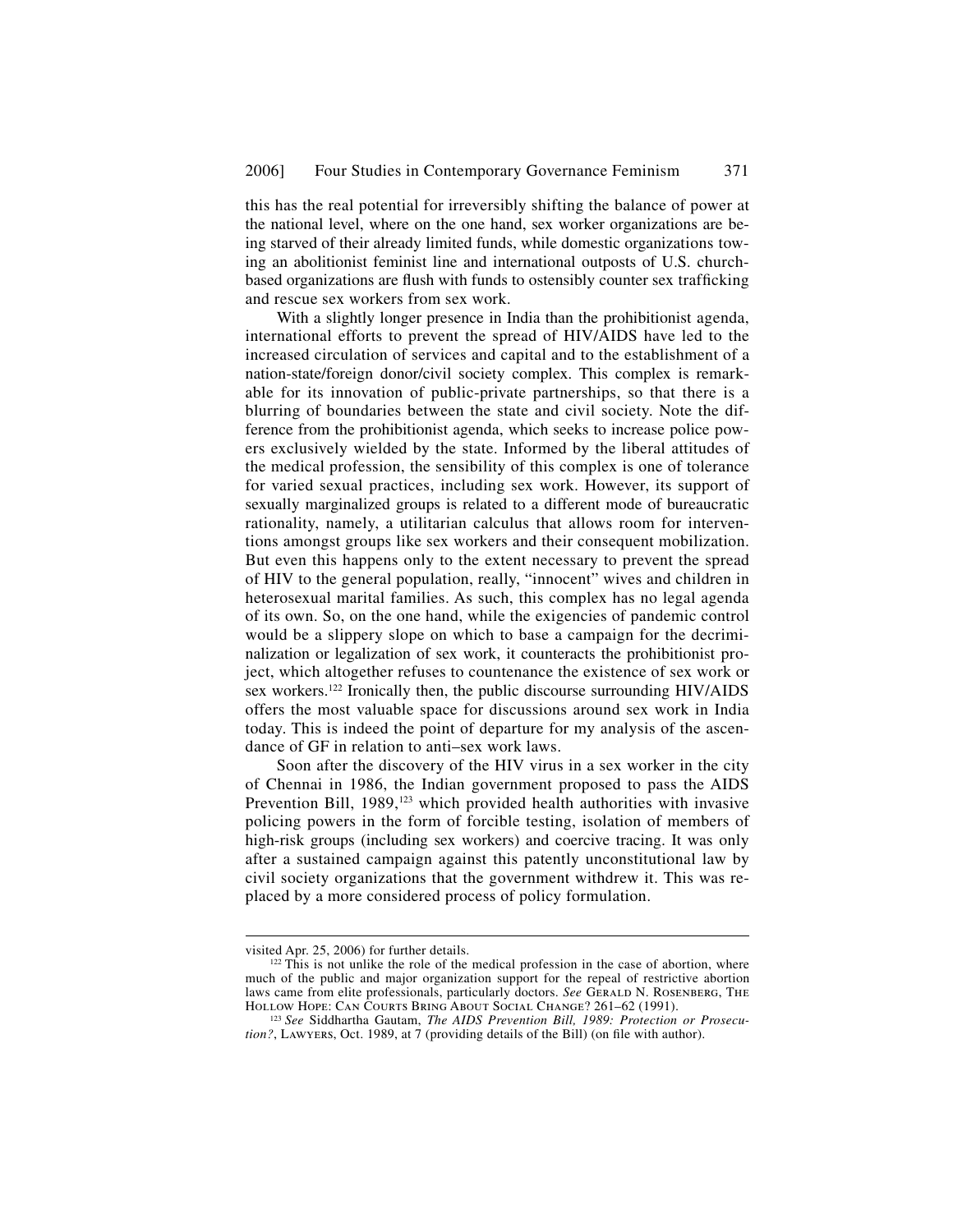#### 372 Harvard Journal of Law & Gender [Vol. 29]

The early 1990s presented a window of opportunity during which both projects for regulatory reform and sociological studies of the sex industry had an open-ended quality to them. For example, when the Ministry of Human Resources Development commissioned a law school to draft legislative proposals for law reform, the effort yielded at least four drafts for discussion, all of which reflected complex combinations of partial decriminalization and legalization, especially in the mode of workers' rights supplemented by anti-discrimination measures for sex workers and their children.<sup>124</sup> Similarly, studies of sex industries carried out by sociologists<sup>125</sup> during this phase built upon the academic scholarship on sex work, $126$  which had produced highly nuanced understandings of the sex industry especially on the choice/consent spectrum that leads women into sex work. None of this made it into feminist and regulatory debates on sex work in any meaningful way. There has, after all, always been in the discursive realm a sharp split, especially along disciplinary lines, on how to "make sense" of sex work and how to regulate it.<sup>127</sup> Ultimately, the experimental space for regulatory reform also soon came to be severely curtailed.

In January 1992, the Indian federal government established the National Commission for Women (NCW) as a specialist body, consisting of political appointees, to advise the federal government on issues relating to women. From 1996 onwards, the NCW began to examine seriously the question of sex work and trafficking. In the process, the NCW and corresponding state commissions for women at the provincial level commissioned a plethora of regional and national studies, typically carried out by NGOs. These were not necessarily feminist NGOs, but they invariably produced a fixed institutional narrative of the sex industry focused almost exclusively on brothel-based sex work in big cities, as well as of the most exploitative and violent mode of organization of sex work, where a trafficked sex worker was forced and beaten into sex work under conditions of bondage.<sup>128</sup> At the regulatory level, the NCW played an active role in seeking both domestic and regional law reform. The NCW called for the adoption of a regional treaty against trafficking in 1997. In January 2002, member nations of the South Asian Association for Regional Cooperation adopted

<sup>&</sup>lt;sup>124</sup> See Prabha Kotiswaran, *Preparing for Civil Disobedience: Indian Sex Workers and the Law*, 21 B.C. THIRD WORLD L.J. 161, 182–95 (2001) for a discussion of these alternatives.

<sup>&</sup>lt;sup>125</sup> In particular, I have in mind studies like the one compiled by K. K. Mukherjee  $\&$ Deepa Das. K. K. Mukherjee & Deepa Das, Ctr. Soc. Welfare Bd., New Delhi,<br>Prostitution in Six Major Metropolitan Cities of India 119 (1996).

<sup>&</sup>lt;sup>126</sup> See S. D. PUNEKAR & KAMALA RAO, A STUDY OF PROSTITUTES IN BOMBAY, WITH Reference to Family Background (2d ed. 1967); B. R. Joardar, Prostitution in Historical and Modern Perspectives (1984).

 $127$  This split needs to be acknowledged notwithstanding Shamir's caution against empirical work as capable of solving the intractable normative debates around sex work.

<sup>&</sup>lt;sup>128</sup> The latest such report is from the National Human Rights Commission; SANKAR Sen & P. M. Nair, Nat'l Human Rights Comm'n, UNIFEM, Inst. of Soc. Sci., A Report on Trafficking in Women and Children in India 2002–2003 (2004) [hereinafter NHRC Report].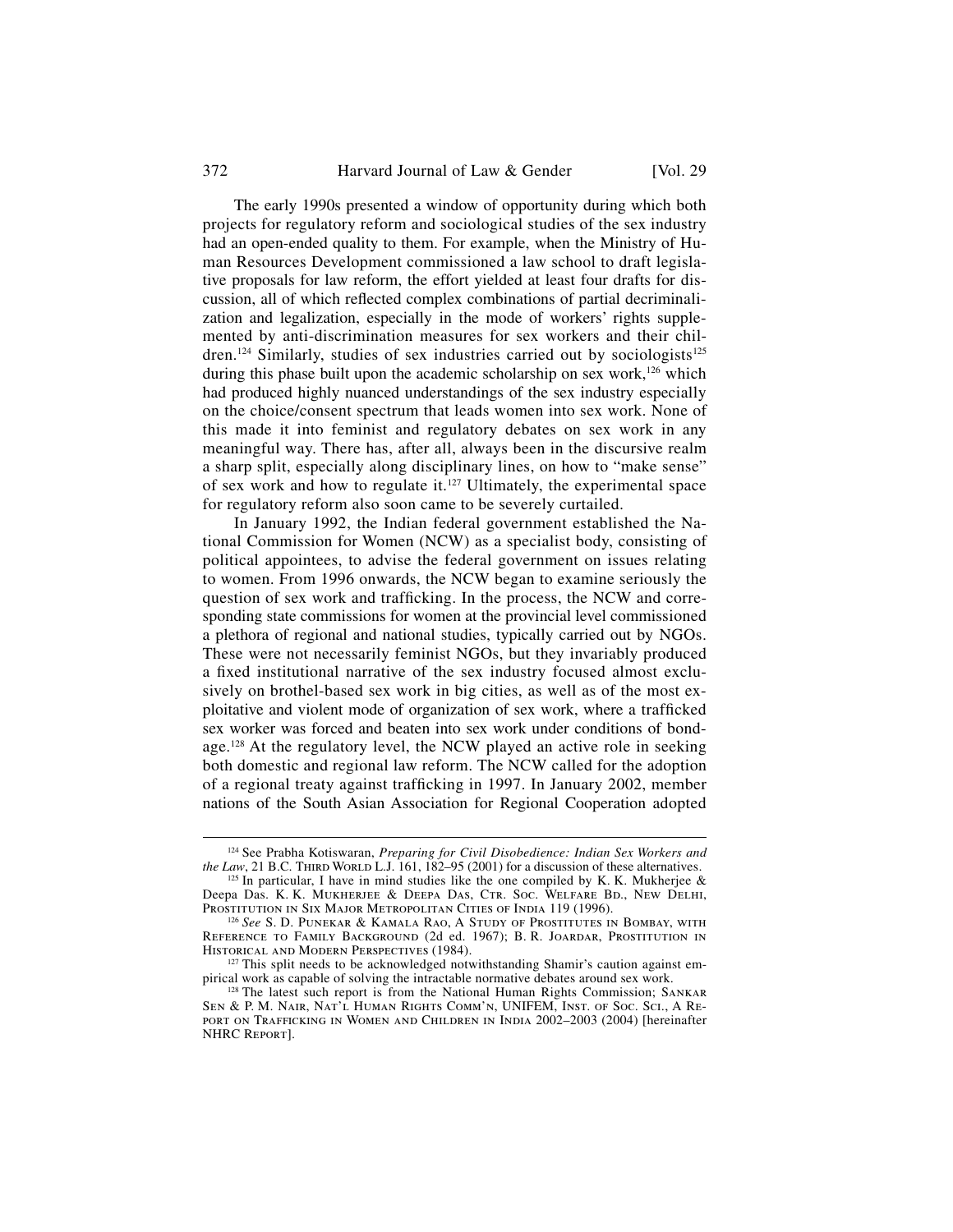the SAARC Convention on Preventing and Combating Trafficking in Women and Children for Prostitution, which, interestingly, did not track the definition of trafficking in the U.N. Protocol.<sup>129</sup>

Meanwhile, at the national level, at a 1997 workshop organized by the NCW and a women's NGO, The Joint Women's Programme, the NCW claimed to adopt a human rights perspective which considered prostitution as a "violation of human rights, a hindrance to women's freedom, equality and struggle against exploitation and oppression."<sup>130</sup> This signified a major, visible shift in the state's understanding of this important "women's issue." Feminists had acknowledged all along that the ITPA and its predecessor, the Suppression of Immoral Traffic Act, 1956, embodied a politics of toleration of sex work following the general approach of the 1949 U.N. Convention for the Suppression of the Traffic in Persons and of the Exploitation of the Prostitution of Others, whereby sex workers or sex work were not sought to be abolished. The Convention and the 1956 Act were thought to target only trafficking, brothel-keeping, pimping, and procuring and did not intend to criminalize the activities of sex workers, although most countries did in fact penalize the sex worker as well.131 Yet in light of the implementation of the SITA and ITPA, it became clear to Indian feminists that what was meant to be toleration of the sex worker had in fact turned out to be a toleration of customers under laws that did not explicitly punish the customer while punishing sex workers disproportionately and more drastically when compared to other stakeholders in the sex industry. This discriminatory impact of the law exposed the hypocrisy of the patriarchal state, suggesting its belief in a functionalist explanation for sex work, where sex work was viewed in hydraulic terms, as a safety valve for irrepressible male sexuality (which is why men were protected by the law) and to which sex workers took as a matter of choice (which is why she was often punished). The human rights approach of the NCW in this context was, for these feminists, a welcome change, articulating, as it did, a feminist politics understood as having only the interests of sex workers at heart while also enabling the formation of a distinctly Indian feminist voice in its repeated articulation of postcolonial difference in how the poverty of Indian women when compared to Western women warranted a different vocabulary for law reform. In the process, however, the NCW's human rights approach also supported the modes of argumentation of radical feminism more generally by viewing third

 $129$  SAARC Convention on Preventing and Combating Trafficking in Women and Children for Prostitution, http://www.december18.net/traffickingconventionsSAARC2002.pdf (last visited Apr. 25, 2006).

<sup>&</sup>lt;sup>130</sup> Jyotsna Chatterji, *Introduction* to MADHU D. JOSHI, WOMEN AND CHILDREN IN PROStitution: Human Rights Perspectives (Report of the National Workshop) i, vii

<sup>&</sup>lt;sup>131</sup> Jean D'Cunha, The Legalization of Prostitution: A Sociological Inquiry into the Laws Relating to Prostitution in India and the West 42 (1991).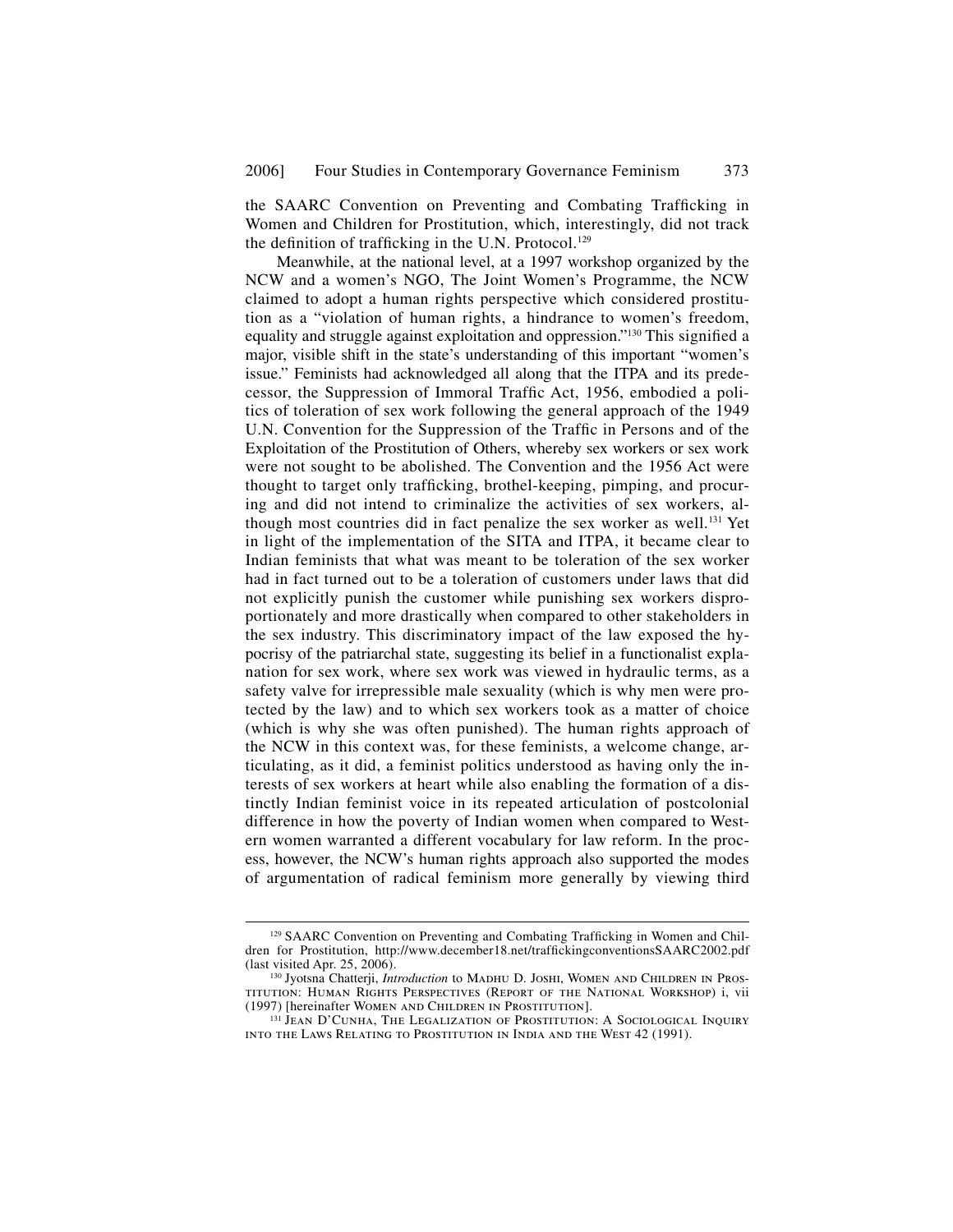world women and children in sex work as sex slaves, forced as they were (presumably unlike Western women) into sex work via coercion, poverty, and abuse.

In terms of law reform therefore, the NCW reproduced concrete policy proposals for partial decriminalization suggested by a prominent radical feminist at the 1997 workshop<sup>132</sup> over that of complete decriminalization made by a sex radical feminist present at the workshop, but which the NCW understood as equivalent to legalization.<sup>133</sup> More specifically, this meant the criminalization of customers and changes to, but not the repeal of, those sections which were used the most against female sex workers, such as Sections 7(1) (prostitution in a public place), 8 (soliciting), and 20 (removal by Magistrate of prostitute from any place within his jurisdiction in the general interest of the public).<sup>134</sup> Thus, despite the general and self-admitted indifference of the Indian women's movement and feminist NGOs to the issue of sex work and to sex workers as a constituency,<sup>135</sup> when sex work did become a live policy issue for feminist debate, notwithstanding the presence of countervailing feminist voices, a certain version of feminist politics rose to governance mode when it found a foothold in an influential state body.

The NCW had set the tone for the federal government in several of its subsequent policy statements, replicating within them notions of the power of patriarchy, false consciousness, and the irreparable harms of sex work, collapsing all sex work into sexual servitude and slavery, assuming the impossibility of any sex worker consent, however circumscribed, given Indian women's poverty, and a refusal to distinguish between child prostitution and adult prostitution and between sex work and trafficking.

 <sup>132</sup> Women and Children in Prostitution, *supra* note 130, at 114. However, the exact nature of the changes was not elaborated on, although the radical feminist whose recommendations the NCW relied on proposed the deletion of Sections 7(1) and 8(b) and the removal of the discretionary powers of the Magistrate under Section 20 at the workshop.

*Id.* at 47. <sup>133</sup> For details of the workshop proceedings, see Kotiswaran, *supra* note 124, at 194.

<sup>&</sup>lt;sup>134</sup> Section 7(1) penalizes both any individual who carries on prostitution, as well as the person with whom prostitution is carried on, in the vicinity of public places. Section  $8(b)$  punishes anyone who solicits for the purpose of prostitution. Section  $20(1)$  is a vaguely worded provision which allows a Magistrate to order the removal of a prostitute from any place within his jurisdiction, if he deems it necessary to the general interest of the public. The text of these sections can be found in G. B. REDDY, *supra* note 119, at 49 (section  $7(1)$ ), 56 (section 8(b)) and 88 (section 20(1)).

 $^{135}$  Ctr. for Women and Dev. Studies (New Delhi) & Humanistic Inst. for Cooperation with Developing Countries (Bangalore), Women in India: Reflecting on Our History Shaping Our Future, 22–23 (Jamuna Ramakrishna ed., 1993) (proceedings of a Consultation on Gender and Development jointly organized by the Center for Women and Development Studies, New Delhi and the Humanistic Institute for Co-operation with Developing Countries, Bangalore) (on file with author). Of course, not all feminists agree; some feminists argue that it is the contemporary feminist movement alone that is claiming political rights and security at work for sex workers. Janaki Nair & Mary E. John, *Introduction* to A QUESTION OF SILENCE? THE SEXUAL ECONOMIES OF MODERN INDIA 1, 15 (Janaki Nair & Mary E. John eds., 1998).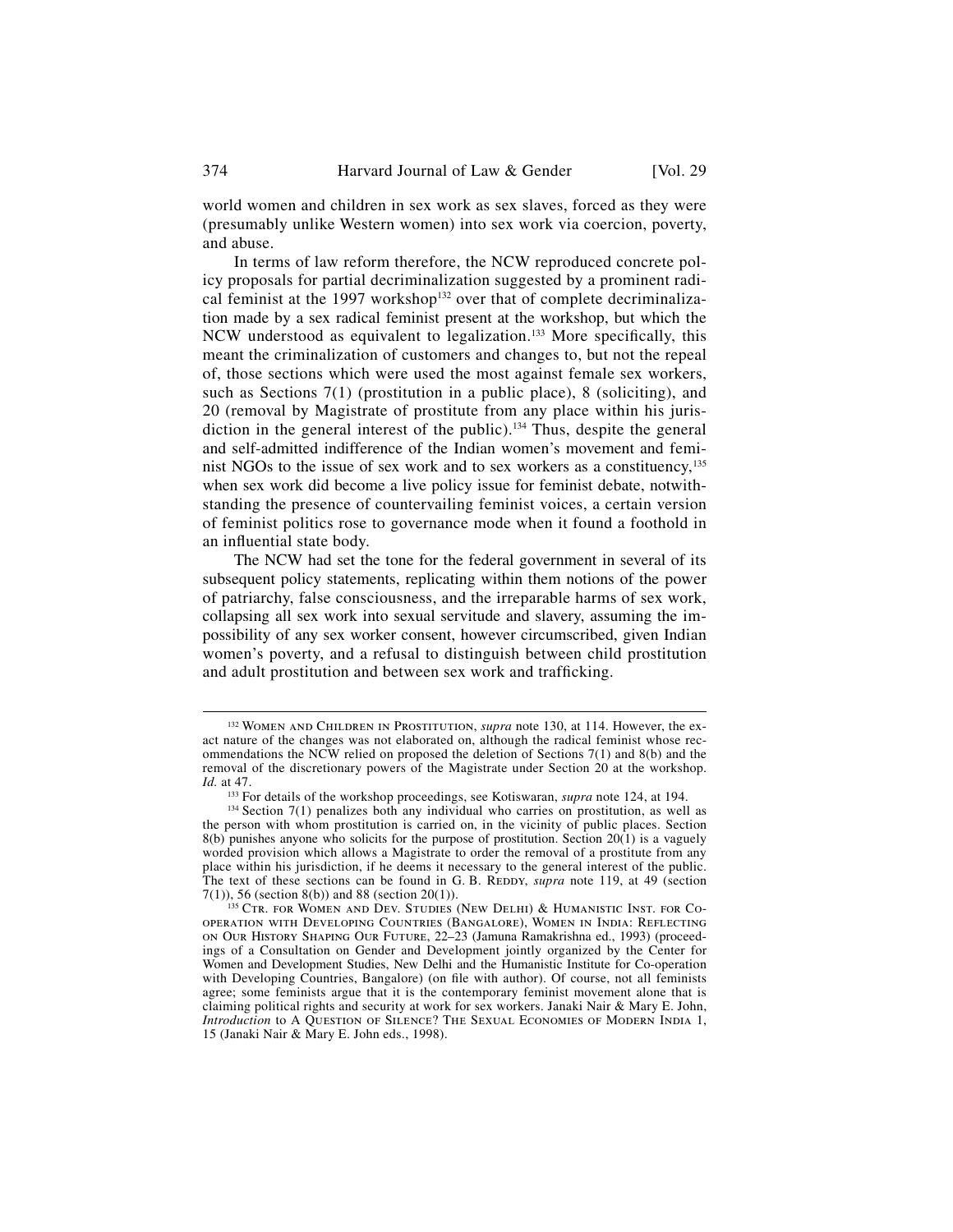As a result, by the mid- to late 1990s, with the NCW's influence on the very terms of the debates surrounding sex work, the range of regulatory options up for discussion became drastically limited, and, in response, the state typically oscillated between the *status quo* and partial decriminalization. In 1998, for instance, during the rule of the Hindu nationalist party, the federal Department of Women and Child Welfare formulated the Plan of Action to Combat Trafficking and Commercial Sexual Exploitation of Women and Children<sup>136</sup> (the "Plan of Action"), which recommended that the ITPA be reviewed to ensure that sex workers were not re-victimized by the law, but that customers, traffickers, pimps, brothel-keepers, parents/ guardians, and others who colluded with them be made liable. The Plan of Action, however, stopped short of calling for the partial decriminalization of sex work, namely calling for the repeal of sections of the ITPA used the most against sex workers. Instead, using the powerful image of Indian sex workers as victims provided by Indian GF, the state expressed an unarticulated distinction between "victims of commercial sexual exploitation" who were willing to be rehabilitated, and therefore deserving of state help, and those victims who were not—thus reinforcing the conservative codes for female sexuality that GF were targeting to begin with. This victimization also became the basis for other egregious violations of sex worker rights proposed in the Plan of Action, such as the forced institutionalization of child victims and children of sex workers and the isolation of HIV-positive sex workers in the terminal stages of AIDS in separate shelter homes.<sup>137</sup>

In another instance, an amendment to the ITPA was posted on the website of the Ministry of Human Resource Development in 2003<sup>138</sup> proposing the deletion of Section 8, in addition to expanding the definition of "trafficking" to track word for word the definition in the U.N. Protocol, while increasing penalties against brothel-keepers and traffickers. Also, a 2004 study conducted by the National Human Rights Commission and supported by UNIFEM recommended that Section 8 of the ITPA should not be used to re-victimize "victims" but did not call for its deletion.139 The most recent proposal, The Immoral Traffic (Prevention) Amendment Bill, 2005, reportedly approved by the Indian cabinet and set to be presented at the current session of the Indian parliament proposes the deletion of Sections 8 and 20 of the ITPA, substantially conforms the definition of trafficking to that in the U.N. Protocol, and criminalizes customers. $140$  The amendment is rumored to be aimed at elevating India out of the Tier 2 watch

 <sup>136</sup> Dep't of Women and Child Dev., Ministry of Human Res. Dev., Gov't of India, Plan of Action to Combat Trafficking and Commercial Sexual Exploitation

of Women and Children (1998) (published by Sanlaap, Kolkata as a pocket edition).<br><sup>137</sup> *Id.* at 37.<br><sup>138</sup> Amendment Proposed in Immoral Traffic (Prevention) Act, 1956, http://wcd.nic.in/<br>proamendment.htm (last visited Apr

<sup>&</sup>lt;sup>139</sup> NHRC Report, *supra* note 128, at 9 of the Executive Summary.<br><sup>140</sup> The Immoral Traffic (Prevention) Amendment Bill (2005) (on file with author).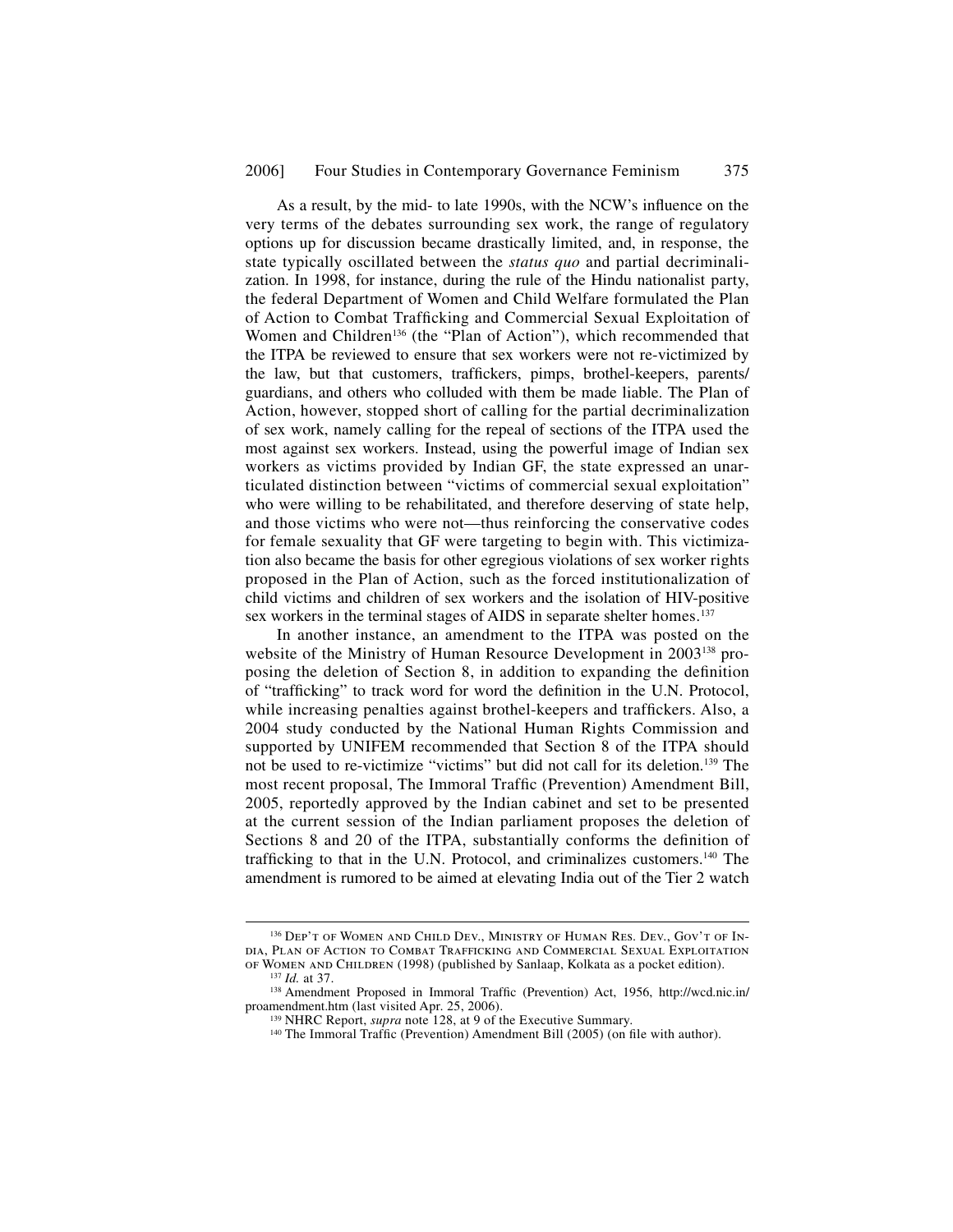list of the U.S. Department of State where it has been for the second year in a row.141 Thus, it is clear that unlike the early 1990s, with the advent of the NCW and the strands of feminism that it propelled into governance mode from the mid-1990s onwards, the options for legal reform on the table have become rather limited culminating in a proposal that now reconnects with the international and U.S. legal regime that American GFeminists have had so much to do with.

In this Section, I complicate the analysis of GF on two primary fronts. First, I problematize the claim of newness of GF's international projects in light of the colonial legal history of Indian laws on sex work. Second, I chart out a brief history of legislative debates in India over the regulation of sex work in the past twenty years, arguing that while the changes in the international political and legal realm have hastened the impulse for domestic legislative reform and shaped the final form of the proposed 2005 amendment, the claim of a causal link between them requires considerable qualification. Qualification is warranted on at least three fronts the first is by highlighting the coexistence of at least two international regulatory projects, namely that of pandemic control, which is in deep tension with the other international regulatory project of GF.

The second qualification is that the receptivity of the Indian state to international law achieved through the efforts of American GF was enhanced by the rise in the domestic context of Indian GF. In other words, while acknowledging the importance of the international for the national, its power must not be overstated. Hence, while the international effects an enormous shift in the bargaining power of stakeholders at the national level, at some point, international mandates and international law become ensnared in a web of multiple legal regimes operative at the national and local levels that effectively lead the international to become just one more tool in the hands of the most powerful player in that context, typically the nation-state backed by Indian GF. The international is thus not determinative in any sense and, in its constant interactions with the national, alternates between the foreground and background.

The third qualification is that, in highlighting the role of Indian GF in this interplay, I do not want to overstate the political power that either the NCW, or the GFeminists that they heed, wield. This is because the NCW is, ultimately, an advisory body, and there are instances where their moral authority as spokespersons of women's interests is just that. For instance, despite a prolonged ongoing litigation and directions from the National Human Rights Commission, the Goa State Commission for Women, and the National Commission for Women to protect the rights of "commercial sex victims," in the Baina beach red-light area of Goa, the provincial government in Goa razed 800 to 1200 cubicles and shacks there, 400

<sup>&</sup>lt;sup>141</sup> See U.S. DEP'T OF STATE, TRAFFICKING IN PERSONS REPORT, *supra* note 30, *available at* http://www.state.gov/g/tip/rls/tiprpt/2005/46610. htm.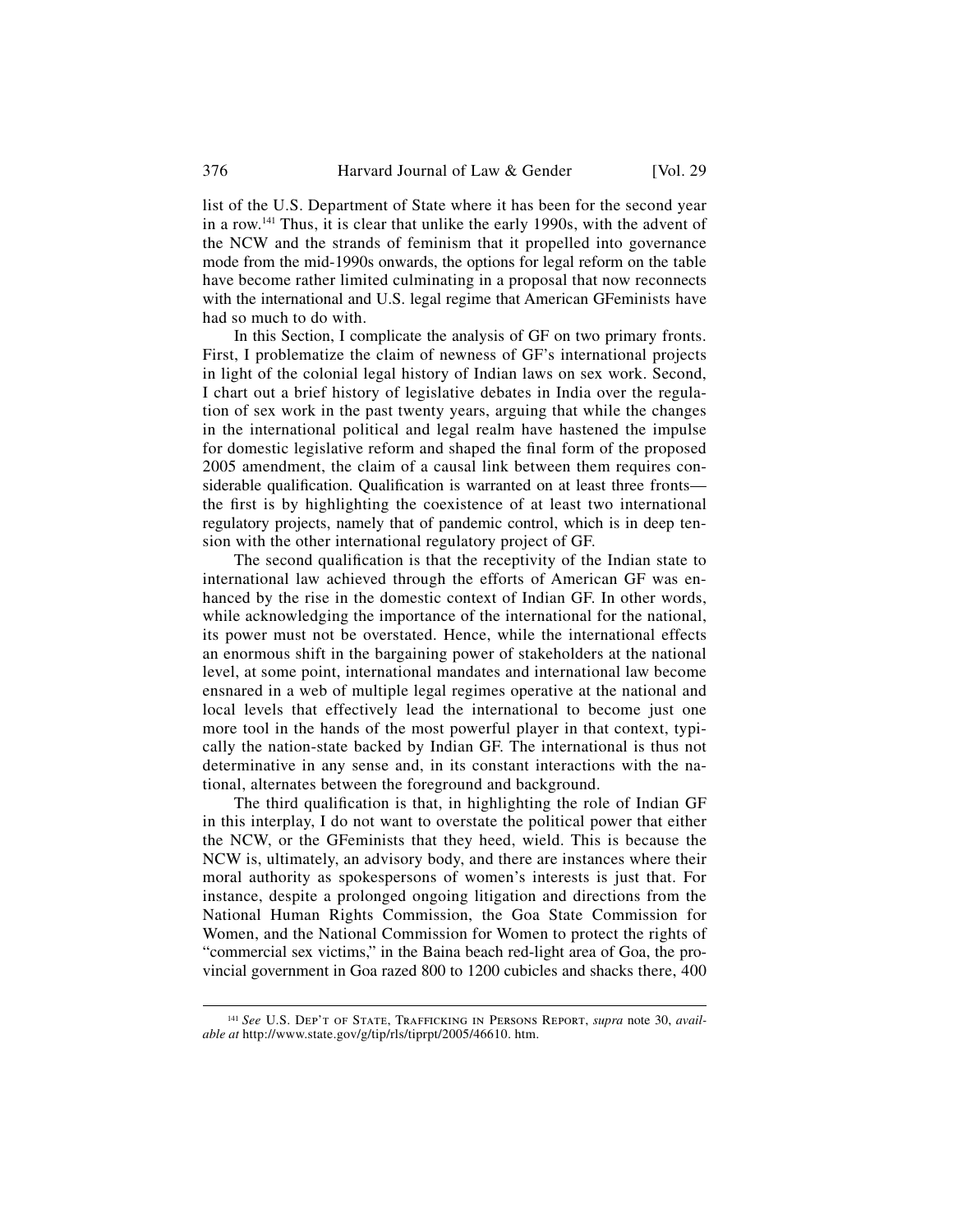of which were being used for sex work.<sup>142</sup> Further, although new governance is usually associated with open deliberative modes of lawmaking, the political culture of the Indian state fosters little accountability and transparency. For example, despite the far-reaching effects of The Immoral Traffic (Prevention) Amendment Bill, 2005, a text of the amendment is not publicly available for debate, unlike earlier proposals to amend the ITPA. Instead, it was only after sex worker organizations read a news report wherein government officials claimed that sex worker groups had endorsed proposed amendments to the ITPA, that the groups could bring pressure on the concerned department to divulge the text of the amendment. Under such circumstances, GF cannot be said to be literally influential—but then perhaps they do not need to be. After years of shaping the "hearts and minds" of policy-makers, GFeminists could sit back to allow international and foreign laws to do their work.<sup>143</sup>

# PART TWO: DEVELOPING METHODS FOR STUDYING Governance Feminism

#### Janet Halley

As we have seen, participants in the ICTY process included governance feminists ("GFeminists") eager to claim credit for achieving change in the law, and official participants eager to acknowledge feminist influence. A deep archive, marshalled and analyzed by Karen Engle, shows how a long-running debate about rape within feminism arrived at the ICTY and reached a temporary resolution there. Is wartime rape a specially gruesome feature of male domination, or is it paradigmatic of women's subordination generally? Tracking this division, some feminist activists saw rape in the Yugoslav war not only as genocide, but as *Serbian* genocide, and indeed saw Serbian genocide as primarily rape (a "war against women"); while others saw "rape on all sides" of the Yugoslav conflict, some indeed seeing it as genocidal "on all sides," as a heightened, intensified instance of "everyday rape" and male domination generally (and thus, again, as a "war against women").<sup>144</sup> Engle has carefully mapped out the ways in which the ICTY statute, rules of evidence, charging practices, indictments and prosecutions, and Trial Chamber and Appeals Chamber decisions did and did not register an acceptance of feminist influence generally; she shows that feminist rule preferences sometimes made it into the new regime, and that, where they did not, it is often fair to see the ICTY as *mediating* between the two feminist camps in

<sup>&</sup>lt;sup>142</sup> Ravi Sharma, *Crackdown on a Beach*, FRONTLINE, July 17–30, 2004, *available at* http://www.hinduonnet.com/fline/fl2115/stories/20040730005511300.htm.

<sup>&</sup>lt;sup>143</sup> For Halley's discussion of such normative achievements of GF, see *infra* Conclusion.<br><sup>144</sup> Engle, *Feminism and its (Dis)conentsm, supra* note  $*$ , at 787.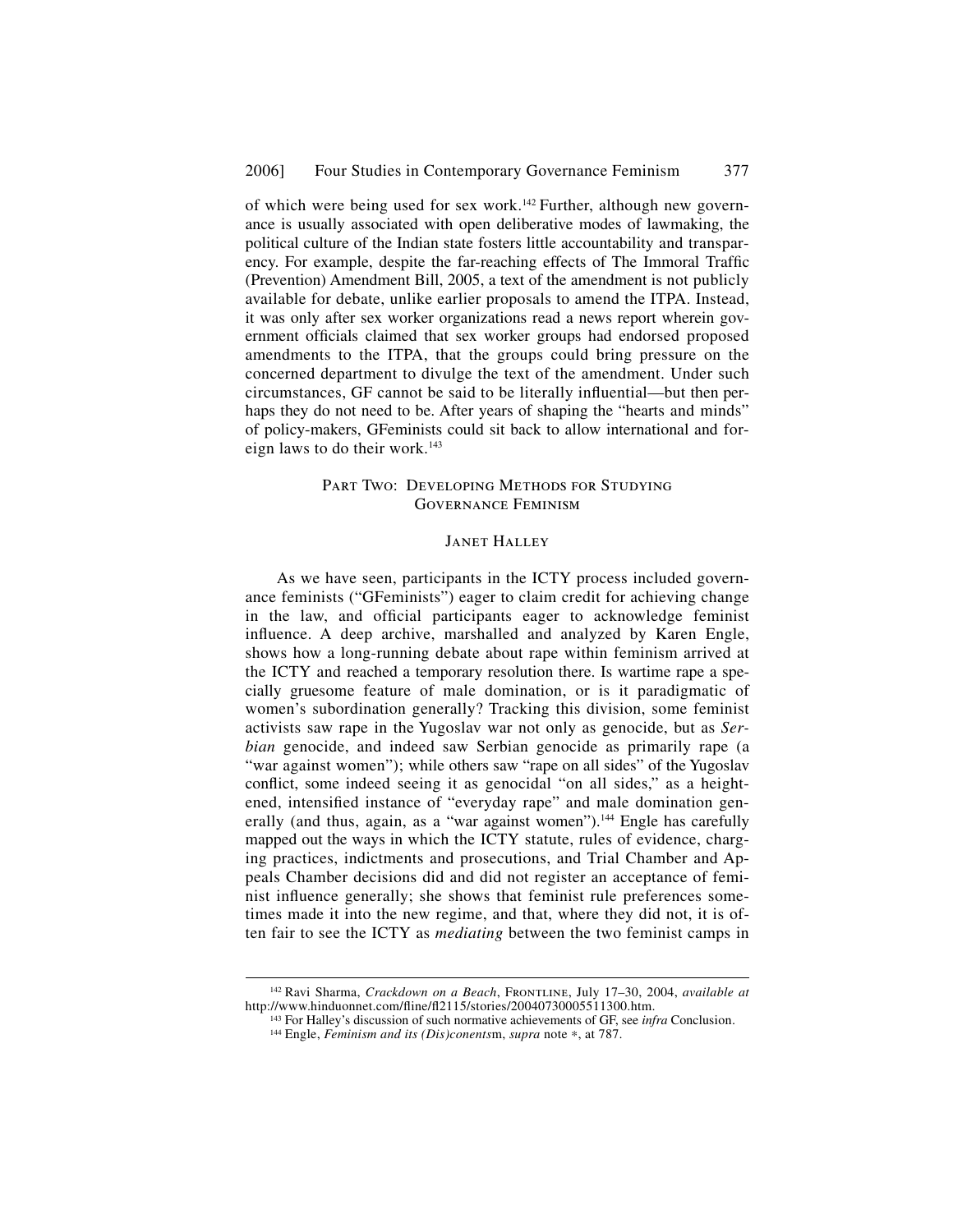its decisions. In my own work on the ICTY rules about rape and sexual violence, I draw gratefully from Engle's analysis and from our discussions.

My own contribution is an attempt to articulate a consequentialist reading of the new ICTY rules. To get there, I have paid particular attention to an interesting paradox in the feminist victories: many new rules that can be attributed at least in part to GFeminist legal activism increase the sovereigntist character of the rule structure, while others are patently managerial. Thus we see feminists taking victories in the form of strong, almost irrebutable presumptions, *per se* inferences, and satisfaction of the prosecutor's burden of proof on one essential element of a crime by her proof of another; but also in the form of rules that require searching trials of the facts, elaborate display of circumstances, and judicial consideration of many uncertainly decisive factors before liability can be attributed.

I am interested in these outcomes because they are part of the *legal instrumentality* of rape in humanitarian law now and because they may well have very different *effects in the world* than anticipated, I think, by the feminists who promoted them.

I am trying to get away from the view of IHL as a set of high-level announcements of the proper norms for warriors to obey. This model of prohibition presumes that it brings moral force as well as deterrent suasion to bear on the world and thus effectively reduces the incidence of the prohibited conduct—and does not do much else. Instead I assume that we will have, at least sometimes, some of the following: Holmes' rule-abiding bad man; chronic and empirically uncorrectable overenforcement (falsepositive convictions and unintended deterrences) and underenforcement ("the tolerated residuum of abuse"); permissions springing into existence wherever prohibitions run out; thus legitimation of conduct falling outside the scope of prohibition; and moral denunciation of innocent (or "least detrimental") conduct falling within it. $145$  I assume also that we are faced with a legal regime that is anxious to the point of paranoia about its legitimacy, cut off from any actual instruments of police-style enforcement,

 <sup>145</sup> Oliver W. Holmes, *The Path of the Law*, 10 Harv. L. Rev. 61, 457 (1897) (asking us to understand *as* law, the law as it would be seen by a "bad man . . . who cares nothing for an ethical rule which is believed and practiced by his neighbors [but] is likely nevertheless to care a good deal to avoid being made to pay money, and will want to keep out of jail if he can"); Kennedy, *supra* note 4, at 140–47 (analyzing the actual distributive effects of rules governing sexual abuse by taking into account "The Cost of Precautions Versus the Burden of Excess Enforcement," including "Costs to Women" *and* "Benefits to Men," and assessing them all in light of the "Bargaining [of men and women] in the Shadow of Sexual Abuse Law"; see Ian Halley, *Queer Theory by Men*, 11 DUKE J. GENDER L. & POL'Y 7, 36–38 (2004) for my argument that Kennedy's analysis falls short to the extent that it underplays the importance of benefits to women and costs to men); Hohfeld, *Fundamental Legal Concepts as Applied in Judicial Reasoning*, 23 Yale L.J. 16, 30–44 (1913–1914) (mapping the "jural opposites" in which, for instance, "rights" produce "no-rights"—that is, one man's right produces another's no-right and one man's "privilege" generates another's "duty"—and "jural correlatives" in which one man's "immunity" generates another's "disability"); and Thomas, "Legimation Critique," *infra*.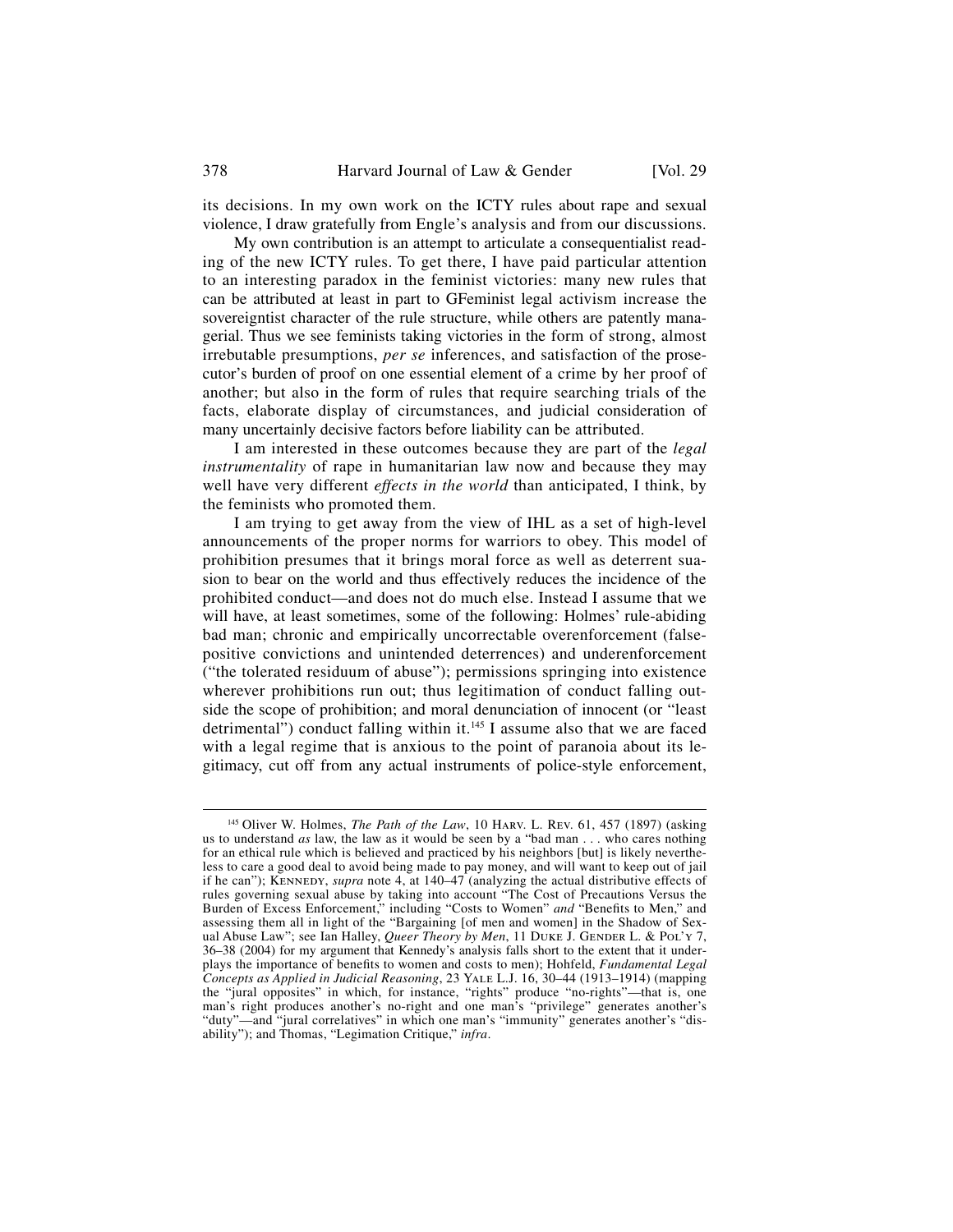and doomed to operate *ex post*, long after the violence it would govern has ceased, and always in the wake of ideological shifts produced in part by that very violence.<sup>146</sup> How might the particular arrangement of sovereigntist and managerial feminist rule victories actually play out in a world envisioned to include these dynamics?

Here is a highly encapsulated version of the problematics I'd like to expose. Let's imagine that the sovereigntist legal imaginaire, within feminism, wanted to make rape easier to prove and to mandate the conclusion that, where it occurs between a combatant on one side and a civilian on the other in armed conflict, it violates existing humanitarian law. We all know that criminal systems heavily dependent on per se rules (in this they resemble civil strict liability regimes) provide a spectacular conversion between positive law and moral denunciation, facilitating moral judgment at the moment of rule announcement; they also make it easier to convict whoever is accused. But the resulting codification can be technical, chilly, and managerial: precisely *not* the hot moral message the sovereigntist imaginaire sought. Plus, it's easier to get false positive convictions, and thus for ideologically motivated players to challenge the legitimacy of the process. Paradoxically, then, "expertization" and the political opportunities offered by the actuality or danger of false-positive convictions can be deployed to sap normative energy from the rule. The moral clarity of sovereigntist rules comes at a price.

But the same can be said of managerial rules requiring lavish displays of all the facts, careful balancing of all the circumstances, and painstaking assignment of just the right liability to just the right defendant. Systems like that require highly individualized and particular assignments of liability for spectacular harm and fault and apply intense moral judgment when conviction is achieved. But in the meantime they also make it harder to convict people. Trials take longer, there will be fewer of them, and they will be ideologically more salient. The focus on individual guilt permits the actual defendants (not just ideologically motivated bystanders) to challenge the legitimacy of the forum. If they are convicted, they may look like scapegoats; if they are not, the due-process legitimacy of the forum scores a gain at the expense of the feminist norm. Feminism operating in this managerial mode can expect to propagate its power, again, only through the noisy paradoxicalities of the legal system it is using.

With an eye to opening analysis up to the possible "unintended consequences" of GFeminist rule victories in the ICTY, I am going to look briefly at a the trilogy of GF victories, *Čelebiči*, *Furundžija* and *Kunarac* (often designated the "Foča case" because the crimes all occurred in that

<sup>&</sup>lt;sup>146</sup> For an elegant statement of these constitutive contradictions within and between IHL procedure and IHL normativity, see Martti Koskenniemi, *Between Impunity and Show Trials*, *in* Max Planck Yearbook of United Nations Law, Volume 6, at 1–35 (J. A. Frowien & R. Wolfrum eds., 2002).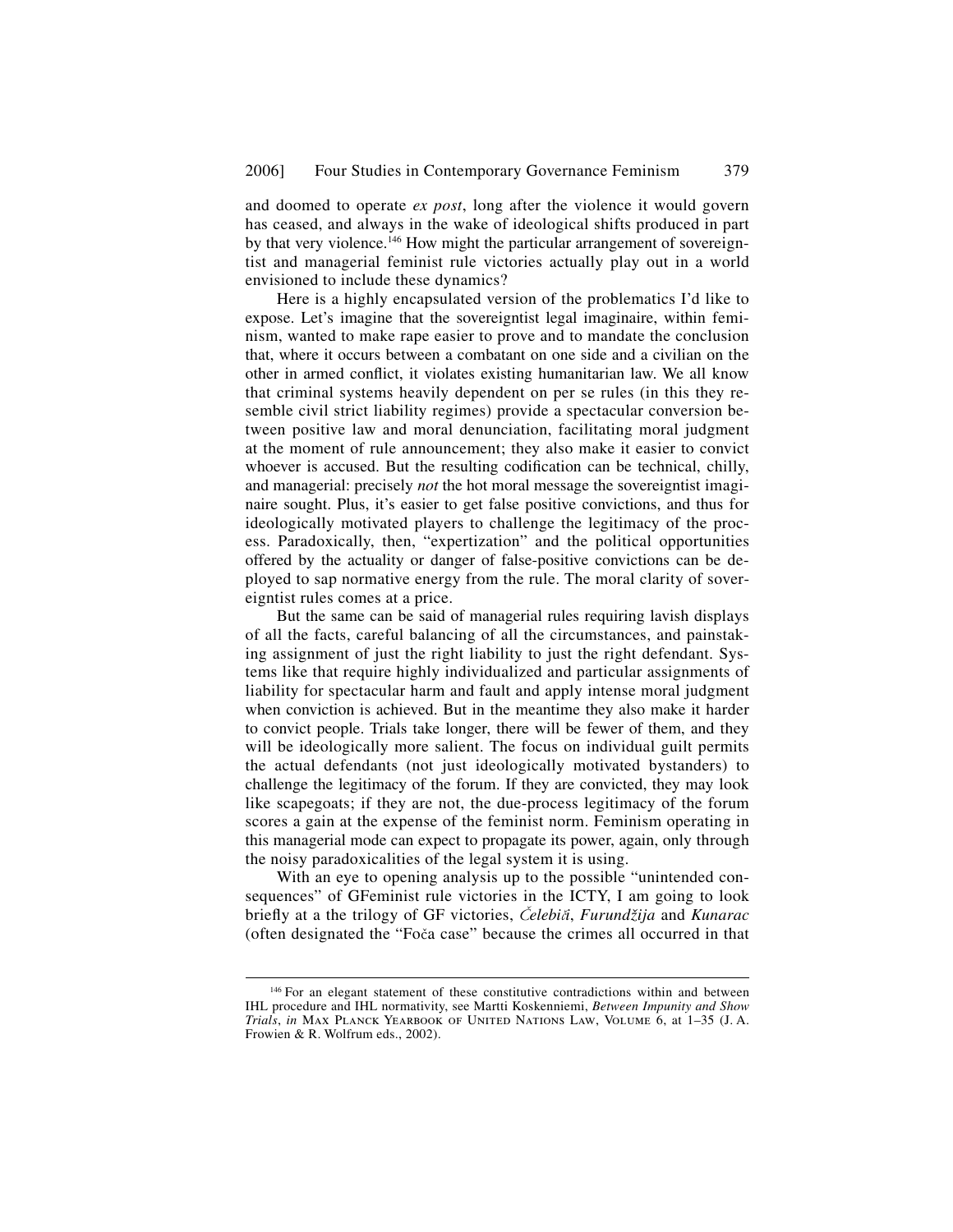region), specifically at their holdings recognizing that rape can be the actus reus of various higher-level crimes in humanitarian law, specifically here crimes against humanity and torture, and that enslavement with a sexual component is similarly a violation of IHL.<sup>147</sup>

*Rape.* To prove rape, the prosecutor must show that there was penetration, nonconsent (not force, coercion, or failed resistance), combatant status of the accused, and intent (that is, intent to penetrate).<sup>148</sup> Though the earlier ICTY cases required evidence of a rape victim's nonconsent, and after several cases had to be dismissed because the victims ultimately declined to testify, *Kunarac* inferred nonconsent from the "coercive circumstances" of armed conflict in the Foča region and presumed coercion on the basis of the victims' detention.<sup>149</sup> It's very possible that this holding will be understood just as it is written: detention in large camps constitutes coercive circumstances sufficient to negative the victim's consent. But *none* of the rapes charged in *Kunarac* happened in the large detention centers: *all* of them involved victims taken from such places (and possibly elsewhere) to apartments and homes in the region and raped there.<sup>150</sup> Kunarac was convicted, on one of his many counts, of raping D.B., whom he had removed from Partizan Sports Hall and taken to a civilian residence, over his objection that she initiated sexual contact with him. The coercive circumstances relied on by the Trial Court on this count were found entirely on the fact of "Muslim girls and women detained in Partizan and elsewhere in the Foča region."<sup>151</sup> And feminist advocacy in the Rome Statute's process may well have squared this precedential circle: the Elements of Crimes document provides that nonconsent can be established by—among other findings like "threat of force or coercion"—"detention ... *or* taking advantage of a coercive environment."<sup>152</sup>

Do we see here the imprint of structural or even radical feminism? Feminists in these traditions have long argued that, in rape trials, force, resistance, and consent/nonconsent are the wrong issues because of coercive circumstances. Individualist feminism has opposed this view. It seems

 <sup>147</sup> Prosecutor v. Delali<sup>č</sup> (Č*elebi*č*i Trial Chamber Judgment*), Case No. IT-96-21-T, Judgment (Nov. 16, 1998) (commonly referred to as Č*elebi*č*i* case); Prosecutor v. Delalič (Č*elebi*č*i Appeals Chamber Judgment*), Case No. IT-96-21-A, Judgment (Feb. 20, 2001); Prosecutor v. Furundžija, Case No. IT-95-17/1-T, Judgment (Dec. 10, 1991); Prosecutor v. Kunarac (*Kunarac Trial Chamber Judgment*), Case Nos. IT-96-23-T & IT-96-23/1-T, Judgment (Feb. 22, 2001); Prosecutor v. Kunarac (*Kunarac Appeals Chamber Judgment*), Case Nos.

<sup>&</sup>lt;sup>148</sup> *Kunarac Appeals Chamber Judgment*, Case Nos. IT-96-23 & IT-96-23/1-A  $\P$  $\P$  438, 442.

<sup>&</sup>lt;sup>149</sup> *Id.* at  $\P$ [129–32, 218. For an astute discussion, see Engle, *Feminism and its (Dis)contents, supra* note \*, at 804–05.

<sup>&</sup>lt;sup>150</sup> Prosecutor v. Kunarac, Case No. IT-96-23-PT, Second Amended Indictment (Oct. 15, 1999).

<sup>&</sup>lt;sup>151</sup> *Kunarac Trial Chamber Judgment*, Case Nos. IT-96-23-T & IT-96-23/1-T ¶ 646.<br><sup>152</sup> Official Records of the Assembly of States Parties to the Rome Statute of the Inter-

national Criminal Court, 1st Sess., Art. 7(1)(g)-1, Art. 8(2)(b)(xxii)-1, ICC Doc. No. ICC-Asp/1/3 and Corr.1 (2002) (emphasis added).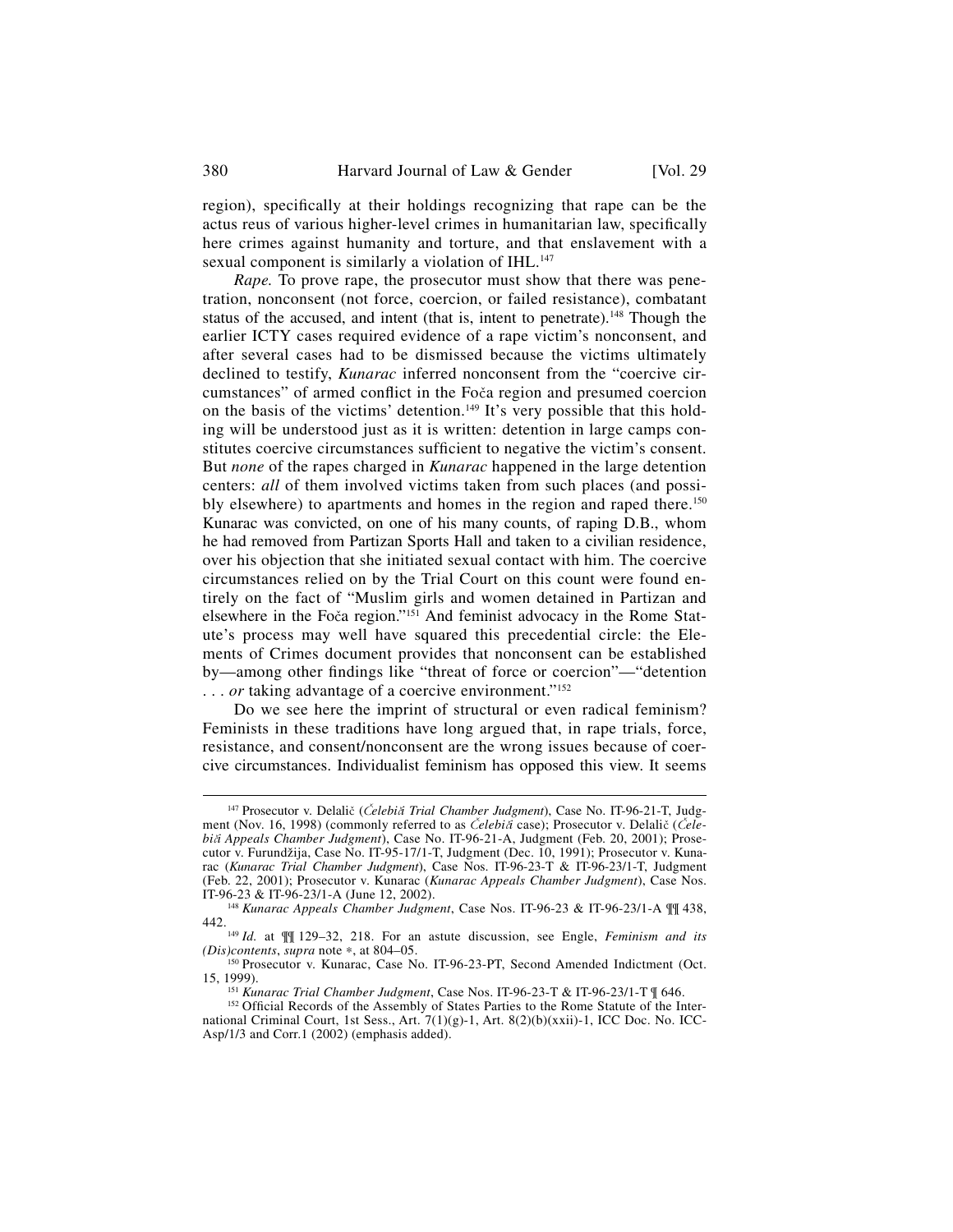right to conclude that structural feminism will score a victory if it indeed makes nonconsent inferable from the coercive circumstances of armed con $flict.<sup>153</sup>$ 

But will that be good or bad for the expansion and legitimacy of feminist normativity? Will it help to reduce the amount of rape inside and outside of war? It depends.

First, note that the rule would allow conviction of men who could prove consent. It invites overenforcement. That is what sovereigntist rules like this are *designed* to do. Structural feminism almost by definition does not care about this possibility, but many other feminisms, especially individualist and sex-positive feminisms, care very much. Men—guilty ones, sure, but innocent ones too—are likely to object. Indeed, women who want to sleep with men involved in armed conflict—armed conflict which they may well oppose and in which they find themselves, against their will, on an "opposite" side—would also object. Nor is this a remote or speculative possibility: *Kunarac* held that an intrastate "armed conflict" governed by IHL extends through the "whole territory under the control of a party to the conflict, whether or not actual combat takes place there.  $\ldots$  A violation of the laws or customs of war may therefore occur at a time when and in a place where no fighting is actually taking place."<sup>154</sup> In an intrastate ethnic conflict affecting an entire region, the possibility of conflict spans the conflict zone. I will return to this problem shortly when considering the new rules of torture.

Note that the victory is not complete: for structural/radical feminism the relevant coercive circumstance was *male dominance*. Here, it is *national conflict*. What might this mean? By evacuating "meaningful consent" from the war zone—indeed from the entire region under internal dispute humanitarian law carrying this rule might render it the normative rule for sex everywhere else and implicitly confirm the possibility of "meaningful" consent" in most non-war (and non-prison) settings. Structural/radical feminism would then have won a battle but lost the war. Alternatively, IHL could become the vanguard for local law, which could adopt it or adapt it. Kotiswaran tells a story of the local intensification of radical feminist policy transferred from international to Indian law through international trafficking law; it could happen again. Radical feminism would then actually get the prohibition it wants—thus defeating other forms of feminism, and male interests, highly hostile to the overenforcement this rule might produce.

<sup>&</sup>lt;sup>153</sup> The ICTY and ICTR produced a range of holdings on the force/coercion/consent/ nonconsent in the essential elements of rape. *See* Anne Marie L. M. de Brouwer, Supranational Criminal Prosecution of Sexual Violence: The ICC and the Prac-TICE OF THE ICTY AND THE ICTR 103-37 (2005). I'm tracing the possibilities of one rule advocated very intently by structuralist GFeminists working on both sides of the contro-

<sup>&</sup>lt;sup>154</sup> *Kunarac Appeals Chamber Judgment*, Case Nos. IT-96-23 & IT-96-23/1-A  $\parallel$  57.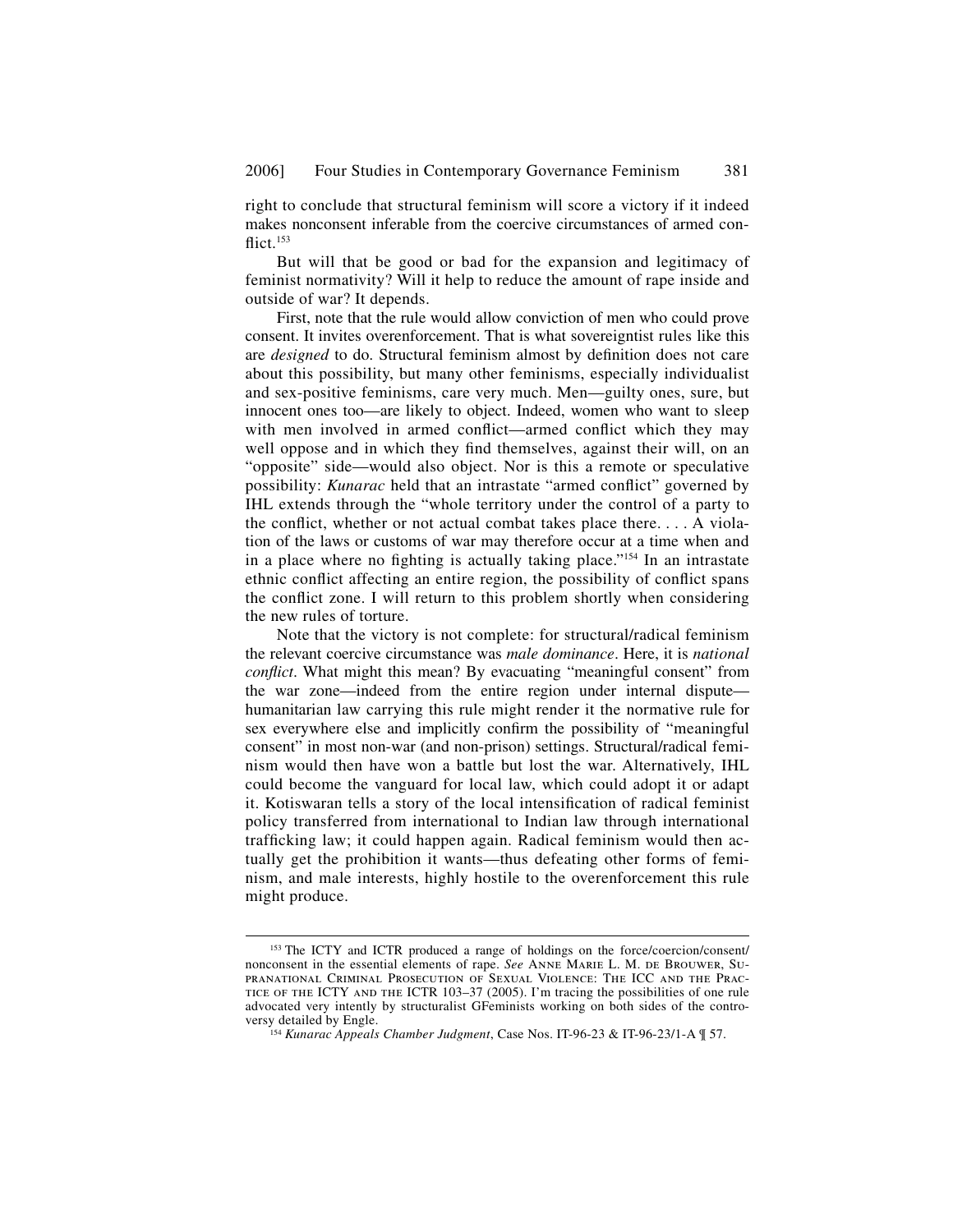There are also some pretty distressing consequences attaching highly *national* consequences to women supposedly protected by the rules that GFeminists are seeking. If consent is part of the legitimation of the sex that women have with men, it is important inside feminism that this rule requires criminal enforcement to presume that *women in the situation of these women can never consent*. Feminism has helped to construct a legal domain in which consent is crucial to personhood and in which (some) women are legally incapable of it. Moreover, the actual trials conducted under this rule need not require women's testimony about their lack of consent: proof from other witnesses of the fact of intercourse and the fact that the region houses armed conflict might suffice. I will look to another subrule, this one about torture, to spell out some of the consequences of that shift in the shape of the legal spectacle.

*Torture.* To be liable for committing an act of torture under the ICTY Statute and, through it, the Torture Convention,<sup>155</sup> the cases I am studying held that the accused must have done an act that caused intense suffering; intentionally; and in his or her official capacity for one or more of a list of purposes, which include punishment, coercion, discrimination, and intimidation.

Rape was prosecuted as the underlying act constituting torture in several of the ICTY cases. And there are several sovereigntist moves here. First, a holding that rape of a woman by a man per se causes her intense suffering.<sup>156</sup> And second, a holding that a combatant who has raped a civilian affiliated with the opposed entity would almost always be held to have acted for one of the prohibited purposes. Third, a finding that the impermissible purpose element of torture had been satisfied by the fact that rape was discrimination *based on* sex—which, if elevated to a rule, would allow a virtual per se finding of impermissible purpose in *all* male/female rapeas-torture cases.<sup>157</sup>

At the outmost reach of the GFeminist rules I am tracing here, liability for torture based on rape could be achieved on a showing of armed conflict in the region, combatant status of the accused, civilian status of the victim, intent to penetrate, the coercive circumstances of the armed conflict itself, and penetration, *punkt*.

<sup>&</sup>lt;sup>155</sup> Convention Against Torture and Other Cruel, Inhuman or Degrading Treatment or Punishment, G.A. Res. 39/46, U.N. Doc. A/RES/39/46 (Dec. 10, 1984).

<sup>&</sup>lt;sup>156</sup> *Kunarac Appeals Chamber Judgment*, Case Nos. IT-96-23 & IT-96-23/1-A  $\P$ [150–51; Čelebiči Trial Chamber Judgment, Case No. IT-96-21-T  $\P$  495.

<sup>&</sup>lt;sup>157</sup> The court sets up what reads like a very-difficult-to-rebut presumption to this effect: "[I]t is difficult to envisage circumstances in which rape, by, or at the instigation of a public official, or with the consent or acquiescence of an official, could be considered as occurring for a purpose that does not, on some way, involve punishment, coercion, discrimination or intimidation. In the view of this Trial Chamber it is inherent in situations of armed conflict." *Čelebiči Trial Chamber Judgment*, Case No. IT-96-21-T ¶ 495. The *Čelebi* $\tilde{a}$  Trial Chamber did find that Hazin Delič's rapes were forcible and had actually caused intense suffering, but, under the Chamber's rule, subsequent prosecutions could forgo proof on both elements. *Id.* ¶¶ 940, 941, 963, 964.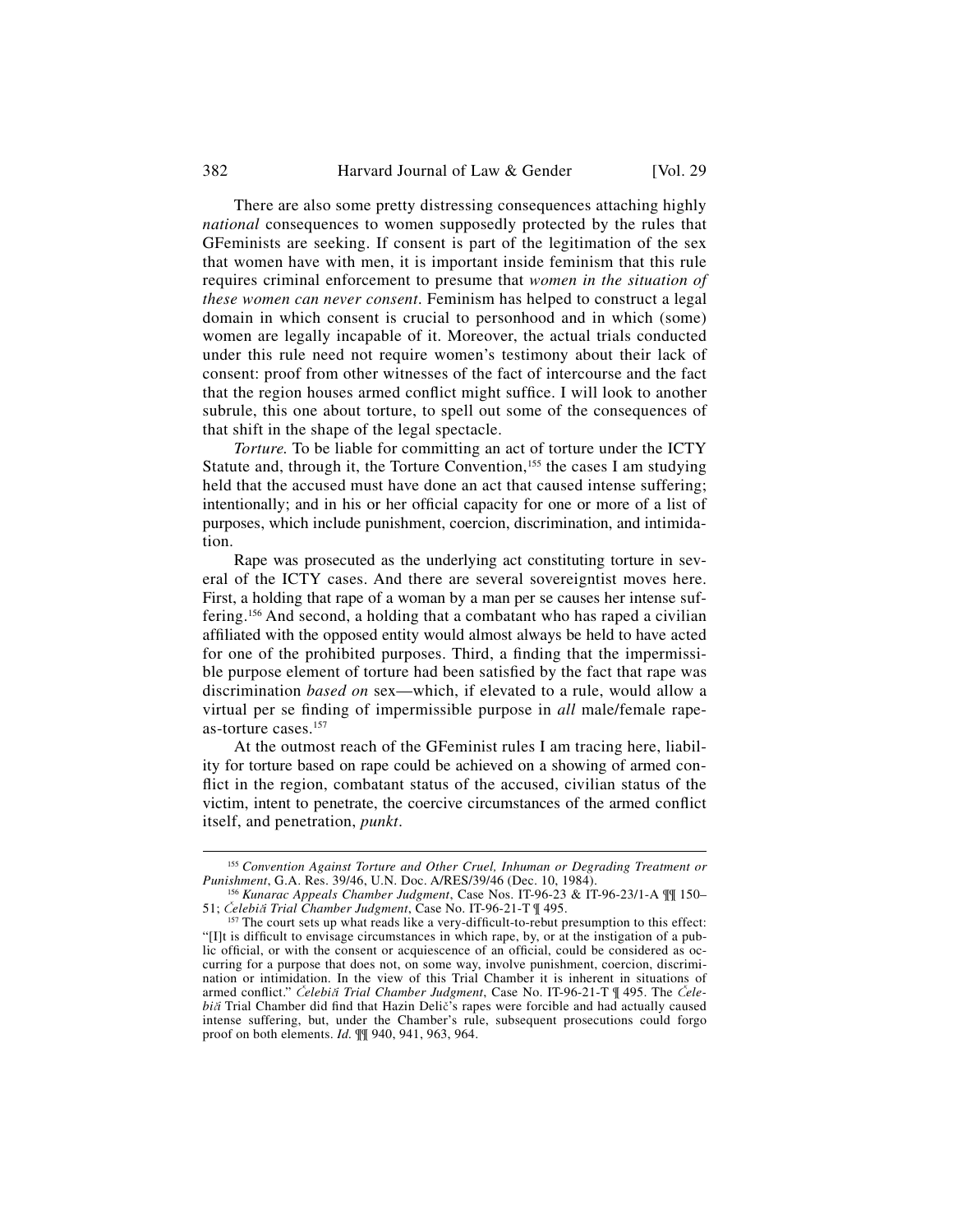What might this mean in action? Let's consider the possible effects of making rape per se the cause of "intense suffering." This rule means that women need not testify to their intense suffering. It is possible to have trials, and convictions, without this testimony. This is a huge victory for some feminists—a full-bore legitimation of the idea that rape always causes intense suffering—at the expense of others, once quite numerous but now very hard to find, who think that this is not right.<sup>158</sup>

It also means that the actual women who suffered need not be consulted about what caused their suffering. Engle emphasizes the political gravity of this preclusion, and rightly so, I think. The risk that they might say that what caused them to suffer was not primarily their rapes but the death and disappearance of their lovers, husbands, fathers, brothers, sons, and friends; the destruction of their worlds; the emergence of a series of racist cultural orders coterminous with legitimated states—this risk need not be run. Feminism speaks for women on the ground.

At the same time, the per se rule could *increase* the value of rape as a weapon of war. If humanitarian law ratifies the idea that rape intrinsically causes intense suffering, it may lend legitimacy to the intense suffering that it causes. Even if it does not, the ideological game of war now has another way of punishing, intimidating, and coercing civilian populations: rape the women. We could get more rapes.

But wait! Remember that it is a *legal* rule and its per se form could also work the other way. The historical fact of intense suffering becomes legally "true" now through an act of bureaucratic management. This truth is produced not in an I/Thou encounter, but by a clerk in a back office staring into the bright blue screen of his computer. The centrality and urgency of the idea that rape causes intense suffering may be eroded, not fortified, by its installation in a per se rule.

And both of those effects could register in distinct locations: the urgency with which rape is understood to cause intense suffering could relax in Geneva, the Hague, the Security Council; while combatants far away come to see rape as a *more* valuable tool against their enemies, not only because they can exploit any rapes that happen to "their" women to demonize their enemies and consolidate their control over their own "side," but also because the rape, far from being disabled, has instead been weaponized.

Finally, let's look back over the rule structure generally, and consider the cascade of sovereigntist rules making it easier to convict combatant men of torture for the sex they have with civilian women on the "other side" of the conflict. It is a little surprising, but seems right: if the judge is willing to infer a lack of consent from the circumstances of armed conflict, and if evidence of penetration is available, we could see convictions for rape as

 <sup>158</sup> Pamela Haag, *"Putting your Body on the Line": The Question of Violence, Victims,*  and the Legacy of Second-Wave Feminism, 8 DIFFERENCES 23 (1996).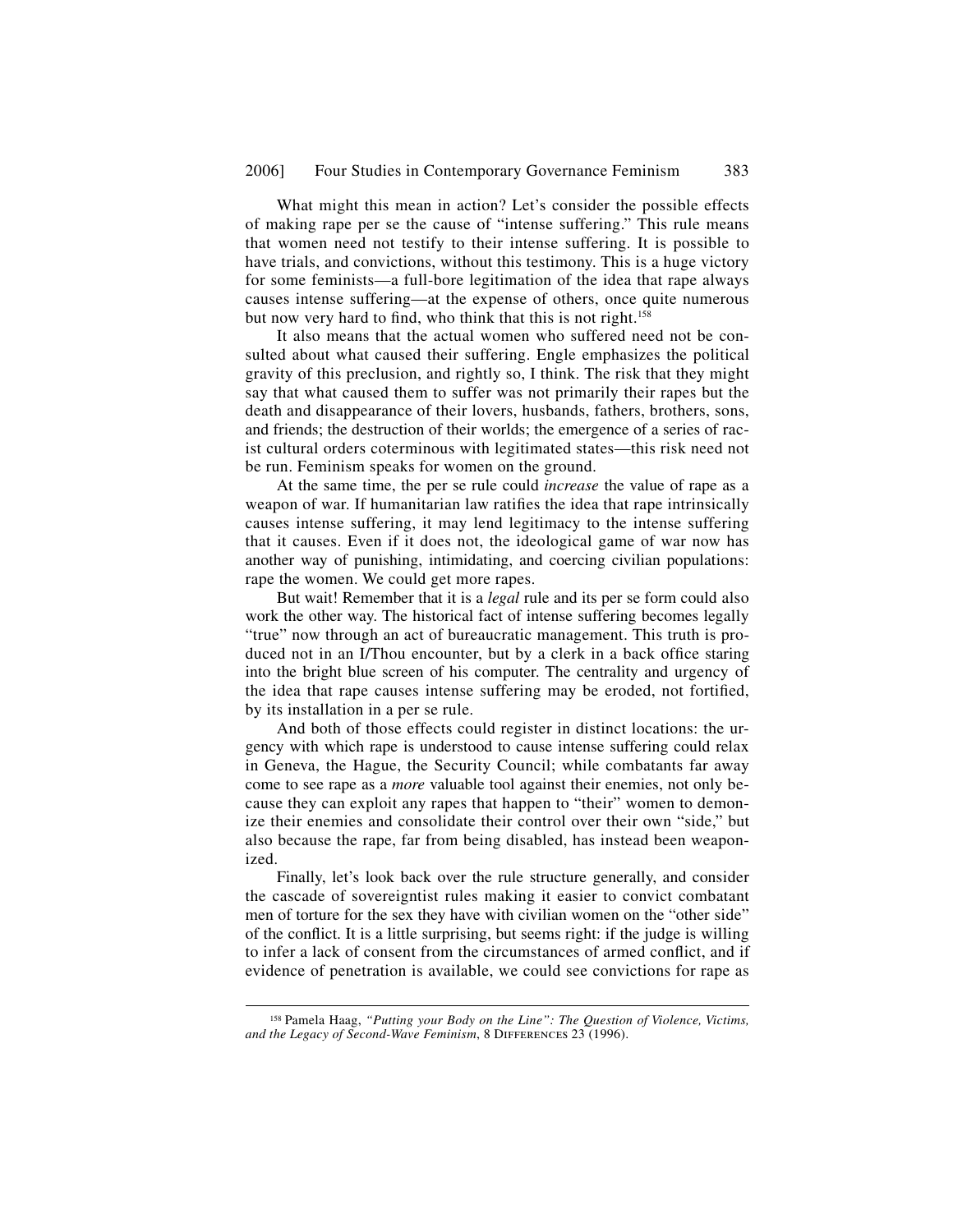torture on nothing more than intended sexual intercourse involving a civilian on one side of an armed conflict and a man who is an armed combatant on the other. Imagine that, now, in a case like that of the Yugoslav ethnic conflict: the rules contemplate convictions for rape as torture based on *sex* between male combatants and women in ethnically opposed groups. Recall that this nationalist conflict involved "ethnic cleansing" of what had been a cosmopolitan population, one characterized by a high degree of ethnic intermarriage and ethnic mixing; the poignancy of the example is sharp. The rule could end up ostensibly *requiring* cosmopolitan populations being swamped into nationalist wars which they oppose to *ethnically cleanse themselves.*

It is an astonishing convergence of the sovereigntist feminist prohibition impulse merging fully with nationalism. It bears a striking resemblance, if only coincidental, to the border-control-ratification effect of structuralist feminist success in international trafficking law apparent in Thomas's contribution below. As Engle shows, however, the rules I have been describing were advocated not only by the "wartime rape" feminists but by the "everyday rape" feminists too.<sup>159</sup> Feminist advocacy across the board sought the most intense sovereigntist prohibition they could get. The possibility that they were ratifying ethnic differentiation, and providing a legal means to intensify it, does not seem to have occurred to them.

Nor did they evince concern that their sovereigntist rules could end up circulating in IHL not as an avenging sword, but as cool, technocratic management—as Foucaultian governance. Wars fought in full compliance with the new rape rules—wars without rape—might nevertheless be utterly violent. As Engle puts it, "In Omarska, . . . women were raped, but the lives of most were spared. Men were killed."<sup>160</sup> Feminist ratification of the *special* status of women in war could easily be assimilated into a "women and children first" civility that remands men to intensified violence—or, just perhaps, could fully integrate women into that violence.

*Enslavement*. I am currently working on an equally intense focus of GFeminist activism in the ICTY and the Rome Statute negotiations: the effort to establish *sexual slavery* as a violation of the IHL. Here, it is striking that feminists persistently sought a multifactorial standard that would, in actual litigation, require lavish, detailed testimony about and adjudication of complex circumstances. This was precisely the opposite strategy to the one they adopted in rape and rape-as-torture, where they usually sought to establish conclusive rules. Clearly GFeminism makes no fetish of rules or standards. But it is clear that the maximum sovereigntist prohibition motivated GFeminists both times. And the debates as I understand them so far are just as indifferent as the rape effort to the multiple and complex ways in which the enslavement standard might operate in an IHL regime

<sup>159</sup> *See* Engle, *Feminism and its (Dis)contents*, *supra* note <sup>∗</sup>, at 813. 160 *Id*. at 814.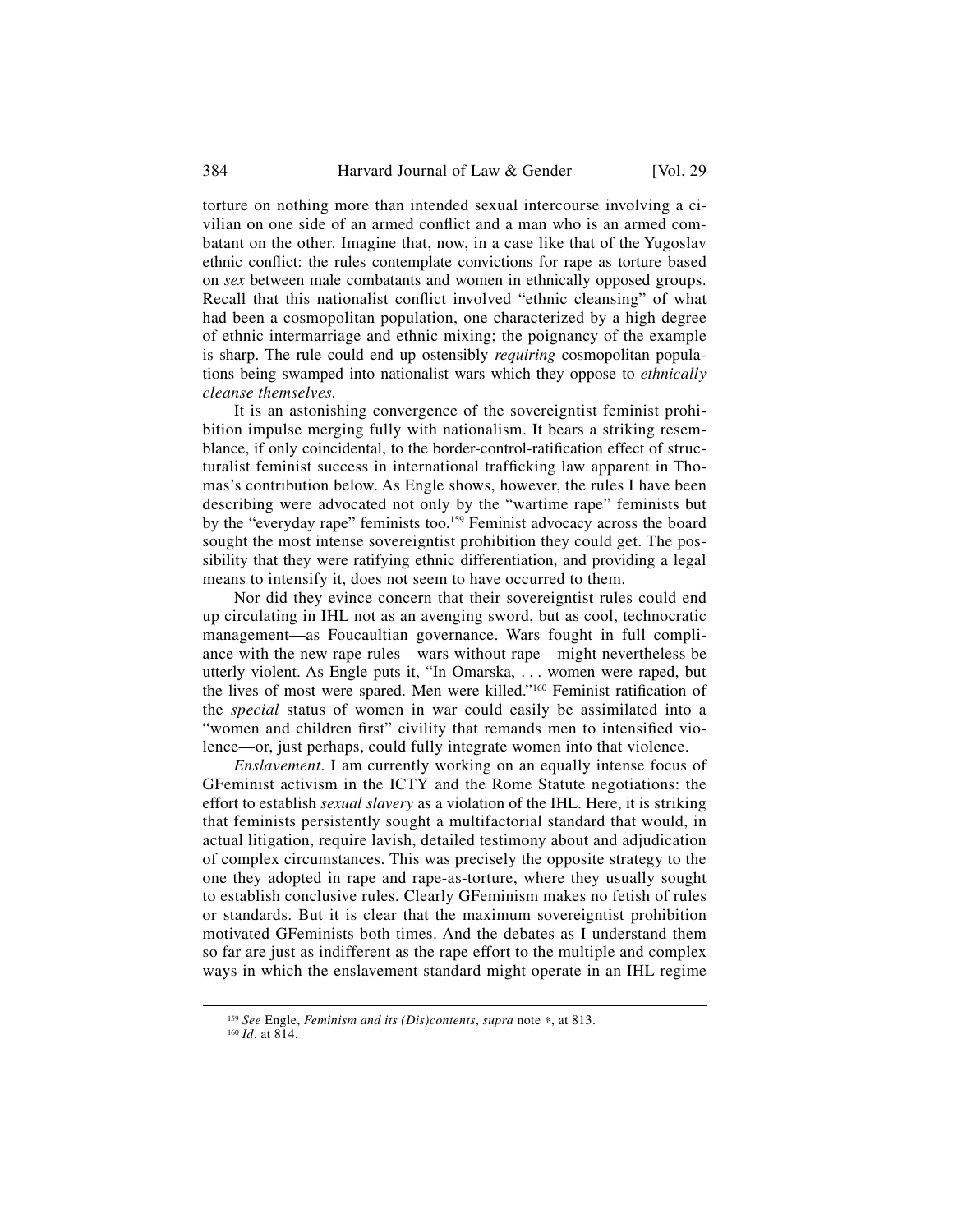understood in legal realist terms. The possibility that sexual liaisons that women actually wanted will be held to be slavery leads to the possibility that IHL, having prohibited sexual enslavement in armed conflict, will through its sheer ineffectiveness—intensify or rechannel the violence of war.

### Chantal Thomas

In this Section, I will introduce some concerns relating to initiatives in "global feminism" as "global governance." Here, I note the tremendous gains that non-state actors have made, and at the same time, I note the concerns expressed by some commentators that non-state participants in governance remain insufficiently self-aware with respect to the potential problems arising out of their lack of accountability and their disproportionate influence over less influential local actors. This lack of selfawareness could be viewed a form of the insufficient acknowledgement of actual power and of the will to power that Halley describes.

## I. Governance Feminism as "Global Governance"

As Halley notes, the participation of the feminist movement in establishing war crime tribunals and combating sex trafficking marks feminism as a major participant in the phenomenon of "new governance." A host of scholars have observed the rise of "new governance" as an important trend away from "top-down regulation" in which the state is the only player and toward a more fluid interaction between state actors and non-state actors in the formulation and enforcement of norms.

Global governance literature, like "new governance" literature, highlights the participation of non-state actors in formulating laws and policies.161 Non-governmental organizations have achieved sweeping increases in both formal and substantive contributions to international law. The United Nations, for example, has formally recognized the right of NGOs to participate in a variety of lawmaking and administrative contexts.162 The U.N. has also explicitly identified NGO participation as an important criterion of decision making under its auspices.<sup>163</sup> Other international bodies, such as the World Trade Organization, have proven less welcoming

 <sup>161</sup> *See, e.g*., Steve Charnovitz, *Two Centuries of Participation: NGOs and International Governance*, 18 Mich. J. Int'l L. 183 (1997); Julie Mertus, *From Legal Transplants to Transformative Justice: Human Rights and the Promise of Transnational Civil Society*, 14 Am.

<sup>&</sup>lt;sup>162</sup> See Charnovitz, *supra* note 161, at 266–67 (describing processes for establishing "con-<br>sultation status" of NGOs to U.N. bodies).

<sup>&</sup>lt;sup>163</sup> See Indep. Working Group on the Future of the United Nations, The United Nations in its Second Half-Century 36 (1995), *available at* http://www.library.yale.edu/ un/un1e3co.htm.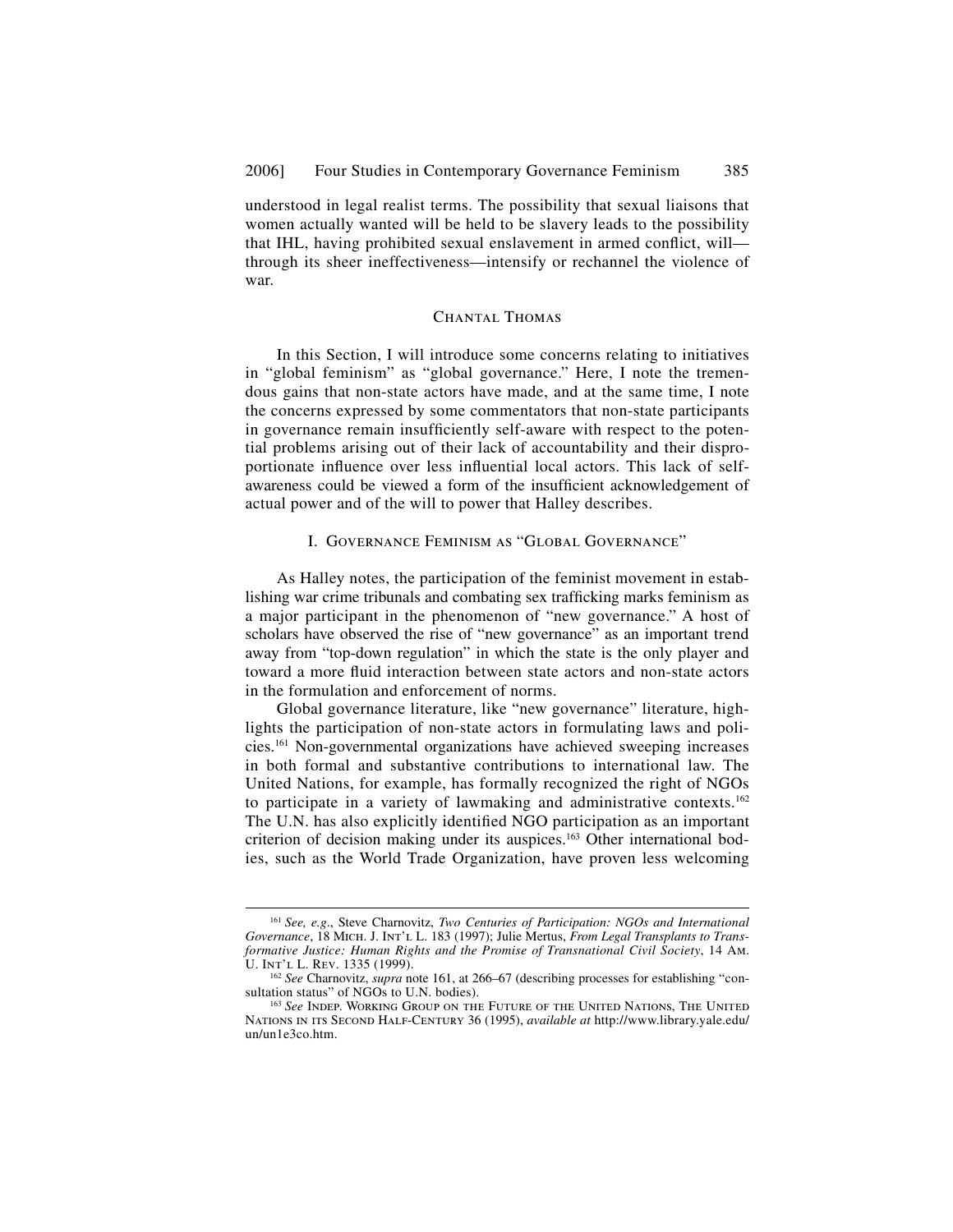of NGOs, but still grant at least limited access to negotiations and dispute resolution.164

In addition to recording this fundamental shift in regulatory style, governance literature is also quite often normative. Social theorists Jurgen Habermas and Richard Held have argued that participation by non-state actors in international lawmaking contributes importantly to preserving democratic politics from the corrosion of globalization.165 James Rosenau, a founder of the "global governance" perspective, has denoted "glocalization"—the fragmentation and recombination of political movements and alliances—as presenting crucial opportunities for the enhancement of democratic participation in the increasingly turbulent plane of international affairs.166

There is much to support the argument that increased participation of NGOs has in fact improved the accountability, efficacy, and justice of international law and policy. In public health, for example, NGOs have been instrumental in transmitting crucial information and in lobbying for important changes in policy such as access to patented pharmaceuticals. In international finance, NGOs have played an important role in pressing for the forgiveness of debt owed by developing countries. The international human rights and environmental movements arguably would not exist without NGOs.

Feminists have acquired a central role in the operation of NGOs. They have succeeded in bringing issues to the table that likely would never have obtained a hearing otherwise. These changes are desirable. As a part of global governance, GF has played an important and often, in my view, beneficial role.

Amidst all of the enthusiasm for the "governance model," however, some commentators have called for a reexamination of the role of nonstate actors in global regulation. Against the view that NGO participation enhances democratic accountability in international law, these commentators question the democratic accountability of NGOs. NGO activity, the argument goes, can have the effect of "skewing" international debates toward the concerns of affluent, Western groups that can absorb the costs of effective organization at the international level.<sup>167</sup> This skewing effect arises

 <sup>164</sup> The WTO has allowed NGOs to submit amicus briefs to dispute resolution processes (although this process is strictly limited in practice); and also grants limited access to NGOs to observe plenary negotiations.

<sup>&</sup>lt;sup>165</sup> Jürgen Habermas, Legitimation Crisis (1973); Jürgen Habermas, Between Facts and Norms: Contributions to a Discourse Theory of Law and Democracy (1998); David Held, Democracy and the Global Order: From the Modern State to Cosmopolitan Governance (1995). 166 *E.g.*, James N. Rosenau, Along the Domestic-Foreign Frontier: Explaining

GOVERNANCE IN A TURBULENT WORLD (1997); James N. Rosenau, *Governance in the Twenty-First Century*, 1 GLOBAL GOVERNANCE 13 (1995).

<sup>&</sup>lt;sup>167</sup> William F. Fisher, *Doing Good? The Politics and Antipolitics of NGO Practices*, 26 Ann. Rev. Anthropology 439 (1997).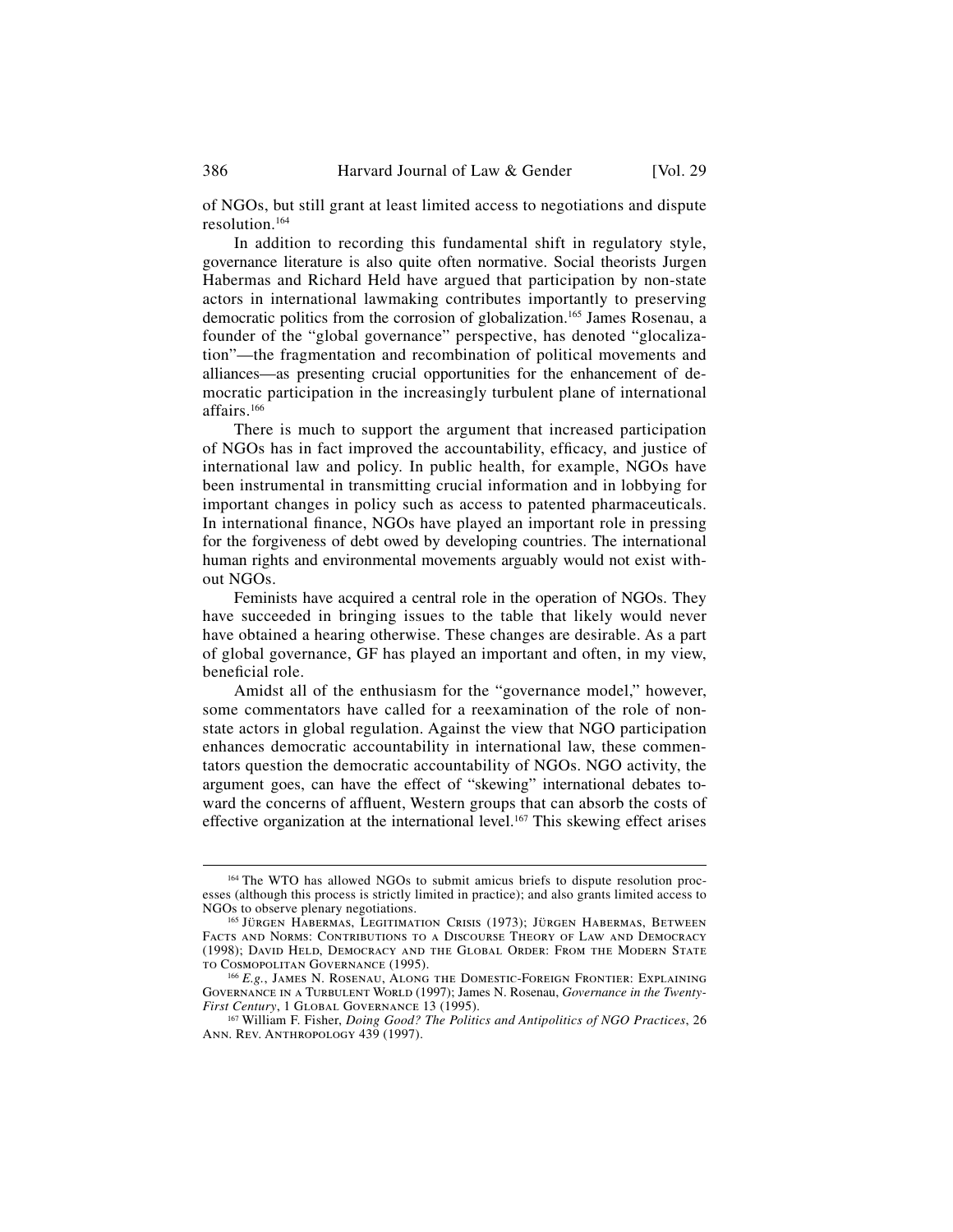in part because local groups recharacterize their own struggles in order to conform to the expectations and terms of influential NGOs.<sup>168</sup>

Other scholars have suggested that the problem with NGOs goes further than a lack of democratic accountability, touching on a deeper complicity between NGOs and the status quo they purport to reform. Cox, for example, has argued that NGO participation has arisen in the midst of a neoliberal *nebuleuse—*an atmosphere of market-oriented policy that has led to the dominance of market-liberalizing forces globally.<sup>169</sup> "Critical" social constructivists such as John Boli and George Thomas have further asserted that the connection between NGOs and market dominance is deeply embedded in a conceptual framework of liberalism that provides the normative support for both trends.170 Because these scholars eschew neoliberalism as insufficiently attentive to distributive justice, they question the justice of this potential legitimation effect of NGOs.

Particularly in a global context, against a backdrop of increasing economic globalization and increasing global economic inequality, ongoing assessment of the consequences of GF seems critically important to the long-term success of feminist efforts. This Section ventures a methodology for assessing the consequences of feminist efforts in sex trafficking law and policy.171 A legal realist assessment of GF highlights the importance

In a context where marketing trumps justice, local challengers—whether environmental groups, labor rights activists, or independence-minded separatists—face long odds. Not only do they jostle for attention among dozens of equally worthy competitors, but they also confront the pervasive indifference of international audiences. In addition, they contend against well-heeled opponents (including repressive governments, multinational corporations, and international financial institutions) backed by the world's top public relations machines. Under pressure to sell their causes to the rest of the world, local leaders may end up undermining their original goals or alienating the domestic constituencies they ostensibly represent. Moreover, the most democratic and participatory local movements may garner the least assistance, since Western NGOs are less likely to support groups showing internal strife and more inclined to help a group led by a strong, charismatic leader. Perhaps most troubling of all, the perpetuation of the myth of an equitable and beneficent global civil society breeds apathy and self-satisfaction among the industrialized nations, resulting in the neglect of worthy causes around the globe.

<sup>169</sup> ROBERT COX, *Structural Issues of Global Governance*, *in* APPROACHES TO WORLD Order 237 (1996).<br><sup>170</sup> John Boli & George Thomas, Constructing World Culture: International

Non-Governmental Organizations Since 1875 (1999).

171 Max Weber, *Politics as a Vocation*, *in* THE VOCATION LECTURES, 32, 83 (David Owen & Tracy B. Strong eds., Rodney Livingstone trans., 2004):

[A]ll ethically oriented action can be guided by either of two fundamentally different . . . maxims: . . . an "ethics of conviction" or an "ethics of responsibility." . . . In the former case, this means, to put it in religious terms, "A Christian does what is right and leaves the outcome to God," while in the latter you must answer for the (foreseeable) *consequences* of your actions. (internal citation omitted).

 <sup>168</sup> Clifford Bob, *Merchants of Morality*, 129 Foreign Pol'y 36, 37–38 (Mar.–Apr. 2002):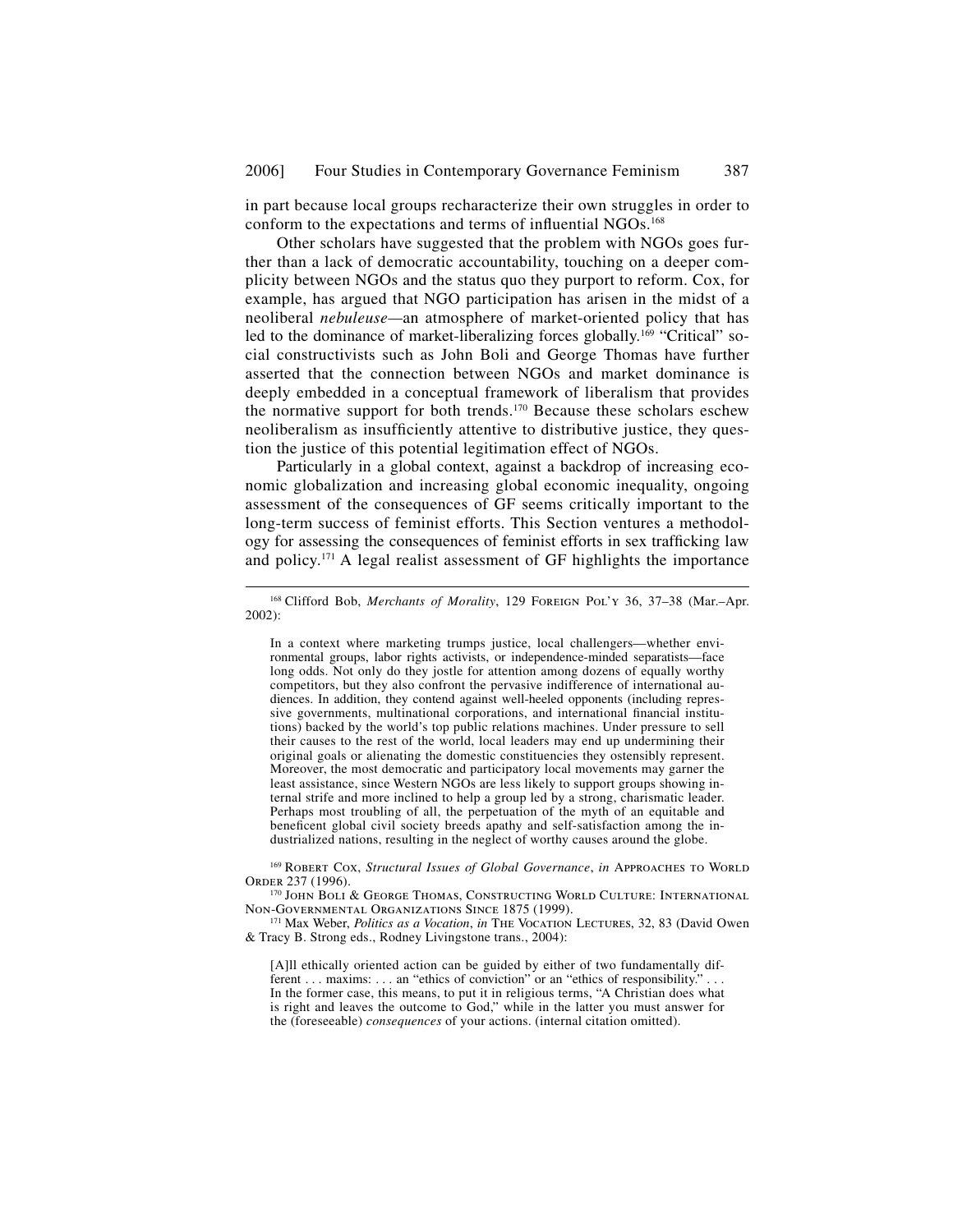of identifying the *background conditions* and *distributive consequences* of the legal rules that have emerged from anti-trafficking efforts.

#### II. Distributional Consequences

In exercising their influence within the global governance of sex trafficking, governance feminists ("GFeminists") may not be paying enough attention to the background rules and conditions, and the resulting distributional consequences, of the laws and administrative practices they condone.

In the area of sex trafficking, important unintended consequences of maintaining the status quo are three. First, the contribution of anti-trafficking efforts to the the border control agendas of states—particularly rich states—at the expense of delivering actual aid to victims of trafficking, may actually harm the very people GFeminists intended to help; second, the focus of anti-trafficking efforts on certain narrowly defined harmful practices, all relating to sex work/prostitution, to the exclusion of other labor practices affecting migratory workers, may serve implicitly to legitimate the conditions of non-sex-based migrant labor; and third, abolition produces black and gray markets which may be *more* harmful to some workers; reformers, who have been quite indifferent to these consequences, may actually have exacerbated them.

Men are victims of trafficking, usually not, however, of *sex* trafficking. But even if we focus only on non-sex-based migrant work, we are not faced with a question of whether to carry a brief for  $F$  rather than  $M$ :<sup>172</sup> because women are disproportionately poor and vulnerable, these harmful practices probably disproportionately affect women. Thus, even for those committed to carrying a brief for F specifically, these non-sex-based harmful practices should, I think, get just as much attention as sex trafficking. Certainly feminists should be concerned about ways in which their reforms may generate more vulnerability for women in sex trafficking.

*Border control*. The legal instruments aimed against trafficking in persons, at both the international and the U.S. national levels, devote significant attention to shoring up territorial boundaries of "receiving" states. Characteristically, the U.N. Trafficking Protocol *requires* the repatriation of victims173 but only *encourages* support services for those victims.174

<sup>&</sup>lt;sup>172</sup> JANET HALLEY, SPLIT DECISIONS: HOW AND WHY TO TAKE A BREAK FROM FEMInism (2006).

<sup>&</sup>lt;sup>173</sup> 2001 Trafficking Protocol, *supra* note 2, Art. 8(1) ("The State Party of which a victim of trafficking in persons is a national or in which the person had the right of permanent residence at the time of entry into the territory of the receiving State Party shall facilitate and accept, with due regard for the safety of that person, the return of that person without undue or unreasonable delay.").

 $174$  *Id.* Art. 7(3) ("Each State Party shall consider implementing measures to provide for the physical, psychological and social recovery of victims of trafficking in persons.").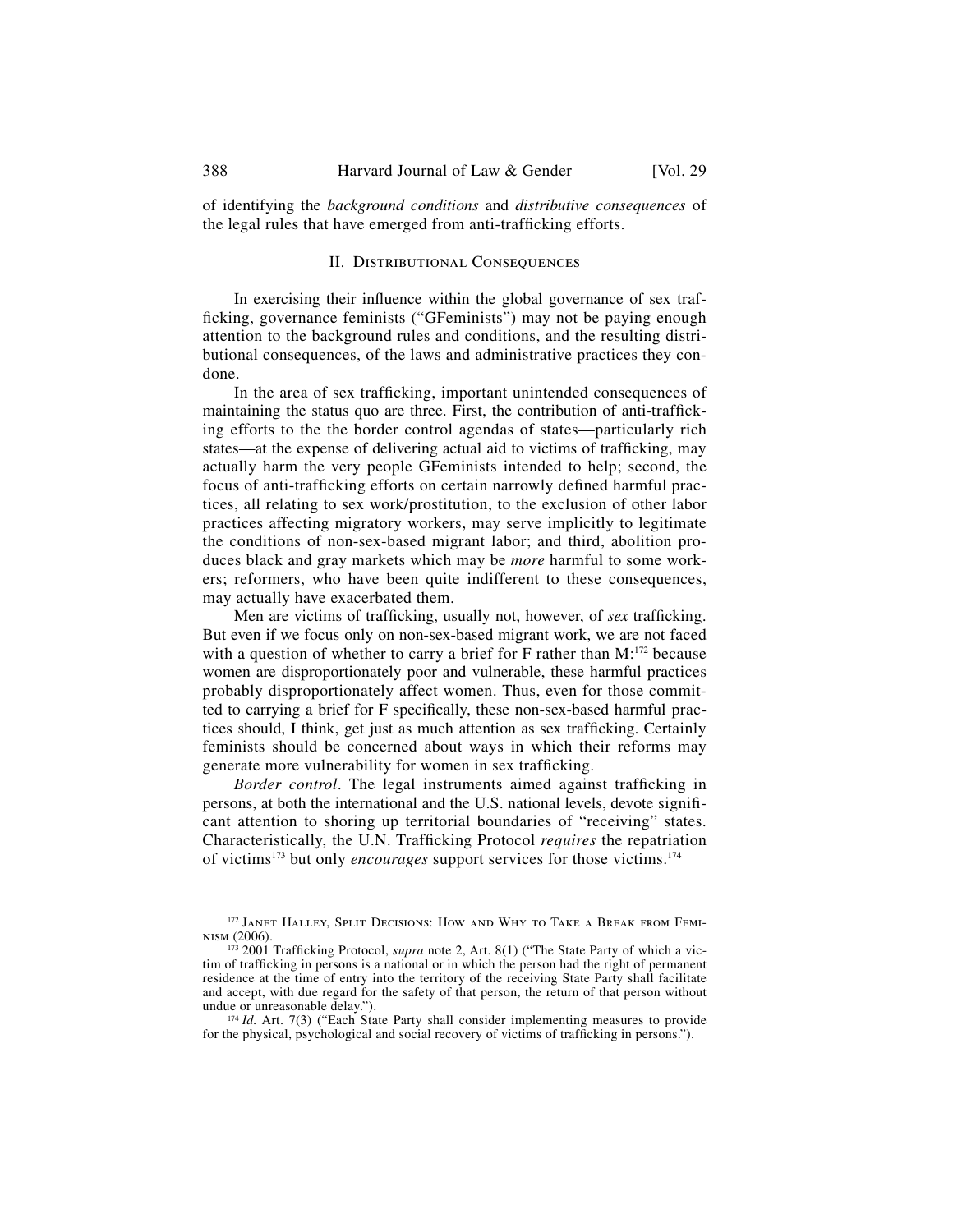Within the United States, the VTVPA repatriates victims unless they qualify for "nonimmigrant" legal residence under the VTVPA's "T visa" provision.175 The VTVPA, however, only provides for 5000 such visas.176 If 50,000 or more are trafficked, as the VTVPA itself estimates, $177$  this does not seem to be a proportional response. Moreover, the provision of the T visa is contingent on the victim's obtaining a certification of cooperation with law enforcement<sup>178</sup> to prosecute the trafficker. Congress itself has explicitly recognized that victims were having difficulty attaining even those T visas that have been authorized.<sup>179</sup>

The U.S. government's oft-voiced concern about trafficking victims' suffering is belied by the indifference that those victims face on the ground. The paltry response to helping victims of trafficking could be viewed as indirect evidence that victim assistance does not, in fact, take priority from the government's perspective. The energetic response to prosecution of traffickers who bring these victims into the United States, coupled with the repatriation of the victims themselves, indicates that border control vastly trumped victim assistance as a policy priority.

In the process of participating in the formulation of U.S. and international anti-trafficking law, GFeminists might not have fully anticipated the importance of border control measures for victims of trafficking. It is possible that a relative inattention to the background conditions of displacement and migration generated a concomitant relative inattention to the status of these women as *migrants*. Here is how I reconstruct the story. The battle among GFeminist groups over consent probably not only distracted signifi-

<sup>179</sup> TVPA Reauthorization Act of 2003, H.R. 2620, 108th Cong. § 2 (2003) ("Findings" stating that "victims of trafficking have faced unintended obstacles in the process of securing needed assistance" provided for under the TVPA); *id.* § 4 (authorizing immigration authorities to consider statements from local and state for certification requirement); *id.* § 6 (requiring the attorney general to submit to Congress regular reports on the number of trafficking provisions who have received visas and related assistance authorized by the TVPA).

<sup>&</sup>lt;sup>175</sup> Victims of Trafficking and Violence Protection Act, *supra* note 3, § 107. Section 107 allows for nonimmigrant status on "T visa" or "continued presence" grounds, which can be adjusted to permanent residence status if the victim is adjudged to be likely to suffer severe harm on removal from the United States. 176 *Id.*

<sup>&</sup>lt;sup>177</sup> *Id.* § 102(b)(1) ("Findings" stating that "approximately 50,000 women and children are trafficked into the United States each year").

<sup>&</sup>lt;sup>178</sup> Id. § 107 (conditioning "protection and assistance" of trafficking victims, *inter alia*, on certification by the Secretary of Health and Human Services after consultation with the Attorney General and the Secretary of Homeland Security, that they have shown themselves to be "willing to assist in every reasonable way in the investigation and prosecution" of trafficking, and defining "investigation and prosecution" to include assisting in the identification, location, apprehension of traffickers and testimony against them).

On June 3, 2005, the U.S. State Department's Office to Monitor and Combat Trafficking in Persons reported that, in fiscal year 2004, the Department of Homeland Security's Vermont Service Center received 520 applications for T non-immigrant status, approved 136, denied 292, and held over 92 for further consideration. *See* http://www.state.gov/g/tip/rls/ tiprpt/2005/46618.htm (last visited Apr. 25, 2006). Assuming the Vermont Service Center is where all this processing is concentrated (the report does not indicate any other processing center), T visas were clearly not reaching their target population.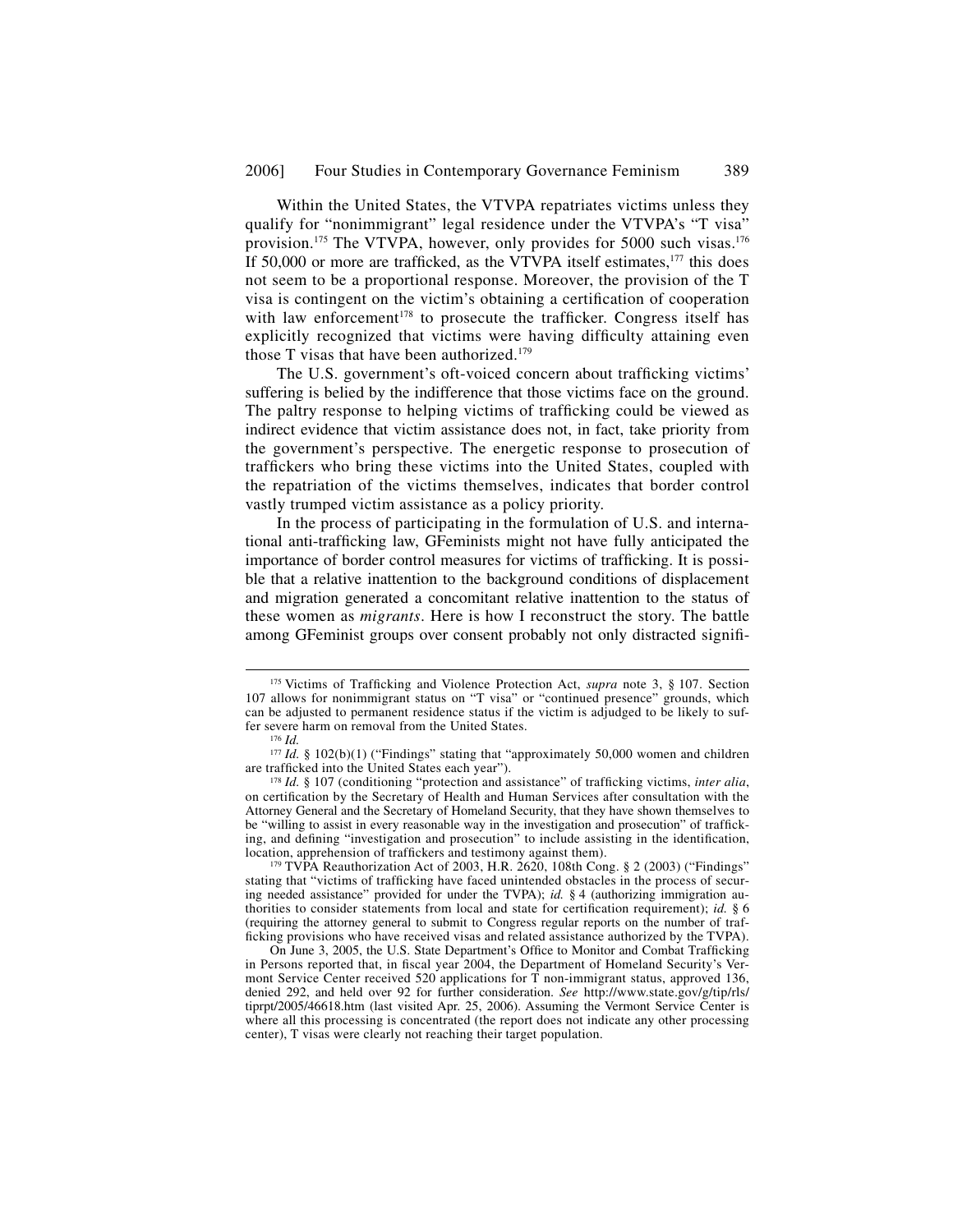cantly from advocacy for strong commitments to concrete protections for sex laborers and other trafficked persons, but also obscured from view the strong political push to strengthen border control until it was too late. Elsewhere I have rendered this dynamic as follows:

| Position      | <b>Border Control /</b><br>Repatriation | <i>Voluntary Adult</i><br>Sexual Labor |
|---------------|-----------------------------------------|----------------------------------------|
| Sovereigntist | <b>Strong Yes</b>                       | Unclear                                |
| Structuralist | Weak No                                 | Strong No                              |
| Individualist | Weak No                                 | <b>Strong Yes</b>                      |
| Result        | Yes                                     | Unclear                                |

TABLE 1: DYNAMICS AND OUTCOMES IN THE TRAFFICKING PROTOCOL NEGOTIATIONS

In this rather grim account, the NGOs involved in reform of the Protocol and in the drafting of the VTVPA were so busy fighting over discursive control of women's bodies that they forgot or did not see that one of the primary effects of these instruments will be to increase the control of the state over the location of those bodies.

*Legitimation Critique*. By focusing on sex trafficking, the anti-trafficking discourse runs the risk of legitimating by implication other practices. For example, non-sexual trafficking, although definitionally contemplated, remains out of focus in many of the implementation efforts under antitrafficking law.<sup>180</sup> The U.S. State Department has explained that this imbalance stems in part from the greater difficulty in tracking non-sexual trafficking.<sup>181</sup> However, there are numerous international organizations and non-governmental organizations whose purpose is to do precisely that,<sup>182</sup> and their greater involvement could help to minimize this difficulty in measuring this vast set of additional phenomena.

In addition to non-sex trafficking, "non-trafficking" migrant labor may too often escape the attention of governments and advocates.<sup>183</sup> The U.S.

<sup>&</sup>lt;sup>180</sup> U.S. DEP'T OF STATE, TRAFFICKING IN PERSONS REPORT, *supra* note 30, at 243 (noting that in fiscal year 2004, the Department of Justice initiated prosecutions against fifty-nine traffickers, and all of those cases involved sexual exploitation).

<sup>&</sup>lt;sup>181</sup> *Id.* at 6 (noting that labor exploitation within territories can be "hard to track").<br><sup>182</sup> *E.g.*, the International Labor Organization.<br><sup>183</sup> Although the United Nations established a Protocol on Migrant Smugglin

ample, much less appears to be devoted toward the institutionalization of that protocol and

the development of surrounding discourse. For example, the U.N. Office on Drugs and Crime (UNDOC) has established a *Global Programme Against Trafficking in Human Beings* in furtherance of the Trafficking Protocol; a *Global Programme Against Corruption* in furtherance of the U.N. Convention Against Corruption; and a *Global Programme Against Transnational Organized Crime* for the Convention Against Transnational Organized Crime. No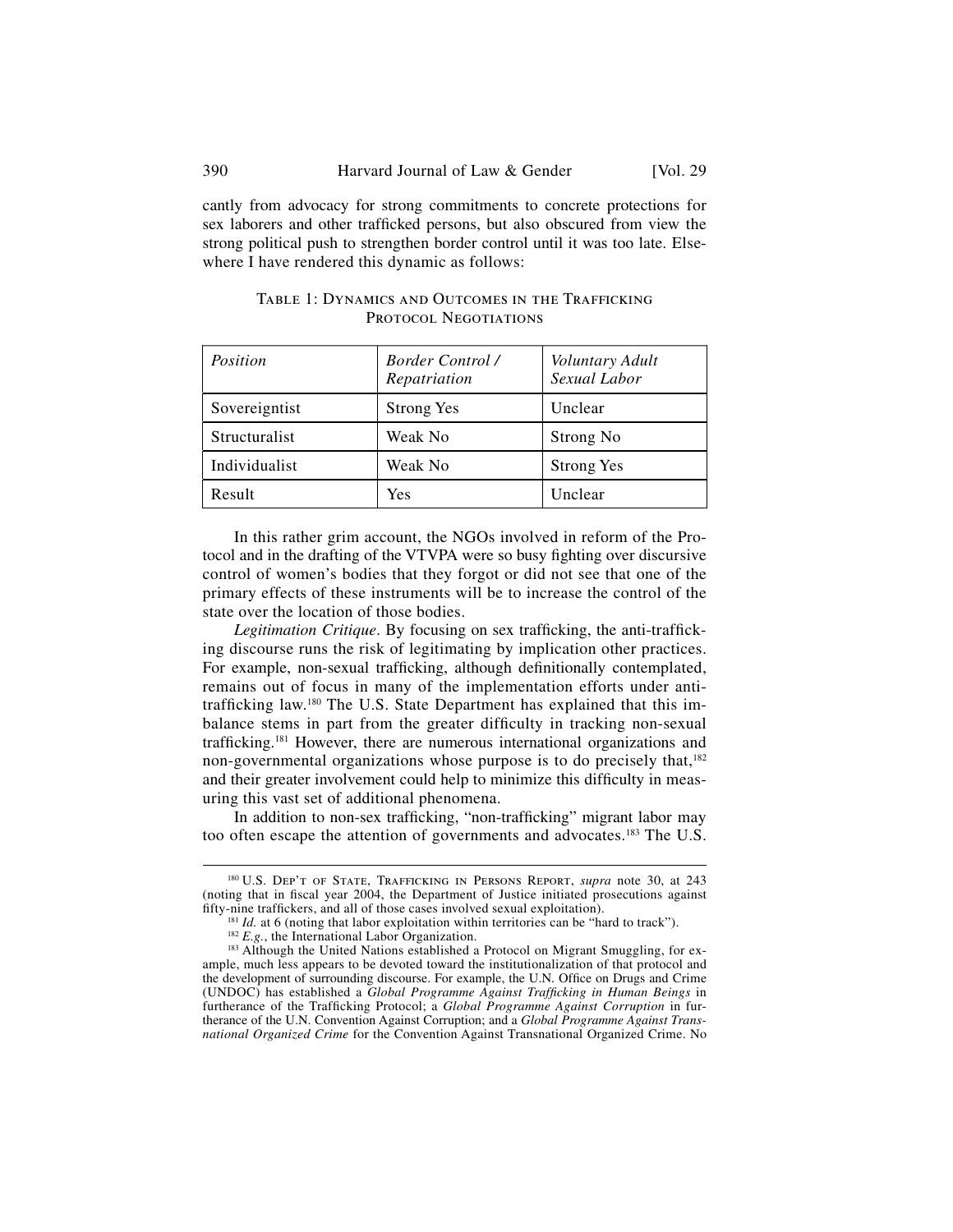State Department's definition of trafficking, already narrower than the U.N. version, excludes some of the most egregious abuses of migrant workers. For example, in Central Texas, migrant advocacy groups have devoted increasing energy to representing "undocumented" migrant workers who go intentionally uncompensated by their employers.184 These advocates describe such practices as enslavement because workers are not compensated for their labor. Moreover, employers take advantage of the vulnerability these workers suffer as a result of their undocumented status.

So far, under State Department rules, if the employer simply chooses not to pay workers without threatening to turn them into immigration authorities, he is not considered to be "trafficking." Although the "coercion" is defined in the relevant texts to include either physical coercion or abuse of the law or legal process,185 the State Department has stated that the latter category includes only "active" abuse,<sup>186</sup> such as explicit threats.<sup>187</sup> Practices such as these allow the employers to exploit the background rules shaping the worker-employer relationship, without directly engaging in legally cognizable coercion.

Thus, the definition of coercion in anti-trafficking law may perform a legitimating role for "non-trafficking," but nevertheless abusive, migrant labor practices in much the way that the definition of duress in contract law can permit and thus implicitly legitimate opportunistic or abusive employment practices that fall short of the definition.<sup>188</sup>

*Exacerbation of the problem*. Paradoxically, making prostitution illegal may tend to ensure that it is coercive in fact, by increasing the vulnerability of women who are prostitutes, and of entrenching the institutions of trafficking in part because of their intensified vulnerability.<sup>189</sup>

<sup>186</sup> U.S. DEP'T OF STATE, TRAFFICKING IN PERSONS REPORT, *supra* note 30 (explicitly excluding such practices).

j

equivalent program has been established, however, for the Migrant Smuggling Protocol. *See, e.g.*, U.N. Office on Drugs and Crime, *Crime Programme*, http://www.unodc.org/unodc/en/<br>crime\_cicp.html (describing various programmatic efforts of the UNODC).

 $c_1^{184}E.g.,$  the work done by the Transnational Worker Rights Clinic of the University of Texas Law School (co-directed by Professors Sarah Cleveland and Bill Beardall, working with the Central Texas Immigrant Worker Rights Center and the Equal Justice Center (EJC) in Austin).

 $185$  The U.N. Trafficking Protocol defines trafficking to include the "the abuse of power or of a position of vulnerability"; the United States defines it to include the "abuse or threatened abuse" of law. See 2001 Trafficking Protocol, *supra* note 2. See also Victims of Trafficking and Violence Protection Act, *supra* note 3, § 103(2) (defining coercion to include "the abuse or threatened abuse of the legal process");  $id.$  § 112 (defining "forced labor" to include the "abuse or threatened abuse of law or the legal process").

 $187$  "Threatening to turn migrants into [sic] the authorities for immigration violations" is an explicit example in the State Department literature of a potentially "fear-inducing form of coercison]." *Id.* at 15.

<sup>&</sup>lt;sup>188</sup> E.g., Jay Feinman & Peter Gable, *Contract Law as Ideology*, *in* The Politics of Law 373 (David Kairys ed., 1990). The legitimation function also delegitimates commercial sex, definitionally or in implementation, as conceptually illegitimate. *See* Chantal Thomas, International Law Against Sex-Trafficking, in Perspective, *supra* note 32, at 28–29. <sup>189</sup> *See supra* Introduction.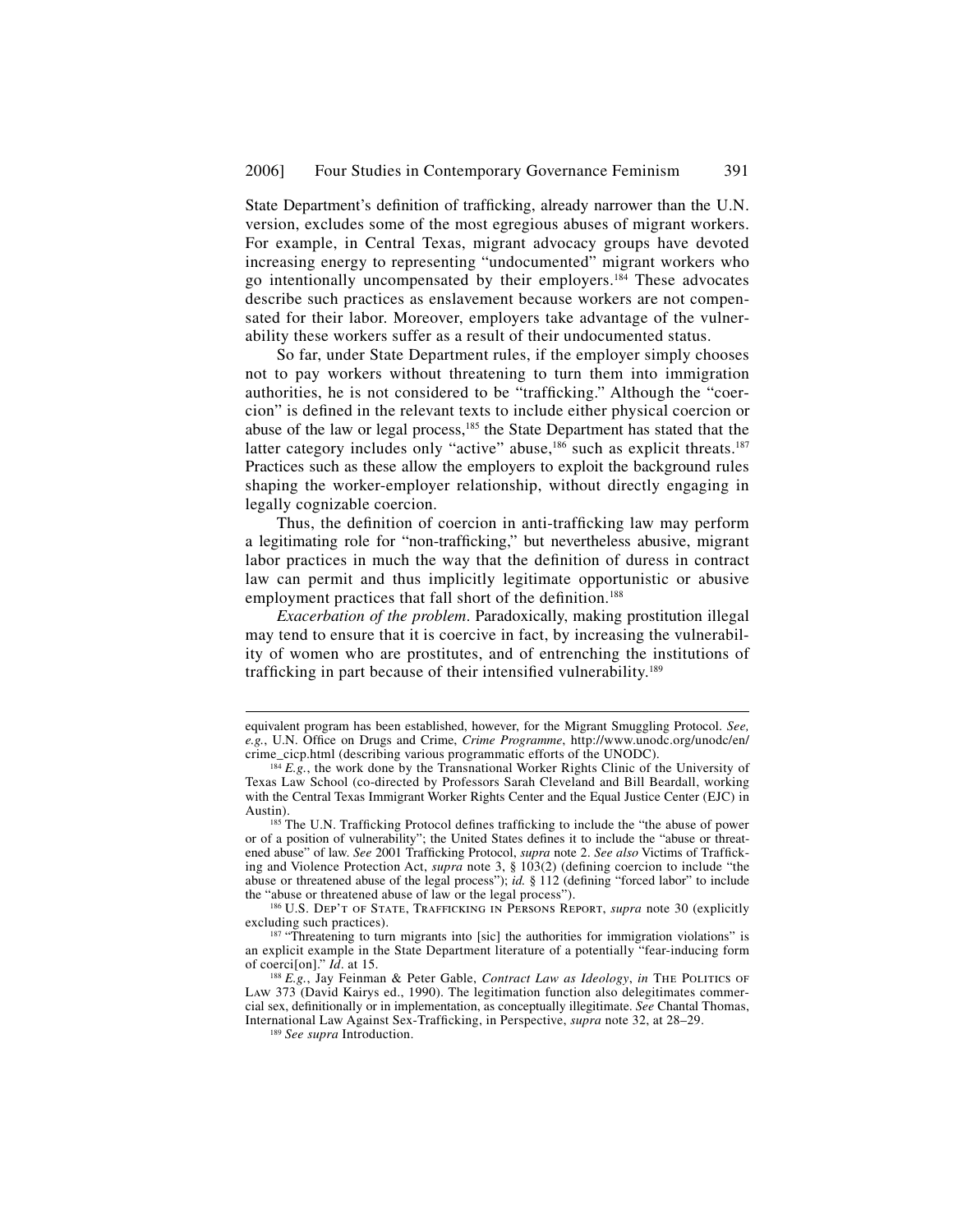Economistic literature tends to show that abolition of illicit products and services can have the effect of exacerbating the harms they cause. Prohibition can increase the market equilibrium price, which increases the incentives for some suppliers (rather than deterring them).190 Although the prospect of criminal punishment does deter some suppliers, it can also have the effect of shifting rather than reducing supply from small-scale or decentralized suppliers to highly organized ones that can take advantage of economies of scale to absorb the costs of deterrence and benefit from the black market price premium.191

The U.S. Congress has produced official "Findings" stating that "[t]rafficking in persons is increasingly perpetrated by organized, sophisticated criminal enterprises."192 It is unclear, however, whether lawmakers have recognized the probable causal connection between prohibition and organized crime. The effect of shifting supply into organized crime not only means that the intended effect of deterrence is thwarted, but also that the harms associated with trafficking may be exacerbated. Organized crime may be more violent and more coercive than smaller-scale operatives.

The fact that prostitution is illegal in many countries—a status not required by the Protocol or the VTVPA itself but effectuated through supporting documents such as funding criteria maintained by the U.S. government both for other states and for NGOs<sup>193</sup>—can further exacerbate the vulnerability of potential trafficking victims.<sup>194</sup> "Threatening to turn migrants into the authorities for immigration violations" is an explicit example in the State Department literature of a potentially "fear-inducing form of coerci[on]."195 By this logic, threatening to turn prostitutes in to authorities is also a form of coercion, but U.S. authorities seem not to have contemplated that this coercive dynamic might exacerbate the harms of trafficking that the VTVPA and related efforts seek to reduce.<sup>196</sup>

In addition to this active form of coercion, which would appear to meet even the formal requirements of the definition, there is the more diffuse but perhaps equally harmful possibility of "passive" coercion. I am thinking here of the space opened for many players—parents, husbands, customers, pimps, landlords, police, prison guards—to benefit from a legal sys-

<sup>&</sup>lt;sup>190</sup> Chantal Thomas, *Illegal Markets and International Trade*, FORDHAM INT'L L.J. (forth-coming 2006).

<sup>&</sup>lt;sup>191</sup> Id.; *see also* Curtis Milhaupt, *The Dark Side of Private Ordering: An Institutional and Empirical Analysis of Organized Crime, 67 U. CHI. L. REV. 41 (2000).* 

<sup>&</sup>lt;sup>192</sup> Victims of Trafficking and Violence Protection Act, *supra* note 3, § 102(b)(8) ("Find-<br>ings").

<sup>&</sup>lt;sup>193</sup> See supra Halley Part One.<br><sup>194</sup> See the work of Hila Shamir and Prabha Kotiswaran, *infra*, for further discussion of this point.

<sup>&</sup>lt;sup>195</sup> U.S. Dep't of State, Trafficking in Persons Report, *supra* note 30. <sup>196</sup> One solution that is consistent with the abolitionist approach but cognitive of this danger is to criminalize the procurement of prostitution while decriminalizing its supply, so that "johns" and "pimps" are criminally liable but prostitutes themselves are not. For a discussion and case study of this approach, see *infra* Shamir Part Two.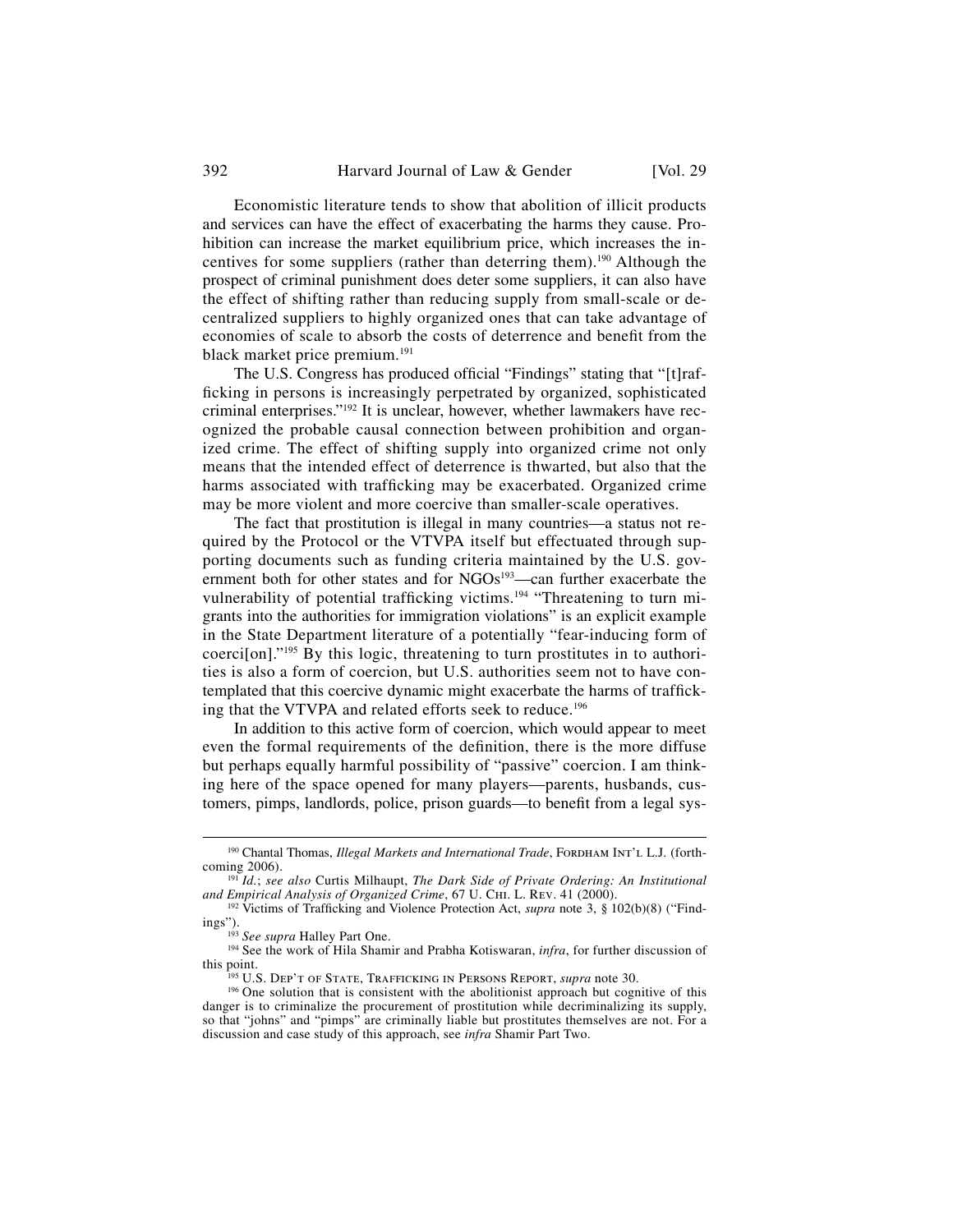tem that makes prostitutes vulnerable without the need for explicit threats by traffickers. This passive coercion, in which many different players but especially employers take advantage of the coercion inherent in the background rules, resembles and extends the exploitation of vulnerable workers more generally as discussed in the preceding Section.<sup>197</sup>

### III. By Way of Conclusion

The discursive and practical formulation in much of GF too readily associates the incidence of coercion with commercial sex—whether to endorse (as with structuralists) or to oppose (as with individualists) that association. As the foregoing has tried to demonstrate, coercion in commercial life affects women in many varied and subtle ways, many of which are simply not captured in the existing discourse. The defense of specialization, here, seems insufficient: if we are carrying a brief for F, attention to the impact of background conditions, distributional effects and unintended consequences of the contemporary anti-trafficking legal framework should ensue. GF analytically precludes itself from noticing many unintended consequences of its favored reforms.

How to redress the rules to minimize these unintended consequences? One way would be to insist on the discursive formulation of "trade *by* women" as a legitimate category of commercial sex. It might actually help if we insisted on maintaining conceptual space for the possibility of voluntary commercial sex. While this space is created in the most recent legal definitions, it has been effectively expunged in much of the practical administration of anti-trafficking initiatives.<sup>198</sup> Legalizing prostitution is repugnant to many—some because they believe in the inherent degradation of it (on either "old" patriarchal or "new" feminist grounds); others because they believe that the distributional consequences will actually be worse for women under legalized prostitution. But if prostitution is not to be legalized, then anti-trafficking initiatives must address the background rules and conditions much more than they are doing already, to ensure that the intention of reducing trafficked prostitution and of protecting vulnerable workers bears out in practice.

The background rules and conditions could also be redressed in another way, which is to pay more attention to non-sex trafficking and to nontrafficking labor abuses. If there is too much overlap between "commercial sex" and "sex trafficking," there is not enough with respect to "trafficking" and non-sex employment abuses. Here, the "critical" move might be to shift directions again, this time away from conceptual dichotomy back to conceptual overlap. Non-sexual commerce can be coercive, and it can be coercive in ways that are not necessarily contemplated in GFeminist defini-

<sup>197</sup> *See supra* Introduction. 198 *See supra* Halley Part One.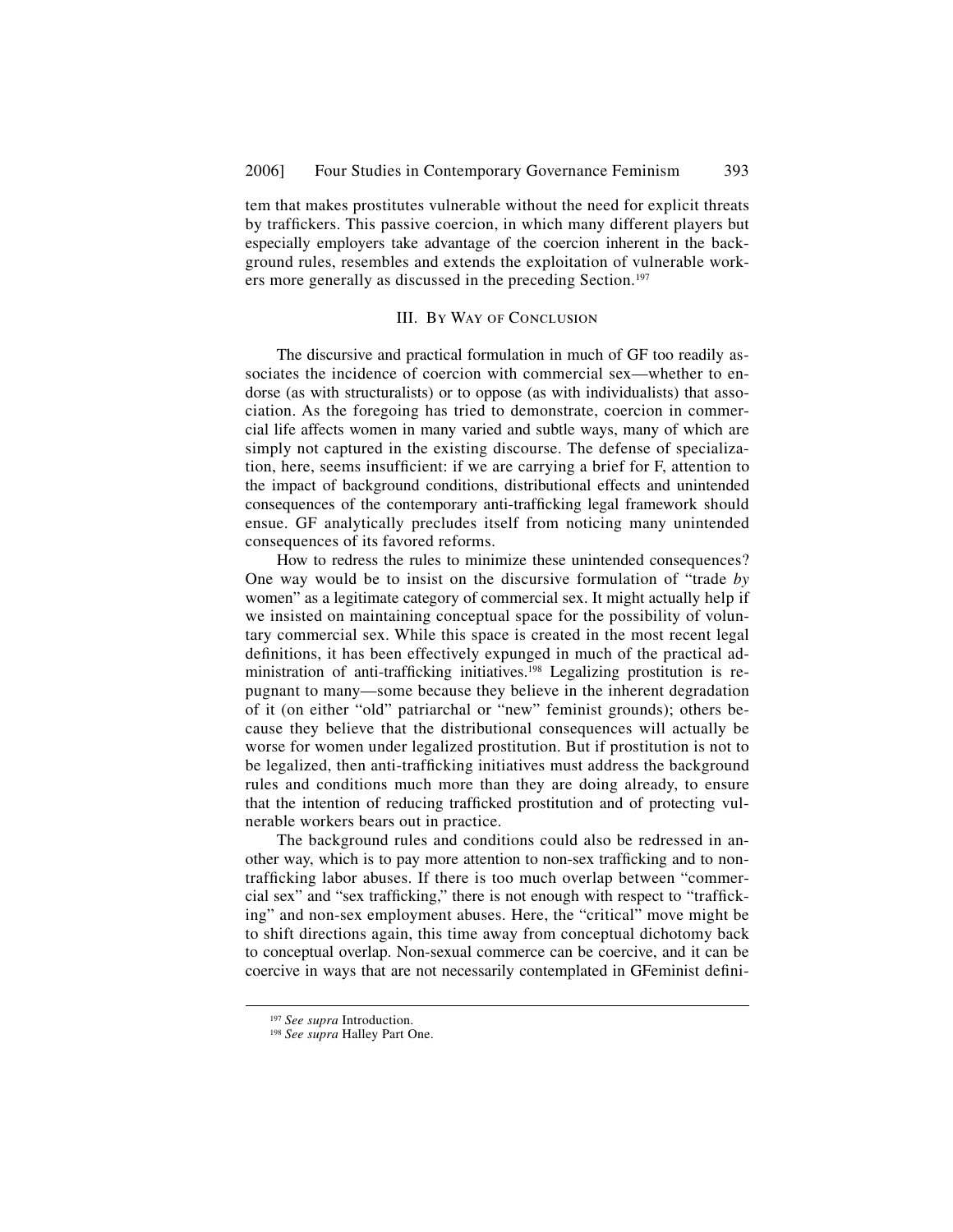tions of coercion. For those concerned with combating actual harms, this is a problem that has to be addressed.

These recommendations are both moot and a tall order. They are moot because the current legal definitions actually recognize both of these points. But they are a tall order because the practical application of those definitions often ignores them, and because actually getting the practical application to do so will require a significant broadening of effort and a real rethinking of possibilities.

#### Hila Shamir

I have been studying the cases of regulation of sex work and sex trafficking in three national contexts: the Netherlands, Sweden, and Israel. My research proposes that each of the two *feminist* legislative approaches to sex work that were at work in these national cases—abolitionism on the one hand and legalization on the other—lead to some gains to some groups, but also to harmful unintended consequences to other stakeholders. The close look at these very different legal regimes in these national contexts suggests that Governance Feminism ("GF")—well-intentioned as it may be—is pre-loaded with a strong tendency to overlook or underplay the costs it might cause to some and to fix its gaze on the benefits gained by others. An analysis of the feminist positions leads me to argue not that feminism inevitably or inherently ignores these costs, but that overlooking these costs has played an important part in traditions of feminist discourse.

In my research, I argue for the tremendous value of an inclusive distributional analysis to policy formation, one that encompasses the variety of affected interests and explores costs as well as benefits to all stakeholders. Yet, naturally, one cannot presume to foresee all the unintended consequences of a certain legal regime—reality often proves to be more complex than imagined, and many results are extremely hard to predict. But I would argue that some consequences are foreseeable and that it is thus crucial to invest energy in predicting and anticipating the distributive effects of a particular regime as much as we can. Instead of focusing on the benefits of a suggested policy to one group, we should attempt to engage in a wider analysis of a policy's effects—negative and positive—on various groups and allow these pragmatic insights to influence our policy proposal.

Accordingly, my research is, methodologically, a distributional analysis of the three aforementioned national regimes of sex work. In such an analysis I map out the various stakeholders who are impacted by the legal regime: not only local and migrant sex workers, but also women who stopped working as sex workers due to a changing legal regime, men who buy sex services and men who do not, the women who live with the men who buy sex services and those who do not, and the ripple effects caused by women entering or exiting the sex industry on other labor markets. I sketch the effect of a certain legal regime on the interests of various stakeholders in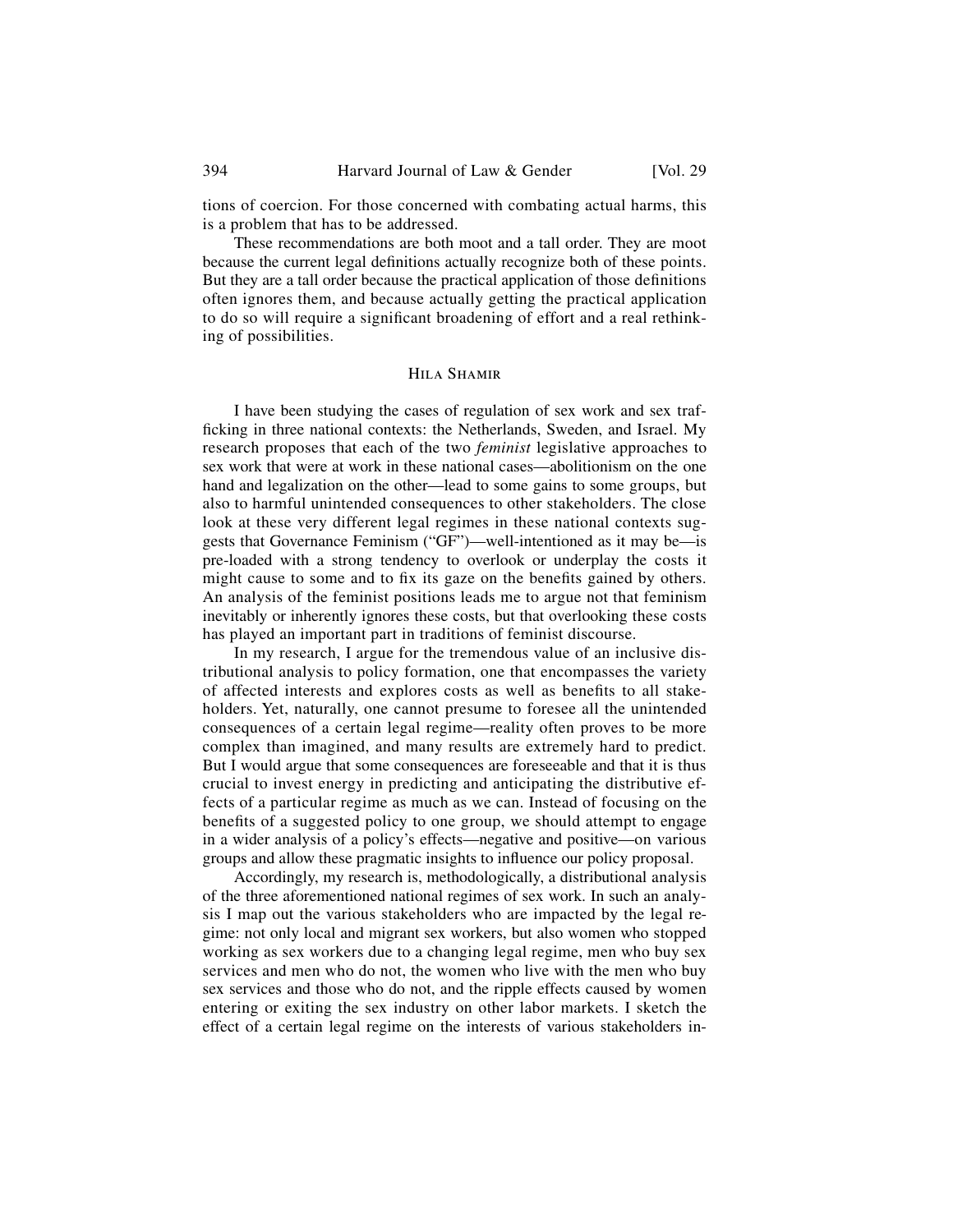volved, using a bargaining model to extract possible changes in the actors' market power. Many questions that are often left unexplored in feminist literature become significant in such an analysis: this analysis not only foregrounds the well-being of different groups of men and women, but also focuses on the effect of regulation on structure of markets, fluctuating prices, and employment alternatives—all crucial elements in understanding the welfare of different stakeholders.

In the following pages I will conduct a narrower distributional analysis, focusing particularly on the effect of various legal regimes of sex work on the well-being of sex workers, local and migrant. Rather than examining a wider range of stakeholders who are often outside the scope of feminist explorations, I will focus on women sex workers, a group that is at the center of the traditional concern of feminist policy makers who engage with the regulation of commercial sex. Thus, the distributional analysis I will attempt to briefly perform in this Section does not aim to take into account *all* relevant stakeholders, but to realize the full effect of feminist reforms on sex workers themselves, exploring the costs as well as the benefits of the different regulatory regimes.

## I. Three Regulatory Regimes of Commercial Sex

Sweden and the Netherlands are usually viewed as two countries in which the implemented legal regimes—abolitionism in Sweden and legalization in the Netherlands—most closely adhere to feminist agendas. My analysis of these regimes offers the proposition that each creates a different distribution of power among social actors; each offers significant gains to some, but also has some chronic downsides for others, gains and down sides that are *typical* of prohibitive and permissive approaches. This analysis does not assume that the Swedish and Dutch legal regimes have a unilateral effect on social realities and markets, but, as our introduction suggests, that various degrees of intensity of enforcement are exhibited by different authorities in each national context. While in my study of the Israeli "hybrid" regime below I pay more attention to these mediating factors, the possibility of regulative "inconsistency" should be kept in mind in my less detailed discussion of the "purer" regulative regimes of Sweden and the Netherlands. Nonetheless, these two regimes are highly committed both in theory and practice toward enforcement of their proclaimed feminist policies, and thus the study of these two opposite feminist regimes provides an opportunity to observe how GF, operating in very different ways, reaches similar unintended results. The following are some aspects of my research that led me to this observation.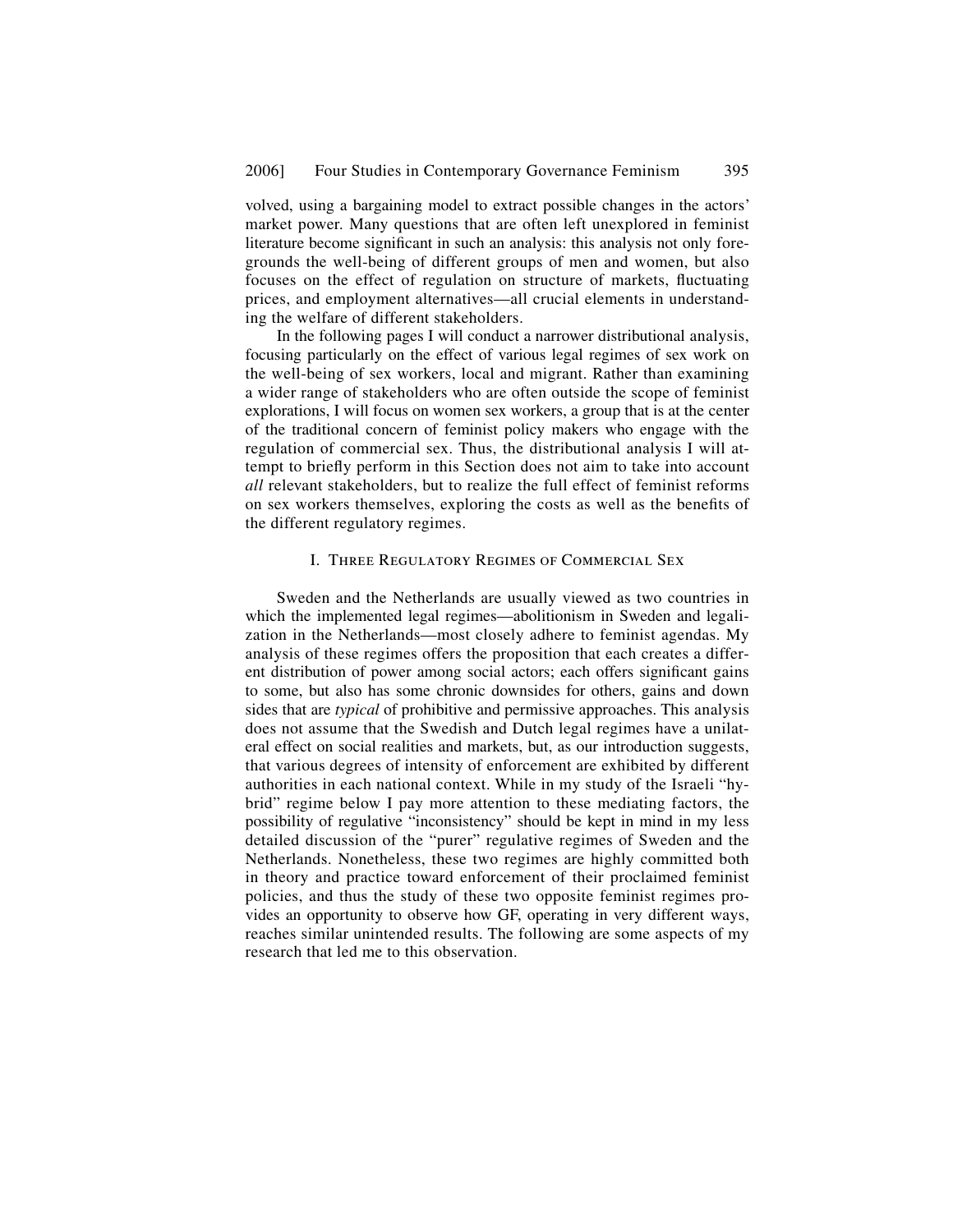### *A. Abolitionism—The Swedish Model*

Since 1999, purchasing or attempting to purchase sexual services has been an offense in Sweden.<sup>199</sup> Sweden is the first country in the world to criminalize demand for prostitution and is celebrated by structuralists<sup>200</sup> for its commitment to the abolition of prostitution and, consequently, the elimination of sex trafficking.<sup>201</sup> Seeing prostitution and sex trafficking as one and the same delayed the treatment of trafficking as a separate phenomenon that requires special efforts and resources. Trafficking for the purpose of prostitution was criminalized as late as July 2002, and only in 2004 was a legislative amendment passed extending limited rights (residence permits, limited to the length of the trial, that include health care and some welfare rights) to trafficking victims willing to testify against their traffickers.

Swedish authorities proclaim that the new legislation led to a significant decrease in prostitution.<sup>202</sup> Moreover, the authors of various studies propose that Sweden became an undesirable trafficking destination because of the high risk for customers and traffickers.<sup>203</sup> However, there is no conclusive evidence that trafficking has actually decreased.<sup>20</sup>

Individualists in Sweden are highly critical of the outcomes of the reform.<sup>205</sup> They argue that sex work and trafficking did not disappear but rather went deeper underground and merely changed form.<sup>206</sup> The effect of this, individualists claim, is worse working conditions, lower pay, greater dependence on pimps, and higher health risks to sex workers.<sup>2</sup>

<sup>&</sup>lt;sup>199</sup> Lag om förbud mot köp av sexualla (Svensk forfattningssamling [SFS] 1999: 408) (Swed.). For an unofficial translation of the act, see Act Prohibiting the Purchase of Sexual *Services* (1999: 408), *available at* http://www.sweden.gov.se/content/1/c6/02/56/31/e0d64374. pdf. For detailed information about the bill, see *Fact Sheet about the 1999 Swedish Law on Prostitution*, http://www.prostitutionresearch.com/swedish.html (last visited Apr. 25, 2006).

<sup>&</sup>lt;sup>200</sup> I refer to "individualists" and "structuralists" in the sense Chantal Thomas uses these terms in Part One of this discussion. *See supra*.

<sup>&</sup>lt;sup>201</sup> Janice Raymond, *Ten Reasons for Not Legalizing Prostitution and a Legal Response* to the Demand to Prostitution, in PROSTITUTION, TRAFFICKING AND TRAUMATIC STRESS 315, 326–27 (Melissa Farley ed., 2003); Gunilla Ekberg, *The Swedish Law that Prohibits the Purchase of Sexual Services*, 10 Violence Against Women 1187, 1191 (2004). 202Raymond, *supra* note 201, at 327.

<sup>&</sup>lt;sup>203</sup> See id.; Melissa Farley, Prostitution, Trafficking and Traumatic Stress xi, xvi (2003); Ekberg, *supra* note 201, at 1200–01.

<sup>204</sup> Ekberg, *supra* note 201, at 1200. On the problem with evidence proving the decrease in prostitution in Sweden, see Ministry of Justice and the Police (Norway), Legal Regulation of the Purchase of Sexual Services 18–19 (2004), *available at* http://odin.dep. no/filarkiv/232216/Purchasing Sexual Services in Sweden and The Nederlands.pdf.

<sup>&</sup>lt;sup>205</sup> Press Release from the First Nordic Conference for Sex Workers in Oslo (Oct. 27– 28, 2004), http://www.bayswan.org/swed/nordicpros.html.

<sup>206</sup> Petra Ostergren, *Sexworker's Critique of Swedish Prostitution Policy* (posted Feb. 6, 2004), http://www.swop-usa.org/news/Swedish\_critique\_world\_news.html.

<sup>207</sup> *Id.*; *see also* Rosinha Sambo, Address by Rosinha Sambo to the Taipei Sex Worker Conference 2001 on the Situation of Sex Workers in Sweden, http://www.bayswan.org/swed/ rosswed.html (last visited Apr. 25, 2006).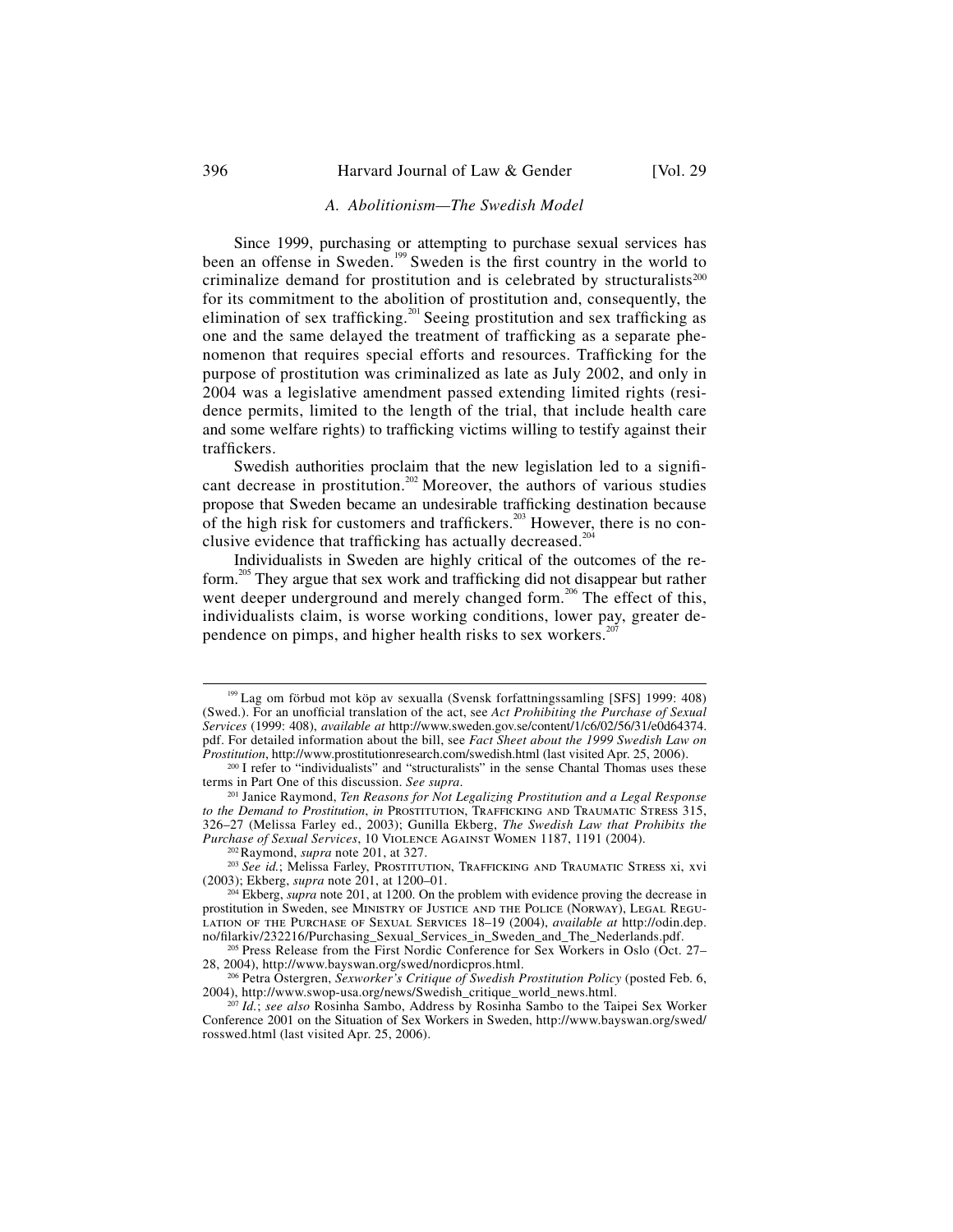The Swedish regime is seen by structuralists as an ideal feminist regime and the legal *solution* to the problems of prostitution and trafficking, assuming that it will manage to eliminate both phenomena.<sup>208</sup> But prostitution and trafficking have not disappeared, and it is not certain that the Swedish policy will eventually lead to their successful elimination. It might be true that the sex market shrank as a result of the new regime and that some women left the sex industry. There is not enough available data about the fate of ex-sex workers (local and migrant), their new social status, economic position, and working conditions to determine the full positive or negative effects of the legal regime on their well-being. Even under the assumption that their situations have greatly improved, for the time being it is clear that the reform made the life of the remaining sex workers (local and migrant) much harder.<sup>209</sup>

Moreover, Sweden's approach to prostitution overlooks the special needs of trafficked women. Sweden has low rates of convictions in trafficking210 and takes very little responsibility for the well-being, rehabilitation, and reintegration of victims of trafficking. The U.S. Trafficking in Persons Report points to an improvement in Sweden's victim assistance between 2004 and 2005. However, this report also notes that while in 2004 ten to fifteen victims of sex trafficking received shelter and assistance, in 2005 there was an incredibly small increase in the number of women assisted—a total of twenty women received government assistance.<sup>211</sup> This

<sup>210</sup> Sweden's low conviction rate in crimes of trafficking illustrates that a discrepancy between the law in the books and the law in action can be found in the Swedish regime as well. Although the regime is motivated by a structuralist feminist position, according to which there can be no meaningful consent to prostitution, judges often view a woman's consent to sex work as canceling the "improper means" requirement that must be proven to achieve a trafficking conviction. See U.S. DEP'T OF STATE, TRAFFICKING IN PERSONS REPORT, *supra* note 30, at 205 ("Although initial consent would appear to be irrelevant under the antitrafficking law, in practice, judicial interpretation of the "improper means" criteria makes it difficult to obtain convictions under the  $\overline{law}$ .").

This is yet another example that pure abolitionist regimes are rare, and that even the "purest" of intention leads to unintended consequence when the feminist regime is implemented and interpreted by various state agencies following agendas that might be dishar-monious with the feminist one.

 <sup>208</sup> Raymond, *supra* note 201, at 327; Marie De Santis, *Sweden's Prostitution Solution: Why Hasn't Anyone Tried it Before?*, Women's Justice Center, http://www.justicewomen. com/cj\_sweden.html (last visited Apr. 25, 2006).

 $^{209}$  An administrative report from 2001 about prostitution in the city of Malmo (Sweden) says "Those prostitutes who are still working in street prostitution experience a tougher existence . . . prostitutes lower their prices, are prepared to take more clients, and are prepared to give the service without protection. The health authorities express a fear of a dramatic development in a negative direction for the health of the prostitutes and the spread of venereal disease." This report, and others that confirm this assessment, are quoted in MIN-ISTRY OF JUSTICE AND THE POLICE (NORWAY), *supra* note 204, at  $13-14$ .

 $^{211}$  *Id.* at 206. The low numbers of assisted women cannot be explained solely by low numbers of migrant sex workers in Sweden. Though the numbers are significantly lower than in the Netherlands, in 2000 Swedish police gave a moderate estimate of 400 foreign women in prostitution in Sweden, while some sex workers' organizations estimate that the real number is several times higher.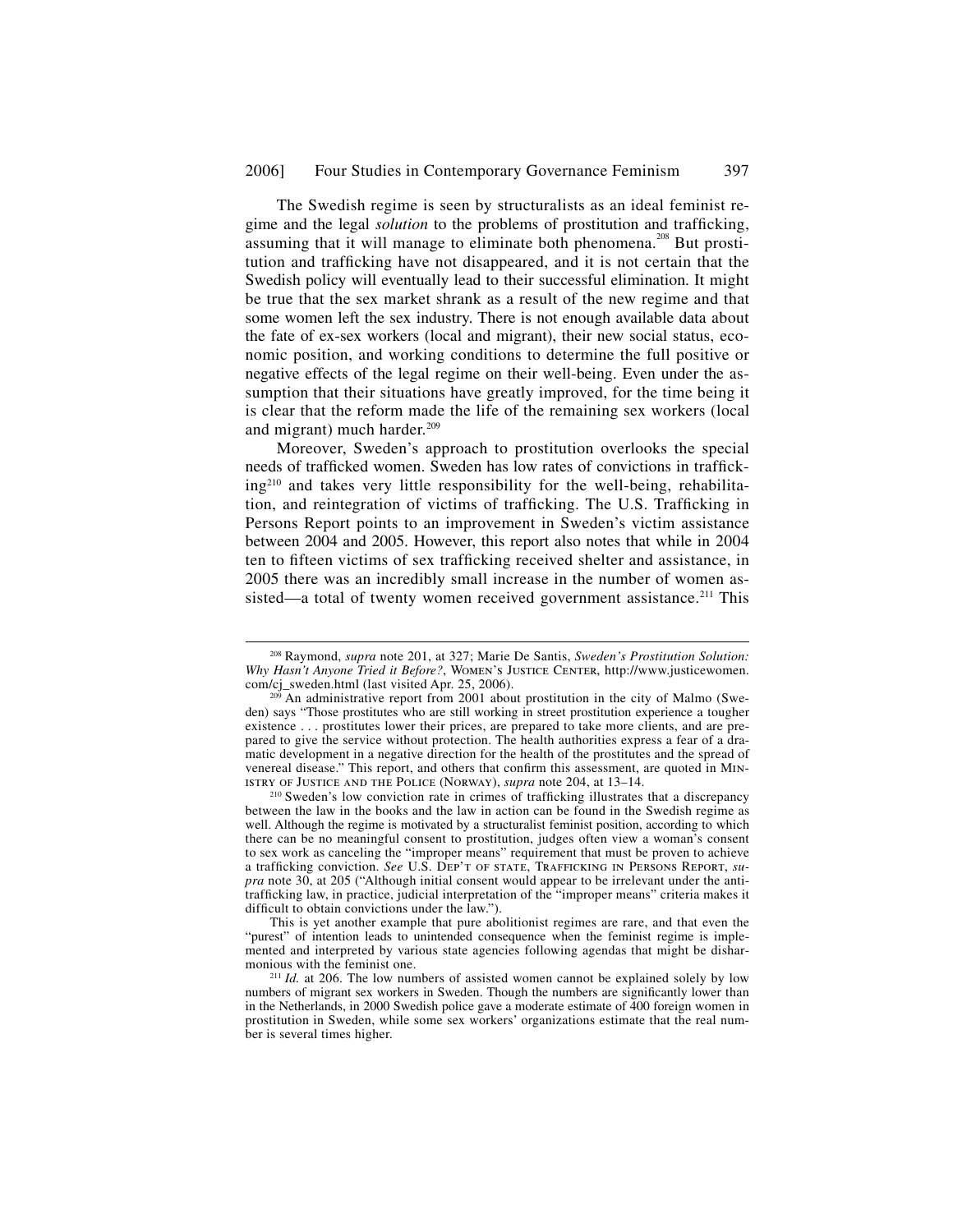398 Harvard Journal of Law & Gender [Vol. 29]

approach might change under a new national action program that is underway.<sup>212</sup> Until then, Sweden can be characterized as promoting a sovereigntist agenda: tightening border control and enhancing police activity.<sup>213</sup> The strict abolitionist regime protects some women but exposes others to the harms that accompany illegality, including marginalization and stigmatization.

### *B. Legalization—The Dutch Model*

In 2000, the general ban on brothels was lifted in the Netherlands so that "operating a commercial organization of (voluntary) adult prostitution was decriminalized."<sup>214</sup> As a result, in the legalized segment of the sex industry, sex workers have access to pension schemes, social security benefits, and state organized health care. Sex workers also gained the right to sue in courts for violations of their employment or service contracts. The legality of sex work also introduced various "interventionist" obligations on sex workers, such as the duty to carry identification documents that until 2005 did not apply to the population at large.<sup>215</sup>

The Dutch sex work regime takes a decentralized administrative approach, based on municipal licensing of sex establishments. In virtually all municipalities, sex work is allowed only in licensed businesses. Regulation of sex establishments is achieved through various local authorities in addition to the police, such as the fire department, the building control department, municipal medical and health services, and the tax and customs administration.<sup>216</sup> Licensing requirements impose various restrictions on the operation of sex establishments by regulating the location and hours of operation, determining who can be employed, prohibiting abuse and coercion, and so on. Violation of these restrictions can lead to various penalties, ranging from fines to withdrawal of the business license. Among other restrictions, sex work employers are not allowed to employ non-EU nationals.<sup>217</sup> If a migrant sex worker is thought to be a victim of trafficking,

<sup>&</sup>lt;sup>212</sup> The national action program aims to formulate proposals for further measures to combat prostitution and trafficking, proposals to increase protection and aid to victims of prostitution and trafficking, to conduct a survey of penal measures and of the relevant developments within the justice system, police and social services, and propose special measures to counteract the demand for sex work. For a description of the program, see http://www.<br>sweden.gov.se/sb/d/4096/a/26488 (last visited Apr. 25, 2006).

<sup>&</sup>lt;sup>213</sup> For a discussion of the sovereigntist agenda, see Thomas, *supra* note 32, at 57–58.

<sup>&</sup>lt;sup>214</sup> See Trafficking in Human Beings: Third Report of the Dutch National Rapporteur, *supra* note 88, at 13.

<sup>&</sup>lt;sup>215</sup> See Compulsory Identification, http://minbuza.nl/default.asp?CMS\_ITEM=29564267 E75D4C2588CEDCD140433EA9X3X48030X2 (describing the Dutch *Compulsory Identification (Extended Scope) Act*, which began being enforced on January 1, 2005) (last visited Apr.  $25$ , 2006). Since the passage of this act, the duty to carry identification documents applies to the population at large.

<sup>&</sup>lt;sup>216</sup> See Trafficking in Human Beings: Third Report of the Dutch National Rapporteur, *supra* note 88, at 13.

<sup>217</sup> It should be noted that EU citizens may work in the Netherlands (in any type of work) without a special work permit. However, there is no recognized way for a non-EU citizen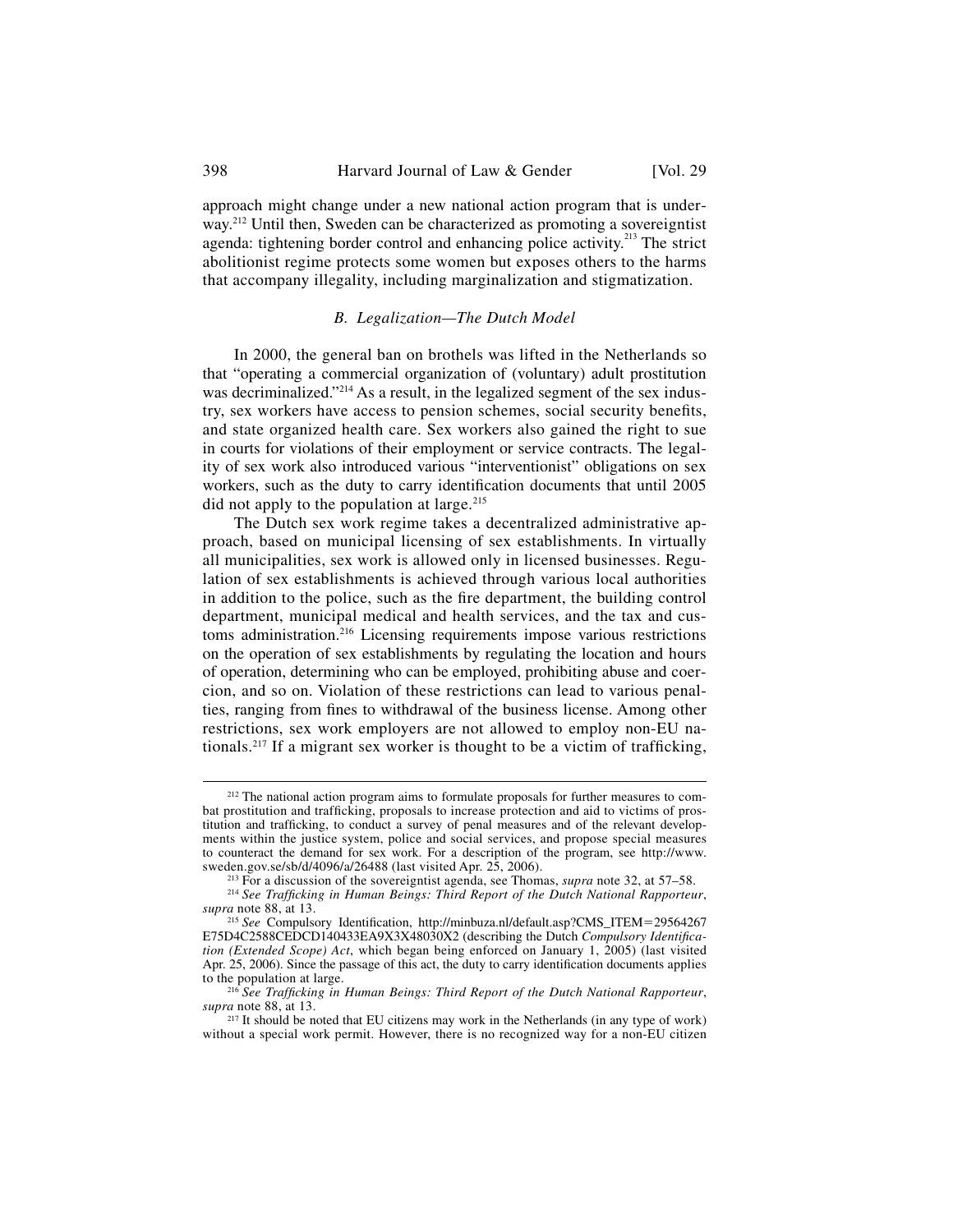she receives a three-month visa to consider whether to testify against her traffickers. If she decides to testify, she is granted a limited residency permit (including the right to work and eligibility for various benefits such as accommodation, medical care, and legal assistance) that can be prolonged until the end of the trial, at which stage she is deported.<sup>218</sup> In 2002, 147 women received this status, and there have been moderate annual increases since then.<sup>219</sup>

Individualists generally support the direction of the Dutch regime, though some criticize it for the harm it inflicts on non-EU migrant sex workers, making them "second class" workers within the underclass of sex workers,<sup>220</sup> or for the excess regulation sex workers have to endure. The harshest criticism of the legalization regime in the Netherlands naturally comes from structuralists. Structuralists claim that the Dutch case proves that legalization does not lead to the empowerment of prostitutes but merely to the expansion of their exploitation, making the Netherlands a safe and lucrative destination for traffickers.<sup>221</sup>

Although the Dutch case is the closest existing example of the implementation of the individualist regime, it is far from realizing the individualist ideal, either due to disharmonious implementation by different agencies within the different municipalities, a lack of collaboration between administrative authorities and sex businesses, $222$  or the on-going exclusion and marginalization of many sex workers.<sup>223</sup> The Dutch regime manifests an important individualist failings: harm to (non-EU) migrant sex workers. Given that legalization will always exclude some workers (i.e., will always maintain an illegal sector), the Dutch case helps to clarify the fact that

j

to obtain a working permit to work as a sex worker in the Netherlands.<br><sup>218</sup> *See* U.S. Dep't of State, Trafficking in Persons Report, *supra* note 30, at 164 (describing section B-9 of the Aliens Act Implementation Guidelines as well as regulations enacted in April 2005 that allow B-9 permit holders the right to work).

<sup>&</sup>lt;sup>219</sup> See Trafficking in Human Beings: Third Report of the Dutch National Rapporteur, *supra* note 88, at 61.

<sup>&</sup>lt;sup>220</sup> Jo Bindman & Jo Doezema, *Redefining Prostitution as Sex Work on the International Agenda* (1997), *available at http://www.walnet.org/csis/papers/redefining.html#3d.* 

<sup>221</sup> Raymond, *supra* note 201, at 317. The Dutch government denied these claims. The Rapporteur's 2005 report accepts that there was an increase in prostitution since the ban was removed, but not an increase in trafficking. *Trafficking in Human Beings: Third Report of the Dutch National Rapporteur*, *supra* note 88, at 83, 91.

 $222$  The regulatory role of the various administrative bodies within the municipalities sometimes leads to disharmony in standard setting and enforcement that in turn leads to diverging working conditions for sex workers. Further, some municipalities gained the trust of prostitution businesses and sex workers but some did not. Municipalities that failed in gaining this trust are generally less successful in implementing the licensing system, leading to worse working conditions of many sex workers in the municipality. See MINISTRY OF JUSTICE AND THE POLICE (NORWAY), *supra* note 204, at 31–32, 42–44. These failures illustrate the difficulty in reaching regulative consistency in a decentralized regime, and once again proves the difficulty of any feminist (or other) regulative regime to live up to its proclaimed normative agenda when it comes in touch with social and legal realities.

<sup>&</sup>lt;sup>223</sup> Bindman & Doezema, *supra* note 220 ("stigma, and with it marginalization and exclusion from human rights protection, continues to be a significant aspect of the lives of sex workers in the Netherlands.").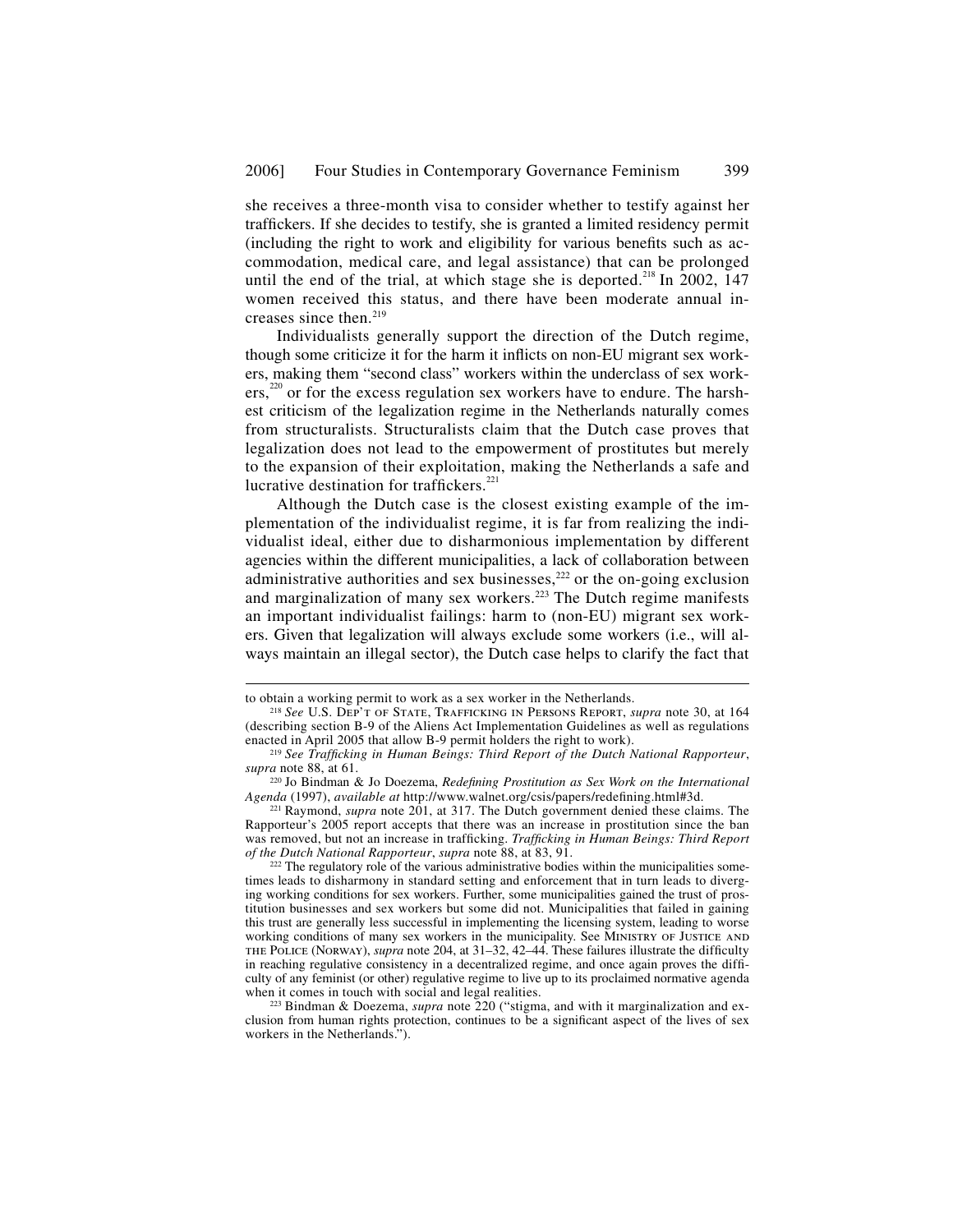the challenge such regulation faces is really one of distribution between differently situated groups of sex workers. The Dutch case shows that even after legalization, an illegal sector remains, and those who work in it suffer the harms of working in an underground, unregulated market.

This close look at the two legal regimes suggests that, although each regime influences sex work and trafficking differently, both are flawed in similar ways. The Swedish abolitionist regime is paternalistic and harmful to sex workers, exposing them to further marginalization and exploitative working conditions since the industry is pushed underground.<sup>224</sup> The Dutch legalization regime leads to excessive regulation of sex workers and further marginalization of migrant sex workers, creating an underclass within the already stigmatized and vulnerable class of sex workers, and possibly increases sex trafficking. It seems that both feminist regimes carry costs as well as benefits; neither is *necessarily* beneficial to women and definitely not to *all* women.

One cannot expect policy makers to be able to foretell all possible distributive results. For example, it could have been hard to anticipate that the Dutch law would lead to a "take-over" by a few sex businesses in Amsterdam's red-light area, leading to consolidation of the industry. But other results could have been more easily predicted, such as the micro-regulation of the sex industry in the Netherlands, $225$  or the retreat of the illegal parts of the sex industry (in both countries) to underground operation. It is true that, since the harms became evident, there have been attempts to provide some help for the sex workers who bear the costs. In the Netherlands, besides the relatively generous B-9 regulation, the government initiated a wide-reaching information campaign informing migrant sex workers and trafficked women of their rights and options, offered Dutch language lessons for former migrant sex workers, and funded various programs in sending countries. Sweden also funded information campaigns and somewhat improved its protection of victims of trafficking.<sup>226</sup> But these efforts are not as coherent and effective as a reform that accounted for these costs in ad-

 $224$  Some might argue that pushing the regime underground might not necessarily be harmful to all sex workers, and that some might benefit from it, due to, for example, higher prices for their services. While it is possible that some sex workers find benefits in this situation, research tends to show otherwise: when pushed underground, the industry tends to be dominated by criminal networks; more intermediaries are involved and sex workers tend to receive less of the profits; there seems to be an "adverse selection" toward more violent clients; working conditions tend to worsen due to constant change of locations and the increased use of less convenient or comfortable locations; and finally, some research suggests that the social stigma attached to prostitution intensifies.

<sup>&</sup>lt;sup>225</sup> For some of the problems posed by micro-regulation, see MINISTRY OF JUSTICE AND the Police (Norway), *supra* note 204, at 30–32. For a general discussion of hyper-regulation of individualist permissive approaches, see Nathaniel Berman's contribution to *Subversive Legacies: Learning From History/Constructing The Future: Round Table Discussion: Sub-*

<sup>&</sup>lt;sup>226</sup> See U.S. DEP'T OF STATE, TRAFFICKING IN PERSONS REPORT, *supra* note 30, at 164– 65, 205–06.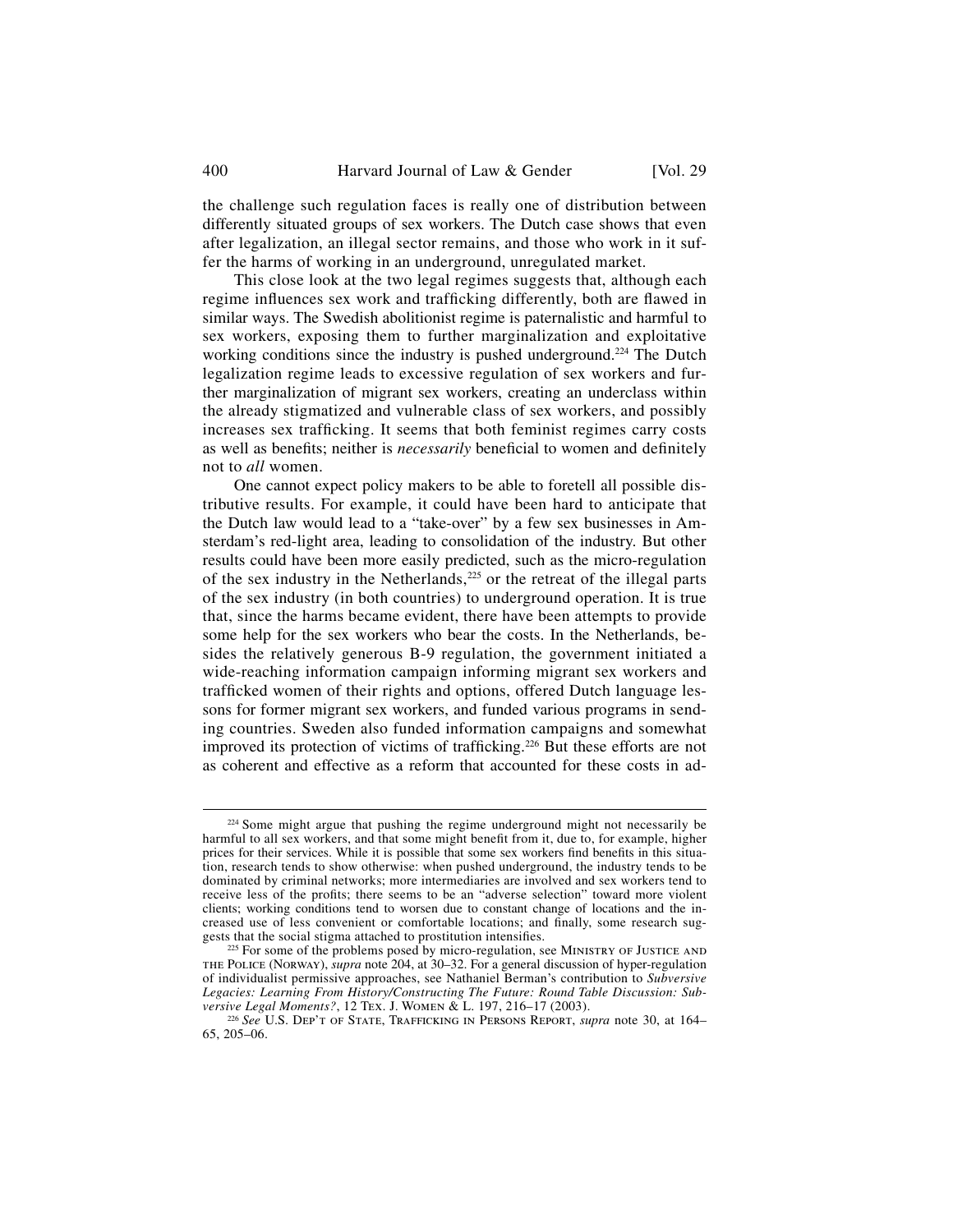vance would be. These after-the-fact reforms can be seen as insufficient or superficial when the state is simultaneously causing the harms through its policies while trying to remedy them by providing only partial, temporary rights, and limited information to victims of trafficking. Acknowledging that legal regulation reshuffles the power structure to the benefit of some and at the cost of others could possibly lead feminist policy makers to formulate proposals that do not merely remedy harms ex-post, but rather ex-ante limit (or avoid, if possible, altogether) some of the tradeoffs.

#### *C. A Hybrid Regime—Israel*

Israel presents an interesting hybrid of regimes of sex work. On the one hand, the Israeli legislature is committed to an abolitionist approach that criminalizes procurers and traffickers and prohibits brothel operation and ownership.<sup>227</sup> On the other hand, prostitution is unofficially institutionalized and regulated in Israel.<sup>228</sup> As the discussion of the Swedish and Dutch regimes illustrates, a gap may open up between the legislative intent and the legal reality, even in the "purer" regimes. Yet the case of Israel provides an opportunity to study a context in which hybridization does not merely occur by a disharmony between branches of the state, but rather is heavily institutionalized, visible, intended, and pervasive. Although prostitution in Israel is not fully decriminalized or legalized, it is widely tolerated. This toleration is institutionally manifested in a variety of ways, including an attorney general's directive asserting that police will not investigate "regular" prostitution unless there is suspicion of aggravating circumstances (such as trafficking);<sup>229</sup> court decisions recognizing the pimp/ prostitute relationship as an employment relationship;<sup>230</sup> National Insurance Institute recognition of victims of trafficking as "workers" for the purpose of receiving worker's injury compensation;<sup>231</sup> and the operation of a generally un-intruded-upon yet unofficial "red-light" district. Each of these "deviations" from the penal code's abolitionist position can produce complex sets of effects on sex markets. One cannot assume that this de facto decriminalization translates to straightforward normalization of the sex industry. As my analysis aims to illustrate, depending on various factors, these insti-

<sup>227</sup> Penal Code 199-203, 5737-1977, 864 S.H. 226 (1977). 228 Tehila Sagy, *The Invisible Regulation of Prostitution in Israel*, *in* Inquiries in Law, Gender and Feminism (Dafna Barak Erez et al. eds.) (forthcoming 2006) (manuscript on file with author).

<sup>&</sup>lt;sup>229</sup> Investigation and Prosecution Policy in Offences of Prostitution and Trafficking in Persons for the Purpose of Prostitution, 2.2 Att'y Gen. Directive, *supra* note 107.

<sup>&</sup>lt;sup>230</sup> NLC 56/180-3 Eli Ben-Ami Mechon Classa v. Rachel Glitzcensky, 31 PDA 389 (1998) [hereinafter *Ben-Ami*]. Employment protections are of universal application in Israel and can be extended to undocumented migrant workers.

<sup>&</sup>lt;sup>231</sup> In one case, a migrant sex worker who was injured when the brothel she worked in was set on fire was found to be eligible for worker's accident compensation by the national insurance institution. This case was presented by the worker's lawyer, Ahuva Zaltsberg, at the Oppression-Compensation Conference held at Tel-Aviv University in July 2004.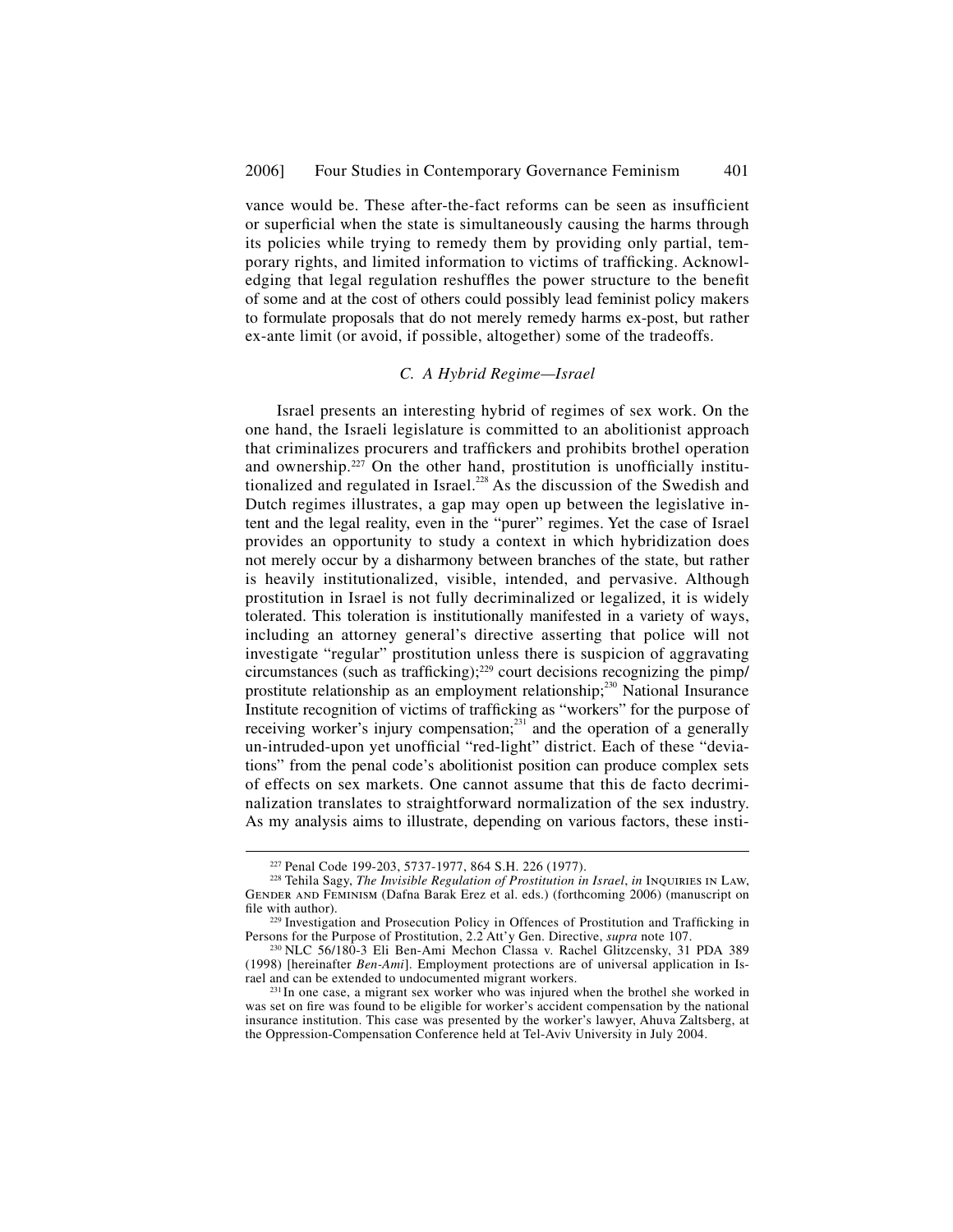tutional divergences can lead to intensification or relaxation of restrictions on the sex industry, and, consequently, to different costs and benefits to relevant stakeholders.232

From the point of view of GF, the Israeli regime embodies discursive and material ambiguity. On the symbolic level the state acknowledges the harms of prostitution and calls for its abolition. On the material level state institutions attempt to ensure minimum employment law protections and other welfare protections for workers of this illegal industry. Structuralists see this situation as deeply hypocritical—the state fails women by not following its promise to protect them from the violence of prostitution through abolition. Individualists see this regime as problematic since it marginalizes sex workers and prevents their full inclusion under social legislation.

In my research elsewhere, I articulate and assess the costs and benefits of the Israeli regime with regard to four groups of stakeholders—men, women who do not engage in sex work, local sex workers, and migrant sex workers. Here, to exemplify how such an analysis might be elaborated, I will briefly perform this thought experiment, only this time regarding the interests of migrant sex workers alone. To do this, one first must assume that migrant sex work involves not only costs, but also, at times, benefits to the women involved. Beyond the well-documented and disturbing costs induced by migrant and trafficked women's vulnerability upon migration and the widespread occurrences of exploitation and violence in such cases, some individualist researchers have suggested that migrant sex workers can reap benefits from this experience "in terms of assets (social, cultural, financial) they acquire as migrants that enables them to affect change through both personal and community empowerment."<sup>233</sup> The question a cost-benefit analysis will present is therefore not only what role the regu-

<sup>&</sup>lt;sup>232</sup> One example of the potential such institutionalized toleration has for both harmful and beneficial consequences for sex workers can be found in the attorney general's directive. The fact police (and prosecutors) are directed not to investigate and prosecute sex establishments in the absence of aggravating circumstances leads, in Israel, to a generally non-interventionist status-quo under which the red-light areas thrive. This can be seen as a benefit to sex workers since the sex industry is above ground and thus safer. But it can also be seen to produce costs, such as tolerated violence of clients toward sex workers, or instances when police use their discretionary power of investigation to extort pimps and sex workers (either demanding bribes or sexual favors), thus making use of the bargaining chip a de jure abolitionist regime endows them with. Particularly vulnerable to such extortions are migrant sex workers and trafficked women and their employers (because of their illegal status), as well as those who work on the streets (who are often drug addicts). Yet it should be noted that in the Israeli case, since the whole system shifted in the direction of non-enforcement—that is, non-enforcement is generally not negotiated the level of the individual corrupt policeman, but is rather mandated by explicit prosecution policy—this happens mainly in the margins, and particularly when the police is in touch with vulnerable groups such as street prostitutes and workers who are illegal residents. For discussion of such police corruption in relation to trafficked women, see Nomi Levenkron & Yosi Dahan, Trafficking<br>In Women in Israel – NGO Report 40–42 (2003).

<sup>&</sup>lt;sup>233</sup> Agustin, *supra* note 100, at 111 (quoting Katherine Gibson et al., *Beyond Heroes and Victims*, 3(3) Int'l Feminist J. Pol. 365–86 (2001)).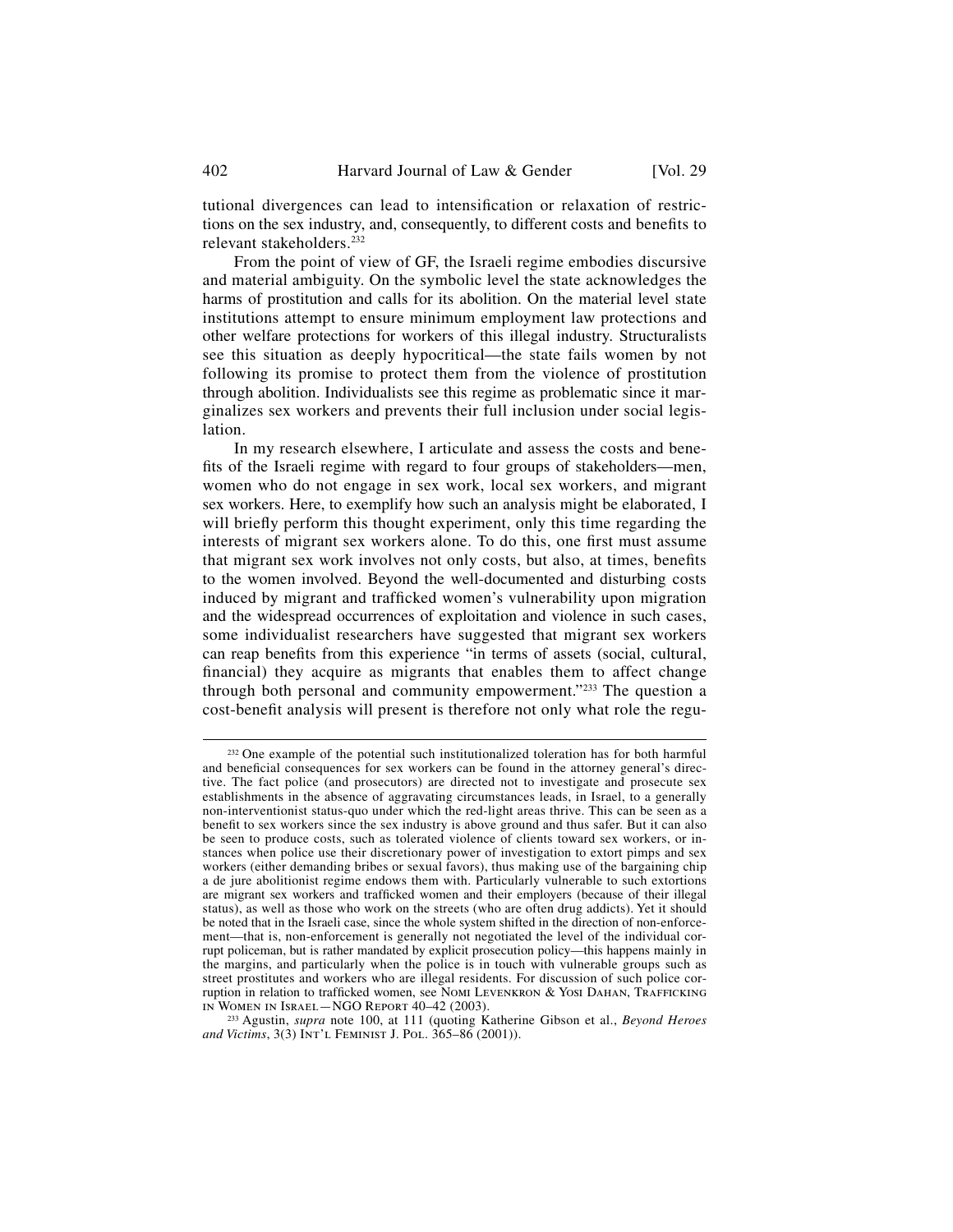lative regime plays in enabling or preventing the costs, but also what role it plays in enabling or preventing migrant sex workers from obtaining benefits. I believe a cost-benefit analysis is a particularly useful tool in such a policy analysis because it allows recognition of the harms caused by various social practices and regulatory regimes while portraying women as strategic agents rather than as helpless vicitims.<sup>234</sup>

When treating sex work migration as part of the wider phenomenon of worker migration, and under the assumption that most "trafficked" women in Israel knew that they were to work as sex workers (even if they often were not aware of the exploitative working conditions),<sup>235</sup> the Israeli legal regime might seem *relatively* beneficial for migrant sex workers, in comparison to the "purer" feminist regimes explored above in the contexts of Sweden and the Netherlands. While migrant sex workers are vulnerable to deportation since they are illegal residents, due to weak enforcement, the actual risk of deportation is relatively low. The women are not eligible for health insurance since they are not residents, but they can receive social security benefits in case of work-related injury since that entitlement does not depend on a person's residential status. Migrant sex workers are also theoretically protected by existing workers rights due to their universal application.<sup>236</sup>

Since neither the penal code nor the courts view consent as a factor in the anti-trafficking provision, a migrant sex worker is presumed to be a victim when picked up by police. This has the potential cost, mentioned above by Halley, of precluding women from the process of defining their experiences, their harms (if there are any), and the causes of those harms. But at the moment of confrontation with the Israeli authorities, this can be a strategic benefit. As a victim of trafficking, a woman is eligible for shelter, counseling, health insurance, and a small allowance, benefits that other undocumented workers, even those who have been severely exploited, do not have. When women do not agree to testify, their situation more strongly resembles that of other undocumented migrants—i.e., they will be promptly deported—yet it is still somewhat improved due to the *a priori* assumption of victimhood, the relatively wide awareness of their possible exploitation, and an improved institutional reaction to their migratory situation.

However, migrant sex workers are still a highly disempowered group in Israel. As illegal migrants, working in a stigmatized industry, they often have a low sense of entitlement and few resources to mobilize as a

<sup>&</sup>lt;sup>234</sup> The merits of such a methodological approach will be further developed in the next Section.

<sup>&</sup>lt;sup>235</sup> Israeli NGOs estimate that 70% of women trafficked into Israel know they are being recruited for sex work. NomILEVENKRON ET AL., *supra* note 102, at 6.

<sup>&</sup>lt;sup>236</sup> CA (BS) DM 1040/01 Eric Tomsanga v. Ambassador Hotel, [2001] IsrDC ¶ 46 (unpublished). *See also* workers' rights pamphlet distributed by Kav Laoved, an Israeli NGO that provides legal aid to migrant workers, *available at* http://www.kavlaoved.org.il/word/ zchuton060904.html (last visited Apr. 25, 2006).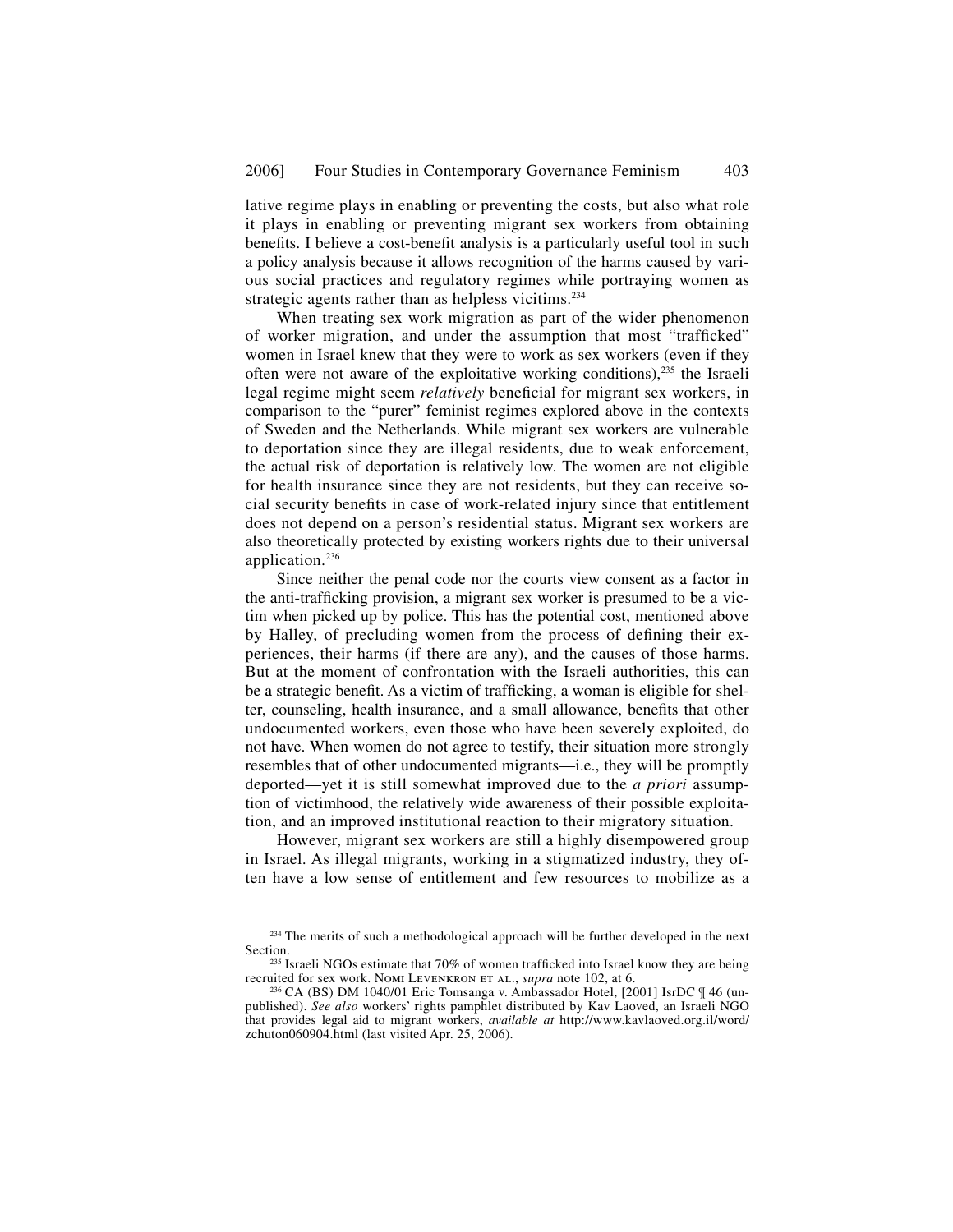group. The situation of migrant sex workers is often transitory or perceived as such by the workers themselves. Thus, they lack a group identity that might enable organization.<sup>237</sup> Further, any attempt to organize sex workers in Israel will most likely exclude "illegal" migrants since their illegal status hampers many governmental entitlements and weakens any claim for institutional recognition as anything other than victims. As the case of the Netherlands proves, when the sex industry is regulated, the situation of migrant workers generally worsens.

Both the structuralist/abolitionist and the individualist/regulative approaches fail to provide a solution to the vulnerable position of migrant sex workers. Both are unsuccessful on this front since neither calling migrant sex workers victims nor normalizing sex work can overcome migrant sex workers' basic illegal status.<sup>238</sup> Given that a purely abolitionist regime, like the Swedish one, drives sex work underground and renders sex workers, particularly migrant sex workers, more vulnerable, and that the legalization regime tends to further exclude migrant sex workers, the Israeli regime seems to be an improvement upon both. Migrant sex workers are entitled to limited worker and social rights, workers' chances of being immediately deported are relatively low, and there is an institutional mechanism to aid them in case of exploitation. Also, since the sex industry is partially institutionalized, the industry is run "above-ground" and is therefore less dangerous. Although the wide zone of toleration is problematic in that it tolerates high levels of abuse and exploitation, given that migrant sex workers are a particularly vulnerable group, it seems that, in a migratory (non-trafficking) situation, it still might have relative benefits in relation to the implemented paradigmatic feminist regimes in Sweden and the Netherlands.

The Israeli regime—although from a feminist point of view not necessarily "well-motivated"—appears to have a complex set of costs and benefits that cannot be recognized using the relatively static and somewhat simplified prohibitionist (structuralist abolitionism) or permissive (individualist legalization) conception of law and its effects held by governance feminists ("GFeminists"). As the analysis above suggests, relaxing the *traditional* feminist assumptions and focusing on the costs and benefits of the regimes to different groups of sex workers reveals the costs feminist legal regimes cause to (migrant and local) women working in the illegal economy. Further, through closer attention to the harms caused by the exclusion inherent to a state of illegality, such an analysis allows the exploration of possible regulative alternatives that attempt to soften the selective protection offered by strict legal regimes.

The Israeli sex work regime is highly problematic in that it generates uncertainty, tolerates violence, abuse, and exploitation of women and in-

<sup>237</sup> *See* Agustin, *supra* note 100, at 110. 238 *See id*. at 112.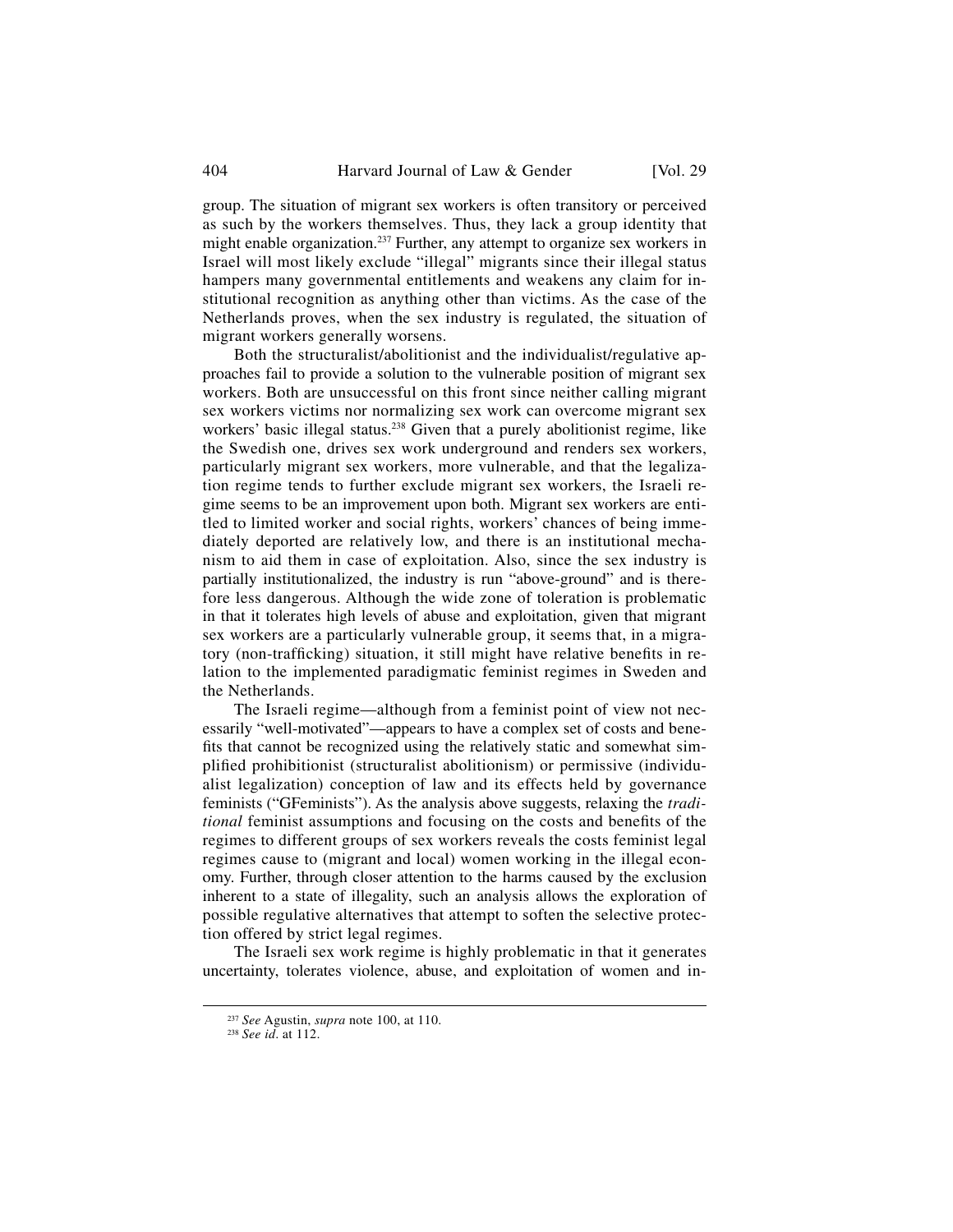duces stigmatization of sex work. Yet it also enables moments of humane treatment of sex workers while not "buying in" to the liberal discourse of free choice. This hybrid regime is at once both structuralist and individualist and is therefore neither. To be thoroughly understood it calls for the use of a different set of analytical tools. It provokes a more intricate analysis that examines the costs and benefits to different groups from the law in the books *and* from the law in action. This brief cost-benefit analysis suggests that the Israeli hybrid regime, although constructed inadvertently and with little feminist input, might be as beneficial (or more beneficial) to many sex workers as the two pure feminist regimes are.

### II. METHODOLOGY-DISTRIBUTIVE (COST-BENEFIT) ANALYSIS

In my research, I try to develop a cost-benefit analysis of the legal regimes of sex work. I believe that this analytical tool has two main strengths: it manages to avoid the problems raised by contradictory empirical data, and it allows a more complex, multi-dimensional understanding of the motives and interests of various actors and a more accurate assessment of the effects of legal reform. I will briefly expand on both qualities.

#### *A. The Empirical Problem*

One problem often mentioned by policy makers in shaping legal regimes of sex work and sex trafficking is the lack of reliable empirical data.<sup>239</sup> It is difficult to obtain accurate data about sex work and trafficking because of the underground nature, transitory patterns, and stigma that often accompany it. Using empirical data, both structuralists and individualists in the feminist debate over commercial sex claim to reflect and channel the authentic, sex worker/prostitute voice. Yet the facts the opposing positions rely on mirror two very different realities of prostitution/sex work. The same problem appears in the area of sex trafficking, where consolidated data is limited and often biased.<sup>240</sup> The different realities reflected by research are utilized to justify the different legal regimes developed and the disregard for the costs they produce. The contradictory data leads to constant calls for more and better research.<sup>2</sup>

 $239$  The problem of empirical data has distinct characteristics in the context of sex work and sex trafficking but it is not unique to these contexts. Similar problems can be found in other fields of legal policymaking. *See, e.g.*, Martha Fineman & Anne Opie, *Uses of Social Science Data in Legal Policymaking: Custody Determinations at Divorce*, 1987 Wis. L. Rev. 107, 108 (1987).

<sup>&</sup>lt;sup>240</sup> Stat. COMM'N & UN ECON. COMM'N FOR EUR., CHURNING OUT NUMBERS-TRAFFICKING AND STATISTICS (U.N. Econ. Comm'n for Eur. Working Paper No. 16, Nov. 30, 2004), *available at* http://www.unece.org/stats/documents/2004/10/gender/wp.16.e.pdf. 241 For a call for more research in the sex work debate, see Wendy McElroy, *Prostitu-*

*tion: Reconsidering Research*, Spintech, Nov. 12, 1999, *available at* http://www.wendy mcelroy.com/articles/spin1199.html (last visited Apr. 25, 2006); Sylvia Law, *Commercial*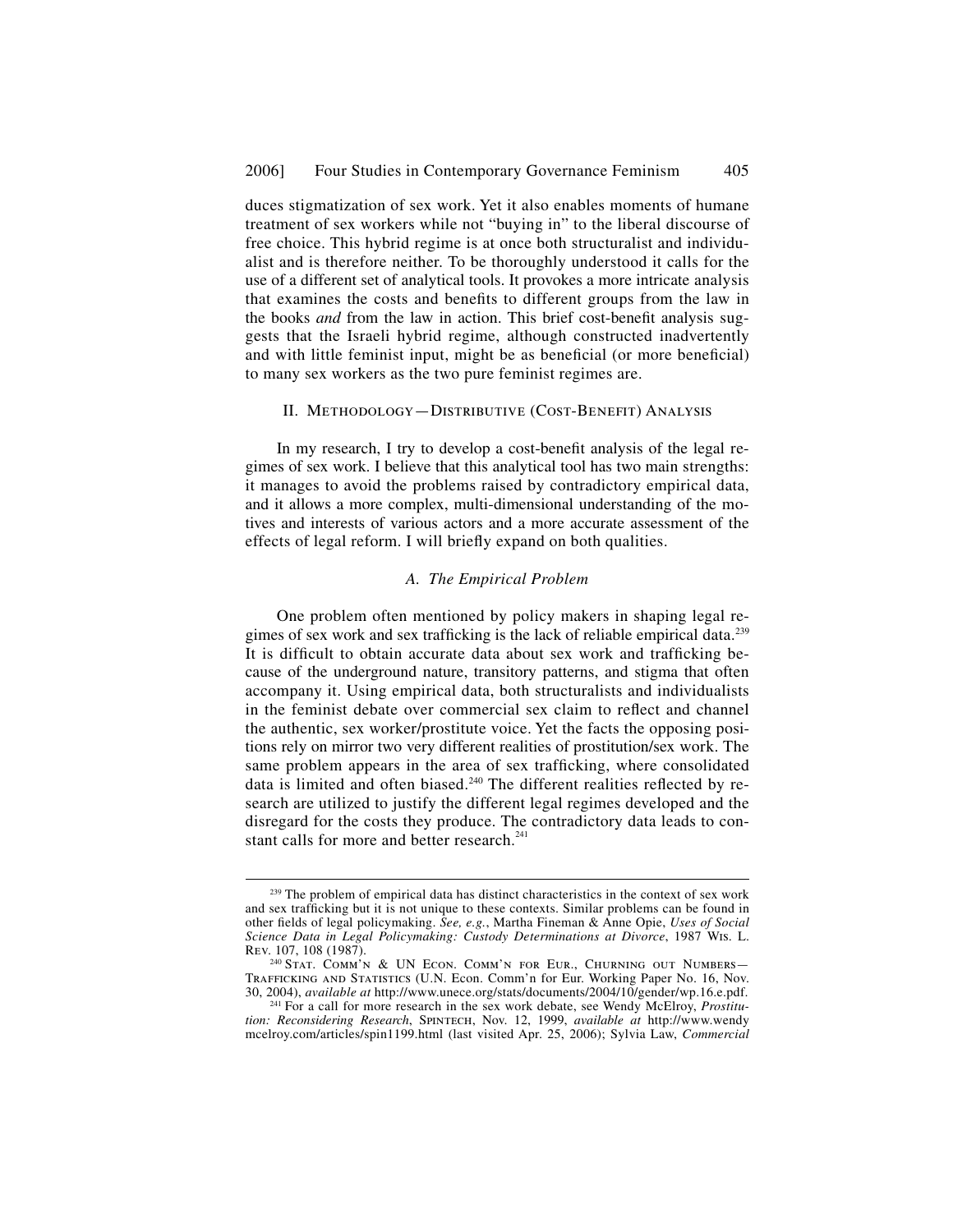#### 406 Harvard Journal of Law & Gender [Vol. 29]

But it is not immediately clear that more or better information is actually attainable. The contradictory descriptions of the realities of sex work and trafficking—as inherently harmful and victimizing or as possibly empowering and liberating—are evidently not purely information driven; rather they are influenced by ideology and morality. In these debates it often seems that facts do not necessitate one position or another, but are produced by these positions. If this is the case, the positional gap will not likely be bridged by more information. The data collected and interpreted is no more than a discursive tool in the debate and should accordingly be understood first and foremost as political, ideological, symbolic, and strategic. All this is not to suggest that further research is not needed or that current research is dispensable. Policy reforms should draw on data about the practices of sex work and sex trafficking. Nonetheless the biases inherent in the existing data should be taken into consideration. Thus, the debate must be informed by research, but is unlikely to be resolved by it.

It is at this point that I find the cost-benefit analysis methodologically helpful. Cost-benefit analysis manages to "dodge" the empirical trap by providing an analysis that is based on speculative modeling. The distributive outcomes of the regime are mapped through the elaboration of possible scenarios that derive from empirical data, but do not rely on data alone. Such models take into account not only what "really" happens (as it is described according to certain empirical research), but also what might possibly happen: the realities that researchers, all or some, might be unable or unwilling to detect. Cost-benefit modeling therefore presents a way to stay close to what we (empirically) know, but allow for the possibility that what might not be widely empirically proven (because of the impediments suggested above) could still influence and enrich policy formation.

## *B. Assessing Legal Reforms—Beyond the Prohibitive/ Permissive Vision of Law of Governance Feminism*

Using a cost-benefit analysis can be problematic in this sensitive context because it attempts to find benefits in situations that many see as inherently harmful and costs in what is seen as possibly redemptive. Accordingly GFeminists can argue against this method, saying that even if, for example, migrants' sex work leads to some limited benefits to the women involved, these should be disregarded as illegitimate or negligible or strategically harmful even to mention. I disagree. I believe that look-

j

*Sex: Beyond Decriminalization*, 73 S. CAL. L. REV. 523, 534 (2000). In the sex trafficking debate see International Organization for Migration, Counter-Trafficking in EASTERN EUROPE AND CENTRAL ASIA 7 (2003); *Distortions and Difficulties in Data For Trafficking*, 363 LANCET 556, 556 (2004); THERESE BLANCHET, BEYOND BOUNDARIES: A CRITICAL LOOK AT WOMEN LABOUR MIGRATION AND THE TRAFFICKING WITHIN (2002), *available at* http://www.walnet.org/csis/papers/BEYOND.DOC.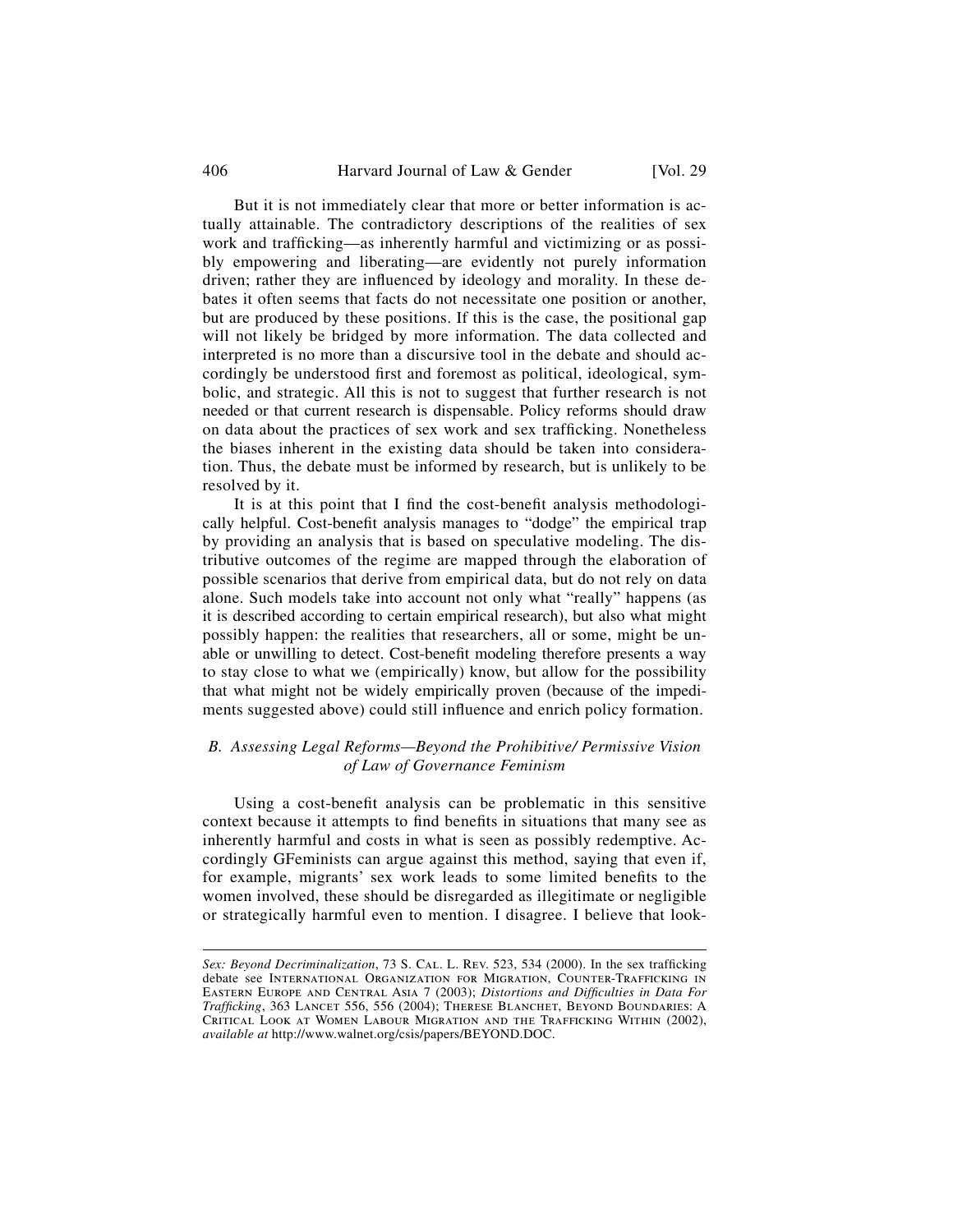ing at the distributive effects for a wider range of stakeholders and in a wider scope of human contexts does not legitimate any benefit produced by women's work when it is exploitative. On the contrary, this approach allows the wide range of incentives (including those of the women themselves) to come into view. Far from being harmful to feminist goals, it is crucial to revitalizing (and to an extent disrupting) the current paths of GF. As a methodology, such an analysis can supply a fresh new realist and pragmatic vision of the regulation of sex work; it can induce GFeminists to break away from the limited view of law as capable of either prohibition or permission (a view dictated by the current commitments of many GFeminists) and enable a complex, nuanced perception of choice, agency, and consent.

The power of the cost-benefit analysis comes from its refusal to reduce any of the actors involved to mere victims, or to imagine them as the liberal paradigm of an actor surrounded by endless unconstrained choices. It views social and economic interaction as a zone in which all actors have some power—sometimes limited by personal or structural constraints and always limited by background rules—since each has a set of strategic moves from which she can choose. Thus it allows us to relax the structuralist assumption of an all-encompassing male domination in which women are nothing more than passive victims, and at the same time avoids the romantic (in this context) individualist assumption of a freely choosing individual in a world of endless market possibilities.

An influential GFeminist argument against cost-benefit analysis lies in the analysis' association with Law and Economics and the goal of efficiency.<sup>242</sup> I find this feminist rejection of cost-benefit analysis unjustified. First, as I have explained and illustrated above, by breaking the consent/ coercion dichotomy, the cost-benefit methodology does important work for policy makers before they reach the moment of decision concerning a particular policy, and thus allows a richer view of the operation of power in markets. Second, cost-benefit analysis does not *necessitate* the turn to an efficiency criterion to determine the "best" policy. After mapping out the affected interests, we do not have to opt for the most efficient solution, but can decide to shape our policy according to a different standard, such as a distributional consideration. For example, we are not barred from choosing a solution that is best for the party who bears the most cost under the current legal regime. Admittedly, now when we choose a protective criterion, we will be compelled to realize that such a protectionist view might not itself be harmless to other actors or even to the "protected" woman herself. A cost-benefit analysis inevitably creates awareness of both negative and positive effects of regulation for a wide set of interests. Finally, the legal feminist rejection of law and economics in general, and efficiency analysis in particular—seeing it as contradictory in its methodology to core prem-

 <sup>242</sup> Robin West, Caring for Justice 169–73 (1997).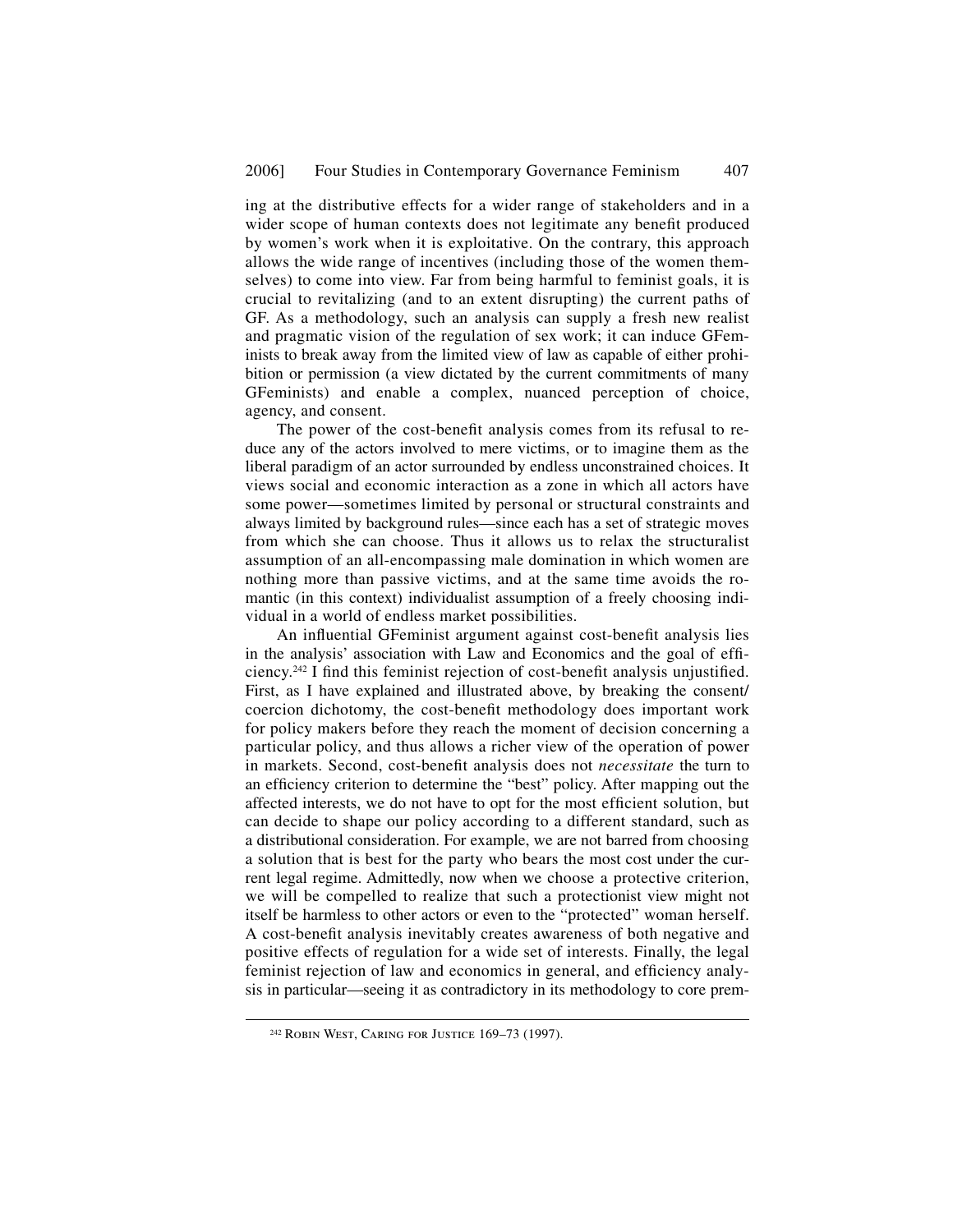ises of feminism—can itself be challenged, although elaborating this critique is beyond the scope of this piece. $243$ 

A new set of revealing questions emerges when we assume that the legal system distributes and redistributes bargaining chips among actors. In such an analysis we might ask: under a certain regime what tactics do local sex workers have vis-à-vis exploitative johns and customers? And what possibilities do migrant sex workers have against the same exploitation? How does the regime affect the operation of the sex industry and how does that in turn affect the working conditions of the women involved? What moves do migrant workers exploited in other "unskilled" gendered sectors, such as domestic work, have against their employers, and how do these workers fare in relation to exploited local domestic workers, migrant sex workers, and trafficked women? How does the existence of an accessible (or alternatively underground) sex industry affect women who are not sex workers? And how does it affect men? Such questions, partly de-legitimated by the current mode of GF, are an essential part of a distributive analysis. These questions create room to examine the conflict of interests between men and women and between different groups of women, conflicts that greatly affect the operation of legal regimes, and yet are often overlooked or denied by the "language of horror"<sup>244</sup> so frequently used in discussing commercial sex, migrant sex work, and trafficking.

As the set of questions above illustrates, through a distributive analysis one can see the strategic moves available to women within the system and assess how various women fare under different legal regimes. Acknowledging that power (albeit in different degrees) resides in all actors and that potential strategies of resistance are always already available, the researcher can evaluate how a regulative regime limits, eliminates, or perpetuates acts of resistance and compliance. This distributive analytical lens—looking at winners and losers, costs and benefits of various stakeholders—allows not only a more realist description of the operation of actors in markets and in the shadow of legal regimes, but also enables what might be a more deeply transformative view of the operation of gender as a system of power. These richer assessments of women's experiences will then, hopefully, be able to find their expression in novel forms of feminist legal regimes that will be focused on distribution, aware of their con-

<sup>&</sup>lt;sup>243</sup> For a critical engagement with feminist suspicion of law and economics and the concept of efficiency, see Janet Halley, *The Politics of Injury*, 1 UNBOUND 65 (2005), *available at* http://www.law.harvard.edu/students/orgs/unbound/articles/1UNB065-Halley.pdf (reviewing Robin West, Caring for Justice (1997)); Philomila Tsoukala, Gary Becker, Legal Feminism and the Costs of Moralizing Care (unpublished working paper) (copy on file with author) (mapping the feminist debate over the issue of women's unpaid work as homemakers, with a focus on the relationship of legal feminists to economic thought, and critiquing the feminist rejection of the standard of rationality and the use of the language of costs and benefits, in an attempt to rehabilitate the idea of economic methodology as a legitimate and necessary feminist endeavor for feminist projects within the legal field). <sup>244</sup> KENNEDY, *supra* note 4, 129–30.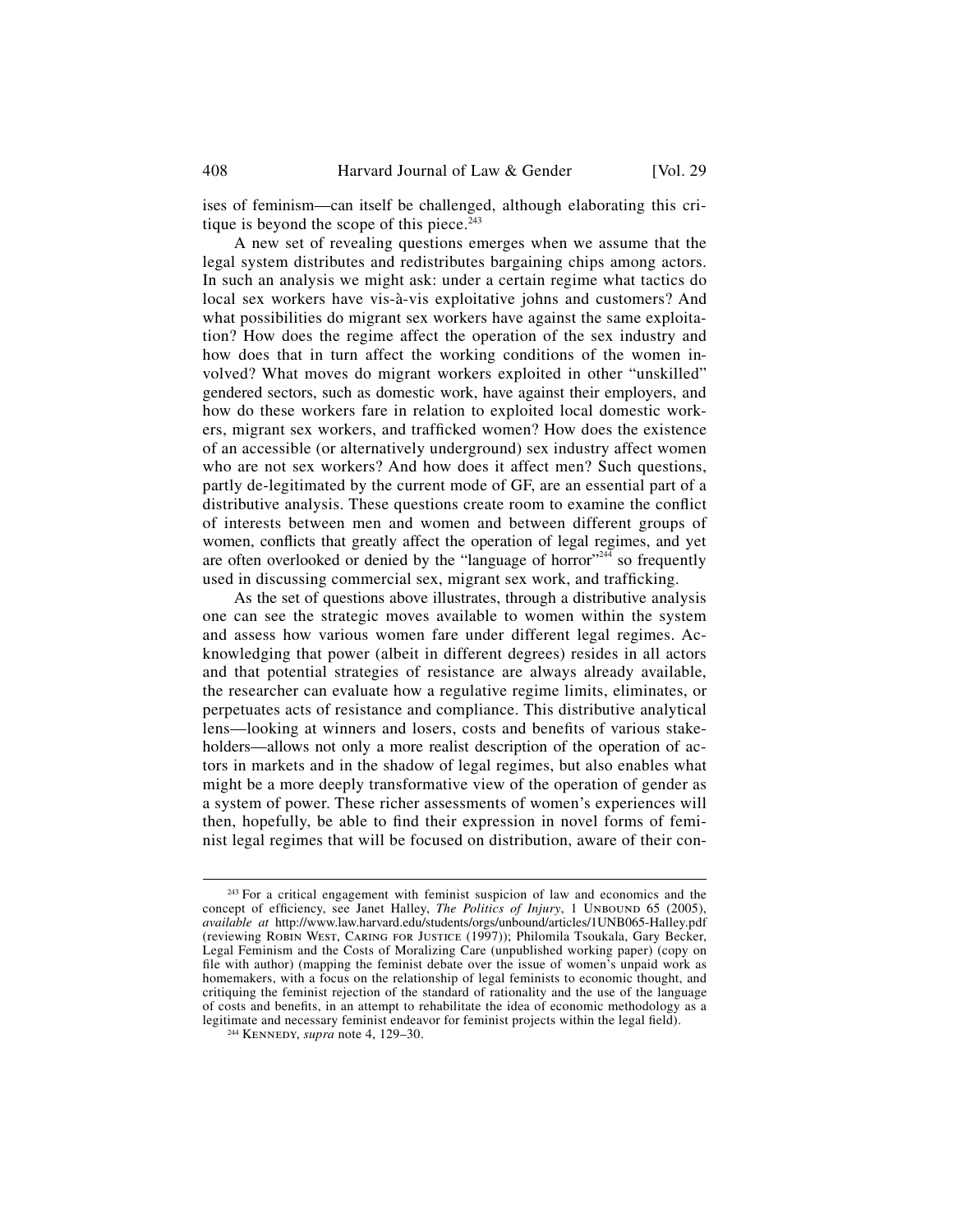sequences, and responsive to the intricate operation of power of all actors, so as to improve the well-being of women inside and outside markets of commercial sex.

# PRABHA KOTISWARAN

Thomas and Shamir have already demonstrated in the context of international law and national legal regimes the radically different appetites that the two major feminist camps, namely, the structuralists and individualists, have for the criminalization of sex work and trafficking. Furthermore, these preferences for regulation can be traced back to fractious feminist normative debates around sex work and trafficking.<sup>245</sup>

Structuralist feminists are against the commodification of sex; they view sex work as coercion, violence, and bad sex and view sex workers as victims who lack agency and are slaves to institutionalized violence. Individualist feminists, on the other hand, are agnostic to the commodification of sex; they understand sex work in terms of choice and work and view sex workers as agents who can negotiate within institutions as individuals. While the discussion of feminist legal projects of regulation is more amenable to such polarized presentations, feminist theorizing is far more nuanced and sophisticated than these ideal typical formulations of the feminist position on sex work and trafficking suggest. Feminists are always mindful of the fractious nature of the feminist debates on sex work and negotiate their ways around or over them even if this means simply acknowledging the need for breaking out of the impasse in light of the limitations of both approaches. Others are motivated by an impulse to hybridize these opposing feminist camps, and yet others explicitly take on the project of making peace between them. Similarly, even structuralist feminists will acknowledge that sex workers have some agency, some of the time, and that the commodification of sex may be permissible on pragmatic grounds.246 So also, individualist feminists will recognize that sex workers choose to do sex work out of a highly restricted set of livelihood options and experience violence in sex work.

Unable to resolve the originating dilemma over the terms of this debate*—*is sex work a form of work or violence, is it chosen or coerced, are sex workers agents or victims—most feminists belie an uneasy truce between the ideal types of the structuralist analysis offered by radical feminists on the one hand, and the individualist analysis offered by sex radicals and sex workers on the other. In other words, in between these two apparently extreme feminist camps lies a continuum of feminist positions of

 <sup>245</sup> *See* Christine Overall, *What's Wrong with Prostitution? Evaluating Sex Work*, 17 Signs 705, 707 (1992) (explaining the divide between individualist feminists and structuralist

<sup>&</sup>lt;sup>246</sup> See generally MARGARET JANE RADIN, CONTESTED COMMODITIES (1996).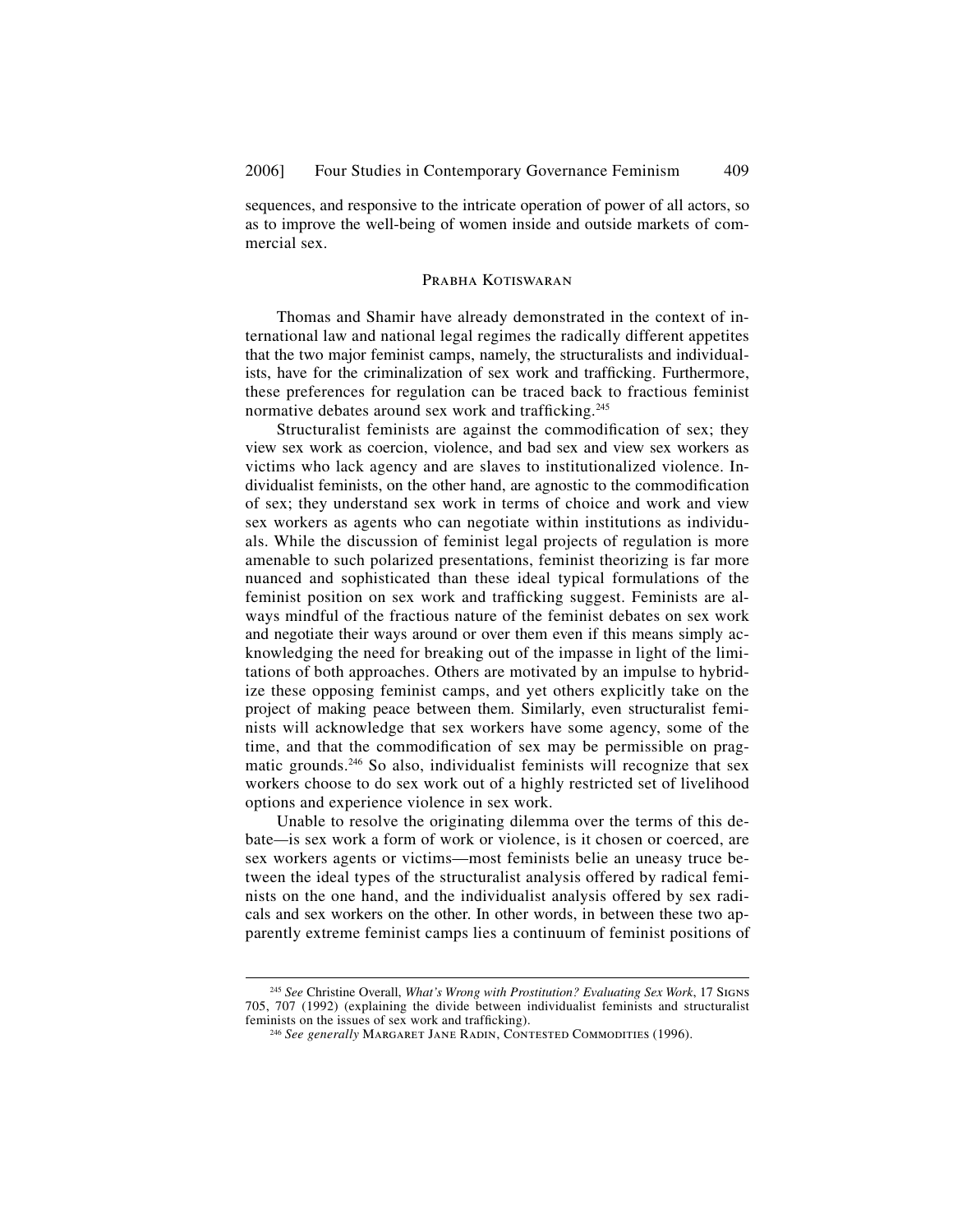410 Harvard Journal of Law & Gender [Vol. 29]

a structuralist or individualist persuasion. I call these feminists middleground feminists, not only because they occupy the space of the continuum, but also because they often explicitly or implicitly are invested in the project of making peace<sup>247</sup> between the feminists who occupy the two extreme ends of the continuum; this is typically reflected in the feminist impulse to hybridize and could play out along several axes of analysis, including the empirical, regulatory, and normative, as well as in terms of scale. For example, Sunder Rajan explains the intense disagreement amongst feminists on sex work as lying in the fact that "it is as *description* that the discourse of prostitution often functions"248 fueled by "different disciplinary frames and methodological imperatives" that structure feminist meaning-making around sex work. She however also argues that, in addition to conflicting empirical accounts of sex work, feminists also differ in their political positions toward sex work; "abolitionists read prostitution as structure or *system*, decriminalization advocates as *practice* (sex work)."249 Reconciliation between these two positions she notes is becoming increasingly popular amongst feminists who "embrace the contradiction of abolishing the system while empowering the practice, indeed to achieve the first by means of the latter."<sup>250</sup> As for a project of law reform, the goal will be to achieve a national law that either decriminalizes sex workers or consciously legalizes toward empowerment while opposing the institution of prostitution at the international level.<sup>251</sup> Middle-ground feminism in this sense involves a mode of argumentation which mediates the existing oppositions between structuralist feminists and individualist feminists in the following way: it supports the rights of sex workers but not the right to sex work;<sup>252</sup> it supports empowering practices of individual sex workers

<sup>&</sup>lt;sup>247</sup> Ann Lucas calls on feminists to acknowledge the "facts" of prostitution, namely that prostitution could be a site of resistance but is no guarantor of it; in her words, "recognizing this 'fact' of prostitution might also help activists and scholars bridge the gulf that now divides them into 'pro-prostitution' and 'anti-prostitution' camps." Ann M. Lucas, The Dis(-)ease of Being a Woman: Rethinking Prostitution and Subordination 432 (1998) (unpublished Ph.D. dissertation, University of California, Berkeley) (on file with author). *See also* Rajeswari Sunder Rajan, The Scandal of the State: Women, Law and Citizenship in Postcolonial India 117, 142 (2003); Marjolein van der Veen, *Rethinking Commodification and Prostitution: An Effort at Peacemaking in the Battles over Prostitution, 13 RETHINKING MARXISM 30 (2001).* 

<sup>&</sup>lt;sup>248</sup> Sunder Rajan, *supra* note 247, at 142 (emphasis in original).<br><sup>249</sup> *Id.* at 144.<br><sup>250</sup> *Id.* at 146.<br><sup>251</sup> *Id.* at 146.<br><sup>251</sup> *Id.* at 146.<br><sup>252</sup> Overall, *supra* note 245, at 723–24 (responding to sex worker act women should have the right to do sex work: "it should at least be said that the claim of a right to be a prostitute can be turned against women by those who merely want to preserve men's entitlement to buy women's bodies."). Another feminist notes her dilemma when she draws the following distinction: "Another important issue is whether or not we make a distinction between the rights of women in prostitution and the right to prostitution and the right. how this translates ideologically and practically." Jean D'Cunha, *Prostitution: The Contemporary Feminist Discourse*, *in* EMBODIMENT: ESSAYS ON GENDER AND IDENTITY 230, 252 (Meenakshi Thapan ed., 1997).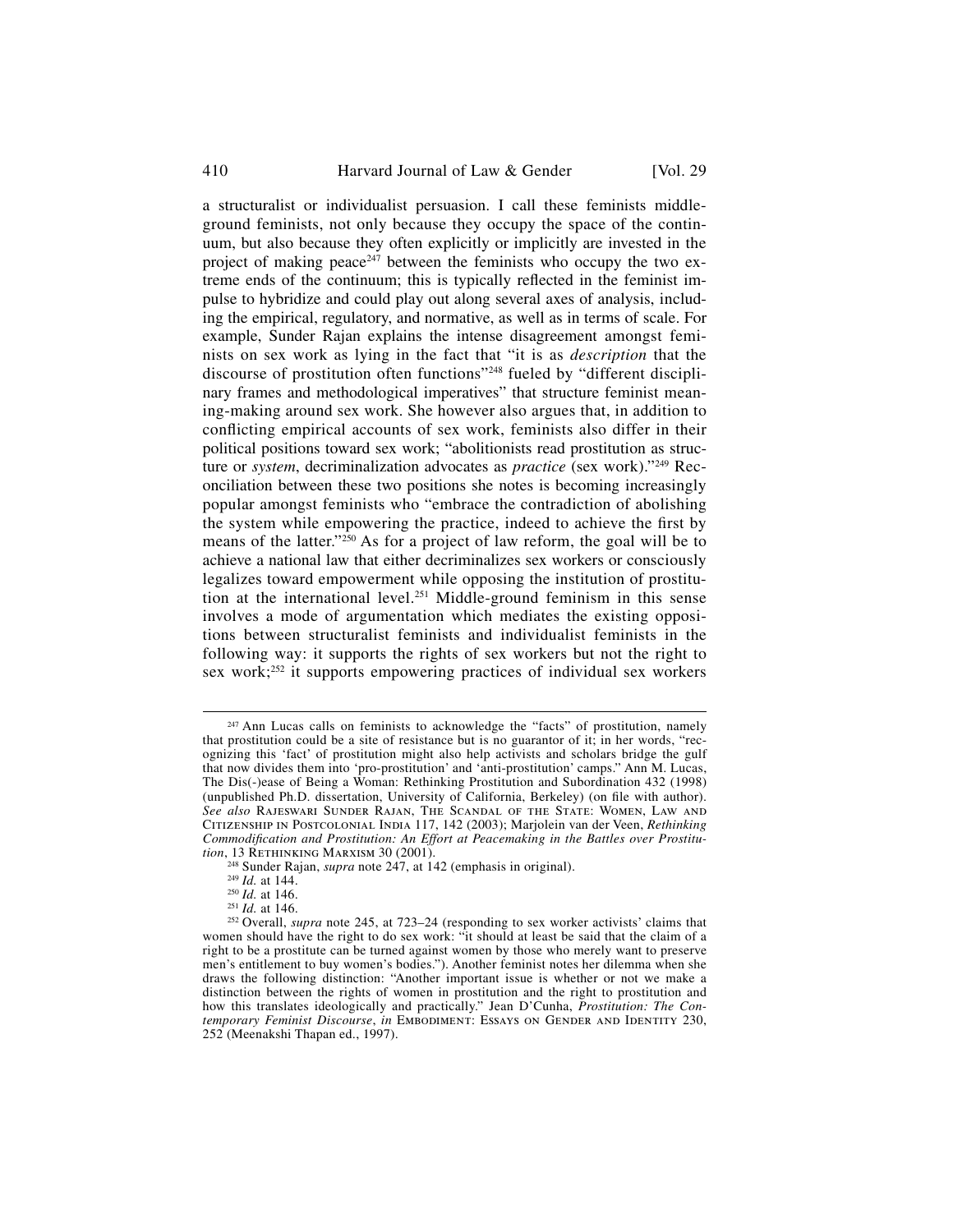within the sex industry but is against the institution of prostitution itself;<sup>253</sup> and it acknowledges the agency of sex workers but interrogates why sex work should be viewed as work.<sup>254</sup>

These mediations by middle-ground feminists signify a politics of deferral. Typically, it is in the realm of policy that one can witness this most spectacularly, for middle-ground feminists will often support decriminalization as the most appropriate solution in the short term.255 After all, all feminists are in agreement that sex workers should not be penalized for doing sex work.

# I. From Injury to Redistribution: The Blind Spots of Governance Feminism

Middle-ground feminism warrants closer attention for two reasons. First, middle-ground feminism's peace-making tends to result in regulatory reform projects like partial decriminalization which are both politically non-controversial and expedient for national governments under increasing U.S. pressure to assess their prostitution law regimes. This is already borne out in the Indian example and the popularity of the Swedish regulatory model confirms this trend. This suggests then that middle-ground feminism has a better chance of being propelled into governance mode.256 Second, although middle-ground feminism is more a feminist mode of thinking about sex work than a particular school of feminist theory, its limited vocabulary is almost entirely influenced by the terms of the debate

 <sup>253</sup> Overall, *supra* note 245, at 723 ("It therefore makes sense to defend prostitutes' entitlement to do their work but not to defend prostitution itself as a practice under patriarchy.") This is a concern of feminists the world over; *see* BARBARA SULLIVAN, THE POLItics of Sex: Prostitution and Pornography in Australia Since 1945, at 165 (1997). *See also* Sunder Rajan, *supra* note 247, at 146 (endorsing Lynn Sharon Chancer's argu-

<sup>&</sup>lt;sup>254</sup> Sunder Rajan, *supra* note 247, at 138–40. <sup>255</sup> Lucas argues that once we have made peace between the anti and pro-prostitution camps, we can build broader support for decriminalization, which she then demonstrates will help both sex workers and non-sex workers. Lucas, *supra* note 247, at 433–35. *Accord* Debra Satz, *Markets in Women's Sexual Labor*, 106 Ethics 63, 64 (1995). *But see* Laurie Shrage, *Should Feminists Oppose Prostitution*, 99 Ethics 347, 361 (1989) (supporting decriminalization but arguing that feminists have legitimate reasons to oppose prostitution politically); Overall, *supra* note 245, at 708, 722 (supporting sex workers<sup>†</sup> rights but arguing that prostitution is bad because it is an unequal practice taking place against the background of capitalist patriarchy); Chancer, *Prostitution, Feminist Theory, and Ambivalence: Notes from the Sociological Underground*, 37 Soc. Text 143, 166 (1993), *quoted in* Sunder Rajan, *supra* note 247, at 146. Indian feminists also voice this view; "There is the need to concretely and actively address in practice the concerns of individual women in prostitution, especially those who continue to operate within the sex service sector, without legitimizing the institution of prostitution and third-party managements." D'Cunha, *supra* note

<sup>&</sup>lt;sup>256</sup> RATNA KAPUR, EROTIC JUSTICE LAW AND THE NEW POLITICS OF POSTCOLONIALISM 74 (2005) ("Overall, the recommendations of the NCW sought to address the real concerns of sex workers, without condoning sex-work itself. It was for the rights of sex-workers, without being in favor of sex-work.").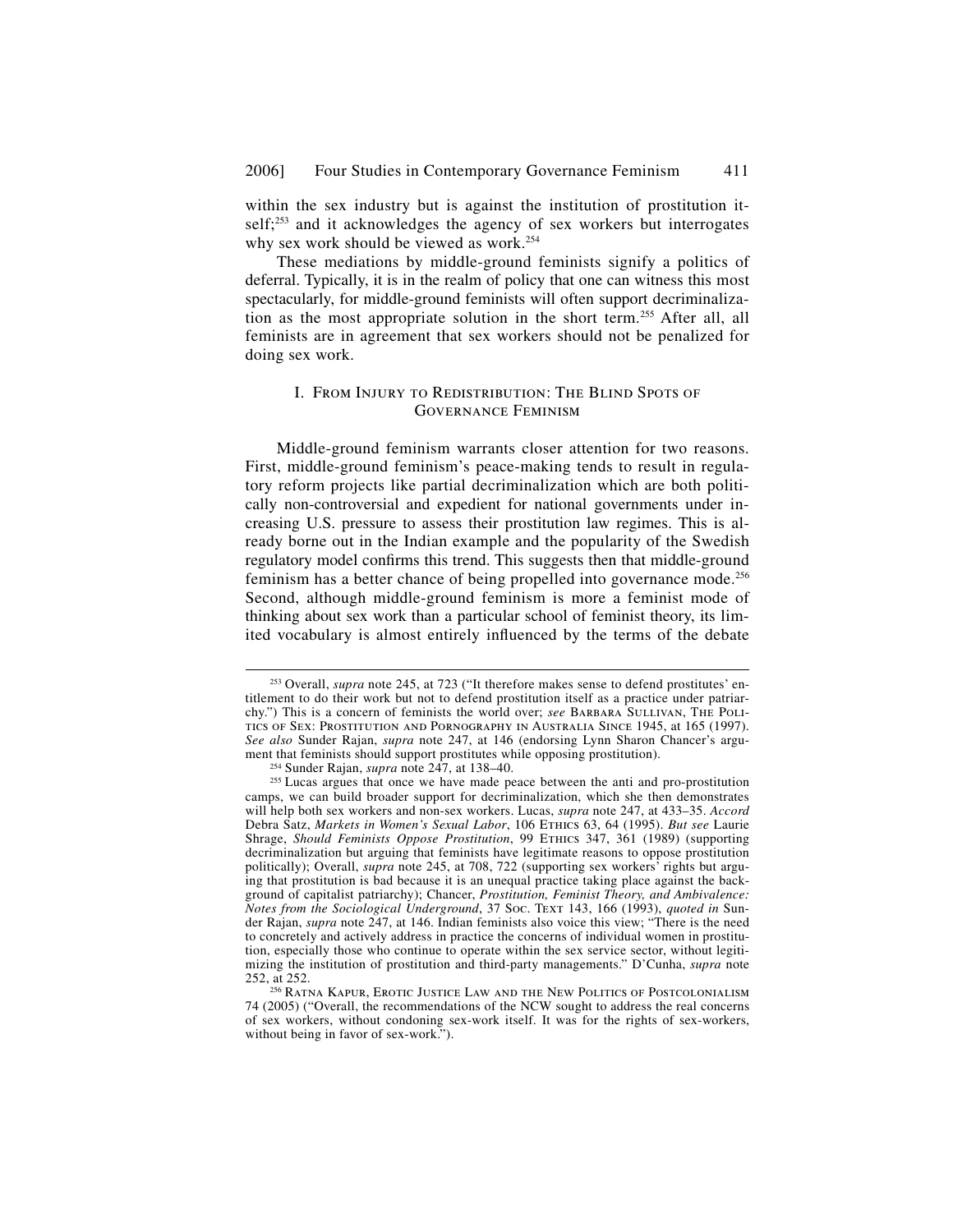412 Harvard Journal of Law & Gender [Vol. 29]

set by radical feminism. This is evident in the fact that when confronted by sex workers' demands for workers' rights, middle-ground feminists are persistently able to respond only in the language of harm and injury and reject proposals for workers' rights for sex workers because sex work causes "harm with a capital H"<sup>257</sup> to both sex workers and non-sex workers. This is despite the fact that these harms (even with a capital H) are not unique to sex work, so while they cannot be ignored, invoking them does not constitute a compelling argument for not conceptualizing sex work as a form of labor or legitimate work or for abolishing sex work. Similarly, middle-ground feminism calls upon sex workers who demand workers' rights to explain to feminism the nature of the labor involved in sex work and why it should be recognized as such despite the fact that, all around us, we find markets for sex work. My own analysis is that this is because middle-ground feminism does not have a normative theory of sex and is unwilling to address explicitly the question of whether women can or should sell sex for money.

Another example of how radical feminism animates middle-ground feminism is the latter's focus on the question of sex worker agency in reaction to the radical feminist denial of sex worker agency.<sup>258</sup> This is perplexing because agency is a poor analytical tool (not unlike "choice" in an earlier era of feminist theorizing on sex work) with which to understand the status of sex workers given the multi-dimensional and multi-directional flows of power within any given sex industry, thus severely detracting from examining questions of distribution. My point of departure from middle-ground feminism in its governance mode makes the move from a politics of harm and injury to one of redistribution by pursuing questions of internal and external redistribution; by external redistribution, I mean the need to explore the relationship between sex workers and workers outside the sex industry, such as wives. In other words, how does making rule

 $257$  This harm with a capital H can be further broken down into four harms; the first most obvious harm being the physical, emotional, and mental harm and exploitation resulting directly from sex work itself; the second harm being the harm arising from the objectification and commodification of women in sex work, *see generally* Margaret Jane Radin, *supra* note 246; the third harm being its gendered reality and its consequent feminization; and the fourth harm being the harm done to all women because sex work reinforces stereotypes of female availability, exacerbates gender inequality and is a form of sex discrimination. Satz, *supra* note 255. *See also* Shrage, *supra* note 255, at 347, 349, 352; Overall, *supra* note 245, at 721; Linda R. Hirshman & Jane E. Larson, Hard Bargains: The Politics of Sex 291 (1998). All four harms are elaborated in a number of radical feminist texts. *See* Kate Millett, The Prostitution Papers (1971); Kathleen Barry, Female Sexual Slavery (1979); Kathleen Barry, The Prostitution of Sexuality (1995); Sheila Jeffreys, The Idea of Prostitution (1997). *But see* Martha Nussbaum, Sex and Social Justice 288–97 (1999) (offering a detailed response to these harm-

<sup>&</sup>lt;sup>258</sup> There are exceptions however. Sunder Rajan for instance calls upon middle-ground feminists of an individualist persuasion to give pause to their valorization of sex worker agency and to identify the precise agential role of sex workers in their demands for workers' rights. Sunder Rajan, *supra* note 247, at 140.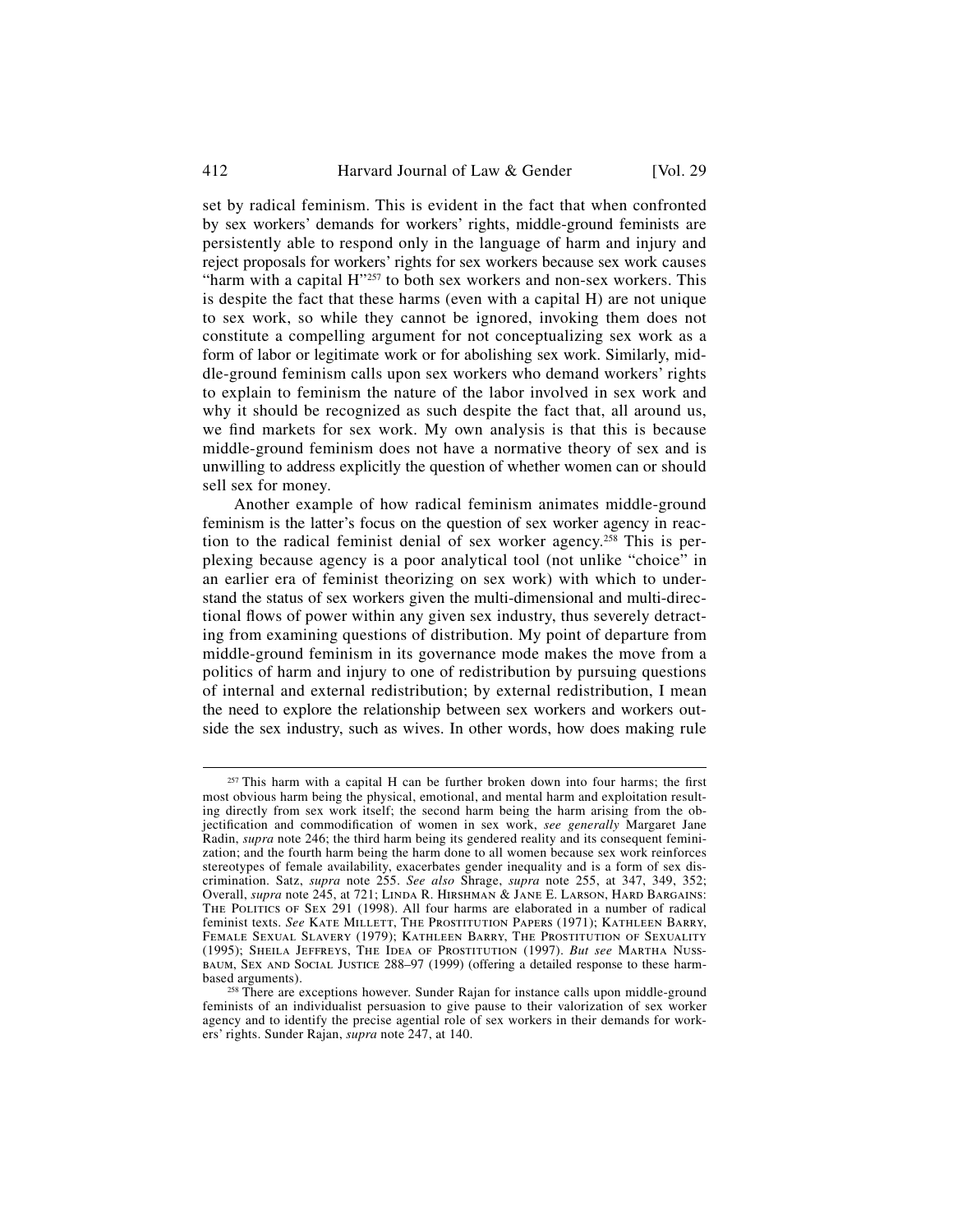changes for sex workers affect wives and *vice versa*? For this, I ask how feminists most engaged with questions of redistribution, namely, socialist feminists, theorized sex work. By exploring debates internal to a school of feminism, which is explicitly *not* in a governance mode, and does not treat sex work as exceptional, but as deeply related to marriage, I suggest that it is possible to address questions of redistribution that are external to the sex industry. For internal redistribution, I propose exploring the prospects for redistribution amongst sex workers who work in highly differentiated sex markets, regulated by criminal law. For this, I draw on the insights of legal realism and the considerable scholarship on illegal economies, legal pluralism, and private ordering in the shadow of the law.

Socialist feminist analyses of sex work have been overshadowed and even mischaracterized as supporting sex work as a form of legitimate work<sup>259</sup> in the feminist debates on sex work. On the contrary, even in the labor republic sex work was viewed as the very antithesis of work.<sup>260</sup> Despite the abolitionist politics which socialist feminism shares with radical feminism, their modes of argumentation could not set them further apart. The most significant difference in this respect is the socialist feminist understandings of the relationship between sex work and marriage. While classic socialist feminist texts provocatively asked if there was any difference between sex work and bourgeois marriage, later socialist feminist analyses of sex work have argued that sex work and marriage form two ends of the continuum along which women exchange sex for consideration. In other words, patriarchy is a unitary system that collectively appropriates the labor of women in both marriage (sexual and social labor) and sex work (sexual labor) and maximizes this appropriation by reinforcing the divide between marriage and sex work, both materially and ideologically. This approach furthers a redistributive feminist understanding of sex work, as it holds both sex work and marriage in continuous conversation with each other by highlighting their differential institutional coordinates for providing sexual labor without collapsing them into each other or articulating a hidden preference for one over the other. In contrast, GF informed by the radical feminist analytic of sex work privileges marital sex over non-marital sex by calling for the criminalization of sex work, even if directed at the customer, and by viewing sex work as nothing but sexual violence, while ignoring the exploitation inherent in marriage unless it assumes the form of domestic violence.

However, the radical potential of socialist feminist insights on sex work is severely handicapped because socialist feminism shares with radical feminism the latter's top-down totalitarian theory of power that has little

 <sup>259</sup> Margaret Baldwin, *Split at the Root: Prostitution and Feminist Discourses of Law* 

<sup>&</sup>lt;sup>260</sup> See generally ALEXANDRA KOLLONTAI, Sexual Relations and the Class Struggle, in Selected Writings of Alexandra Kollontai 237 (Alix Holt trans., 1977).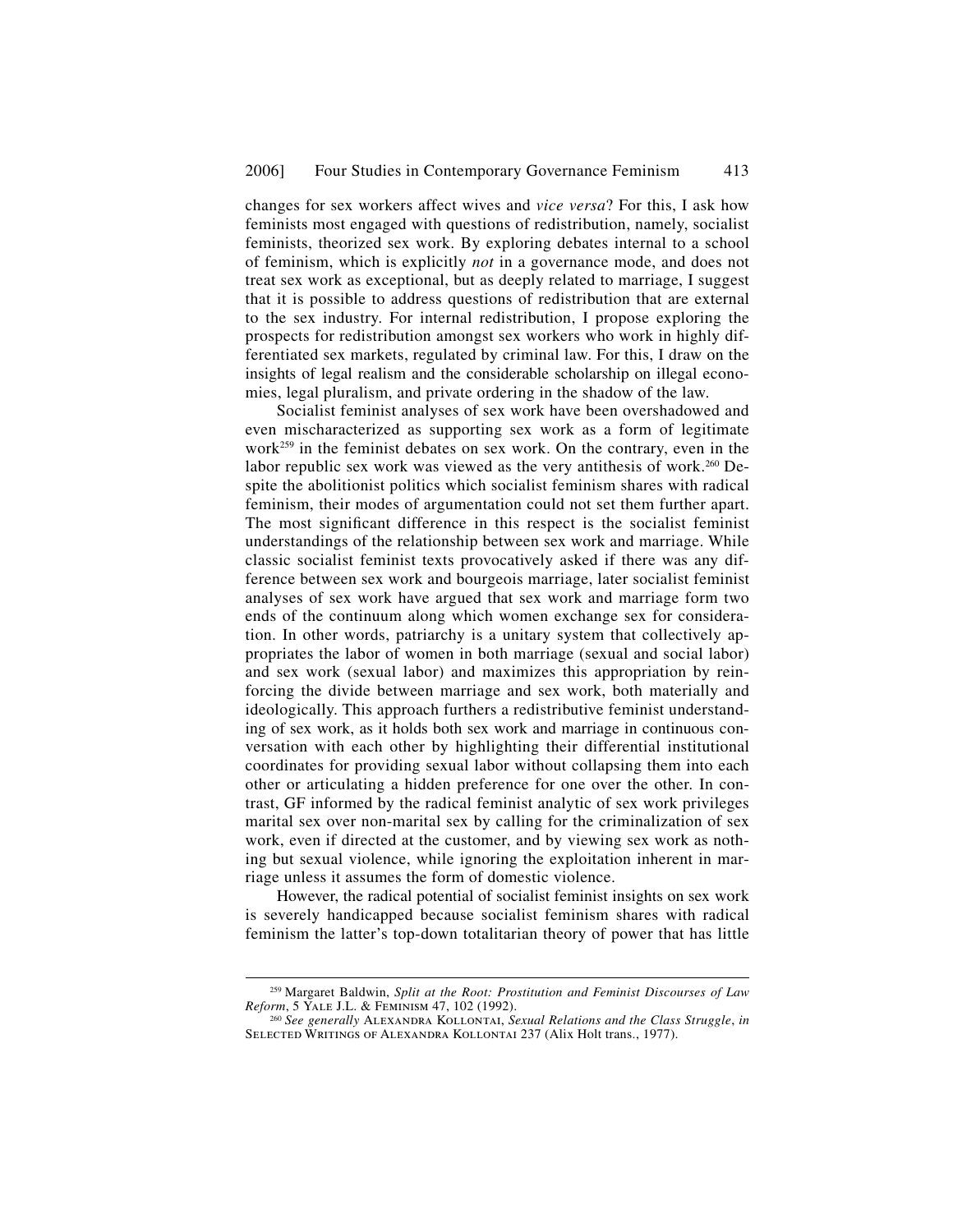#### 414 Harvard Journal of Law & Gender [Vol. 29]

room for resistance, pleasure, or the possibility of bargains between sex workers and other players in the sex industry. To that extent, it is perfectly possible, even after effecting the discursive shift within feminist theory from a radical feminist analytic of sex work as sexual violence to the socialist feminist analytic of sex work as labor, that feminists will engage in a politics of deferral by reproducing sets of oppositional categories along the primary dichotomy of desirable labor versus undesirable labor.<sup>261</sup> Still, socialist feminism may provide critical insights in enabling a turn to redistribution at this juncture of feminist theorizing on sex work.

### II. From Injury to Redistribution: Legal Realism in the Study of Sex Industries

The second ground on which to move to redistribution is external to feminist theory. Here, we can use legal realism to develop an understanding of the role of the law in the sex industry. Halley, Thomas, and Shamir have demonstrated the several unintended consequences and blind spots of the prohibitionist agenda of GF in regulating rape, sex trafficking, and sex work, producing in the process methodological tools that might make such analysis possible. While substantially reiterating the insights they provide, I add to this methodological repertoire my *empirical* analysis of the role of the criminal law in two *local* Indian sex industries, namely, that of the biggest and oldest red-light area of Kolkata, Sonagachi and the South Indian temple town of Tirupati. In particular, I focus on the completely counter-intuitive implications of criminal law highlighted by Halley, albeit in the adjudication context. While I am interested in the quantitative questions of over- and under-enforcement of criminal laws and the blind spots and tolerated residuum of abuse they foster, the microlevel workings of criminal law warrant closer attention. Here, I argue that middle-ground feminists are cognizant of the problems attending a prohibitionist legal project, especially the deep connection between criminal law and social marginality that leads them to advocate partial or complete decriminalization. At the same time through a legal realist analysis of the criminal law in local sex industries, I argue that even feminists who call for partial or complete decriminalization have a simplistic understanding that the repeal of certain parts or all provisions of the anti–sex work criminal law regime will somehow ameliorate the conditions of sex workers.

In particular, governance feminists ("GFeminists") in India have produced an understanding of the role of the anti–sex work law in the sex industry which I call the "structural bias thesis." There is every indication

 <sup>261</sup> This is already evident in the work of some feminists; *see* Jane Larson & Berta Esperanza Hernandez-Truyol, *Both Work and Violence Prostitution and Human Rights*, *in* Moral Imperialism: A Critical Anthology 185–86 (Berta Esperanza Hernandez-Truyol ed., 2002). *See also* Hirshman & Larson, *supra* note 257, at 289.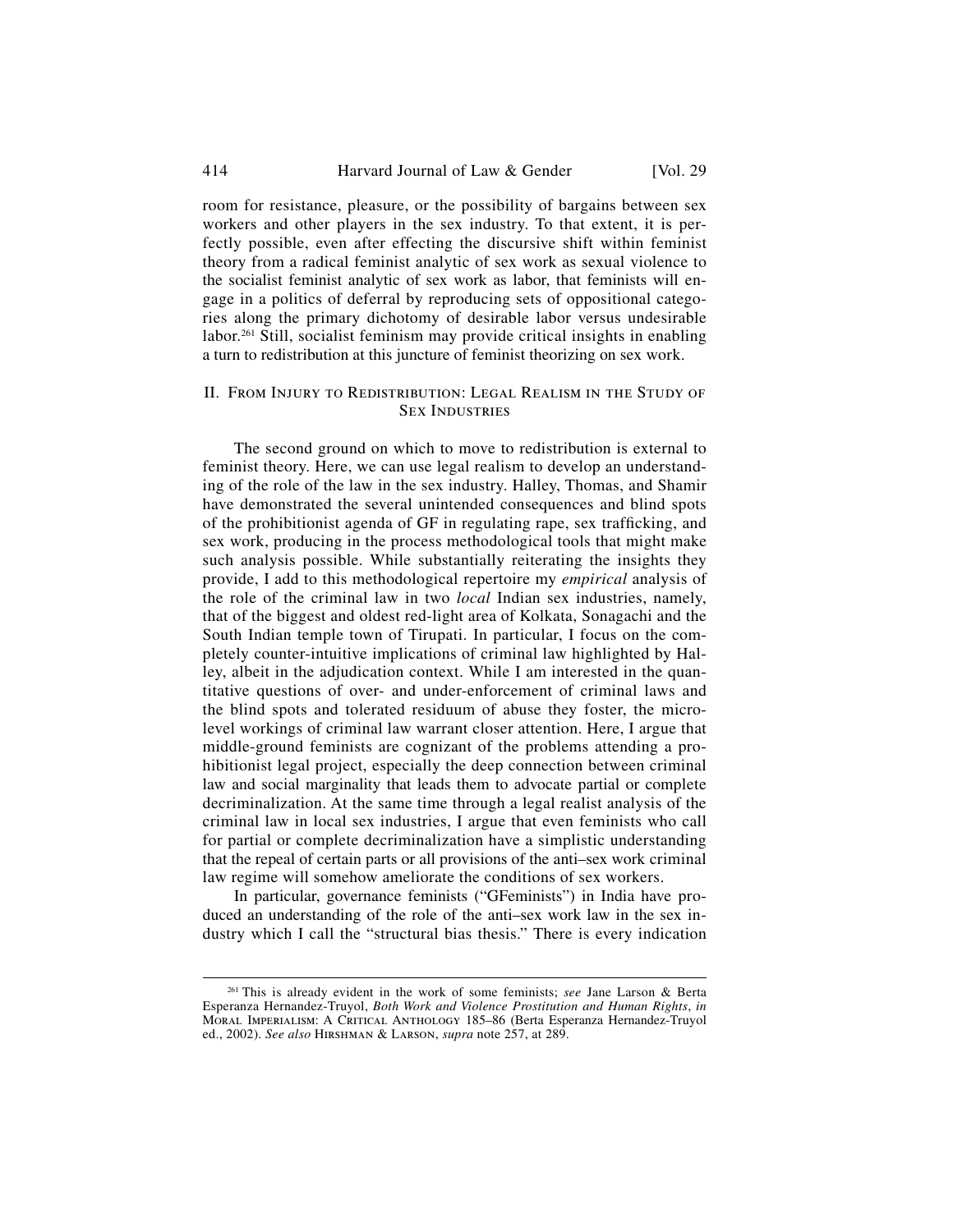that the state is in agreement with the structural bias thesis.<sup>262</sup> The structural bias thesis presents the story of the cumulative effect of myriad biases leading to the selective and discriminatory enforcement of the anti–sex work laws always to the detriment of sex workers' interests. In particular, both the anti–sex work law and the criminal justice system suffer from biases that systematically and routinely converge: a substantive bias in the law that explicitly scapegoats the victims of commercial sexual exploitation, namely, sex workers, but does not criminalize customers; a bad faith bias of collusion between the law enforcement machinery and the owners and operators of sex businesses leading to chronic under-enforcement of the law; a procedural bias built into the criminal justice system; and an operational gender bias evident in the day-to-day implementation of the law. Even when the benevolent provisions of the law relating to rehabilitation are invoked, it leads to perverse results for sex workers. In light of this analysis, middle-ground feminists of a structuralist persuasion will call for partial decriminalization, that is, to redirect the force of the criminal law against stakeholders in the sex industry other than sex workers. Middleground feminists of a more individualist persuasion will call for complete decriminalization, that is, decriminalization of all stakeholders in the sex industry. I will begin by problematizing the proposal for partial decriminalization in light of the structural bias thesis and go on to problematize the proposal for complete decriminalization in light of the blind spots of the structural bias thesis.

There is much to be said for the accuracy of the structural bias thesis. Its validity is borne out in several different contexts. I will highlight only three of them; the first relating to the trial process under the ITPA, the second to the use of the ITPA in a non-sex work context, and the third in a non-law enforcement context. In the first instance, the procedural bias of the criminal justice is patently directed against sex workers. For example, the organization that I worked with in Tirupati called WINS applied for bail in the district court for two street-based sex workers arrested under the ITPA; there we found a stunning range of actors and dispositions stacked against sex workers. For example, the court was a highly gendered space where we, as a group of women, quickly became a spectacle. A criminal defense lawyer obtained the signatures of the sex workers on blank paper when they were produced in court. There was legal ambiguity, even in what might be considered straightforward procedural law, about whether an NGO could post cash surety instead of having to find a personal surety; there was in any case a thriving market in local personal sureties. Finally, a high-caste criminal defense lawyer who offered to take on the case *pro bono* taunted the NGO's sex worker peer educators for

 <sup>262</sup> Plan of Action, *supra* note 136, at 44 (stating that "the present legal framework to combat commercial sexual exploitation results in re-victimisation of the victims of exploitation while the exploiters go scot free.").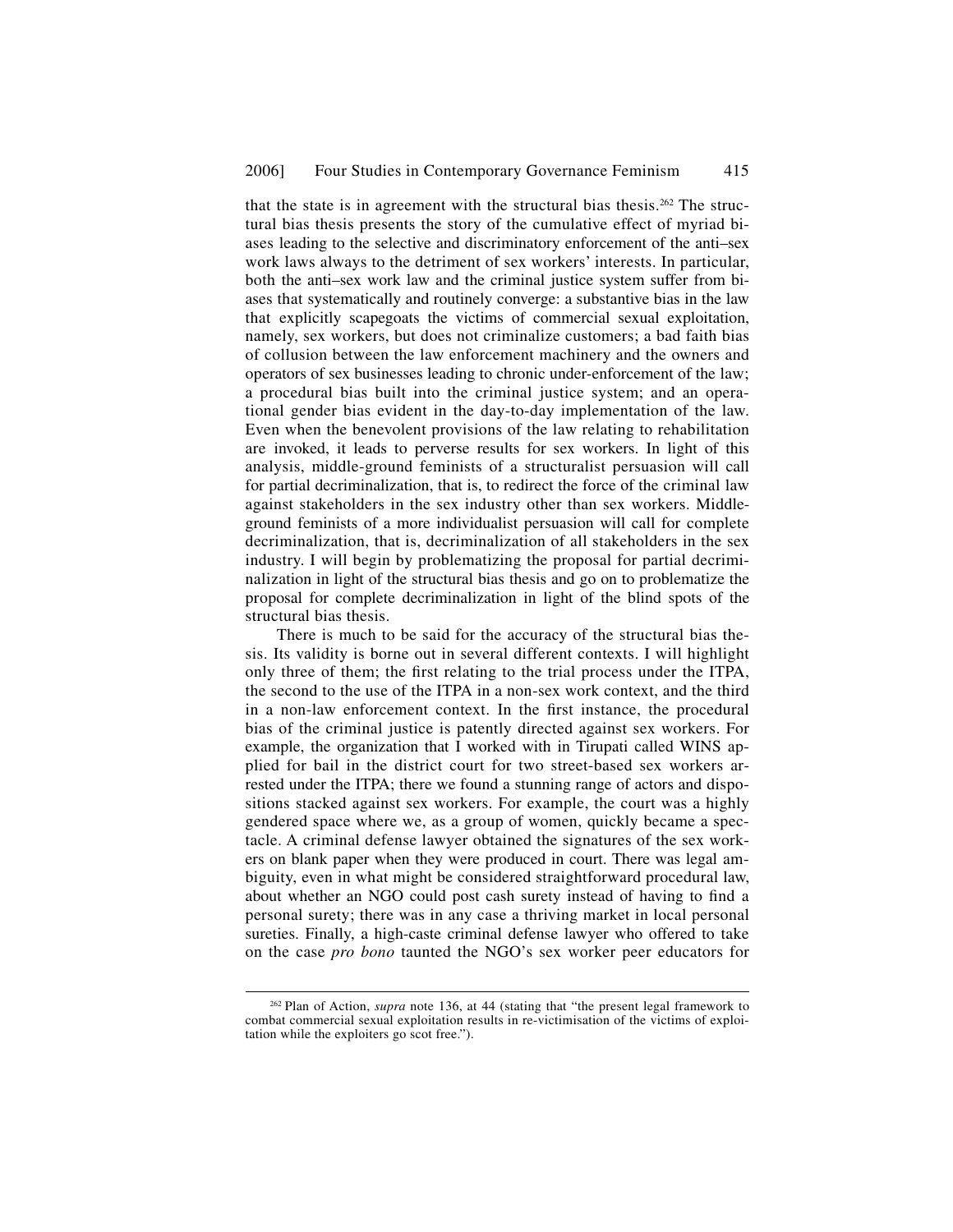wasting the energies of us middle-class women by doing sex work instead of finding an honest livelihood. The typical length of the trial, which in this case extended to fourteen months, did not help sex workers either.

In the second instance, we find that in routine interactions between sex workers and the law enforcement machinery, the ITPA is a powerful tool in the hands of the police for use against sex workers. For example, in one incident in Chittoor, a town near Tirupati, a group of sex workers, one of whom had been kidnapped and raped by a customer, went to the police station. The police refused to register a complaint only of kidnapping and insisted on an additional charge of rape although the sex workers were ambivalent of a successful conviction because the raped sex worker had done sex work with a customer after the rape. The police then offered to help the sex workers frame the rape charge on the condition that the raped sex worker give up sex work. When the sex workers refused, the police finally threatened them with arrest under the ITPA, which essentially meant detention in police custody overnight and the looming prospect of physical and sexual abuse. Hence not only is the ITPA used to target sex workers more when compared to other stakeholders, the ITPA is also used by the police against sex workers when they try to access the criminal justice system to counter abuse from other stakeholders in the sex industry, in this instance, a violent customer.

Finally, even when the ITPA is not directly invoked, stakeholders in the sex industry routinely fashion their living and working arrangements in its shadow. For example, due to the criminalization of tenancy arrangements under the ITPA, sex workers in Sonagachi cannot contest an arbitrary raise in rents or eviction; for the same reason, a landlord will refuse to install an electricity meter in a sex worker's room. Again, a sex worker cannot enforce the terms of her contract with a brothel-keeper or a customer because the agreements between them are illegal under the Indian Contract Act, 1872, for being against public policy as embodied in the ITPA.

In light of these insights of the structural bias thesis, it is perplexing that some middle-ground feminists would advocate for partial decriminalization of sex workers but not of other stakeholders in the sex industry, although sex workers are likely to bear the costs of any increased criminalization of landlords, customers, or brothel-keepers. Other middle-ground feminists as proponents of the structural bias thesis argue that the repeal of the anti–sex work criminal law, that is, complete decriminalization will mean that sex workers are held less hostage to other stakeholders in the sex industry. This certainly could be one result of complete decriminalization. However, three conceptual drawbacks of the structural bias thesis undercut at the simplicity of this proposition regarding the role of the criminal law and therefore its repeal in the real world. These relate first, to the complex rule networks within which the ITPA operates, second, to the radically internally differentiated nature of sex industries, and third, to the fluidity of sex industries. To begin with, in both sex industries that I stud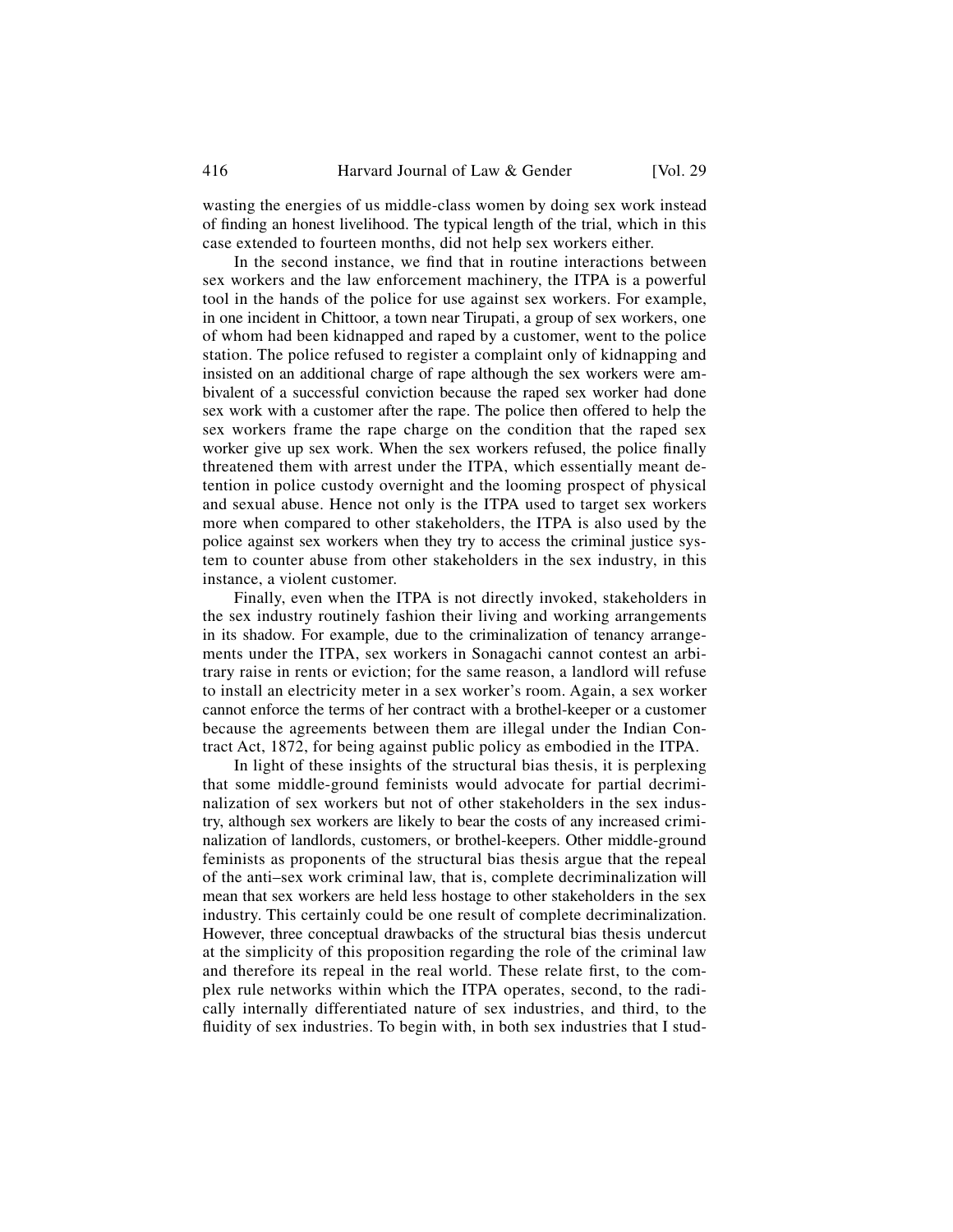ied, the predominant legal regime was one of *de facto* decriminalization, a utopia that many Indian GFeminists clamor for, but which, nevertheless, receives no mention in the discussions around law reform. Further, *de facto* decriminalization could arise from the "routine processing"263 of minor offenses under the general criminal law (such as the anti-obscenity provision of the Indian Penal Code, 1860) or from the fact that sex worker organizations can negotiate with the local police not to enforce anti–sex work laws against lower-class sex workers resident in the red-light area.264 Agreements of the latter variety can actually satisfy the elaborate calculus of a corrupt police chief seeking to maximize his profit through selective enforcement of the anti–sex work law against the most profitable of sex businesses. Each genre of *de facto* decriminalization in turn determines the bargaining power of sex workers within sex industries.

Against this backdrop of *de facto* decriminalization then, if we were to heed the legal realist exhortation to focus on background rules, namely, rules that structure the alternatives to being in the bargaining situation rather than simply the rules at hand, namely, the ITPA,<sup>265</sup> we find that the ITPA is suspended within a network of formal legal rules and informal social norms ranging from tenancy practices in the red-light area to enforcement practices of the police, norms and practices within the sex business, changes to such norms and practices resulting from sex worker mobilization, and illegal market structures that arise from the pervasive criminalization of living and working arrangements by postcolonial laws, all of which vary according to the sex industry under consideration. The result, therefore, is that the rule network has already created an extensive realm of private ordering, which in addition to the ITPA, affect the bargaining power of sex workers vis-à-vis the state and other stakeholders in the sex industry, such that even if sex work were to be completely decriminalized or even legalized, to the extent that these components of the rule network are left untouched, it may not translate into better bargaining power for sex workers.

The structural bias thesis also does not account for the highly internally differentiated nature of the sex industry. From my empirical study of the two sex industries of Sonagachi and Tirupati, it is clear that there

 <sup>263</sup> I borrow this term from Marc Galanter's classic article, *Why the "Haves" Come out Ahead: Speculations on the Limits of Legal Change*, 9 L. & Soc'y Rev. 95–160 (1974). Galanter suggests that these cases take "the form of stereotyped mass processing with little of the individuated attention of full-dress adjudication."  $Id$  at 109.

<sup>&</sup>lt;sup>264</sup> For instance in Sonagachi, due to the mobilization of sex workers by the Durbar Mahila Samanwaya Committee, a sex worker organization, the local police raid brothels under the ITPA only under three circumstances, when a minor has been trafficked, when the police suspect the presence of men accused of serious crimes in the red-light area and when non-residential street-based sex workers visiting the red-light area along with their cus-<br>tomers, commit what in their view constitutes "public nuisance."

<sup>&</sup>lt;sup>265</sup> DUNCAN KENNEDY, The Stakes of Law, or Hale and Foucault, in SEXY DRESSING ETC.: ESSAYS ON THE POWER AND POLITICS OF CULTURAL IDENTITY 83, 87 (1993).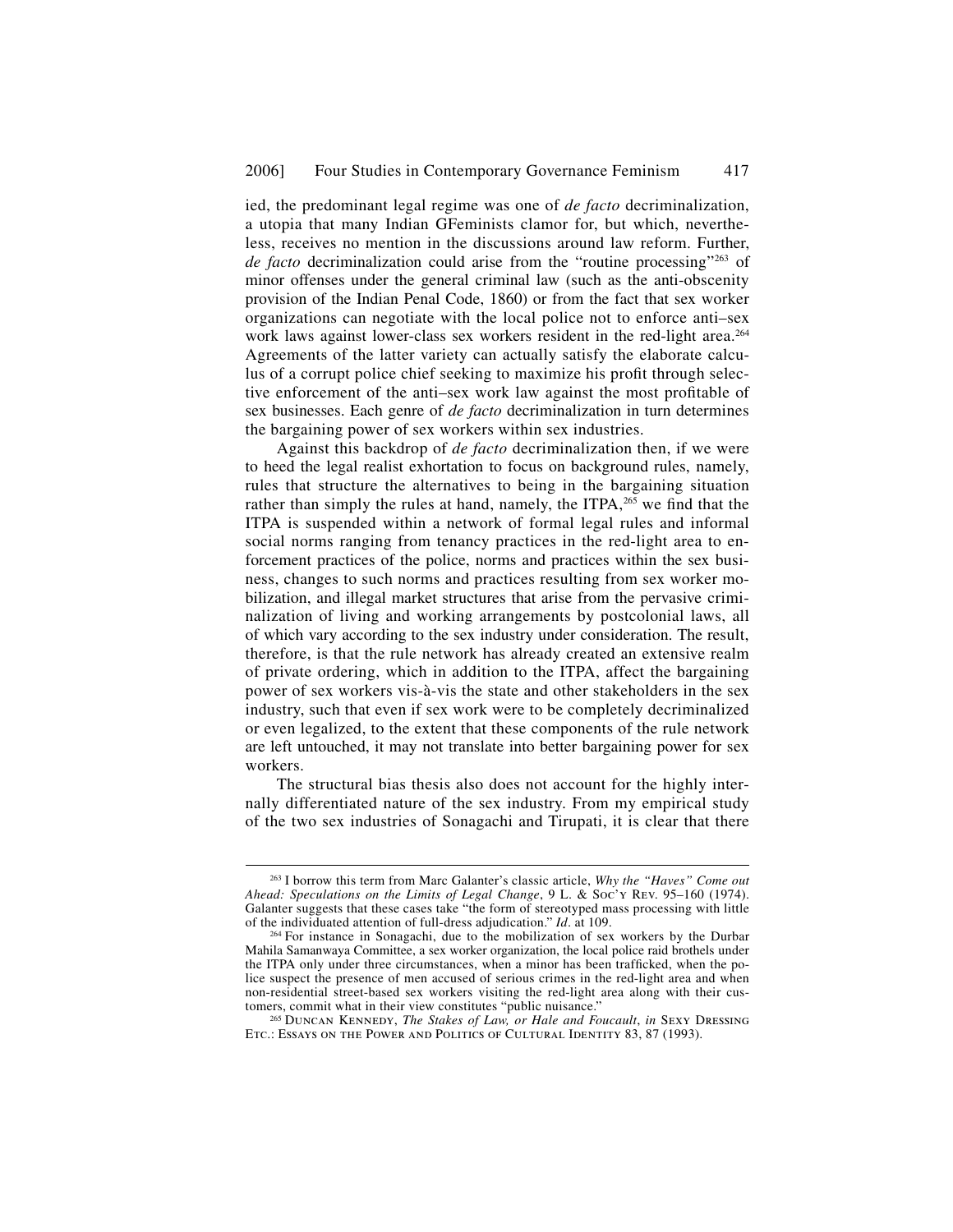are several modes and sub-modes of organization of sex work where sex workers exert vastly varied control over their conditions of sex work; that sex work takes place in varied institutional settings and within sex businesses of different scales and where they engage with different sets of stakeholders. Based on this a highly fragmented view of the actors in any given sex industry, I argue that their interests do not always overlap. My method opens up the possibility that any "nexus" between the landlord, brothelkeeper, and pimp might be turned to the sex-worker's advantage on some dimension of social value; that the system is not necessarily and always directed against the interests of sex workers. Consequently, we find varying bargaining powers of the stakeholders and a differential impact of the rule network on these stakeholders. Once we approach the various stakeholders in sex industries as highly fragmented and differentiated, and block the *a priori* assumption that law enforcement always reduces harm, we can assess the sometimes counter-intuitive and, in some cases, even counter-productive results of apparently progressive legal solutions. For example, complete decriminalization might make sex work far more lucrative for sex workers. It would result in an influx of sex workers into the sex industry where, except for the highest category of sex workers working in large brothels, all other sex workers compete with each other, depressing wages and inciting a race to the bottom, which in turn undermines their bargaining power with non-sex worker stakeholders in the sex industry.

Finally, the structural bias thesis fails to recognize the fluidity of norms and practices within the sex industry induced both by economic changes in the sex industry, the impact of sex worker organization, and the changing relations between the various stakeholders in the sex industry both *inter se* and between them and sex workers. As long as GFeminists view brothel-based sex workers as victims who experience brief and unsustainable flashes of agency in negotiating their work and personal lives, an understanding of the dynamics of living cheek-by-jowl with several other sex workers in a red-light area and the possibilities this offers for collective action will be lost to GF. Even in sex industries like Tirupati that are spatially and institutionally dispersed and where the collective power of sex workers is minimal, negotiations between sex workers and powerful stakeholders like the police, even if sporadic and fleeting in significance, can take place. GFeminists need to be more attuned to these dramatic, if short-lived, changes in the power structure.

In conclusion, I suggest that focusing on a politics of redistribution rather than of harm and injury furthers a legal project of redistribution for sex workers in three ways. First, radically expanding the legal playing field of the criminal law in sex industries allows us to understand the prolific nature of the criminal law and identifies the sets of legal rules, social norms, and market structures with which it interacts to achieve its several effects, anticipated as well as unanticipated. Second, having a more adequate understanding of the differential relation that sex workers in differ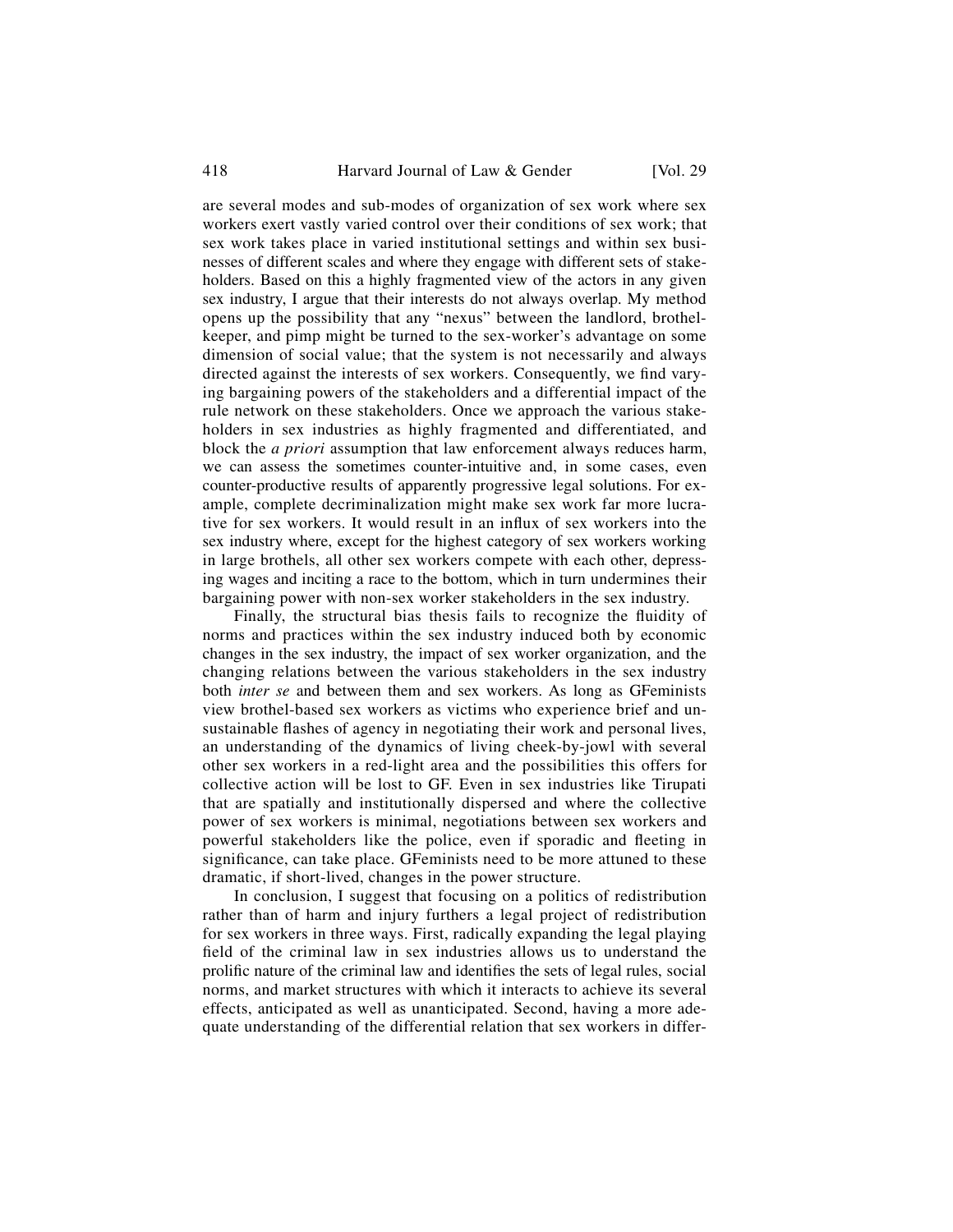ent modes and sub-modes of organization of sex work and institutional settings bear to the rule network leads us to acknowledge that the effects of the rule network cannot be determined *a priori* and that in fact, in certain circumstances the rule network may divide sex workers in ways we cannot foresee. Finally, it will allow us to account for fluidity within the sex industry by acknowledging how stakeholders are constantly reorienting their bargaining positions vis-à-vis each other in light of internal and external change. This will at the very least alert us to the limitations of decriminalization while hugely expanding our repertoire for more nuanced law reform projects.

## **CONCLUSION**

Generally, these are, we think, the most interesting points of consensus among us:

First, we think the international legal order is increasingly receiving feminists into its power elites and that feminist law reform is emerging there as a formidable new source of legal ideas. However questionable that assertion might be elsewhere, we think it has real bite in recent changes in positive international law governing sexual violence and commercial sex. In the domain of sex trafficking, moreover, these reforms at the international level are having profound consequences in some national and local contexts; sometimes some kinds of legal power shifts to some local feminists, and sometimes local feminists are significantly sidelined by the reform. We are all finding it helpful to think of this engagement of feminism with legal regime as Governance Feminism ("GF").<sup>266</sup>

To be sure, governance feminists ("GFeminists") do not experience themselves as wielding consolidated top-down power. This is probably right: the kinds of power they have are the more fragmented, mobile, contingent, and regulatory ones we associate with governance rather than domination. When domination is the name of the game, feminists have sought to have it through the state. Indeed, we find in international GF relating to rape and prostitution a heavy bias in favor of fragmented modes of participating in power, coinciding with an equally heavy preference for outcomes that ban, criminalize, or prohibit the conduct of men in order to protect women who would be their victims.

Still, GFeminists frequently complain that they have no power at all. We think this is a profound error, one which—if GF continues to grow will lead GFeminists not only to wield power in bad faith, but to make profound miscalculations about what to seek by way of law reform. The denial will mask the many moments in which some feminisms win over other feminisms as they jostle for legal and political priority. And the compari-

 <sup>266</sup> For an initial exploration of this chapter in the history of feminism, see *supra* text accompanying note 143.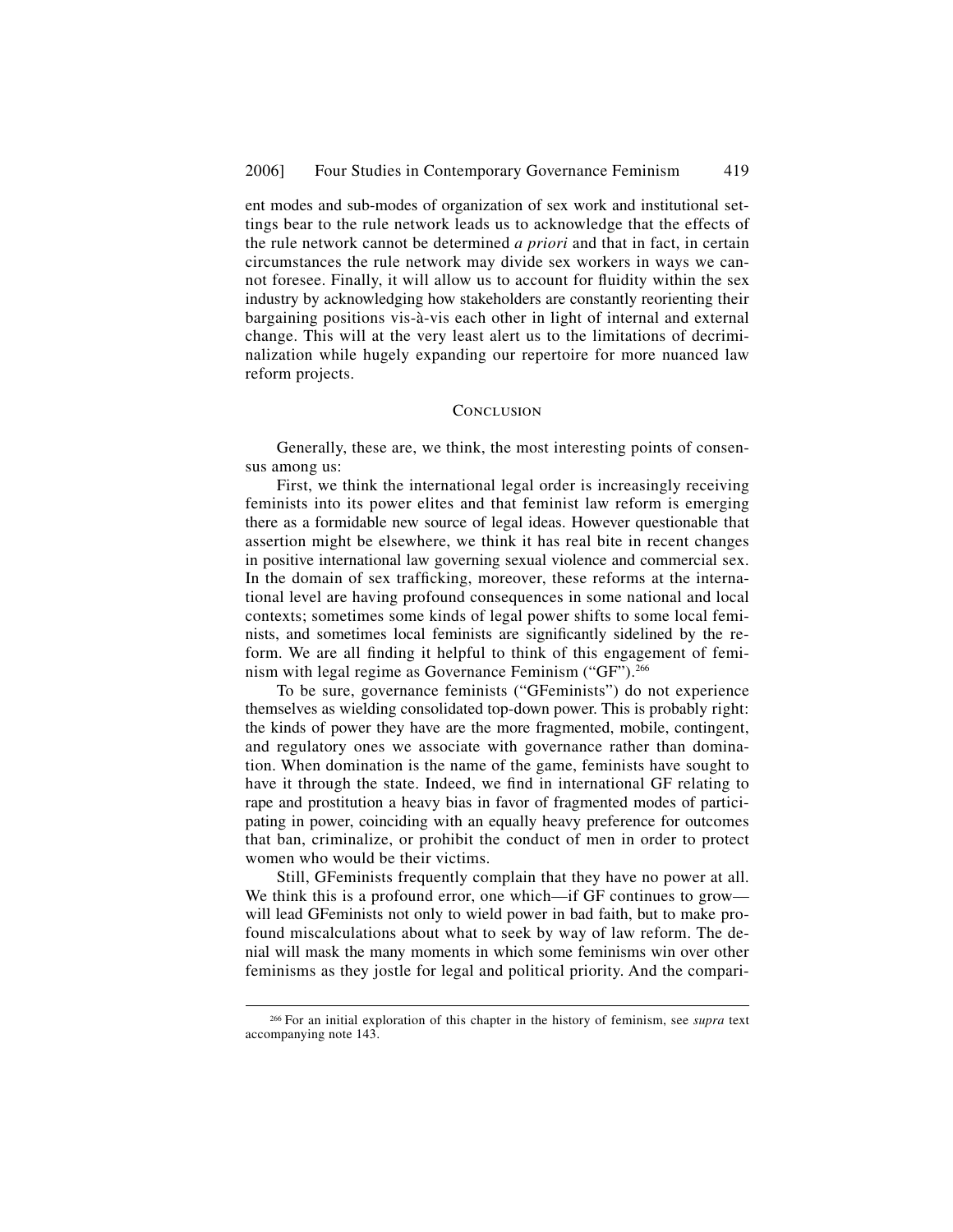son offered here between the effects of the U.N. Protocol and the VTVPA in Israel and India suggests that local differences profoundly condition the actual distributive effects of international GF achievements. Specifically, we find that American and European feminists, making seemingly symbolic victories in the U.S. Congress, the United Nations, the ICTY, or the Rome Statute negotiations, can put in motion chains of legal causation that—by the time they reach Tel Aviv, Kolkata, or Chicago—can be exceedingly acute, and not always feminist in any intelligible sense. Finally, GF operating in the international sphere sometimes explicitly strategizes to bring international achievements "back home" to domestic law, often in the GFeminist's own hometown. Whether they will produce equally dramatic effects there remains to be seen. In short, GF has distributive consequences. Denying that GF exists is one way for GFeminists to avoid thinking distributively about its own effects in the world.

Finally, we share the sense that GF operating in these reform projects has foreshortened the relationship between social theory and legal advocacy. We share a sense of puzzlement about the attitude toward law adopted in the parts of GF that have participated most significantly in international reform targeting rape in war and prostitution in international labor migration. Often these projects sound like fairly simple socialcontrol projects. Method: define a wrong happening to women; then either criminalize it with the goal of eliminating it, or decriminalize women's participation in the underlying exchange with the goal of liberating them in it. The highly contingent and complex relationship between law in the books and law in action—and the multitudinous ways in which the legal system can be designed to shape but cannot control this relationship seem to fall outside the scope of feminist concern.

Feminist advocacy that imagines prohibition to involve "stopping" or "ending" sexual violence and/or commercial exploitation of sex workers brackets all the social contingency our legal realist and critical analysis would bring into focus. For example, the possible bad and unintended consequences of the resulting rules seem to fall outside the scope of feminist concern. As Thomas and Halley conclude, not much attention gets paid to the possibility that intensification of the humanitarian punishment of wartime rape might (as well as deterring some rapes) increase the value of rape as a weapon of war (thus also producing some rapes) or that the prohibition of prostitution and sex trafficking will produce black markets that are not "wild" but rather highly regulated social spaces.

In two quite different ways GF has turned down its hearing aid to issues of national location. Thomas and Halley both note that GF reforms sometimes end up ratifying national(ist) arrangements without paying much attention to the possible downsides of doing so: feminist indifference to the repatriation of trafficked women to their "proper" location on the globe and the collaboration of feminists with ever-intensifying border-control politics is not a pretty sight; nor is feminist indifference to possible eth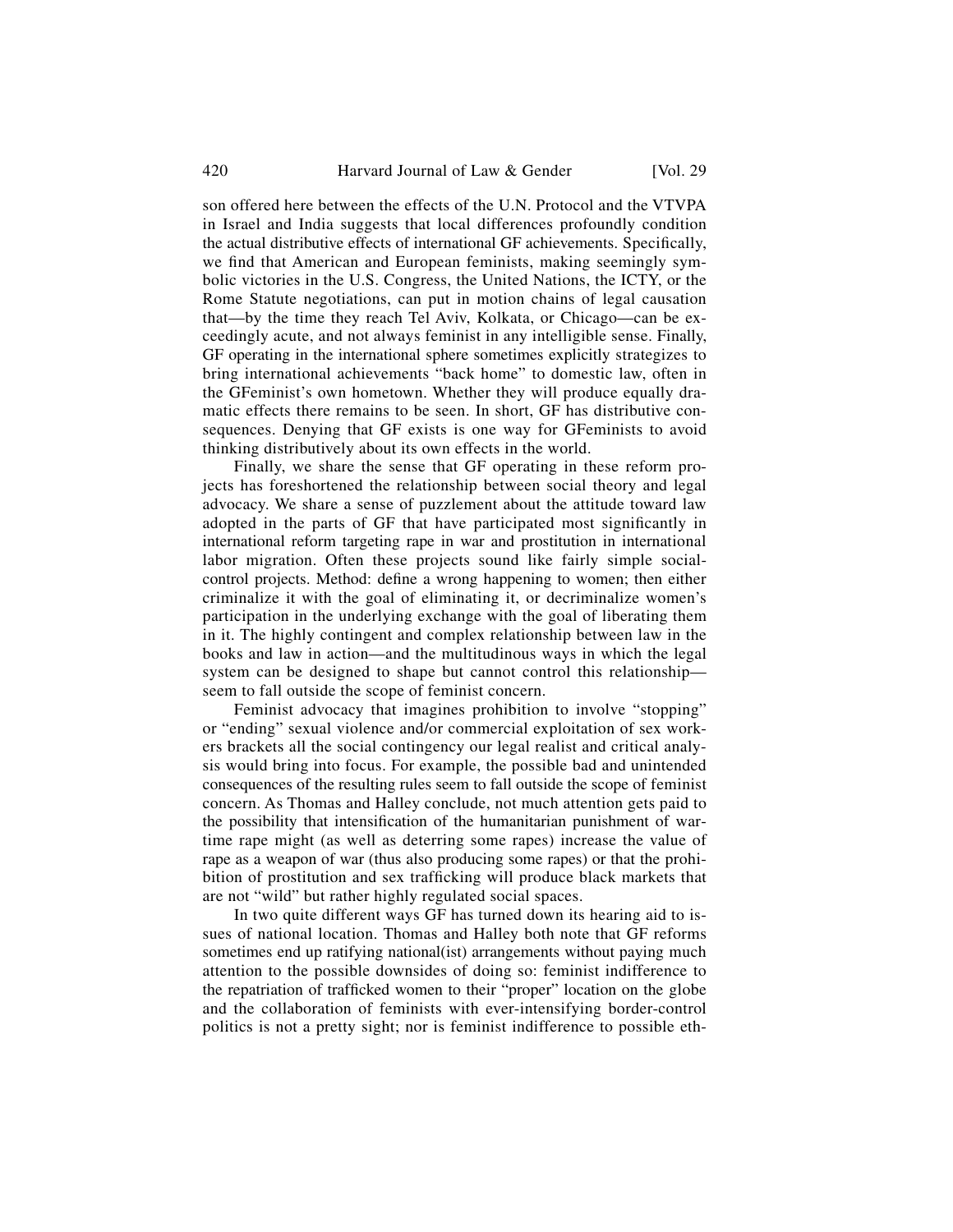nic-nationalist deployments of their rules on rape. On the other hand, Shamir and Kotiswaran note the inadequacy of most feminist models for understanding complex national and local legal regimes affected by GF achievements at the international level. They break out the multiple and complex distributional consequences of prohibition and permission for men and women differently situated and motivated: any given legal order has multiple outcomes, not just one; and this is observable, they say, inside actual national and local markets. Inasmuch as some of the people whose lives stand to bear these background effects will be women, the novelty of these observations inside (published) GF puzzles all of us.

Our sense at the moment is that a preoccupation with normative achievements (message sending, making rape/sexual violence visible, changing hearts and minds among elites and across populations) and a legal imaginaire in which prohibition would "stop" or "end" conduct harmful to women—or decriminalize it in order to liberate them and give scope to their agency—animates the GF projects we are studying and detaches them from a certain pragmatic attitude and interest in complex distributional consequences that we seek to bring to the domain. We are all agreed that we're working, methodologically, for a new legal realism that would anticipate the complex ways in which legal entities meet complex societies.

For feminism in particular, our conversation suggests four new questions:

First, what parts of feminism have engaged in what parts of GF? For instance, if feminism has become a kind of expertise, a form of neutral objective knowledge that qualifies one for neutral objective roles like administering and judging, what is it that these experts "know"? Here is one part of what they know:

Rape and other forms of sexual assault harm not only the body of the victim. The more significant harm is the feeling of total loss of control over the most personal and intimate decisions and bodily functions. This loss of control infringes on the victim's human dignity and is what makes rape and sexual assault such an effective means of ethnic cleansing.<sup>267</sup>

This formulation of rape has been, however, intensely controversial inside U.S. feminism. Many feminists have argued against this representation of raped women as utterly without control.<sup>268</sup> Its installation in GF thus represents not only a triumph of feminism simpliciter, but a triumph

 <sup>267</sup> *Commission of Experts Report*, Annexes IX to XII, ¶ 25, U.N. Doc. S/1994/674/Add.2 (Vol V) (Dec. 28, 1994) (quoting Č*elebi*č*i Trial Chamber Judgment*, Case No. IT-96-21-T

<sup>¶ 492). 268</sup> Haag, Putting Your Body on the Line, *supra* note 158; Sharon Marcus, *Fighting Bodies, Fighting Words: A Theory and Politics of Rape Prevention*, *in* Feminists Theorize THE POLITICAL 385 (Judith Butler & Joan W. Scott eds., 1992).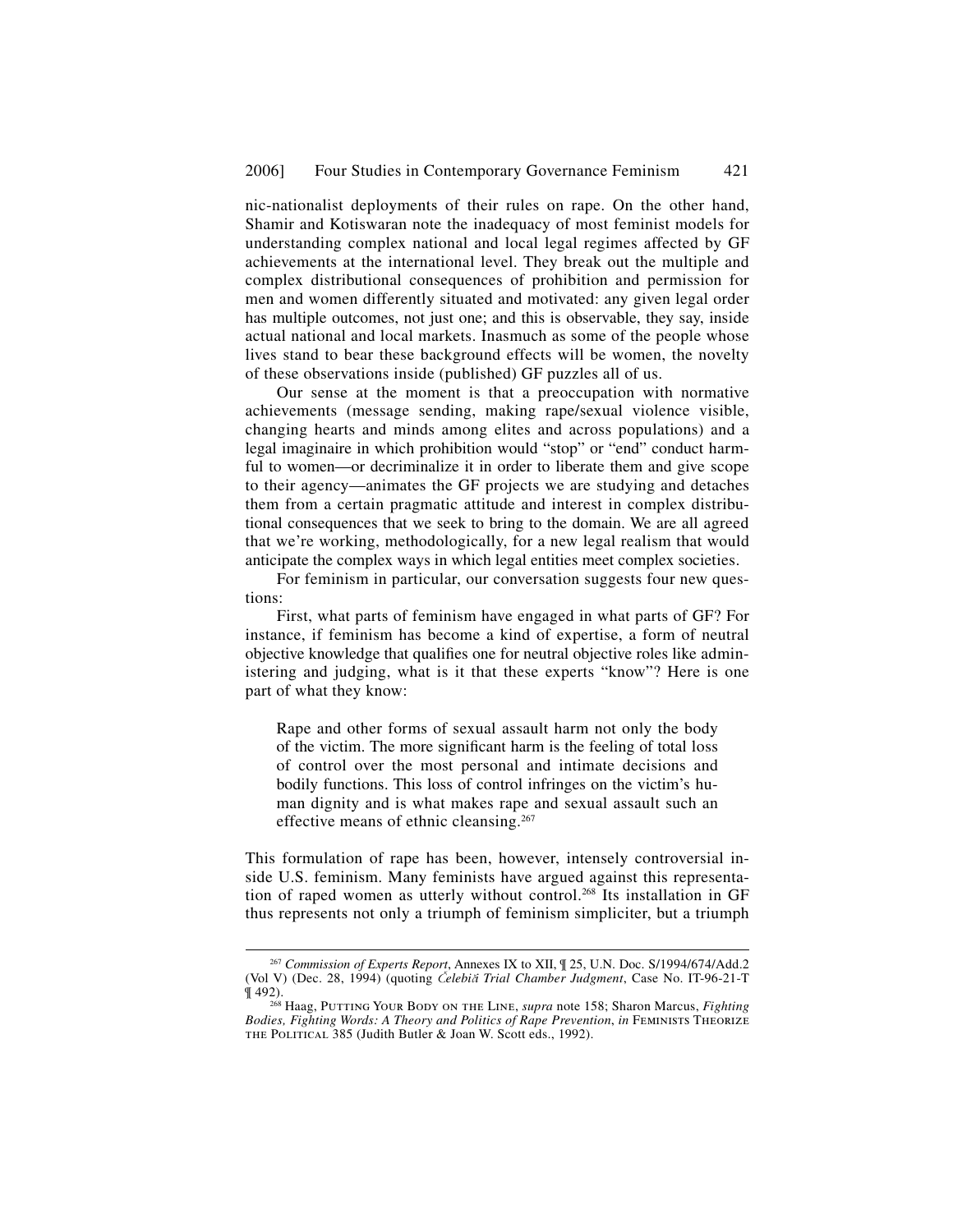of some feminisms over others. How can we study this critically—that is, without taking sides before we have even detected the stakes?

Second, as GF accedes to governance, it becomes detached from its intentional core—its specific basis in feminist advocacy—and disappears into legal technologies that we recognize under other rubrics (universalism, American hegemony, technocratic best practices, etc.), and even into *bien pensant* legal common sense. It is like watching a drop of water hit the surface of a pond and merge into the mass. How can we study this? We do not at all mean to repeat the tedious charge that, by participating in universal discourses like human rights or by forging legal tools that can be used by Bushite social conservatives, feminism "collaborates with" or "is co-opted by" existing non-feminist forms of power. These accusations carry with them assumptions that feminism should thwart its own will to power or stay its hand until it can act in a politically purified world assumptions that seem completely unreal to us, and for those of us who are feminists, completely at odds with our politics. But we do feel the need for new tools to study the specifically feminist genealogy of the much larger technologies of power into which GF inserts itself.

Third, we are interested in the complex outcomes that become possible as GF emanates from western feminism, moves globally via international legal regimes of various kinds, and arrives in locales in which Western power is feared and resented and in which it is, we think, doing much harm. If international law is imagined not as a restraint on Empire, but as one of its many media, what will be the place of imperial feminism in the local reception of global power? Catharine A. MacKinnon notes that "The post-September 11th paradigm shift, permitting potent response to massive nonstate violence against civilians . . . shows what they can do when they want to."<sup>269</sup> She urges feminists to mimic the Bush war against terrorism by pulling every available lever in international law to exert an equally concerted, equally diffuse resistance to "Women's September 11th."270 Happily, from our point of view, we are unlikely to see that happen. But if GF is indeed becoming integrated in international legal regimes that manage and sustain U.S. hegemony, is it time to ask after the kinds of power that are mediated when white women seek to save brown women from brown men?271 If feminism does not have the tools to describe them, what social theories should we turn to instead?

Finally, we think it is time to get past the prohibitionist imaginaire that animates so much feminist legal thinking, and to think even feminism's most important engagements with international criminal regimes as forms of management, as governmentality in a largely Foucaultian sense. The United

 <sup>269</sup> Catharine A. MacKinnon, *Women's September 11th: Rethinking the International Law of Conflict*, 47 Harv. Int'l L.J. 1, 1 (2006). <sup>270</sup> *Id.* 

<sup>&</sup>lt;sup>271</sup> Gayatri Chakravorty Spivak, *Can the Subaltern Speak?*, *in* MARXISM AND THE IN-TERPRETATION OF CULTURE 287 (Cary Nelson & Lawrence Grossberg eds., 1988).